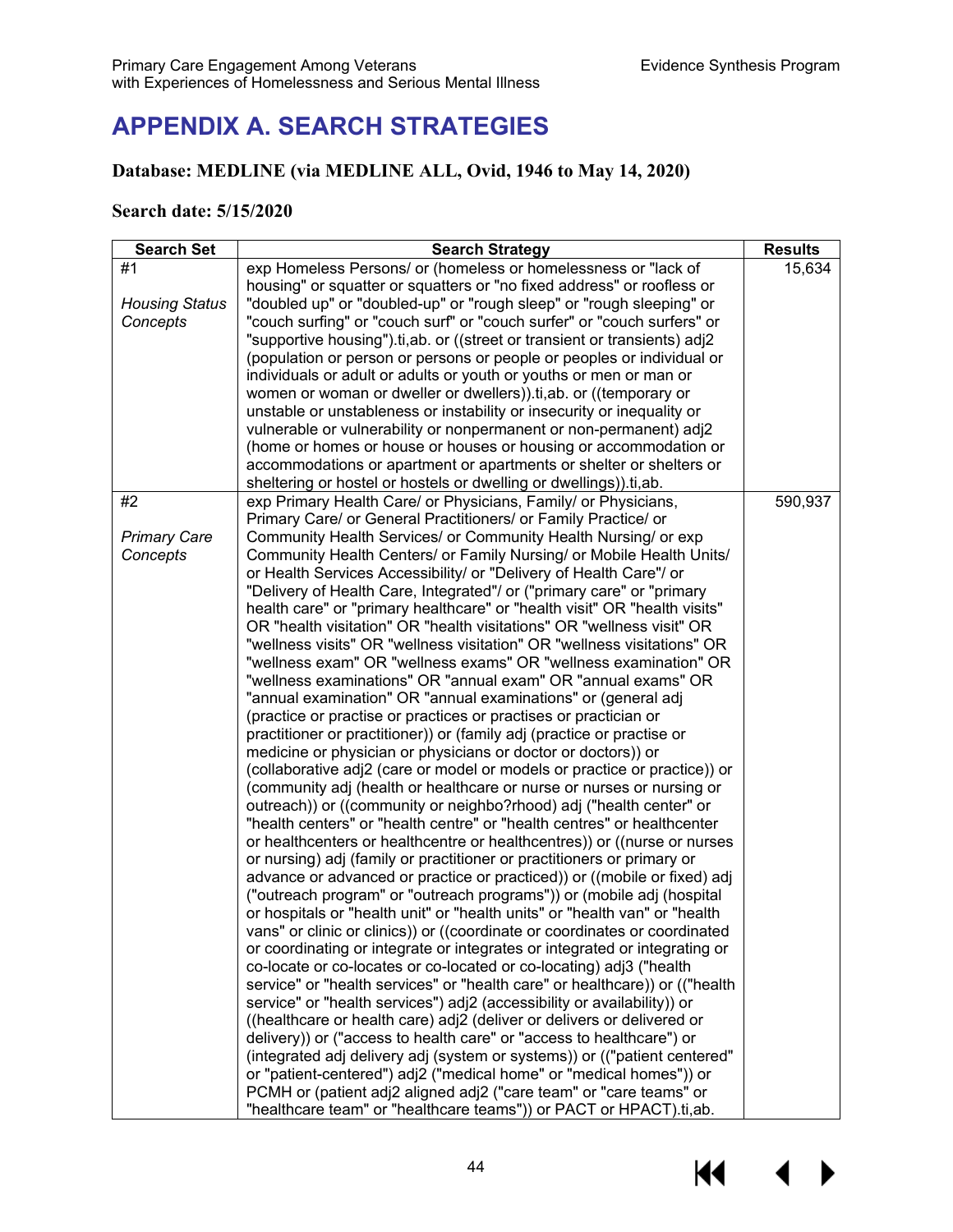#### Primary Care Engagement Among Veterans Evidence Synthesis Program with Experiences of Homelessness and Serious Mental Illness

| <b>Search Set</b>             | <b>Search Strategy</b>                                                                                                                                                                                                                                         | <b>Results</b> |
|-------------------------------|----------------------------------------------------------------------------------------------------------------------------------------------------------------------------------------------------------------------------------------------------------------|----------------|
| #3<br>Veterans/VA<br>concepts | exp Veterans/ or exp "United States Department of Veterans Affairs"/<br>or exp Veterans Health/ or exp Veterans Health Services/ or (veteran<br>or veterans or "VA health" or "VA healthcare" or "VA clinic" OR "VA<br>clinics" or "VA administration").ti,ab. | 39,737         |
| #4                            | $2$ or $3$                                                                                                                                                                                                                                                     | 625,193        |
| $\overline{45}$               | 1 and 4                                                                                                                                                                                                                                                        | 3,594          |
| #6                            | 5 not (case reports or editorial or letter or comment).pt.                                                                                                                                                                                                     | 3,371          |

## **EMBASE (via Elsevier)**

## **Search date: 5/15/2020**

| <b>Search Set</b>                       | <b>Search Strategy</b>                                                                                                                                                                                                                                                                                                                                                                                                                                                                                                                                                                                                                                                                                                                                                                                                                                                                                                                                                                                                                                                                                                                                                                                                                                                                                                                                                                                                                                                                                                                                                                                                                                                                                                                                                                                                                                                                                                                                                                                    | <b>Results</b> |
|-----------------------------------------|-----------------------------------------------------------------------------------------------------------------------------------------------------------------------------------------------------------------------------------------------------------------------------------------------------------------------------------------------------------------------------------------------------------------------------------------------------------------------------------------------------------------------------------------------------------------------------------------------------------------------------------------------------------------------------------------------------------------------------------------------------------------------------------------------------------------------------------------------------------------------------------------------------------------------------------------------------------------------------------------------------------------------------------------------------------------------------------------------------------------------------------------------------------------------------------------------------------------------------------------------------------------------------------------------------------------------------------------------------------------------------------------------------------------------------------------------------------------------------------------------------------------------------------------------------------------------------------------------------------------------------------------------------------------------------------------------------------------------------------------------------------------------------------------------------------------------------------------------------------------------------------------------------------------------------------------------------------------------------------------------------------|----------------|
| #1<br><b>Housing Status</b><br>Concepts | 'homelessness'/exp OR 'homeless person'/exp or (homeless or<br>homelessness or 'lack of housing' or squatter or squatters or 'no fixed<br>address' or roofless or 'doubled up' or 'doubled-up' or 'rough sleep' or<br>'rough sleeping' or 'couch surfing' or 'couch surf' or 'couch surfer' or<br>'couch surfers' or 'supportive housing'): ti, ab or ((street or transient or<br>transients) NEAR/2 (population or person or persons or people or<br>peoples or individual or individuals or adult or adults or youth or youths<br>or men or man or women or woman or dweller or dwellers)): ti, ab or<br>((temporary or unstable or unstableness or instability or insecurity or<br>inequality or vulnerable or vulnerability or nonpermanent or non-<br>permanent) NEAR/2 (home or homes or house or houses or housing<br>or accommodation or accommodations or apartment or apartments or<br>shelter or shelters or sheltering or hostel or hostels or dwelling or<br>dwellings)): ti, ab                                                                                                                                                                                                                                                                                                                                                                                                                                                                                                                                                                                                                                                                                                                                                                                                                                                                                                                                                                                                             | 19,446         |
| #2<br><b>Primary Care</b><br>Concepts   | 'primary health care'/exp OR 'general practitioner'/exp OR 'general<br>practice'/exp OR 'community care'/de OR 'community health<br>nursing'/exp OR 'community mental health center'/exp OR 'family<br>nursing'/exp OR 'field hospital'/de OR 'health care access'/de OR<br>'health care delivery'/de OR 'integrated health care system'/exp or<br>('primary care' or 'primary health care' or 'primary healthcare' or 'health<br>visit' OR 'health visits' OR 'health visitation' OR 'health visitations' OR<br>'wellness visit' OR 'wellness visits' OR 'wellness visitation' OR<br>'wellness visitations' OR 'wellness exam' OR 'wellness exams' OR<br>'wellness examination' OR 'wellness examinations' OR 'annual exam'<br>OR 'annual exams' OR 'annual examination' OR 'annual examinations'<br>or (general NEAR/1 (practice or practise or practices or practises or<br>practician or practitioner or practitioner)) or (family NEAR/1 (practice or<br>practise or medicine or physician or physicians or doctor or doctors))<br>or (collaborative NEAR/2 (care or model or models or practice or<br>practice)) or (community NEAR/1 (health or healthcare or nurse or<br>nurses or nursing or outreach)) or ((community or neighbo?rhood)<br>NEAR/1 ('health center' or 'health centers' or 'health centre' or 'health<br>centres' or healthcenter or healthcenters or healthcentre or<br>healthcentres)) or ((nurse or nurses or nursing) NEAR/1 (family or<br>practitioner or practitioners or primary or advance or advanced or<br>practice or practiced)) or ((mobile or fixed) NEAR/1 ('outreach program'<br>or 'outreach programs')) or (mobile NEAR/1 (hospital or hospitals or<br>'health unit' or 'health units' or 'health van' or 'health vans' or clinic or<br>clinics)) or ((coordinate or coordinates or coordinated or coordinating<br>or integrate or integrates or integrated or integrating or colocate or<br>colocates or colocated or colocating) NEAR/3 ('health service' or | 745,422        |

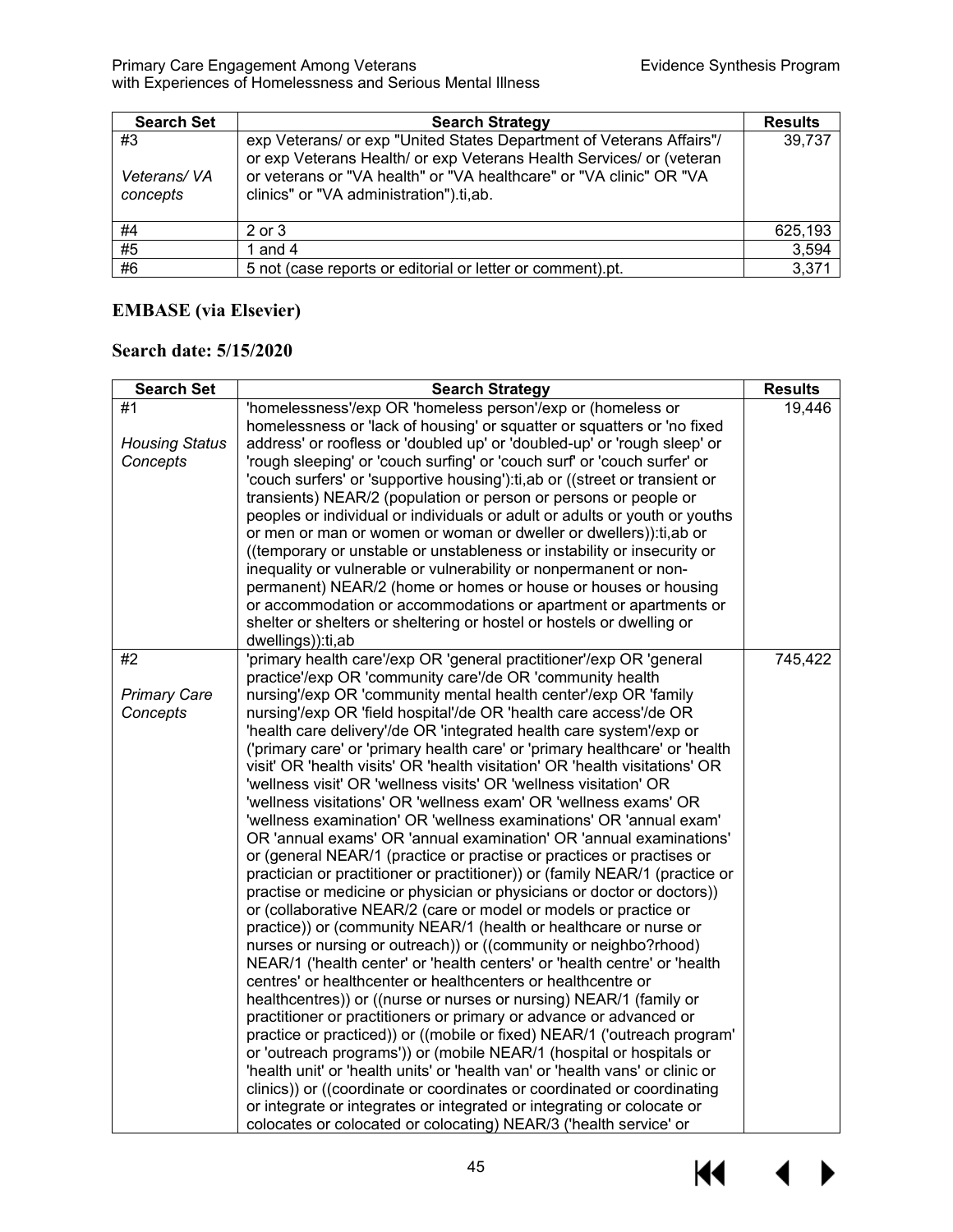| <b>Search Set</b> | <b>Search Strategy</b>                                                      | <b>Results</b> |
|-------------------|-----------------------------------------------------------------------------|----------------|
|                   | 'health services' or 'health care' or healthcare)) or (('health service' or |                |
|                   | 'health services') NEAR/2 (accessibility or availability)) or ((healthcare  |                |
|                   | or 'health care') NEAR/2 (deliver or delivers or delivered or delivery)) or |                |
|                   | ('access to health care' or 'access to healthcare') or (integrated          |                |
|                   | NEAR/1 delivery NEAR/1 (system or systems)) or (('patient centered'         |                |
|                   | or 'patient-centered') NEAR/2 ('medical home' or 'medical homes')) or       |                |
|                   | PCMH or (patient NEAR/2 aligned NEAR/2 ('care team' or 'care teams'         |                |
|                   | or 'healthcare team' or 'healthcare teams')) or PACT or HPACT):ti,ab        |                |
| #3                | 'veteran'/exp OR 'veterans health'/exp OR 'veterans health service'/exp     | 50.259         |
|                   | or (veteran or veterans or 'VA health' or 'VA healthcare' or 'VA clinic'    |                |
| Veterans/VA       | OR 'VA clinics' or 'VA administration'):ti,ab                               |                |
| concepts          |                                                                             |                |
| #4                | #2 OR #3                                                                    | 789,311        |
| #5                | #1 AND #4                                                                   | 4,561          |
| #6                | #5 NOT ('case report'/exp OR 'case study'/exp OR 'editorial'/exp OR         | 3,452          |
|                   | [editorial]/lim OR 'letter'/exp OR [letter]/lim OR 'note'/exp OR [note]/lim |                |
|                   | OR [conference abstract]/lim OR 'conference abstract'/exp OR                |                |
|                   | 'conference abstract'/it)                                                   |                |

## **PsycINFO (via Ovid, 1806 to May Week 2 2020)**

## **Search date: 5/15/2020**

| <b>Search Set</b>     | <b>Search Strategy</b>                                                                                                                      | <b>Results</b> |
|-----------------------|---------------------------------------------------------------------------------------------------------------------------------------------|----------------|
| #1                    | exp Homeless/ or (homeless or homelessness or "lack of housing" or                                                                          | 12,720         |
|                       | squatter or squatters or "no fixed address" or roofless or "doubled up"                                                                     |                |
| <b>Housing Status</b> | or "doubled-up" or "rough sleep" or "rough sleeping" or "couch surfing"                                                                     |                |
| Concepts              | or "couch surf" or "couch surfer" or "couch surfers" or "supportive                                                                         |                |
|                       | housing").ti, ab. or ((street or transient or transients) adj2 (population or                                                               |                |
|                       | person or persons or people or peoples or individual or individuals or                                                                      |                |
|                       | adult or adults or youth or youths or men or man or women or woman                                                                          |                |
|                       | or dweller or dwellers)).ti, ab. or ((temporary or unstable or                                                                              |                |
|                       | unstableness or instability or insecurity or inequality or vulnerable or                                                                    |                |
|                       | vulnerability or nonpermanent or non-permanent) adj2 (home or                                                                               |                |
|                       | homes or house or houses or housing or accommodation or                                                                                     |                |
|                       | accommodations or apartment or apartments or shelter or shelters or                                                                         |                |
|                       | sheltering or hostel or hostels or dwelling or dwellings)).ti,ab.                                                                           |                |
| #2                    | exp Primary Health Care/ or Family Physicians/ or General                                                                                   | 79,319         |
|                       | Practitioners/ or Family Medicine/ or exp Community Mental Health                                                                           |                |
| <b>Primary Care</b>   | Services/ or ("primary care" or "primary health care" or "primary                                                                           |                |
| Concepts              | healthcare" or "health visit" OR "health visits" OR "health visitation" OR                                                                  |                |
|                       | "health visitations" OR "wellness visit" OR "wellness visits" OR                                                                            |                |
|                       | "wellness visitation" OR "wellness visitations" OR "wellness exam" OR                                                                       |                |
|                       | "wellness exams" OR "wellness examination" OR "wellness"                                                                                    |                |
|                       | examinations" OR "annual exam" OR "annual exams" OR "annual                                                                                 |                |
|                       | examination" OR "annual examinations" or (general adj (practice or                                                                          |                |
|                       | practise or practices or practises or practician or practitioner or                                                                         |                |
|                       | practitioner)) or (family adj (practice or practise or medicine or<br>physician or physicians or doctor or doctors)) or (collaborative adj2 |                |
|                       | (care or model or models or practice or practice)) or (community adj                                                                        |                |
|                       | (health or healthcare or nurse or nurses or nursing or outreach)) or                                                                        |                |
|                       | ((community or neighbo?rhood) adj ("health center" or "health centers"                                                                      |                |
|                       | or "health centre" or "health centres" or healthcenter or healthcenters                                                                     |                |
|                       | or healthcentre or healthcentres)) or ((nurse or nurses or nursing) adj                                                                     |                |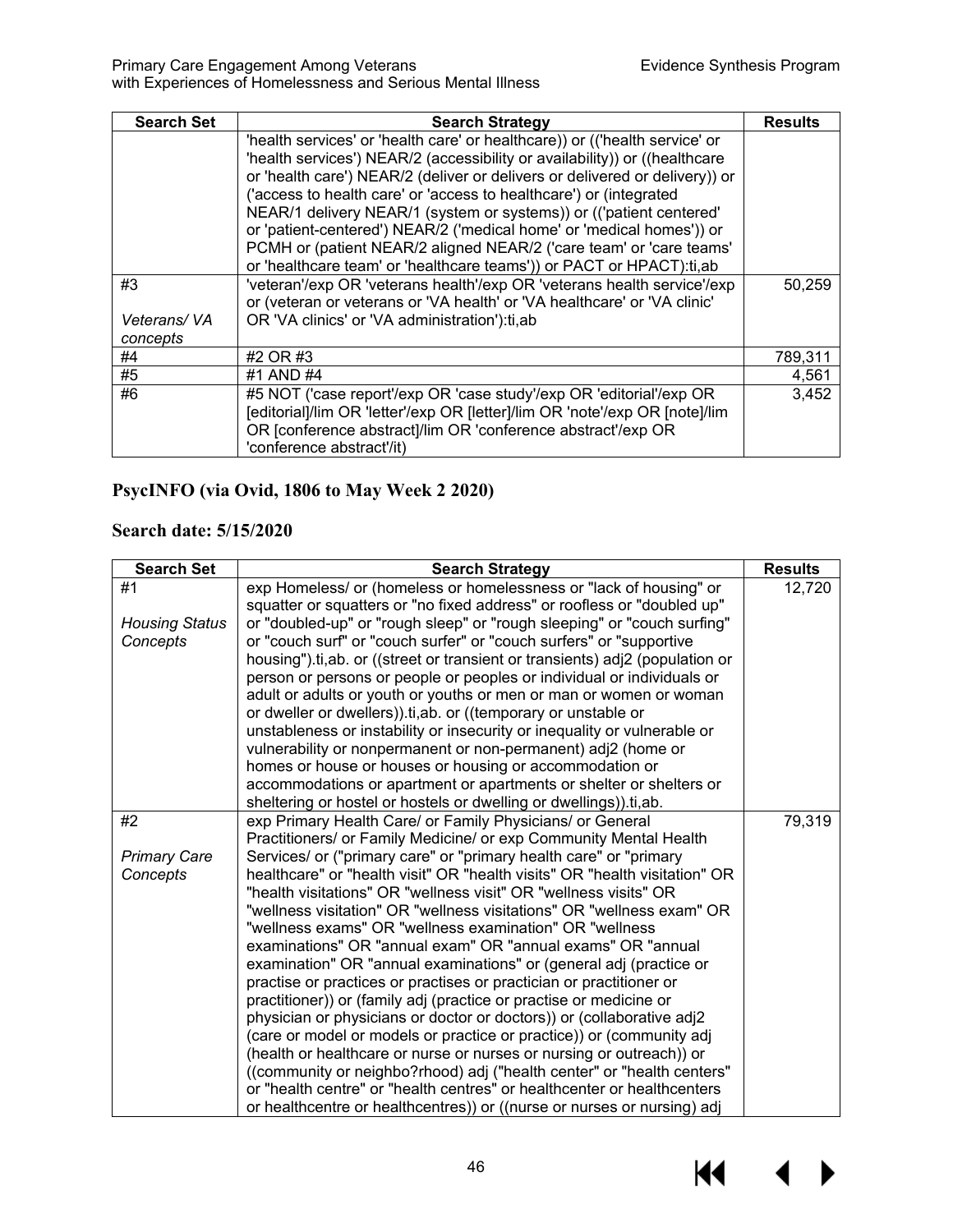$M \rightarrow$ 

#### Primary Care Engagement Among Veterans Evidence Synthesis Program with Experiences of Homelessness and Serious Mental Illness

| <b>Search Set</b> | <b>Search Strategy</b>                                                      | <b>Results</b> |
|-------------------|-----------------------------------------------------------------------------|----------------|
|                   | (family or practitioner or practitioners or primary or advance or           |                |
|                   | advanced or practice or practiced)) or ((mobile or fixed) adj ("outreach    |                |
|                   | program" or "outreach programs")) or (mobile adj (hospital or hospitals     |                |
|                   | or "health unit" or "health units" or "health van" or "health vans" or      |                |
|                   | clinic or clinics)) or ((coordinate or coordinates or coordinated or        |                |
|                   | coordinating or integrate or integrates or integrated or integrating or     |                |
|                   | co-locate or co-locates or co-located or co-locating) adj3 ("health         |                |
|                   | service" or "health services" or "health care" or healthcare)) or (("health |                |
|                   | service" or "health services") adj2 (accessibility or availability)) or     |                |
|                   | ((healthcare or health care) adj2 (deliver or delivers or delivered or      |                |
|                   | delivery)) or ("access to health care" or "access to healthcare") or        |                |
|                   | (integrated adj delivery adj (system or systems)) or (("patient centered"   |                |
|                   | or "patient-centered") adj2 ("medical home" or "medical homes")) or         |                |
|                   | PCMH or (patient adj2 aligned adj2 ("care team" or "care teams" or          |                |
|                   | "healthcare team" or "healthcare teams")) or PACT or HPACT).ti,ab.          |                |
| #3                | Military Veterans/ or (veteran or veterans or "VA health" or "VA            | 22,513         |
|                   | healthcare" or "VA clinic" OR "VA clinics" or "VA administration").ti,ab.   |                |
| Veterans/VA       |                                                                             |                |
| concepts          |                                                                             |                |
| #4                | $2$ or $3$                                                                  | 100,280        |
| #5                | 1 and 4                                                                     | 1,346          |
| #6                | limit 5 to ("0100 journal" or "0110 peer-reviewed journal")                 | 1.074          |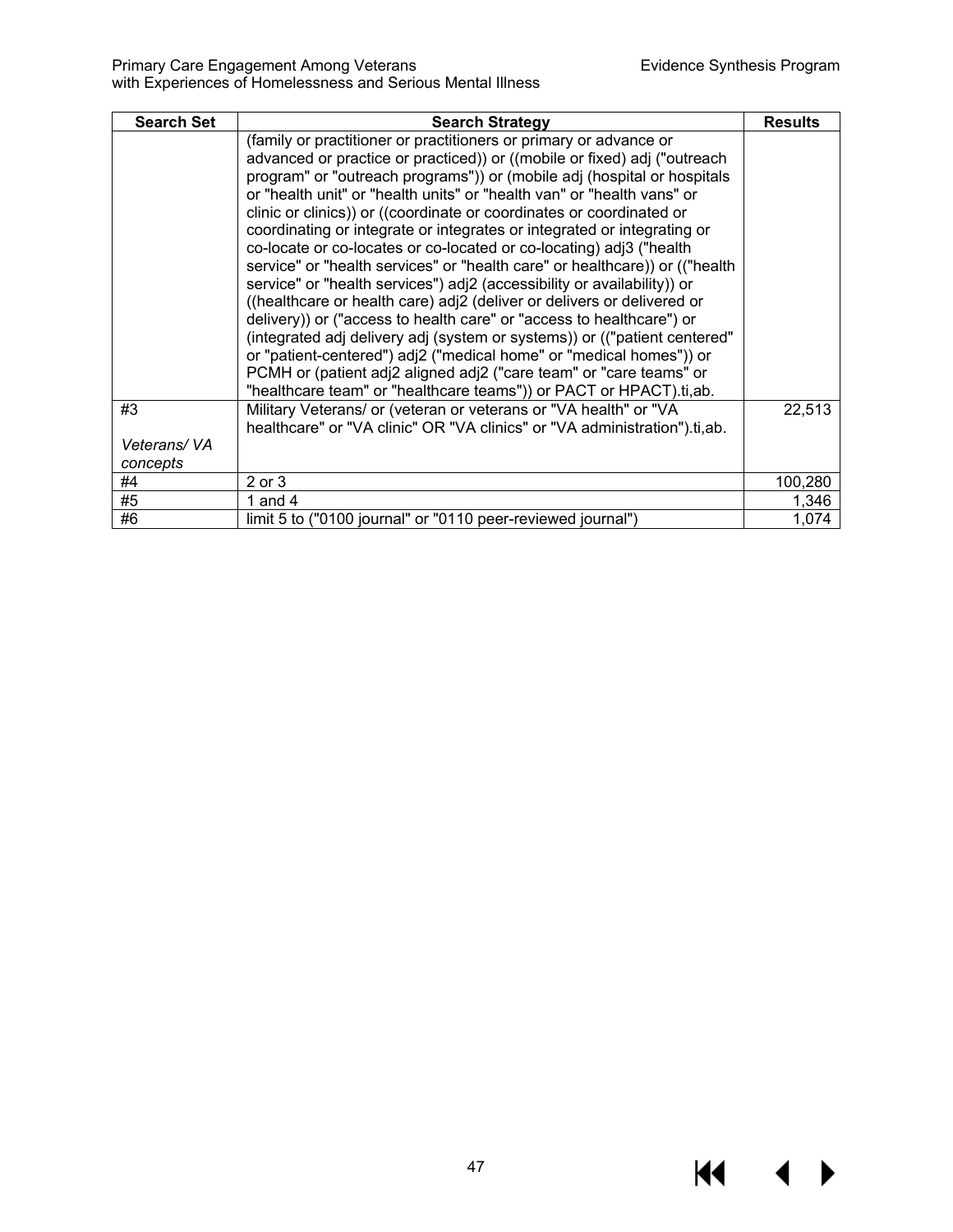## **APPENDIX B. STUDY CHARACTERISTICS TABLES**

### **ACCESS Studies: Federally Funded Demonstration Program**

**Intervention description:** A federal demonstration program, Access to Community Care and Effective Strategies and Supports (ACCESS), conducted over 5 years ending in 1999, was designed to support system change through partnership development across federal, state, local, and private service agencies for people experiencing homelessness with serious mental illness and co-occurring substance disorders. A second goal of the program was to identify effective, replicable system integration strategies. Funding (average \$5 million; approximately \$250,000 per site) was provided at the state level to support provision of essential services to the target population, including assertive outreach, case management (100 patients per site per year), housing, mental health, and substance abuse treatment. Per communication with an author, while the intention was that primary care would be incorporated at each site; the extent to which that happened varied.

| <b>Study</b><br><b>Design</b><br><b>Number of Sites</b> | <b>Eligibility Criteria</b>                                                                                                                                                                                                                                                                                                                             | <b>Agencies Involved</b>                                                                                                                                                                                                                                                                                                                                          | <b>Outcomes Examined</b>                                                         |
|---------------------------------------------------------|---------------------------------------------------------------------------------------------------------------------------------------------------------------------------------------------------------------------------------------------------------------------------------------------------------------------------------------------------------|-------------------------------------------------------------------------------------------------------------------------------------------------------------------------------------------------------------------------------------------------------------------------------------------------------------------------------------------------------------------|----------------------------------------------------------------------------------|
| Calloway, 1998 <sup>42</sup><br>18 sites                | Not reported                                                                                                                                                                                                                                                                                                                                            | 1,060 participating agencies:<br>• 33% mental health programs<br>• 25% homeless or housing programs<br>• 10% substance abuse programs<br>12% programs that provided primary<br>care, dental care, testing for sexually<br>transmitted diseases<br>• 6% percent entitlement and social<br>welfare programs<br>• 14% other (eg, vocational or advocacy<br>programs) | Service agency linkage<br>(patient referrals)                                    |
| Cheng, 2008 <sup>38</sup><br>18 sites                   | Secondary analysis of people in the full dataset<br>who were experiencing homelessness (defined<br>as receiving services at the homeless shelter)<br>and had serious mental illness (based on the<br>working clinical diagnoses of the admitting<br>clinician for the community treatment teams)<br>and not involved in ongoing community<br>treatment. | The specific components of an integrated<br>program varied based on the needs of each<br>of the 9 individual sites                                                                                                                                                                                                                                                | Alcohol use, drug use, social<br>support, family relationships,<br>victimization |
| Cocozza, 200041<br>9 systems<br>integration sites       | Nine states were selected to participate in this<br>demonstration project and then each state<br>selected 2 sites that were similar in terms of #                                                                                                                                                                                                       | Not reported                                                                                                                                                                                                                                                                                                                                                      | Not reported                                                                     |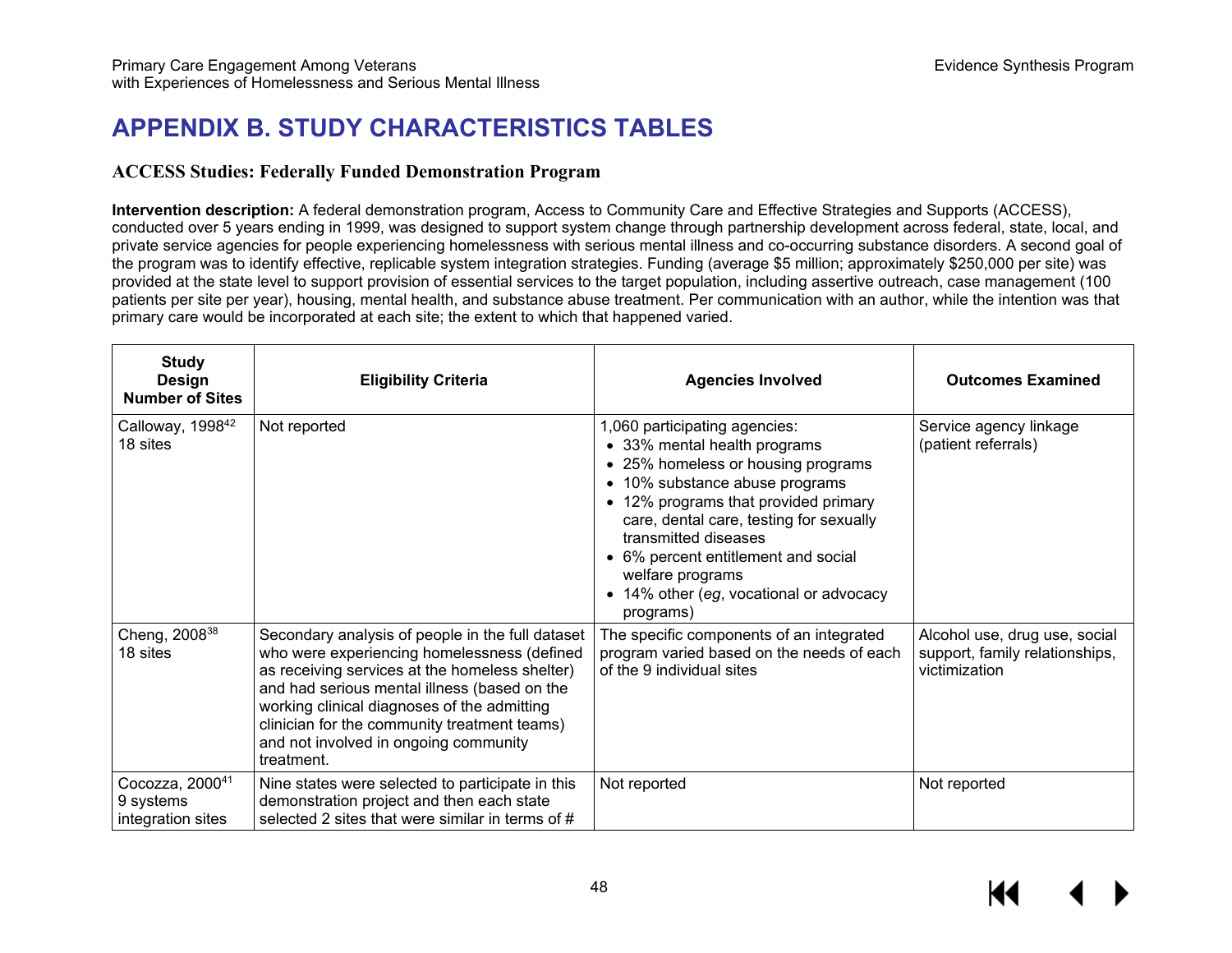| <b>Study</b><br><b>Design</b><br><b>Number of Sites</b>                                                   | <b>Eligibility Criteria</b>                                                                                                                                                                                                                                                                                                                                                                                                                                                                                                                                               | <b>Agencies Involved</b>                                                                                                                                                                                                                               | <b>Outcomes Examined</b>                                                                                                                                                                                                                              |
|-----------------------------------------------------------------------------------------------------------|---------------------------------------------------------------------------------------------------------------------------------------------------------------------------------------------------------------------------------------------------------------------------------------------------------------------------------------------------------------------------------------------------------------------------------------------------------------------------------------------------------------------------------------------------------------------------|--------------------------------------------------------------------------------------------------------------------------------------------------------------------------------------------------------------------------------------------------------|-------------------------------------------------------------------------------------------------------------------------------------------------------------------------------------------------------------------------------------------------------|
|                                                                                                           | of individuals experiencing homelessness with<br>MI, income, and available housing sites. Sites<br>within states were randomized to receive the<br>integrated systems intervention.                                                                                                                                                                                                                                                                                                                                                                                       |                                                                                                                                                                                                                                                        |                                                                                                                                                                                                                                                       |
| Morrissey, 199744<br>18 sites                                                                             | Interagency networks had to provide 5 core<br>ACCESS services including mental health,<br>substance abuse, treatment, housing,<br>entitlement and income, primary health care;<br>could not provide direct/structural support only<br>(ie, food, clothing); had to provide some direct<br>patient services, no 1-2 person operations;<br>identify 2 comparable sites                                                                                                                                                                                                      | Agencies or services provided: mental<br>health care, substance abuse treatment<br>services, housing, entitlements and income<br>support, primary health care                                                                                          | System accessibility, system<br>coordination (Robert Wood<br>Johnson Foundation program<br>on chronic mental illness)                                                                                                                                 |
| Rosenheck,<br>199743<br>18 sites                                                                          | 1) experience of homelessness (patient had<br>spent at least 7 of the past 14 nights in a<br>shelter, outdoors, or in a public or abandoned<br>building)<br>2) had a severe mental illness (psychiatric<br>eligibility was determined with a 30-item<br>screening algorithm)<br>3) were not involved in ongoing mental health<br>treatment.                                                                                                                                                                                                                               | Mental health, general health, substance<br>abuse, public support, housing assistance<br>and support, dental care, and employment<br>services                                                                                                          | Receipt of medical services,<br>receipt of mental health<br>services, receipt of substance<br>abuse services, receipt of<br>dental services, receipt of<br>long-term housing services,<br>receipt of financial support,<br>receipt of job assistance  |
| Rosenheck,<br>200240<br>18 sites<br>Companion study:<br>Morrissey, 2002 <sup>60</sup><br>Rosenheck 199761 | Patients were eligible to receive case<br>management services if they were experiencing<br>homeless, suffered from severe mental illness,<br>and were not involved in ongoing community<br>treatment.<br>Operational entry criteria for homelessness and<br>mental illness have been described in detail<br>elsewhere, along with validating data<br>(companion study). Patients were considered to<br>have experiences of homelessness if they had<br>lived in an emergency shelter, outdoors, or in a<br>public or abandoned building for 7 of the<br>previous 14 days. | 6 types of services: housing assistance or<br>support from a housing agency, mental<br>health services, substance abuse services,<br>general health care, public income support<br>(at least \$100 a month), and vocational<br>rehabilitation services | Mental health symptoms,<br>alcohol problems, drug<br>problems, use of psychiatric<br>services in the past 30 days,<br>service integration, identified<br>case manager, independent<br>housing in the past 30 days,<br>quality of life, social support |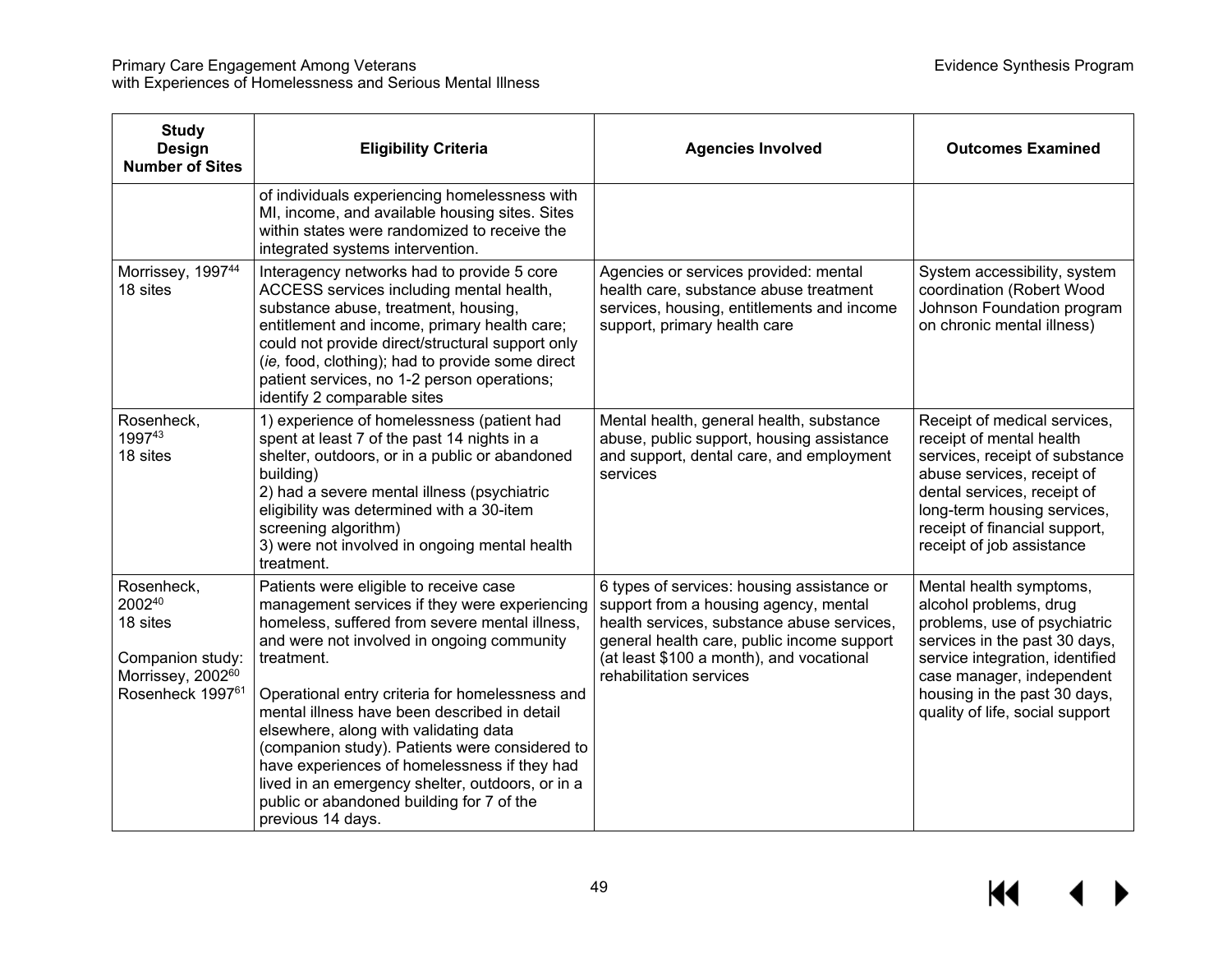| <b>Study</b><br><b>Design</b><br><b>Number of Sites</b> | <b>Eligibility Criteria</b>    | <b>Agencies Involved</b>                                                                                                                                                                                                                               | <b>Outcomes Examined</b>  |
|---------------------------------------------------------|--------------------------------|--------------------------------------------------------------------------------------------------------------------------------------------------------------------------------------------------------------------------------------------------------|---------------------------|
| Steadman, 2002 <sup>39</sup><br>18 sites                | Previously funded ACCESS sites | Services included Assertive Community<br>Treatment (ACT) teams, crisis response,<br>mental health and substance abuse<br>treatment, health care, housing and<br>employment assistance, income support<br>(not all services were provided by all sites) | Types of services offered |

### **Non-ACCESS Studies**

| <b>Study</b><br>Country<br><b>Design</b><br>VA.<br>(Companion<br>Article) | <b>Intervention description</b>                                                                                                                                                                                                                                                                                  | <b>Total N</b><br>Mean Age (SD)<br>Sex %<br>Race %                                    | <b>Homeless Definition</b>                          | SMI<br><b>Inclusion</b><br>Criteria <sup>a</sup> | % of Population<br>with SMI<br><b>Diagnosis</b> | <b>Funding</b>                                  |
|---------------------------------------------------------------------------|------------------------------------------------------------------------------------------------------------------------------------------------------------------------------------------------------------------------------------------------------------------------------------------------------------------|---------------------------------------------------------------------------------------|-----------------------------------------------------|--------------------------------------------------|-------------------------------------------------|-------------------------------------------------|
| Baker, 2018 <sup>32</sup><br><b>USA</b><br>Program<br>evaluation          | St. Paul's center of New York.<br>Inc. was an independent<br>community mental health center<br>for adults experiencing<br>homelessness with mental<br>illness who were not actively<br>using substances. Linkage to<br>primary care was via a "robust"<br>referral system at major health<br>care institutions." | $n = 212$<br>Age: Not<br>reported<br>Female: Not<br>reported<br>Race: Not<br>reported | "Currently homeless or at<br>risk for homelessness" | Designed<br>for patients<br>with SMI             | Not reported                                    | National<br>Institute of<br>Nursing<br>Research |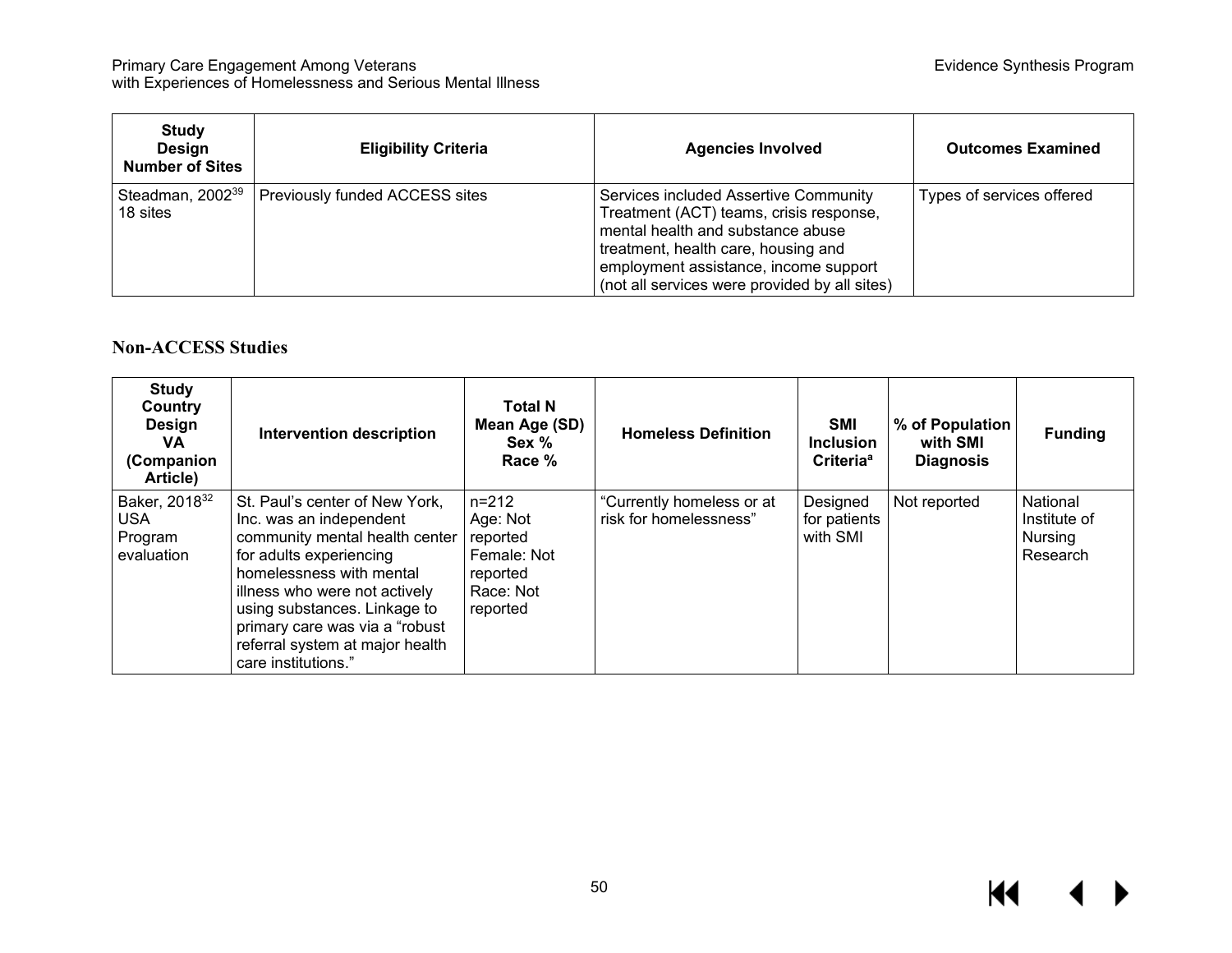| Corrigan,<br>201733<br><b>USA</b><br>Randomized<br>controlled trial<br>(Corrigan,<br>$2017^{29}$          | Community-based participatory<br>research informed peer<br>navigator program compared to<br>treatment as usual for African-<br>Americans with SMI who were<br>experiencing homelessness.<br>Peer navigators worked with<br>goals including linking them<br>with health care providers.                                                                                                                                       | $n=67$<br>Age: 52.9 (8.1)<br>Female: 39%<br><b>Black: 100%</b>                                                                                   | Public Health Service Act:<br>an individual without<br>permanent housing who<br>may live on the streets;<br>stay in a shelter, mission,<br>single room occupancy<br>facilities, abandoned<br>building or vehicle; or in<br>any other unstable or non-<br>permanent situation                                                                                                                                               | Designed<br>for patients<br>with SMI<br>75% SMI;<br>broad<br>criteria | Major<br>depression:<br>85.1%<br>Bipolar disorder:<br>22.4%<br>PTSD: 6.0%<br>Schizophrenia:<br>9.0% | National<br>Institute on<br><b>Minority Health</b><br>and Health<br><b>Disparities</b><br>Grant                     |
|-----------------------------------------------------------------------------------------------------------|------------------------------------------------------------------------------------------------------------------------------------------------------------------------------------------------------------------------------------------------------------------------------------------------------------------------------------------------------------------------------------------------------------------------------|--------------------------------------------------------------------------------------------------------------------------------------------------|----------------------------------------------------------------------------------------------------------------------------------------------------------------------------------------------------------------------------------------------------------------------------------------------------------------------------------------------------------------------------------------------------------------------------|-----------------------------------------------------------------------|-----------------------------------------------------------------------------------------------------|---------------------------------------------------------------------------------------------------------------------|
| Kelly, 2018 <sup>31</sup><br><b>USA</b><br>Randomized<br>controlled trial<br>(Kelly, 2017 <sup>51</sup> ) | A randomized pilot study<br>designed to assess the<br>feasibility of adapting an<br>existing peer navigator<br>intervention to work with a<br>mentally ill population<br>experiencing homelessness<br>around the use of a<br>collaborative electronic<br>personal health record.                                                                                                                                             | $n=20$<br>Age: 50.60<br>(10.09)<br>Female: 50%<br><b>White: 35%</b><br>Biracial: 30%<br>Black: 20%,<br>Hispanic<br>(comparison arm<br>only): 33% | Currently experiencing<br>homelessness or with a<br>history of experiences of<br>homelessness,<br>supervised housing, or<br>temporary shelters (45%);<br>lived on the street (35%)                                                                                                                                                                                                                                         | Designed<br>for patients<br>with SMI                                  | Schizophrenia:<br>5%<br>Mood disorder:<br>45%<br><b>PTSD: 5%</b>                                    | Friends of the<br><b>UCLA Semel</b><br>Institute for<br>Neuroscience<br>and Human<br>Behavior; also<br>a CTSI grant |
| McGuire,<br>200937<br><b>USA</b><br>Controlled<br>before-after<br>study<br>VA-based                       | This "integrated care"<br>intervention offered through a<br>demonstration primary care<br>clinic integrates homeless,<br>primary care, and mental health<br>services for veterans with<br>experiences of homelessness<br>and SMI or substance abuse<br>offered in VA. The<br>demonstration clinic co-locates<br>primary care, MH care, and<br>homeless services in a Mental<br><b>Health Outpatient Treatment</b><br>Center. | $n = 260$<br>Age: 45.8 (7.0)<br>Male: 99%<br><b>Black: 50%</b>                                                                                   | Veterans were considered<br>to have experienced<br>homelessness if they had<br>spent the night prior to<br>study enrollment in an<br>outdoor location, in an<br>emergency homeless<br>shelter, in a hotel or motel,<br>in a jail or prison, in a<br>homeless residential care<br>program that they had<br>entered within the prior 30<br>days, or if they were<br>temporarily doubled up with<br>a friend or family member | 75% SMI;<br>broad<br>definition                                       | Schizophrenia:<br>13%,<br>Bipolar disorder:<br>20%<br>Depression:<br>42%<br><b>PTSD: 17%</b>        | <b>VA New</b><br>Clinical<br>Program<br>Initiative                                                                  |
| Patterson,<br>201247<br>Canada<br>Cohort study                                                            | An interagency collaboration,<br><b>British Columbia's Homeless</b><br>Intervention Project (HIP),<br>provided coordinated housing                                                                                                                                                                                                                                                                                           | $n = 536$<br>Age: Not<br>reported                                                                                                                | "Chronic homelessness" for<br>longer than one year                                                                                                                                                                                                                                                                                                                                                                         | Designed<br>for patients<br>with SMI                                  | Schizophrenia:<br>18%<br>Affective<br>psychosis: 29%                                                | <b>British</b><br>Columbia<br>Ministry of                                                                           |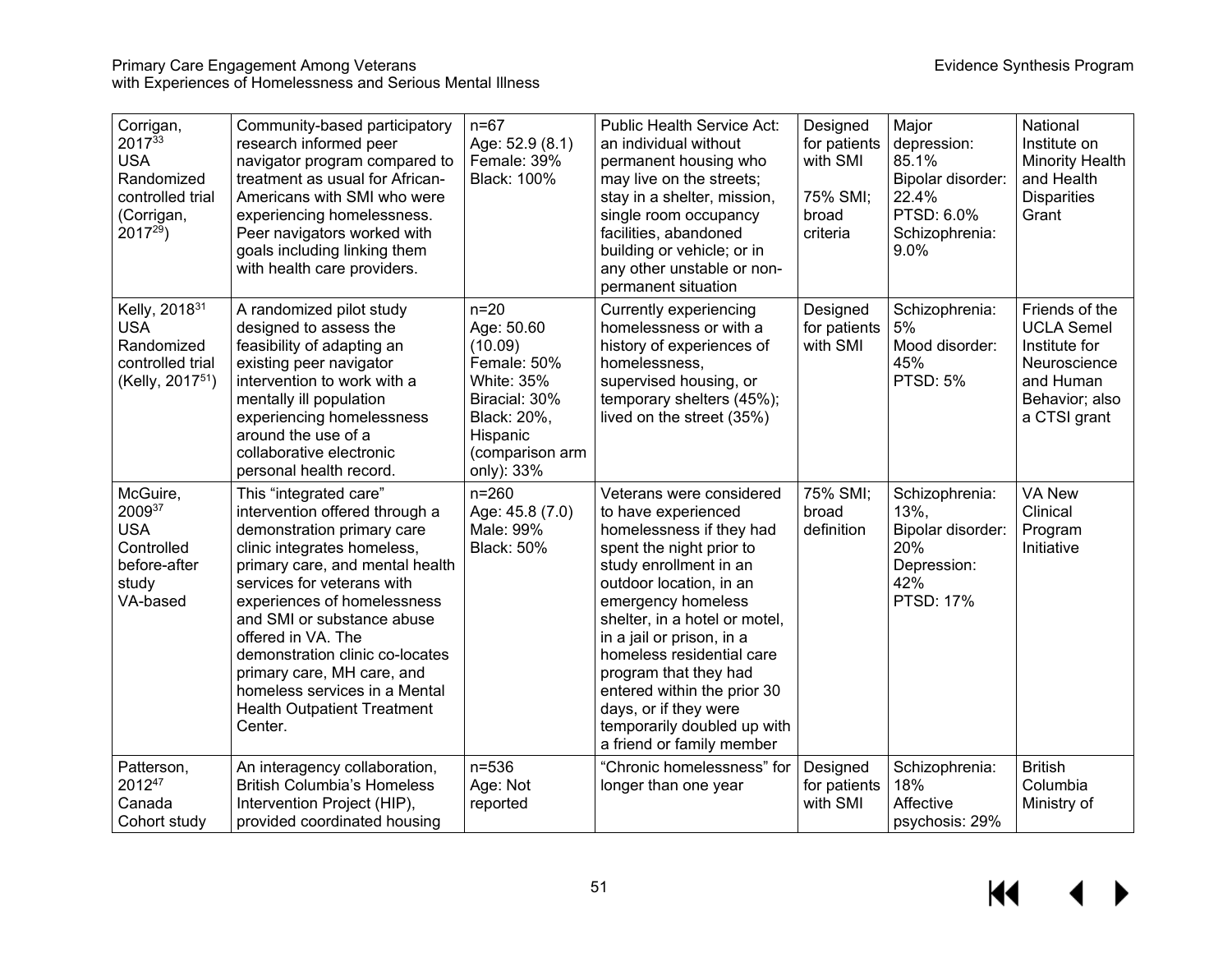|                                                                       | and support services to adults<br>with serious mental illness and<br>who are chronically<br>experiencing homelessness.<br>The project brought a "variety of<br>health, social and housing<br>resources from diverse<br>government and non-profit<br>agencies" under a single<br>administrative organization and<br>service providers from multiple<br>agencies were co-located.                                                               | Male: Not<br>reported<br>Black: Not<br>reported                                                                    |                                                                                                                                                                                                                                                                                                                                                                           |                                      |                                                                                 | Social<br>Development |
|-----------------------------------------------------------------------|-----------------------------------------------------------------------------------------------------------------------------------------------------------------------------------------------------------------------------------------------------------------------------------------------------------------------------------------------------------------------------------------------------------------------------------------------|--------------------------------------------------------------------------------------------------------------------|---------------------------------------------------------------------------------------------------------------------------------------------------------------------------------------------------------------------------------------------------------------------------------------------------------------------------------------------------------------------------|--------------------------------------|---------------------------------------------------------------------------------|-----------------------|
| Rivas-<br>Vasquez,<br>200936<br><b>USA</b><br>Retrospective<br>cohort | This study assesses the<br>effectiveness of a post-booking<br>jail diversion program that<br>ensured access to psychiatric<br>and primary health care for a<br>homeless program for<br>population with experience of<br>homelessness and mental<br>illness. Individuals in<br>"relationship-based care"<br>program were compared to<br>individuals diverted to usual<br>care (other programs otherwise<br>non-specified in the<br>community). | $n = 229$<br>Age: 43.0 (11.4)<br>Male: 89%<br>Hispanic: 50%<br><b>Black: 24%</b><br><b>White: 17%</b><br>Other: 7% | Situational housing, defined<br>as experiencing<br>homelessness for less than<br>1 year or less than 4<br>episodes of homelessness<br>during a 3-year period:<br>40%<br>Chronic homelessness,<br>defined as continuously<br>experiencing<br>homelessness for more<br>than 1 year or 4 or more<br>episodes of experiencing<br>homelessness during a 3-<br>year period: 61% | 75% SMI;<br>broad<br>criteria        | Schizophrenia:<br>61%<br>Bipolar disorder:<br>8%<br>Depressive<br>disorder: 13% | Not reported          |
| Rosenheck,<br>199345<br><b>USA</b><br>Cohort study<br>VA-based        | The VA Homeless Chronically<br>Mentally III (HCMI) program was<br>designed to support access of<br>Veterans with housing<br>insecurity and chronic mental<br>illness with medical and<br>psychiatric services through 4<br>key services: outreach,<br>advocacy and linkage,<br>facilitation of access to VA and<br>non-VA services, residential                                                                                               | $n = 1748$<br>Age: 41.4 (1.2)<br>Male: 98%<br><b>White: 55%</b>                                                    | Not reported                                                                                                                                                                                                                                                                                                                                                              | Designed<br>for patients<br>with SMI | Not reported                                                                    | Not reported          |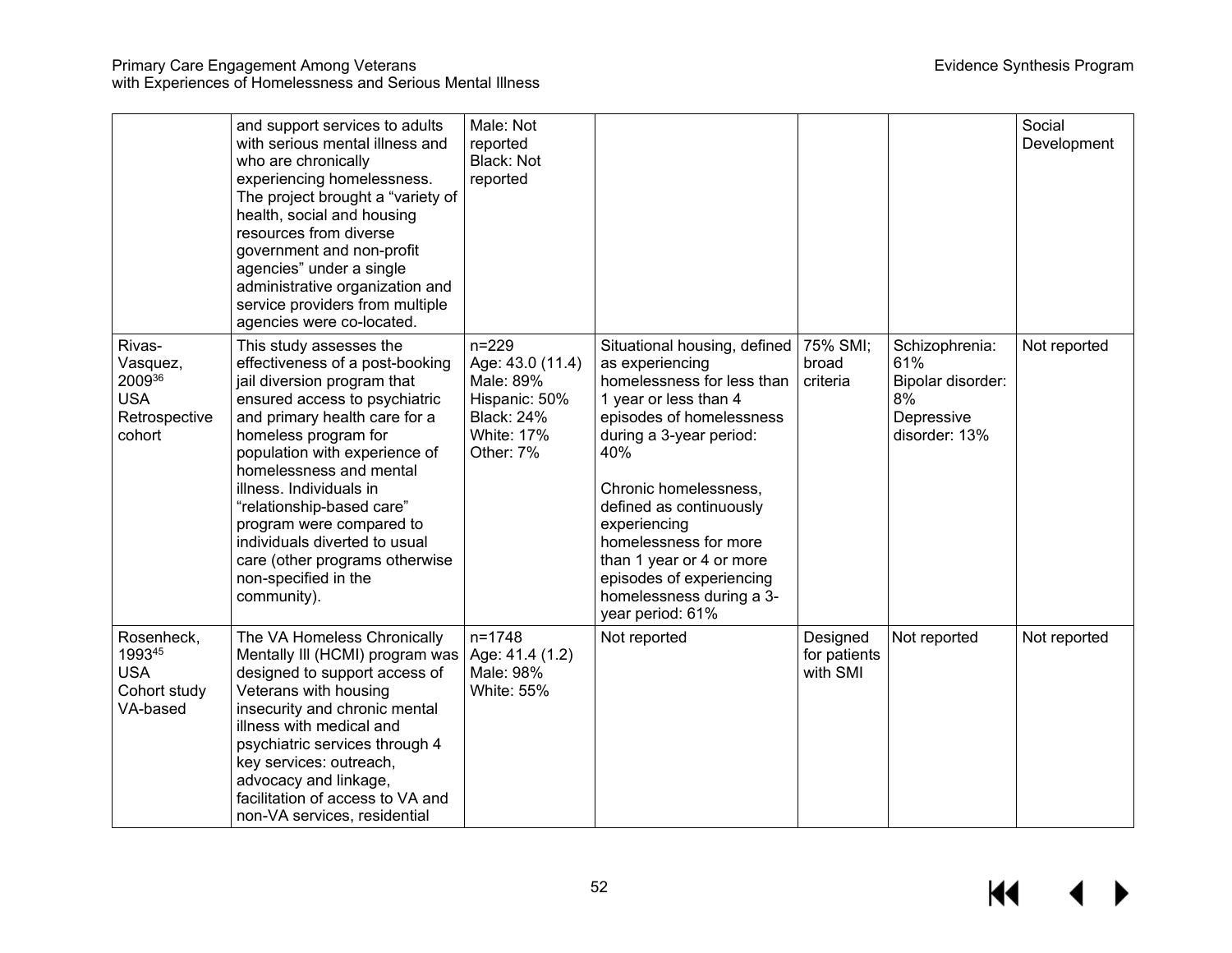#### Primary Care Engagement Among Veterans Evidence Synthesis Program with Experiences of Homelessness and Serious Mental Illness

|                                                           | treatment for up to 6 months,<br>and continuing case<br>management.                                                                                                                                                                                                                                                                                                                                                                                                                                                                                                                             |                                                                                                          |                                                                                      |                                      |                         |                                                                                                       |
|-----------------------------------------------------------|-------------------------------------------------------------------------------------------------------------------------------------------------------------------------------------------------------------------------------------------------------------------------------------------------------------------------------------------------------------------------------------------------------------------------------------------------------------------------------------------------------------------------------------------------------------------------------------------------|----------------------------------------------------------------------------------------------------------|--------------------------------------------------------------------------------------|--------------------------------------|-------------------------|-------------------------------------------------------------------------------------------------------|
| Solomon,<br>198848<br><b>USA</b><br>Program<br>evaluation | This demonstration project is<br>based on an adjunctive<br>program to an existing Health<br>Care for the Homeless project<br>which delivered primary health<br>care services, service linkage,<br>and improved access to<br>population specific public<br>benefits and programs. The<br>adjunctive mental health<br>program was intended to<br>establish drop-in centers and<br>provide outreach, assessment,<br>and case management services<br>for participants and educational,<br>training programs and crisis<br>back-up for non-mental health<br>providers caring for this<br>population. | <b>Total: Not</b><br>reported<br>Age: Not<br>reported<br>Male: Not<br>reported<br>Black: Not<br>reported | Not reported                                                                         | Designed<br>for patients<br>with SMI | Not reported            | Ohio<br>Department of<br><b>Mental Health</b><br>and National<br>Institute of<br><b>Mental Health</b> |
| Stanhope,<br>201430<br><b>USA</b><br>Qualitative<br>study | This study explored the<br>experience of patients with axis<br>I diagnoses of SMI and housing<br>insecurity participating in a<br>Housing-First program based<br>chronic disease self-<br>management program from the<br><b>Stanford Chronic Disease Self-</b><br>management program<br>(CDSMP). The program<br>involved the integration of an<br>embedded primary care<br>physician affiliated with a local<br>academic medical center.                                                                                                                                                        | $n=15$<br>Age: Not<br>reported<br>Male: 100%<br>Race: Not<br>reported                                    | Federal definition of chronic<br>homelessness,<br>transitional housing (100%)        | Designed<br>for patients<br>with SMI | Not reported            | Not reported                                                                                          |
| Stergiopoulos,<br>201249<br>Canada                        | This manuscript describes the<br>evaluation of a Housing First<br><b>Ethno-Racial Intensive Case</b>                                                                                                                                                                                                                                                                                                                                                                                                                                                                                            | <b>Total: 204</b><br>Age: 38.6 (12.1)<br>Female: 34%                                                     | United Nations definition of<br>absolute homelessness,<br>defined as people who lack | Designed<br>for patients<br>with SMI | Bipolar disorder:<br>7% | <b>Health Canada</b><br>and Mental<br>Health                                                          |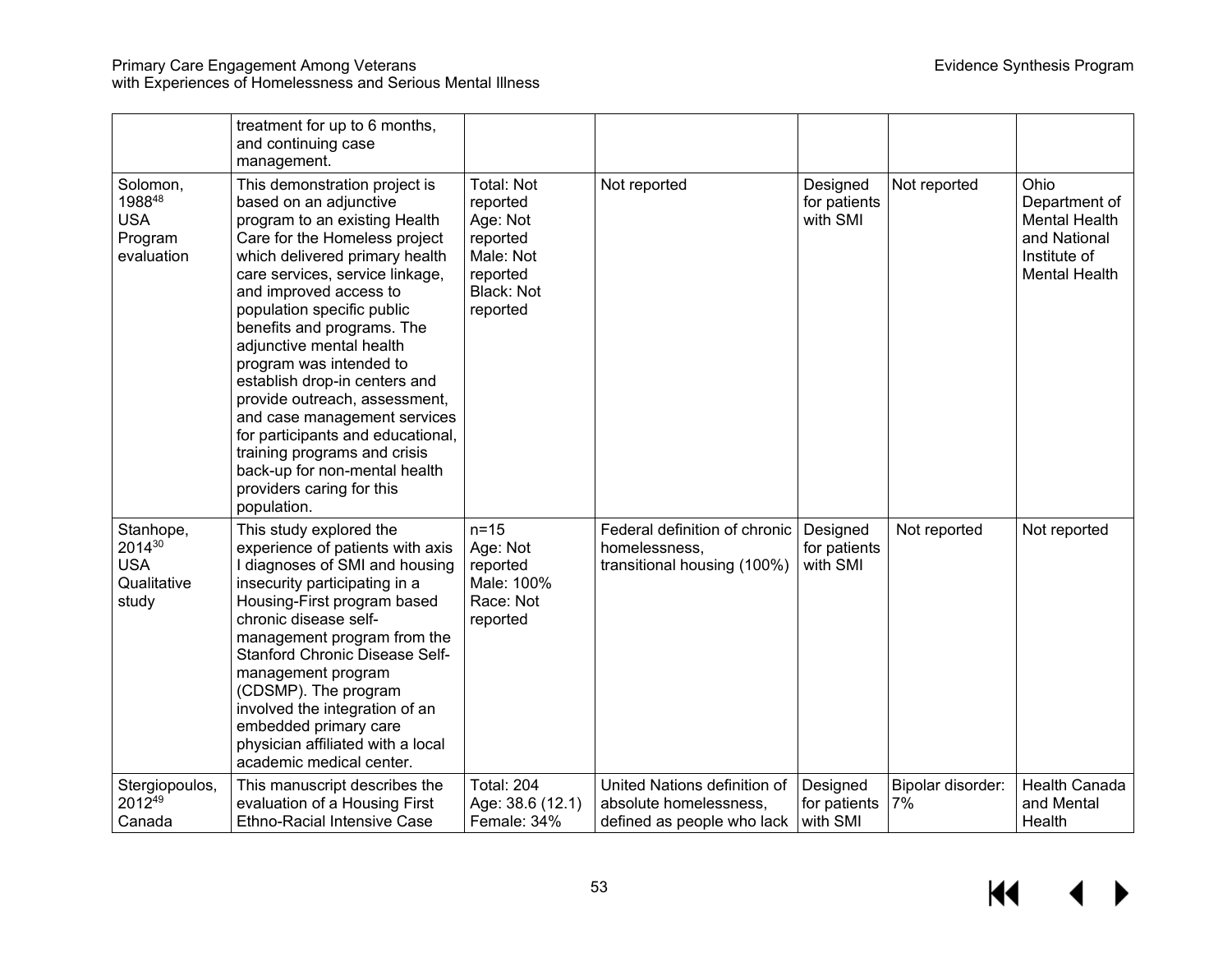| Program<br>evaluation <sup>c</sup>                                                  | Management program which<br>was part of Canada's At<br>Home/Chez Soi Research<br>Demonstration Project across 5<br>Canadian Cities. The program<br>involved housing support and<br>diverse programming including<br>services such as art therapy,<br>computer training, and yoga.                                                                                                                                                    | <b>Black: 53%</b><br><b>Asian: 22%</b><br>Mixed race: 11%<br>Middle Eastern:<br>7%<br>Latin American:<br>5% | a regular, fixed, physical<br>shelter                                                                                                       | Met broad<br>75% SMI<br>criteria     | Psychotic<br>disorder: 36%<br>Depression: 40%<br><b>PTSD: 24%</b>                                         | Commission of<br>Canada                                                                                                                                                                                                                              |
|-------------------------------------------------------------------------------------|--------------------------------------------------------------------------------------------------------------------------------------------------------------------------------------------------------------------------------------------------------------------------------------------------------------------------------------------------------------------------------------------------------------------------------------|-------------------------------------------------------------------------------------------------------------|---------------------------------------------------------------------------------------------------------------------------------------------|--------------------------------------|-----------------------------------------------------------------------------------------------------------|------------------------------------------------------------------------------------------------------------------------------------------------------------------------------------------------------------------------------------------------------|
| Stergiopoulos,<br>201534<br>Canada<br>Controlled<br>before-after<br>study           | This study compared outcomes<br>of 2 shelter-based collaborative<br>mental health care models for<br>men experiencing<br>homelessness and mental<br>illness. One model was an<br>integrated multidisciplinary<br>collaborative care model<br>(IMCC) and the second was a<br>less resource intensive shifted<br>outpatient collaborative care<br>model (SOCC).                                                                        | $n = 140$<br>Age: 42.1 (10.7)<br>Male: 100%<br><b>White: 56%</b>                                            | Defined as nights spent on<br>streets or in shelters in past<br>12 months:<br>≤30 days 53 (38%)<br>31-90 days 28 (20%)<br>>90 days 57 (42%) | Designed<br>for patients<br>with SMI | Mood disorders:<br>59%<br>Schizophrenia or<br>schizoaffective<br>disorders: 49%                           | Canadian<br>Institutes of<br>Health<br>Research;<br>Partnerships<br>for Health<br>System<br>Improvement;<br><b>Ontario Career</b><br>Scientist<br>Award; Public<br><b>Health Agency</b><br>of Canada<br><b>Applied Public</b><br><b>Health Chair</b> |
| Stergiopoulos,<br>201828<br>Canada<br>Pre-post cohort<br>(Stergiopoulos,<br>201762) | This study evaluates a brief (4-6)<br>month) interdisciplinary<br>intervention (Coordinated<br>Access to Care for the<br>Homeless or CATCH program)<br>for adults experiencing<br>homelessness who lack access<br>to appropriate community<br>supports following discharge<br>from the hospital. CATCH is<br>described as a "one-stop"<br>program that includes primary<br>and psychiatric care, peer<br>support and case management | $n = 391$<br>Age: 40.5 (12.0)<br>Male: 74%<br><b>White: 58%</b>                                             | All participants met criteria<br>for current homelessness:<br>living on the street, in crisis<br>or emergency shelters or<br>couch surfing  | 75% SMI;<br>broad<br>criteria        | Psychotic<br>disorder: 25%<br>Major<br>depressive<br>disorder <sup>b</sup> or<br>bipolar disorder:<br>77% | Canadian<br>Institutes for<br>Health<br>Research                                                                                                                                                                                                     |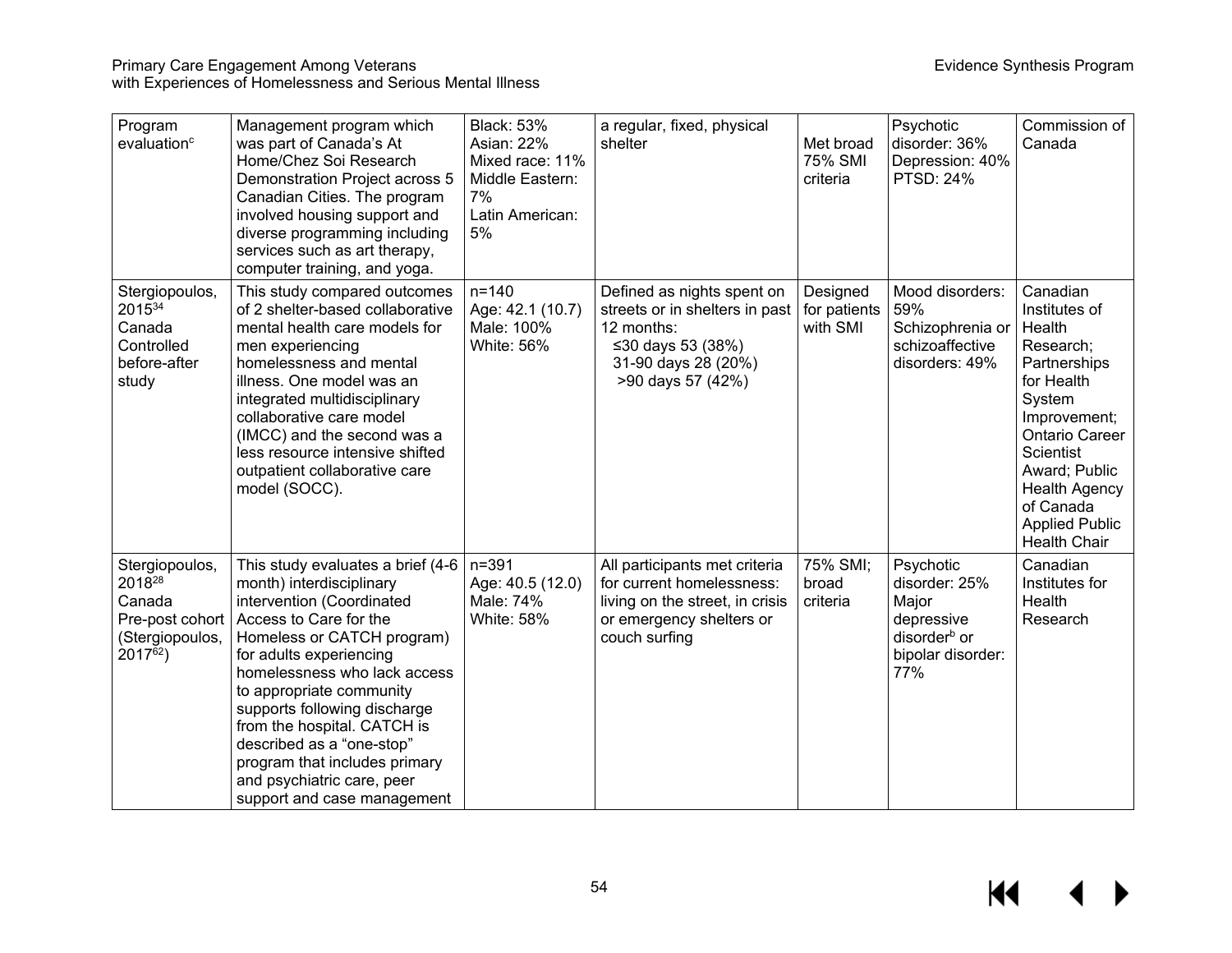#### Primary Care Engagement Among Veterans **Evidence Synthesis Program** Evidence Synthesis Program with Experiences of Homelessness and Serious Mental Illness

|                                                             | for individuals discharged from<br>the hospital.                                                                                                                                                                                                                                                                                                                                                                                                                                                                                                                                                  |                                                                       |                                               |                                      |                                                     |                                                                                                                   |
|-------------------------------------------------------------|---------------------------------------------------------------------------------------------------------------------------------------------------------------------------------------------------------------------------------------------------------------------------------------------------------------------------------------------------------------------------------------------------------------------------------------------------------------------------------------------------------------------------------------------------------------------------------------------------|-----------------------------------------------------------------------|-----------------------------------------------|--------------------------------------|-----------------------------------------------------|-------------------------------------------------------------------------------------------------------------------|
| Weinstein,<br>201346<br><b>USA</b><br>Cross-sectional       | This program evaluation<br>describes a Housing First<br>Program affiliated with an<br>academic medical center with a<br>subgroup of patients who opted<br>to receive "fully integrated care<br>by the on-site primary care<br>physician and team<br>psychiatrist." A stated focus of<br>the integrated care program<br>was to screen and monitor<br>chronic disease.                                                                                                                                                                                                                              | $n = 123$<br>Age: 49.65<br>(9.36)<br>Male: 62.6%<br><b>Black: 72%</b> | Federal definition of chronic<br>homelessness | Designed<br>for patients<br>with SMI | Schizophrenia:<br>50.4%<br>Mood disorders:<br>35.0% | Heath<br>Resources and<br>Service<br>Administration<br>Faculty<br>Development<br>in Primary<br><b>Care Award</b>  |
| Weinstein,<br>201335<br><b>USA</b><br>Program<br>evaluation | This paper describes a<br>preliminary evaluation of a<br>program which created a new<br>partnership between an<br>academic family and community<br>medicine department and a<br>Housing First agency (ie,<br>Pathways to Housing-PA) with<br>an overarching goal of<br>addressing multiple levels of<br>health care needs for the target<br>population. The program<br>specifically embedded a primary<br>care physician into the Housing<br>First agency's Assertive<br>Community Treatment team to<br>provide on-site "primary care<br>and population-based health<br>monitoring and services". | n=Not reported<br>Age: 51<br>Male: 68%<br><b>Black: 71%</b>           | People with "chronic<br>homelessness"         | Designed<br>for patients<br>with SMI | Schizophrenia:<br>42%<br>Mood disorder:<br>37%      | Department of<br>Health and<br>Human<br>Services:<br>Health<br>Resources and<br><b>Services</b><br>Administration |

<sup>a</sup> Narrower definition of SMI includes schizophrenia, bipolar disorder, and other psychotic disorders. Broad definition of SMI additionally includes major depressive disorder and posttraumatic stress disorder.

 $\overrightarrow{a}$  Author confirmed that mood disorder meant major depressive disorder in this study.

<sup>c</sup> Study design was a program evaluation of an RCT.

Abbreviations: HCMI=homeless, chronically mentally ill; PTSD=posttraumatic stress disorder; SMI=serious mental illness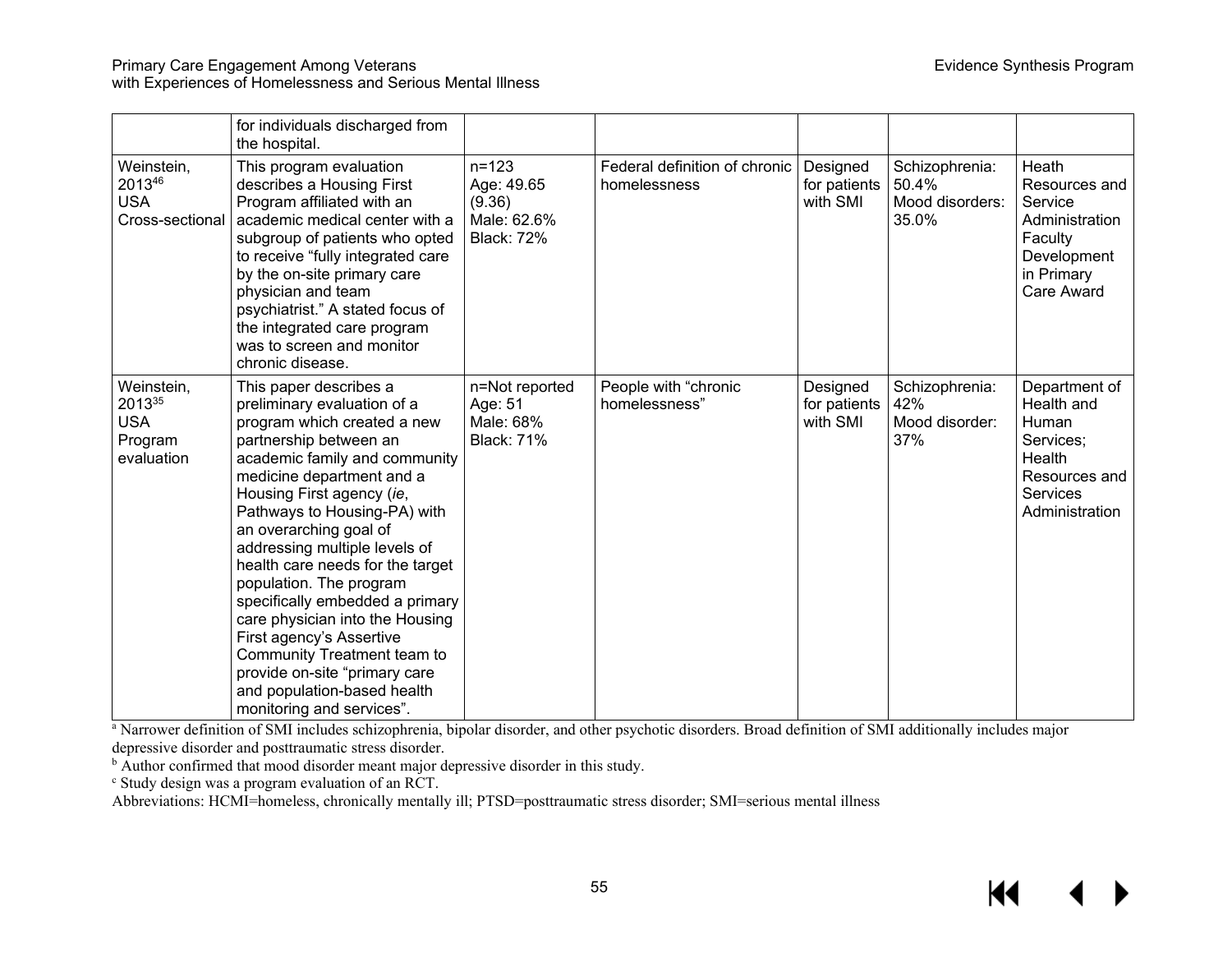# **APPENDIX C. INTERVENTION STRATEGIES TABLE**

| <b>Study</b><br>Country                | <b>Setting</b>          | Source of<br>Participants (eg,<br>Hospital,<br><b>Criminal</b><br>Justice) | <b>Elements of</b><br><b>Primary Care</b><br>Integration | Core<br><b>Disciplines</b><br>Involved                                                 | #: Patient-level<br>Intervention<br>strategies                                                                                                             | #: Clinic-level<br><b>Intervention</b><br><b>Strategies</b>                                                                   | #: System-<br>level<br><b>Intervention</b><br><b>Strategies</b>                   |
|----------------------------------------|-------------------------|----------------------------------------------------------------------------|----------------------------------------------------------|----------------------------------------------------------------------------------------|------------------------------------------------------------------------------------------------------------------------------------------------------------|-------------------------------------------------------------------------------------------------------------------------------|-----------------------------------------------------------------------------------|
| 492, Baker,<br>201832<br><b>USA</b>    | Mental health<br>clinic | <b>NR</b>                                                                  | Enhanced<br>referral                                     | Psychiatrist;<br>Nursing;                                                              | 6: Flexible appts;<br>service navigation;<br>interdisciplinary<br>assessment; health<br>education; crisis<br>intervention;<br>counseling/family<br>therapy | 2: Specific<br>employee<br>training;<br>Medication<br>review/<br>management;                                                  | 1: Shared<br>electronic<br>health record                                          |
| Corrigan,<br>$2017^{33}$<br><b>USA</b> | Not Reported            | Clinics, homeless<br>shelters                                              | Standard<br>referral                                     | Not reported                                                                           | 3: MI/goal setting;<br>trauma informed care;<br>harm reduction                                                                                             | 2: Specific<br>training for<br>employees;<br>peer navigators                                                                  | Not reported                                                                      |
| Kelly,<br>201831<br><b>USA</b>         | Mental health<br>clinic | Multidisciplinary<br>program<br>(housing, MH,<br>case<br>management)       | Standard<br>referral                                     | Behavioral<br>health;<br>Psychiatrist                                                  | 6: Health education;<br>MI/goal setting; CBT;<br>interdisciplinary<br>assessment; service<br>navigation; access to<br>computers/ technology                | 3: Specific<br>employee<br>training; Peer<br>support/<br>community<br>health workers;<br>Medication<br>review/<br>management; | 2: Shared<br>electronic<br>health<br>record;<br>Proactive<br>monitoring<br>system |
| McGuire,<br>200937<br><b>USA</b>       | Primary care<br>clinic  | Housing program<br>(homeless drop-<br>in)                                  | Interdisciplinary<br>care planning;<br>Co-location       | Behavioral<br>health;<br>Psychiatrist;<br>Nursing;<br><b>Primary Care</b><br>Provider; | 6: interdisciplinary<br>assessment, service<br>navigation, financial<br>income, appoint<br>prioritization, no<br>waiting times, flexible<br>schedule       | 1: Specific<br>employee<br>training                                                                                           | Not reported                                                                      |
| Patterson,<br>201247<br>Canada         | Not reported            | Not reported                                                               | Standard<br>performance<br>metrics;                      | Behavioral<br>health;<br>Psychiatrist;                                                 | 2: Support for<br>housing; income                                                                                                                          | Not reported                                                                                                                  | Not reported                                                                      |

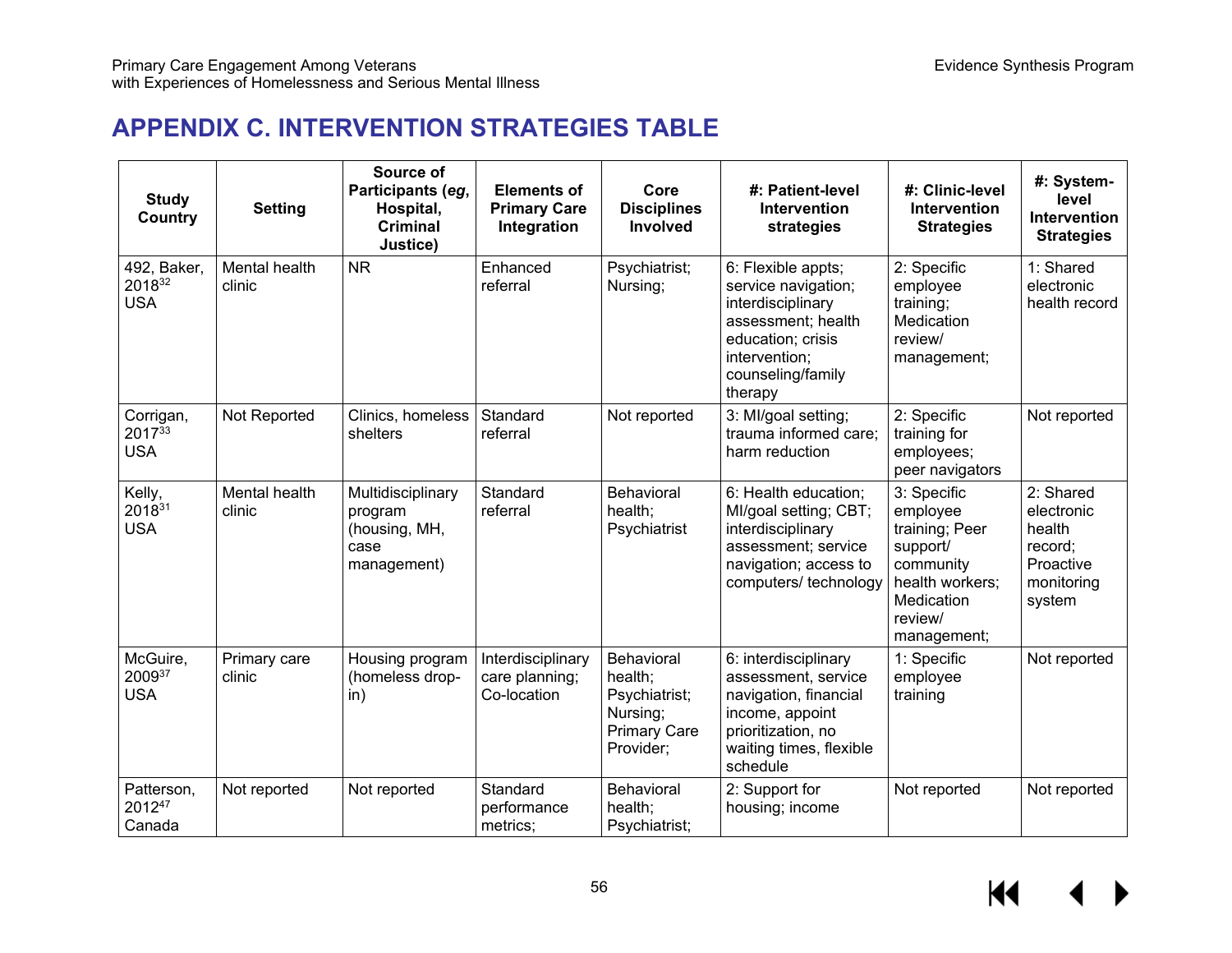| <b>Study</b><br>Country                    | <b>Setting</b>                                                                                       | Source of<br>Participants (eg,<br>Hospital,<br>Criminal<br>Justice) | <b>Elements of</b><br><b>Primary Care</b><br>Integration | Core<br><b>Disciplines</b><br><b>Involved</b>                | #: Patient-level<br>Intervention<br>strategies                                                                                                                                                                                          | #: Clinic-level<br>Intervention<br><b>Strategies</b>                                  | #: System-<br>level<br>Intervention<br><b>Strategies</b> |
|--------------------------------------------|------------------------------------------------------------------------------------------------------|---------------------------------------------------------------------|----------------------------------------------------------|--------------------------------------------------------------|-----------------------------------------------------------------------------------------------------------------------------------------------------------------------------------------------------------------------------------------|---------------------------------------------------------------------------------------|----------------------------------------------------------|
|                                            |                                                                                                      |                                                                     | Interagency<br>collaborative<br>body                     | Nursing;<br><b>Primary Care</b><br>Provider                  |                                                                                                                                                                                                                                         |                                                                                       |                                                          |
| Rivas-<br>Vasquez,<br>200936<br><b>USA</b> | Interdisciplinary<br>clinic,<br><b>Citrus Health</b><br><b>Network</b><br>community<br>health center | Criminal justice                                                    | Interdisciplinary<br>care planning;<br>Co-location       | Behavioral<br>health; Primary<br><b>Care Provider</b>        | 9: Health education;<br>MI/goal-setting; stigma<br>reduction; Justice<br>system in-reach;<br>Interdisciplinary<br>intake; Service<br>navigation; Transitions<br>of care coordination;<br>Transportation<br>support; Housings<br>support | 2: Specific<br>employee<br>training; Peer<br>support/<br>community<br>health workers; | Not reported                                             |
| Rosenheck,<br>199345<br><b>USA</b>         | Interdisciplinary<br>clinic,<br><b>HCMI</b> clinics<br>staff by 2 social<br>workers and<br>nurses    | Community<br>(street, soup<br>kitchens);<br>housing<br>(shelters)   | Enhanced<br>referral                                     | Nursing                                                      | 2: Service navigation;<br>Housing support                                                                                                                                                                                               | Not reported                                                                          | Not reported                                             |
| Solomon,<br>198848<br><b>USA</b>           | Housing<br>services                                                                                  | Health clinic                                                       | Enhanced<br>referral                                     | Psychiatrist;<br>Nursing;<br><b>Primary Care</b><br>Provider | 2: Crisis intervention;<br>Empathic/stigma<br>reduction                                                                                                                                                                                 | 2: Specific<br>employee<br>training; Peer<br>support/<br>community<br>health workers  | Not reported                                             |
| Stanhope,<br>201430<br><b>USA</b>          | Housing<br>services,<br>community<br>setting                                                         | Housing program                                                     | Interdisciplinary<br>care planning                       | <b>Primary Care</b><br>Provider                              | 5: Health education;<br>MI/goal setting;<br>service navigation;<br>financial housing<br>support; no sobriety<br>requirement                                                                                                             | 1: Peer support/<br>community<br>health workers                                       | Not reported                                             |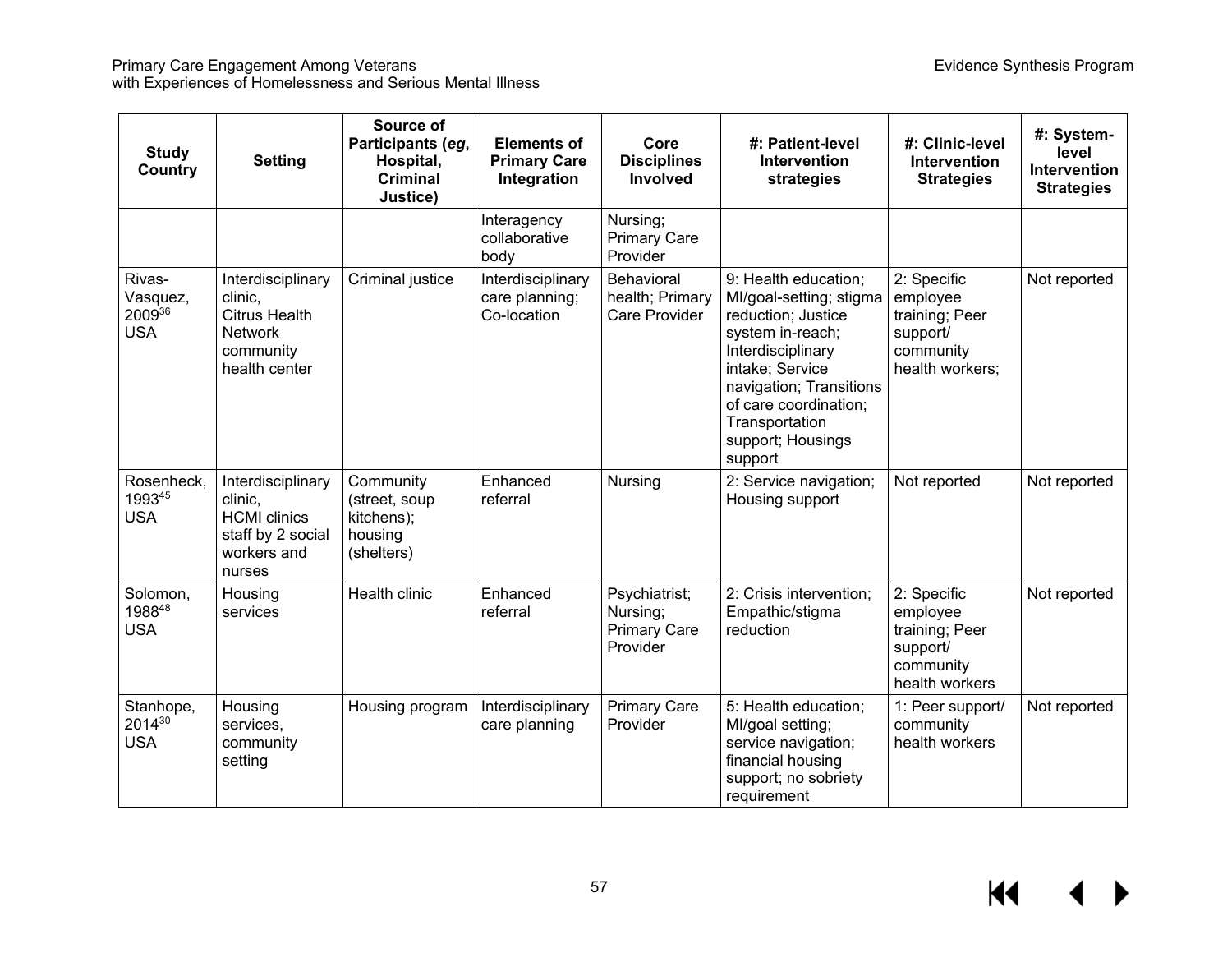| <b>Study</b><br>Country                         | <b>Setting</b>                                                                                       | Source of<br>Participants (eg,<br>Hospital,<br><b>Criminal</b><br>Justice)                                                         | <b>Elements of</b><br><b>Primary Care</b><br>Integration                    | Core<br><b>Disciplines</b><br>Involved                       | #: Patient-level<br><b>Intervention</b><br>strategies                                                                                                                          | #: Clinic-level<br>Intervention<br><b>Strategies</b>                                    | #: System-<br>level<br><b>Intervention</b><br><b>Strategies</b> |
|-------------------------------------------------|------------------------------------------------------------------------------------------------------|------------------------------------------------------------------------------------------------------------------------------------|-----------------------------------------------------------------------------|--------------------------------------------------------------|--------------------------------------------------------------------------------------------------------------------------------------------------------------------------------|-----------------------------------------------------------------------------------------|-----------------------------------------------------------------|
| Stergiopoul<br>os, 2018 <sup>28</sup><br>Canada | Primary care<br>clinic,<br>mental health<br>clinic                                                   | Hospitals<br>discharging<br>patients;<br>homeless shelter<br>sends recently<br>discharged                                          | Co-location,<br>Enhanced<br>referral                                        | Not reported                                                 | 5: Supportive therapy;<br>assertive outreach;<br>interdisciplinary<br>assessment; service<br>navigation                                                                        | 1: Peer support                                                                         | Not reported                                                    |
| Stergiopoul<br>os, 2015 <sup>34</sup><br>Canada | Housing<br>services                                                                                  | Housing program<br>(shelter)                                                                                                       | Interdisciplinary<br>care planning;<br>Co-location;<br>Standard<br>referral | Psychiatrist;<br><b>Primary Care</b><br>Provider             | 4: Health education;<br>Service navigation;<br>Housing support; Low<br>barrier to care (on-site<br>at shelter)                                                                 | 1: Specific<br>employee<br>training                                                     | 1: Shared<br>electronic<br>health record                        |
| Stergiopoul<br>os, 201249<br>Canada             | Interdisciplinary<br>clinic                                                                          | Shelters, drop-in<br>centers, outreach<br>teams, mental<br>health teams,<br>inpatient<br>programs,<br>criminal justice<br>programs | Standard<br>referral                                                        | Psychiatrist                                                 | 8: health education,<br>crisis intervention,<br>MI/goal setting,<br>stigma, harm<br>reduction,<br>interdisciplinary<br>assessment, service<br>navigation, financial<br>housing | 1: Specific<br>employee<br>training                                                     | Not reported                                                    |
| Weinstein,<br>201335<br><b>USA</b>              | Primary care<br>clinic, mental<br>health clinic,<br>Interdisciplinary<br>clinic, housing<br>services | <b>NR</b>                                                                                                                          | Co-location                                                                 | Psychiatrist;<br>Nursing;<br><b>Primary Care</b><br>Provider | 6: Health education;<br>Assertive outreach;<br>Interdisciplinary needs<br>assessment; Service<br>navigation; Housing<br>support; Flexible<br>appointment<br>scheduling         | 2: Peer support/<br>community<br>health workers;<br>Medication<br>review/<br>management | 1: Proactive<br>monitoring<br>system                            |
| Weinstein,<br>201346<br><b>USA</b>              | Interdisciplinary<br>clinic,<br>housing<br>services                                                  | <b>NR</b>                                                                                                                          | Interdisciplinary<br>care planning;<br>Co-location;                         | Psychiatrist;<br>Nursing;<br><b>Primary Care</b><br>Provider | 4: Assertive outreach;<br>Service navigation;<br>Housing support; No                                                                                                           | Not reported                                                                            | 2: Shared<br>electronic<br>health<br>record;                    |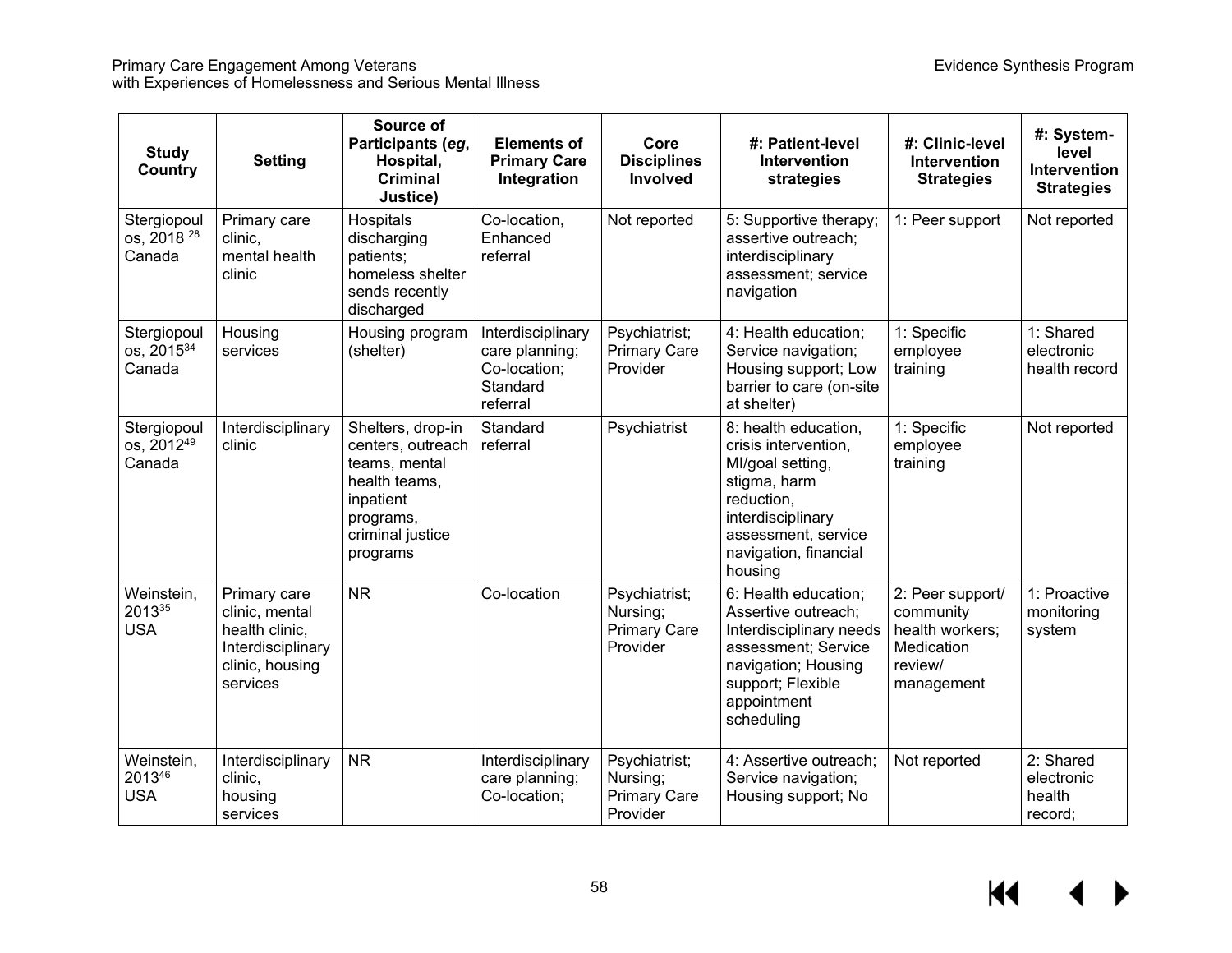| <b>Study</b><br>Country | <b>Setting</b> | Source of<br>Participants (eg, <sup>1</sup><br>Hospital,<br>Criminal<br>Justice) | <b>Elements of</b><br><b>Primary Care</b><br>Integration | Core<br><b>Disciplines</b><br><b>Involved</b> | #: Patient-level<br><b>Intervention</b><br>strategies | #: Clinic-level<br><b>Intervention</b><br><b>Strategies</b> | #: System-<br>level<br>Intervention<br><b>Strategies</b> |
|-------------------------|----------------|----------------------------------------------------------------------------------|----------------------------------------------------------|-----------------------------------------------|-------------------------------------------------------|-------------------------------------------------------------|----------------------------------------------------------|
|                         |                |                                                                                  | Enhanced<br>referral                                     |                                               | sobriety/treatment<br>requirements                    |                                                             | Standard<br>performance<br>metrics                       |

Abbreviations: MI= Motivational interviewing; CBT= Cognitive behavioral therapy

### $M$  $\leftrightarrow$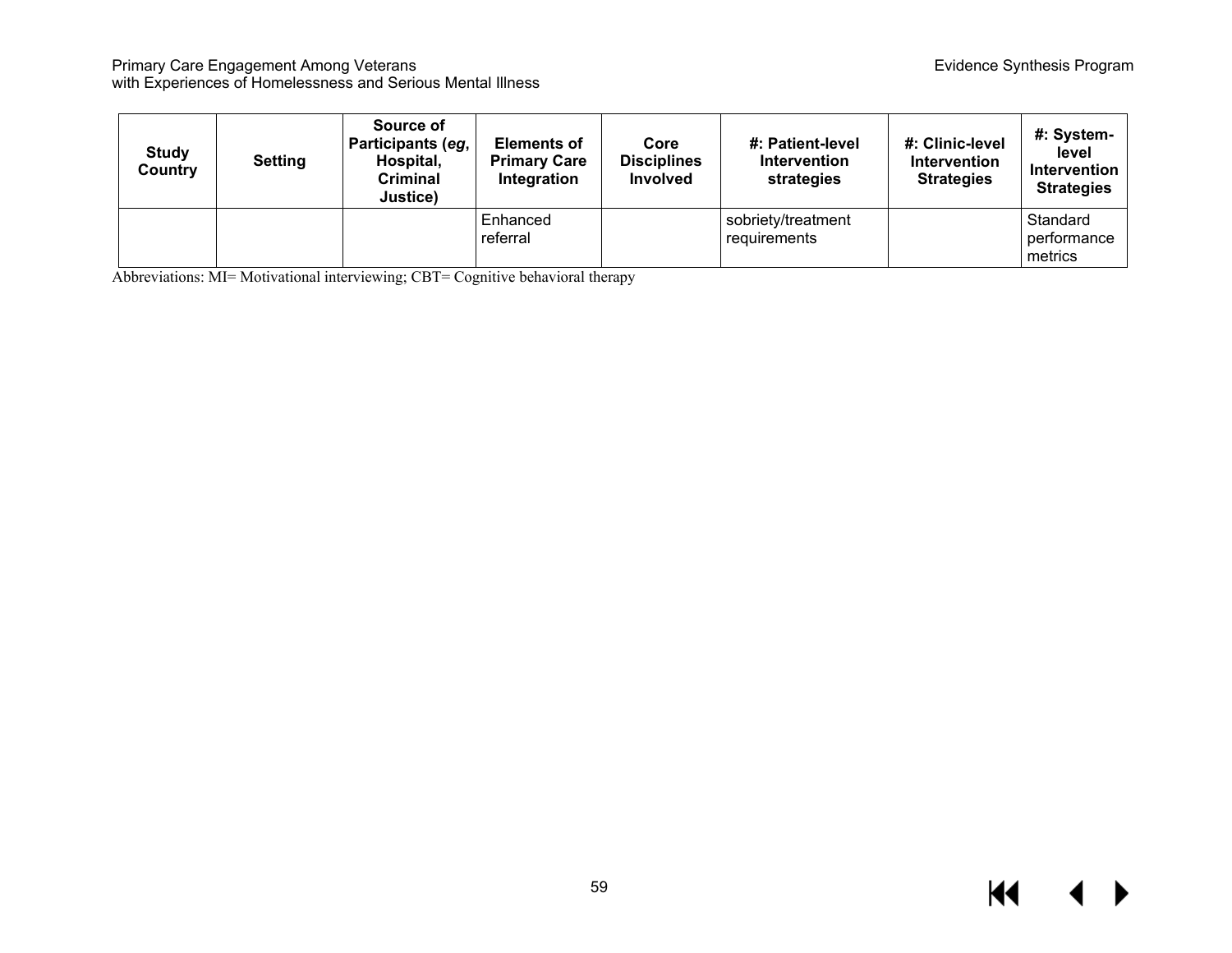# **APPENDIX D. SUMMARY OF OUTCOME MEASURES**

| <b>General Outcome Measure</b>                                    | <b>Specific Outcome Measure</b>                                                                                                                                                                                                                                     | <b>Follow-up Range</b> | <b>Study</b>                                                 |  |  |  |  |  |
|-------------------------------------------------------------------|---------------------------------------------------------------------------------------------------------------------------------------------------------------------------------------------------------------------------------------------------------------------|------------------------|--------------------------------------------------------------|--|--|--|--|--|
| <b>Patient Level</b>                                              |                                                                                                                                                                                                                                                                     |                        |                                                              |  |  |  |  |  |
| Mental and physical health                                        |                                                                                                                                                                                                                                                                     |                        |                                                              |  |  |  |  |  |
| Mental health, general <sup>a</sup>                               | SF 36; Diagnostic Interview Schedule; Psychiatric<br>Epidemiology Research Interview; Psychiatric Problem<br>Index; TCU Health Form; Recovery assessment Scale;<br>Colorado Symptom Index, modified; Brief Psychiatric<br><b>Rating Scale</b>                       | Baseline to 18 months  | ACCESS <sup>40</sup><br>Non-ACCESS <sup>28,33,34,37,45</sup> |  |  |  |  |  |
| Substance use <sup>a</sup>                                        | Addiction Severity Index; self-report                                                                                                                                                                                                                               | Baseline to 18 months  | ACCESS <sup>38,40</sup><br>Non-ACCESS <sup>28,34,37,45</sup> |  |  |  |  |  |
| Physical health, general <sup>a</sup>                             | <b>SF-36</b>                                                                                                                                                                                                                                                        | Baseline to 18 months  | Non-ACCESS <sup>28,37</sup>                                  |  |  |  |  |  |
| Physical health, specific                                         | Number of chronic conditions, specific conditions<br>diagnosed                                                                                                                                                                                                      | Not reported           | Non-ACCESS <sup>46</sup>                                     |  |  |  |  |  |
| Pain                                                              | <b>SF-12</b>                                                                                                                                                                                                                                                        | Baseline to 6 months   | Non-ACCESS31                                                 |  |  |  |  |  |
| Community functioning, community integration, and quality of life |                                                                                                                                                                                                                                                                     |                        |                                                              |  |  |  |  |  |
| Quality of life                                                   | Lehman QoLI-20; single summary question                                                                                                                                                                                                                             | Baseline to 12 months  | ACCESS <sup>40</sup><br>Non-ACCESS <sup>28,33</sup>          |  |  |  |  |  |
| Victimization                                                     | Sum of items about frequency of physical victimization in<br>last 2 months (Lehman quality of life)                                                                                                                                                                 | Baseline to 18 months  | ACCESS <sup>38</sup>                                         |  |  |  |  |  |
| Criminal justice<br>involvement                                   | Number of incarcerations among "regularly followed<br>clients"; post-diversion arrest rate; criminal justice status<br>(parole or probation); number of offenses                                                                                                    | 12 months to 2 years   | Non-ACCESS32,36,37,47                                        |  |  |  |  |  |
| <b>Community functioning</b>                                      | Multnomah Community Ability Scale                                                                                                                                                                                                                                   | Baseline to 12 months  | Non-ACCESS34                                                 |  |  |  |  |  |
| Health care self-<br>management                                   | Adapted Mental Health Confidence Scale                                                                                                                                                                                                                              | Baseline to 6 months   | Non-ACCESS31                                                 |  |  |  |  |  |
| Housing                                                           | Residential Time Line Follow-Back Calendar; self-<br>reported # days on street/in shelter; self-reported # of<br>moves in past 12 months; self-reported lifetime duration<br>of experiences of homelessness; achievement of<br>independent housing domiciliary days | Baseline to 12 months  | ACCESS <sup>40</sup><br>Non-ACCESS <sup>28,33,34,45</sup>    |  |  |  |  |  |
| Social support <sup>a</sup>                                       | Four unspecified questions about friends or professionals<br>encouraging medical services in last 12 months;                                                                                                                                                        | Baseline to 18 months  | ACCESS <sup>38</sup><br>Non-ACCESS37                         |  |  |  |  |  |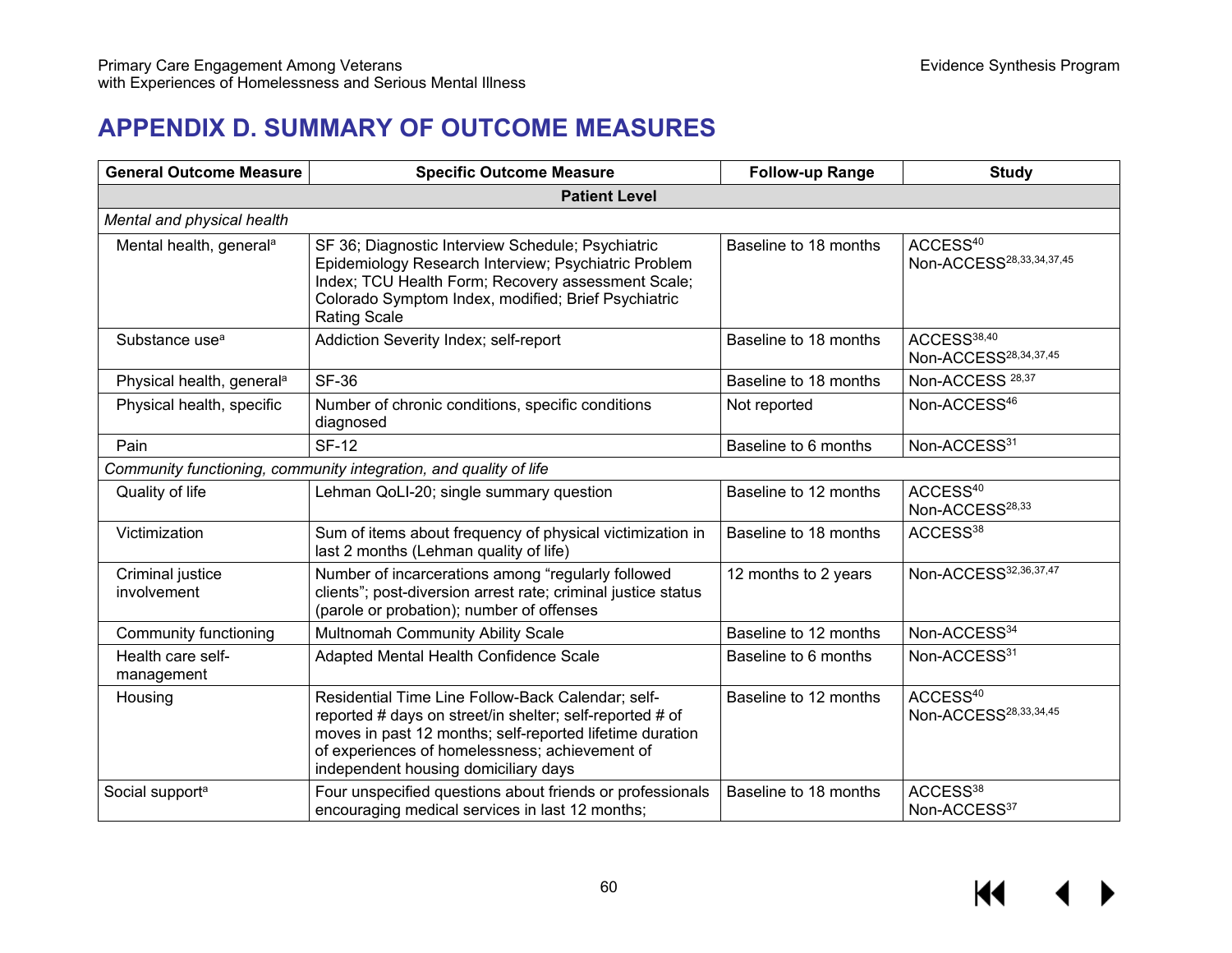| <b>General Outcome Measure</b><br><b>Specific Outcome Measure</b> |                                                                                                                                                                                                    | <b>Follow-up Range</b> | <b>Study</b>                         |
|-------------------------------------------------------------------|----------------------------------------------------------------------------------------------------------------------------------------------------------------------------------------------------|------------------------|--------------------------------------|
|                                                                   | # people from 9 different categories (eg, parent, sibling,<br>coworker, friend) with whom the subject felt close;<br>National Vietnam Veterans' Readjustment Study Scale                           |                        |                                      |
| Care utilization                                                  |                                                                                                                                                                                                    |                        |                                      |
| Hospitalizations                                                  | Self-report; days psychiatric inpatient stay; days medical-<br>Baseline to 12 months,<br>surgical inpatient stay<br>"years"                                                                        |                        | Non-ACCESS <sup>28,32,34,45,47</sup> |
| Health and social service<br>utilization <sup>b</sup>             | Health care and Health care utilization scale; "health and<br>social service use" in last 60 days; Receipt of "public<br>support payments and housing subsidies"; having a<br>primary case manager | Baseline to 12 months  | ACCESS <sup>40</sup><br>Non-ACCESS31 |
| Emergency department<br>visit                                     | Self-report; EHR based                                                                                                                                                                             | 3 to 18 months         | Non-ACCESS <sup>28,34,37</sup>       |
| Primary care visits                                               | Self-report # in last 30 days; EHR-based data collection                                                                                                                                           | Baseline to 18 months  | Non-ACCESS34,37                      |
| Psychiatric visits<br>(outpatient)                                | Number per individual                                                                                                                                                                              | 12 months              | Non-ACCESS37,45                      |
| Outpatient visits (other)                                         | Number of medical-surgical visits per individual; # health-<br>related appointments (scheduled/achieved)                                                                                           | 12 months              | Non-ACCESS33,45                      |
| Primary care access                                               | Number of days to primary care visit following enrollment                                                                                                                                          | Not applicable         | Non-ACCESS37                         |
| Intervention engagement                                           | Time spent in program (days); total # clinical contacts;<br>attendance record service contact logs                                                                                                 | 12 months              | Non-ACCESS36,48                      |
| Receipt of financial<br>support                                   | Shelter payments; total social assistance                                                                                                                                                          | 12 months              | Non-ACCESS <sup>47</sup>             |
| Patient-level service<br>integration                              | # of domains (ie, housing support, mental health,<br>substance abuse, general health care, public income<br>support, vocational rehab) in which services were<br>received                          | Baseline to 12 months  | ACCESS <sup>40</sup>                 |
| Health Care costs                                                 | Site-specific cost per service received; \$ for outpatient<br>medical services per individual per year                                                                                             | 6 to 12 months         | Non-ACCESS45,47                      |
| Insurance coverage                                                | Receipt insurance coverage                                                                                                                                                                         | 12 months              | Non-ACCESS33                         |
| Receipt of health<br>screenings                                   | Self-report; summary prevention services ratio based<br>from EHR                                                                                                                                   | Baseline to 12 months  | Non-ACCESS31,37                      |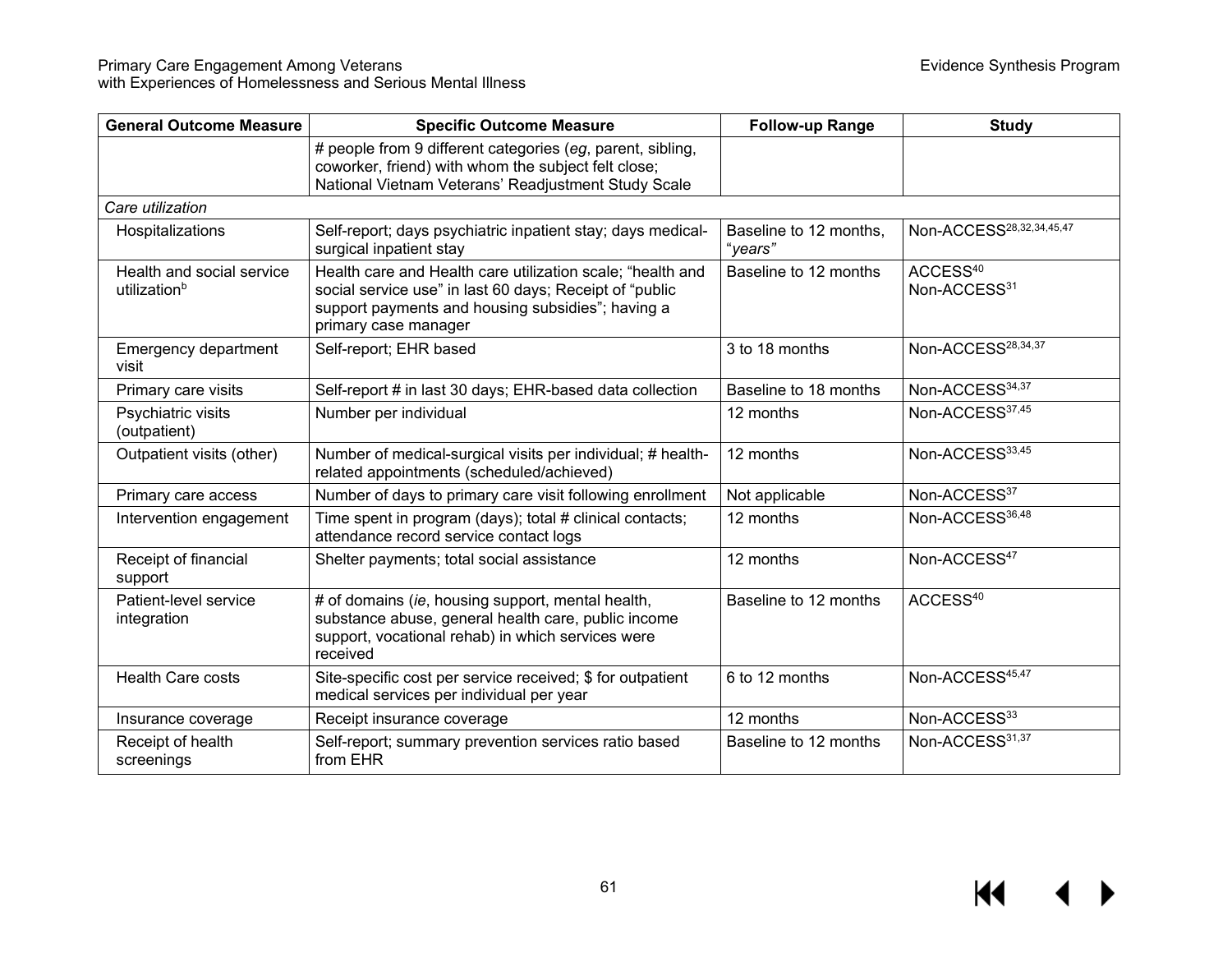| <b>General Outcome Measure</b>                          | <b>Specific Outcome Measure</b>                                                                                                                      | <b>Follow-up Range</b> | <b>Study</b>                                     |  |  |  |  |
|---------------------------------------------------------|------------------------------------------------------------------------------------------------------------------------------------------------------|------------------------|--------------------------------------------------|--|--|--|--|
| Patient experience and quality of care                  |                                                                                                                                                      |                        |                                                  |  |  |  |  |
| Quality of care                                         | National Association of State Mental Health Program<br>Directors indicators; Healthcare Effectiveness Data<br><b>Information Set</b>                 |                        | Non-ACCESS <sup>46</sup>                         |  |  |  |  |
| Participant perspective on<br>program                   | Participant perspectives on program model                                                                                                            |                        | Non-ACCESS <sup>49</sup>                         |  |  |  |  |
| Patient-provider alliance                               | Working Alliance Inventory-Participant                                                                                                               | 6 weeks to 6 months    | Non-ACCESS <sup>28,31</sup>                      |  |  |  |  |
| PCP relationship                                        | Engagement with the Health Care Provider Scale                                                                                                       | Baseline to 6 months   | Non-ACCESS31                                     |  |  |  |  |
| Unmet needs or barriers to care                         |                                                                                                                                                      |                        |                                                  |  |  |  |  |
| Competing needs                                         | 5-item scale                                                                                                                                         |                        | Non-ACCESS37                                     |  |  |  |  |
| Barriers and facilitators to<br>addressing health needs | Semi-structured interviews                                                                                                                           | Not applicable         | Non-ACCESS30                                     |  |  |  |  |
| Perceived need                                          | Patient-perceived need, provider assessment of patient<br>need and differences between the two                                                       | <b>Baseline</b>        | ACCESS <sup>43</sup>                             |  |  |  |  |
| <b>Clinic Level</b>                                     |                                                                                                                                                      |                        |                                                  |  |  |  |  |
| Volume of care provided                                 |                                                                                                                                                      |                        |                                                  |  |  |  |  |
| Collaborative personal<br>health record utilization     | Count of log-ins                                                                                                                                     | 6 months               | Non-ACCESS31                                     |  |  |  |  |
| Psychiatric evaluations by<br>program                   | Visits attended                                                                                                                                      | 2 years                | Non-ACCESS32                                     |  |  |  |  |
| Preventive services                                     | Percentage of patient population receiving preventive<br>services                                                                                    | Not reported           | Non-ACCESS35                                     |  |  |  |  |
| Quality of clinical care provided                       |                                                                                                                                                      |                        |                                                  |  |  |  |  |
| Program performance                                     | Local Public Health System Performance Assessment<br>Instrument                                                                                      | Not applicable         | Non-ACCESS35                                     |  |  |  |  |
| Primary care medical<br>home alignment                  | Overlap between intervention components and primary<br>care medical home elements                                                                    | Not applicable         | Non-ACCESS35                                     |  |  |  |  |
| Fidelity to care model                                  | Measure of fidelity to assertive community treatment<br>model; Fidelity evaluation via qualitative data collection<br>(eg, observations, interviews) | 12 months to 3 years   | ACCESS <sup>40</sup><br>Non-ACCESS <sup>49</sup> |  |  |  |  |
| Peer support                                            | Assessment of functioning of consumer case worker                                                                                                    | Not applicable         | Non-ACCESS <sup>48</sup>                         |  |  |  |  |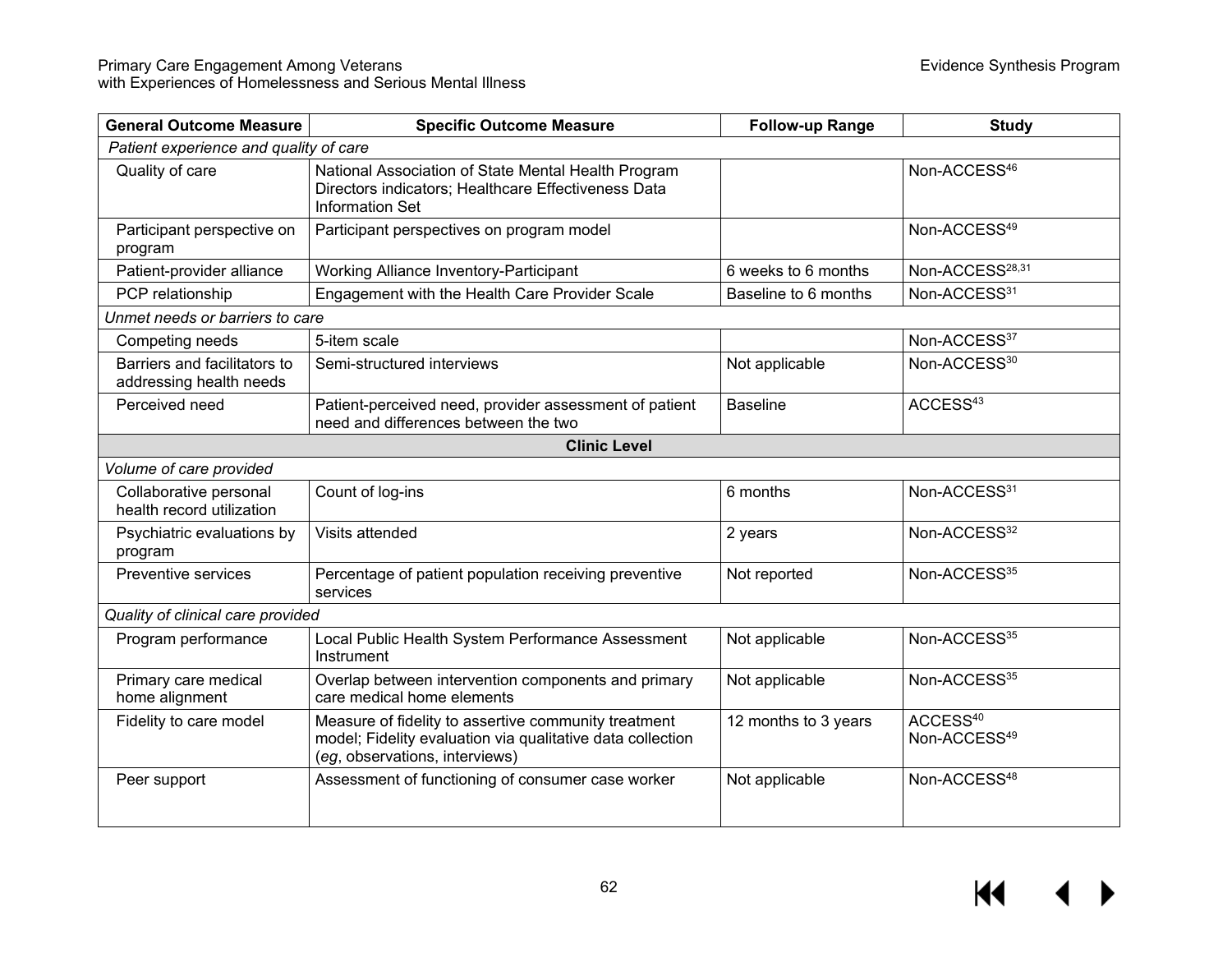| <b>General Outcome Measure</b>                                                                    | <b>Specific Outcome Measure</b>                                                                                                                                                                                                        | <b>Follow-up Range</b> | <b>Study</b>                                                                              |
|---------------------------------------------------------------------------------------------------|----------------------------------------------------------------------------------------------------------------------------------------------------------------------------------------------------------------------------------------|------------------------|-------------------------------------------------------------------------------------------|
| Program implementation                                                                            |                                                                                                                                                                                                                                        |                        |                                                                                           |
| Barriers and facilitators of<br>program implementation                                            | Barriers and facilitators of program implementation                                                                                                                                                                                    | Not applicable         | Non-ACCESS <sup>49</sup>                                                                  |
| Agency Integration                                                                                | Agencies integration within existing system                                                                                                                                                                                            | <b>Baseline</b>        | ACCESS <sup>44</sup>                                                                      |
| Provider/staff experience                                                                         |                                                                                                                                                                                                                                        |                        |                                                                                           |
| Provider perspective on<br>program                                                                | Provider perspectives on program model                                                                                                                                                                                                 | Not applicable         | Non-ACCESS <sup>49</sup>                                                                  |
| Employee training<br>evaluation                                                                   | Employee training evaluation; post-training attitude<br>assessment                                                                                                                                                                     | Not applicable         | Non-ACCESS <sup>48</sup>                                                                  |
|                                                                                                   | <b>System Level</b>                                                                                                                                                                                                                    |                        |                                                                                           |
| Cross-agency collaboration                                                                        |                                                                                                                                                                                                                                        |                        |                                                                                           |
| Integration strategies                                                                            | Systems integration strategies selected; novel systems<br>integration strategies introduced; changes in strategies<br>over time; implementation status of strategies                                                                   | 5 years                | ACCESS (Steadman, 2002 <sup>39</sup><br>Cocozza, 2000 <sup>41</sup> Rosenheck,<br>200240) |
| Service Linkage                                                                                   | Reported patient referrals between service providers at<br>each site within a multi-site program; Questions about<br>referrals of patients, fund transfers, information sharing<br>(5-point Likert scale); Integration across a system | 2 years                | ACCESS <sup>42,44</sup>                                                                   |
| Service maintenance                                                                               |                                                                                                                                                                                                                                        |                        |                                                                                           |
| Service continuation                                                                              | Number of core services continued post-funding by<br>interagency site                                                                                                                                                                  | 5 years                | ACCESS <sup>39</sup>                                                                      |
| Perceived service provision                                                                       |                                                                                                                                                                                                                                        |                        |                                                                                           |
| Perceived accessibility of<br>services for persons with<br>experiences of<br>homelessness and SMI | Robert Wood Johnson Foundation Program on Chronic<br><b>Mental Illness</b>                                                                                                                                                             | Not applicable         | ACCESS <sup>44</sup>                                                                      |
| Perceived coordination of<br>services for persons with<br>experiences of<br>homelessness and SMI  | Robert Wood Johnson Foundation Program on Chronic<br><b>Mental Illness</b>                                                                                                                                                             | Not applicable         | ACCESS <sup>44</sup>                                                                      |

<sup>a</sup> Measure used in a VA study

<sup>b</sup> Could include emergency room or urgent care providers

Abbreviations: TCU=Texas Christian University; EHR=Electronic health record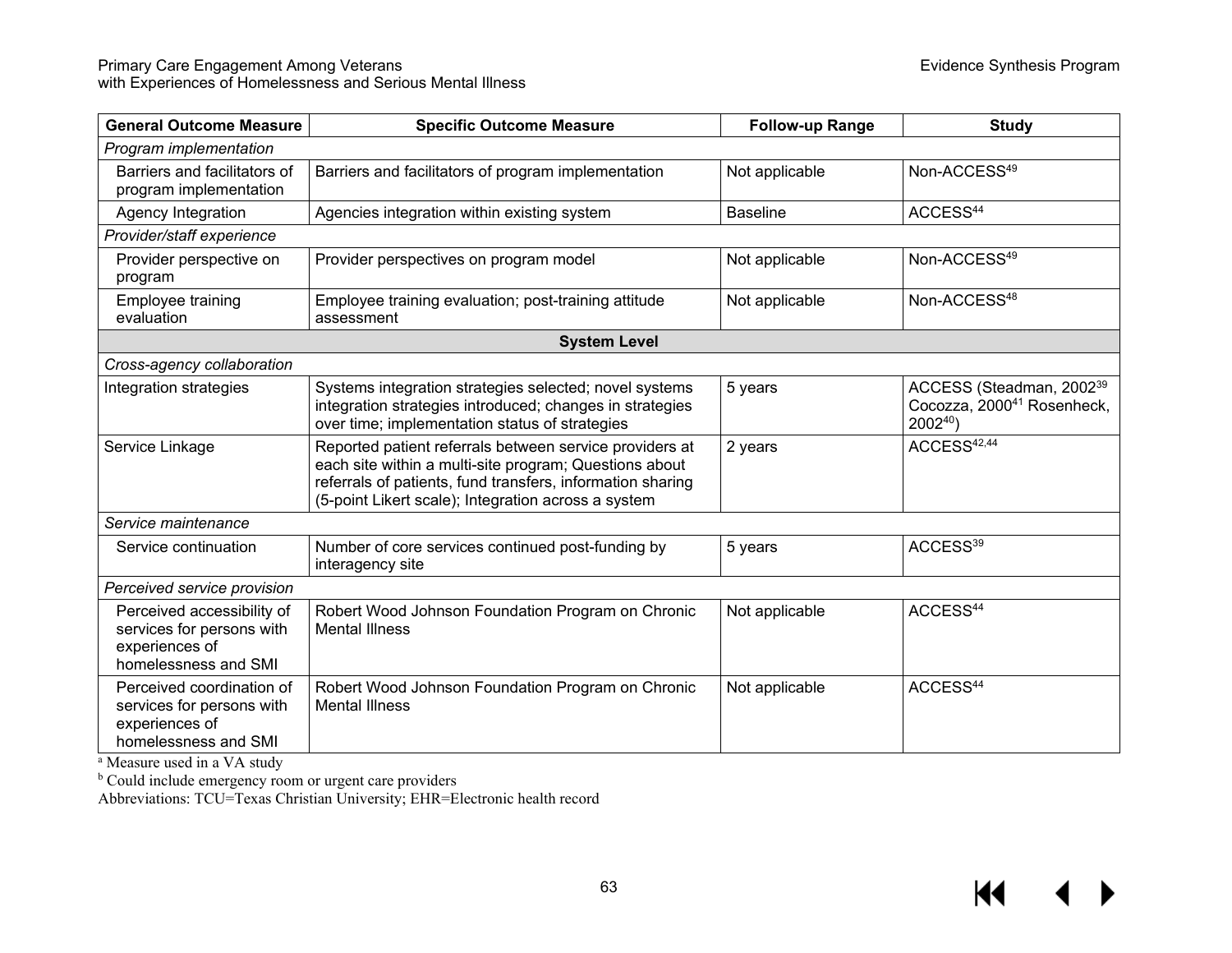# **APPENDIX E. REPORTED FINDINGS BY INCLUDED STUDY**

| <b>Study</b>              | <b>Study Design</b><br><b>Number of Patients</b><br><b>Length of Follow Up</b>                                                | Number of<br><b>Intervention</b><br><b>Strategies</b> | <b>Primary Care Integration</b><br>Approach<br><b>Core Disciplines</b>                                                                                                      | <b>Relevant Author-Reported Key Findings</b>                                                                                                                                                                                                                                                                                                                                                                                                                            |
|---------------------------|-------------------------------------------------------------------------------------------------------------------------------|-------------------------------------------------------|-----------------------------------------------------------------------------------------------------------------------------------------------------------------------------|-------------------------------------------------------------------------------------------------------------------------------------------------------------------------------------------------------------------------------------------------------------------------------------------------------------------------------------------------------------------------------------------------------------------------------------------------------------------------|
| Baker, 2018 <sup>32</sup> | Program evaluation<br>$\bullet$<br>$n = 212$<br>$\bullet$<br>Subgroup of<br>$\bullet$<br>patients followed for<br>$6+$ months | Patient: 6<br>Clinic: 2<br>System: 1                  | Enhanced referral<br>$\bullet$<br>Psychiatry, psychiatric/mental<br>$\bullet$<br>health nurse practitioners                                                                 | Main finding from abstract: "All clients were housed<br>and none incarcerated. From 2008 to 2010, only 3%<br>of clients were hospitalized, compared to 7.5% of<br>adults with SMI [population estimate]."                                                                                                                                                                                                                                                               |
| Corrigan,<br>201733       | Randomized<br>$\bullet$<br>controlled trial<br>$n = 67$<br>$\bullet$<br>12 months<br>$\bullet$                                | Patient: 4<br>Clinic: 2<br>System: 0                  | Standard referral<br>$\bullet$<br>Peer support<br>$\bullet$                                                                                                                 | Main finding from abstract: "Findings from group by<br>trial ANOVAs of omnibus measures of the four<br>constructs [physical and mental health, recovery,<br>and quality of life] showed significant impact over<br>the one year for participants in PNP compared to<br>control described by small to moderate effect sizes.<br>These differences emerged even though both<br>groups showed significant improvements in reduced<br>homelessness and insurance coverage." |
| Kelly, 2018 <sup>31</sup> | Randomized<br>$\bullet$<br>controlled trial<br>study<br>$\bullet$<br>$n=20$<br>$\bullet$<br>6 months<br>$\bullet$             | Patient: 6<br>Clinic: 3<br>System: 2                  | Standard referral<br>$\bullet$<br>Peer health navigator,<br>$\bullet$<br>psychiatry, behavioral health,<br>case management, housing<br>support                              | Main finding from abstract: "Health navigator<br>contacts and use of personal health records were<br>associated with improvements in health care and<br>self-management."                                                                                                                                                                                                                                                                                               |
| <b>McGuire</b><br>200937  | Single site<br>$\bullet$<br>controlled before-<br>after study<br>$n = 260$<br>$\bullet$<br>18 months<br>$\bullet$             | Patient: 6<br>Clinic: 1<br>System: 0                  | Co-located, interdisciplinary<br>$\bullet$<br>care planning<br>Case manager, behavioral<br>$\bullet$<br>health, psychiatrist, nursing,<br>primary care, housing<br>services | Main finding from abstract: " the integrated care<br>group was more rapidly enrolled in primary care,<br>received more prevention services and primary care<br>visits, and fewer emergency department visits, and<br>was not different in inpatient utilization or in physical<br>health status  The demonstration clinic improved<br>access to primary care services and reduced<br>emergency services but did not improve perceived<br>physical health status."       |
| Patterson,<br>201247      | Cohort<br>$\bullet$<br>$n = 536$<br>$\bullet$<br>At least 6 months<br>$\bullet$                                               | Patient: 2<br>Clinic: 0<br>System: 1                  | Co-located, enhanced referral<br>$\bullet$<br>Behavioral health,<br>$\bullet$<br>psychiatrist, nursing, primary<br>care                                                     | Main finding from abstract: Pre-post enrollment<br>period comparisons "indicated significant<br>improvements in health and social service<br>involvement and reductions in offending."                                                                                                                                                                                                                                                                                  |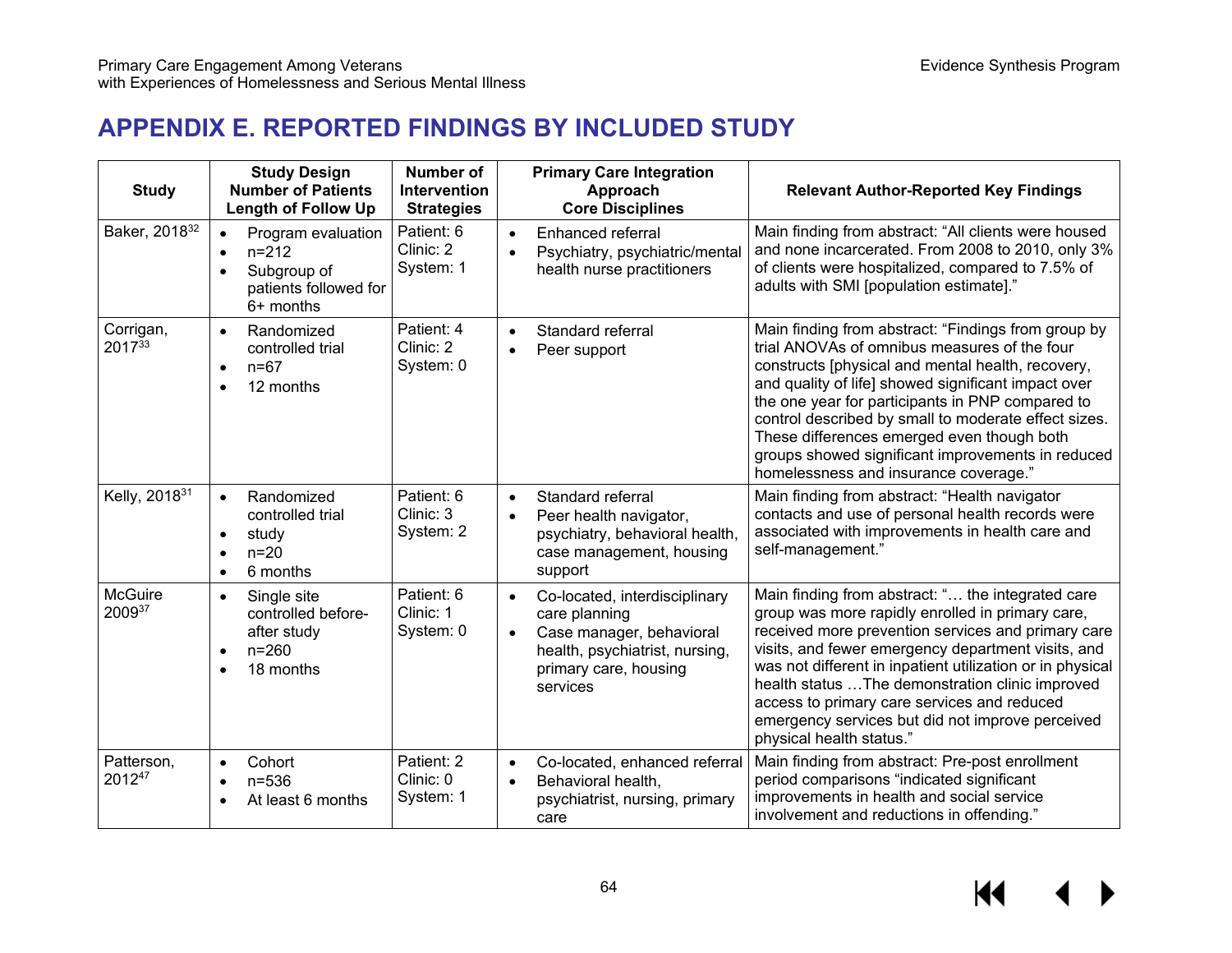| <b>Study</b>                 | <b>Study Design</b><br><b>Number of Patients</b><br><b>Length of Follow Up</b> | Number of<br>Intervention<br><b>Strategies</b> | <b>Primary Care Integration</b><br>Approach<br><b>Core Disciplines</b>                                                                | <b>Relevant Author-Reported Key Findings</b>                                                                                                                                                                                                                                                                                                                                                                                                                                                                                                                                                                                                                                                                                              |
|------------------------------|--------------------------------------------------------------------------------|------------------------------------------------|---------------------------------------------------------------------------------------------------------------------------------------|-------------------------------------------------------------------------------------------------------------------------------------------------------------------------------------------------------------------------------------------------------------------------------------------------------------------------------------------------------------------------------------------------------------------------------------------------------------------------------------------------------------------------------------------------------------------------------------------------------------------------------------------------------------------------------------------------------------------------------------------|
| Rivas-<br>Vazquez,<br>200936 | Cohort<br>$\bullet$<br>$n = 229$<br>$\bullet$<br>Not reported<br>$\bullet$     | Patient: 9<br>Clinic: 2<br>System: 0           | Co-located, interdisciplinary<br>$\bullet$<br>care planning<br>Case manager, behavioral<br>$\bullet$<br>health provider, primary care | Main finding from abstract: "A highly significant<br>reduction in arrest rates for individuals diverted to<br>the relationship-based care program was observed.<br>However, the arrest rate for the control group<br>remained nearly identical before and after diversion.<br>For the relationship-based care group, pre-diversion<br>arrest rates, duration of participation in the program,<br>and number of psychiatric contacts accounted for a<br>significant portion of the recidivism variance."                                                                                                                                                                                                                                   |
| Rosenheck,<br>199345         | Cohort<br>$\bullet$<br>$n = 1748$<br>$\bullet$<br>12 months                    | Patient: 2<br>Clinic: 0<br>System: 0           | Enhanced referral<br>$\bullet$<br>Behavioral health, nursing<br>$\bullet$                                                             | Main finding from abstract: "Although utilization of<br>inpatient services did not increase after veterans'<br>initial contact with the program, use of domiciliary<br>and outpatient services increased substantially.<br>Total annual costs to the VA also increased by<br>35% Both clinical need and participation in the<br>program were associated with increased use of<br>health services and increased cost."                                                                                                                                                                                                                                                                                                                     |
| Stanhope,<br>201430          | Qualitative study<br>$\bullet$<br>$n = 15$<br>$\bullet$<br>Not applicable      | Patient: 4<br>Clinic: 1<br>System: 0           | Integrative care planning<br>$\bullet$<br>Primary care<br>$\bullet$                                                                   | All thematic findings as reported by authors<br>Consumer identified barriers to addressing health<br>needs:<br><b>Internal Barriers:</b><br>"Postponement: Being in denial about their<br>$\bullet$<br>health was driven both by a minimization of<br>their symptoms and a fear of what they<br>might find if they sought care." (p 659)<br>"Depends on my mood: The role that<br>mental health symptoms played in people's<br>ability to reach out for help and take steps<br>to improve their health was profound." (p<br>659)<br><b>External Barriers:</b><br>"Now that I have a place to stay. I can start<br>dealing with me: Participants described<br>addressing their health needs in the context<br>of transitioning to housing" |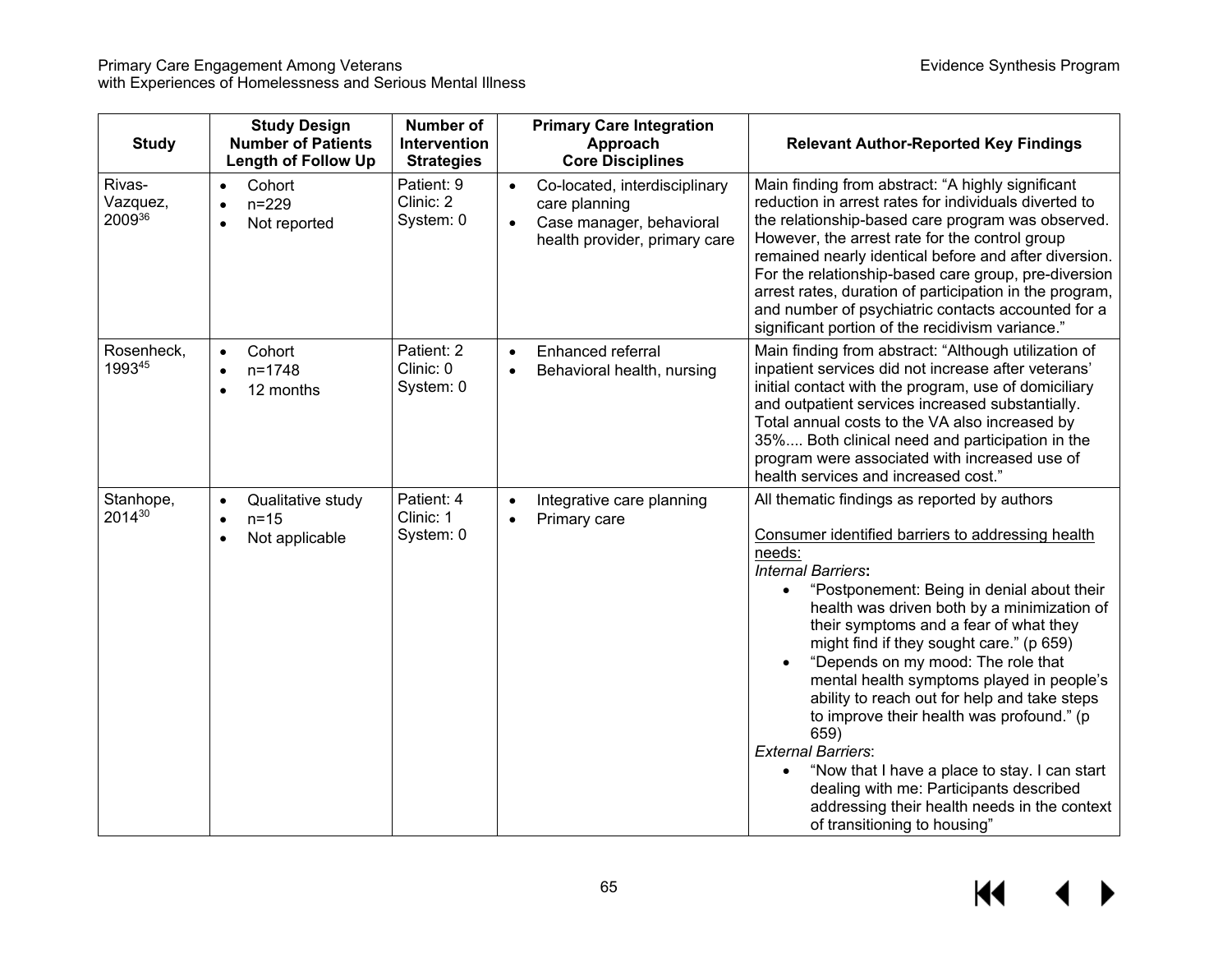| <b>Study</b>                                         | <b>Study Design</b><br><b>Number of Patients</b><br><b>Length of Follow Up</b>                          | <b>Number of</b><br>Intervention<br><b>Strategies</b> | <b>Primary Care Integration</b><br>Approach<br><b>Core Disciplines</b>                                                  | <b>Relevant Author-Reported Key Findings</b>                                                                                                                                                                                                                                                                                                                                                                                                                                                            |
|------------------------------------------------------|---------------------------------------------------------------------------------------------------------|-------------------------------------------------------|-------------------------------------------------------------------------------------------------------------------------|---------------------------------------------------------------------------------------------------------------------------------------------------------------------------------------------------------------------------------------------------------------------------------------------------------------------------------------------------------------------------------------------------------------------------------------------------------------------------------------------------------|
|                                                      |                                                                                                         |                                                       |                                                                                                                         | "The system: Many participants expressed<br>$\bullet$<br>a deep distrust of the health care system<br>which emerged both from direct<br>experiences of discrimination due to their<br>mental health problems and being<br>homeless and also a general skepticism<br>surrounding an insurance based system."<br>(p 660)                                                                                                                                                                                  |
|                                                      |                                                                                                         |                                                       |                                                                                                                         | <b>Overcoming Barriers:</b><br>"Getting out of our own heads: The most<br>$\bullet$<br>significant part of the self-management group<br>was the peer support process that emerged<br>from their weekly sessions." (p 661)<br>"Trusting my own voice: With increased<br>$\bullet$<br>knowledge and encouragement from the group,<br>the participants felt more able to take control of<br>their health, which often meant grappling with<br>the internal and external barriers they had<br>encountered." |
| Solomon,<br>198848                                   | Program evaluation<br>$\bullet$<br>Not applicable<br>$\bullet$<br>Not applicable                        | Patient: 2<br>Clinic: 2<br>System: 0                  | Enhanced referral<br>$\bullet$<br>Behavioral health, psychiatry,<br>$\bullet$<br>nursing, primary care, case<br>manager | Conclusion as reported by author: "A mental health<br>project such as this needs to be flexible in its efforts<br>to serve homeless persons who are generally<br>suspicious of others and resistant to using<br>traditional mental health services. Thought needs to<br>be given to developing a non-stigmatizing identity<br>for such a program." (p 13)                                                                                                                                               |
| Stergiopoulos,<br>201249<br>Stergiopoulos,<br>201762 | Qualitative program<br>$\bullet$<br>evaluation<br>$n = 204$<br>$\bullet$<br>Not applicable<br>$\bullet$ | Patient: 8<br>Clinic: 1<br>System: 0                  | Standard referral<br>$\bullet$<br>Psychiatry, case manager<br>$\bullet$                                                 | Main finding from abstract: "The target population<br>had complex health and social needs. The<br>[intervention] enjoyed a high degree of fidelity<br>Program providers reported congruence of these<br>philosophies of practice, and program participants<br>valued the program and its components."                                                                                                                                                                                                   |
| Stergiopoulos,<br>201828                             | Cohort study<br>$\bullet$<br>$n = 391$<br>$\bullet$                                                     | Patient: 5<br>Clinic: 1                               | Co-located, enhanced referral<br>$\bullet$<br>Not reported<br>$\bullet$                                                 | Main finding from abstract: "Participants had<br>statistically significant improvements in mental and                                                                                                                                                                                                                                                                                                                                                                                                   |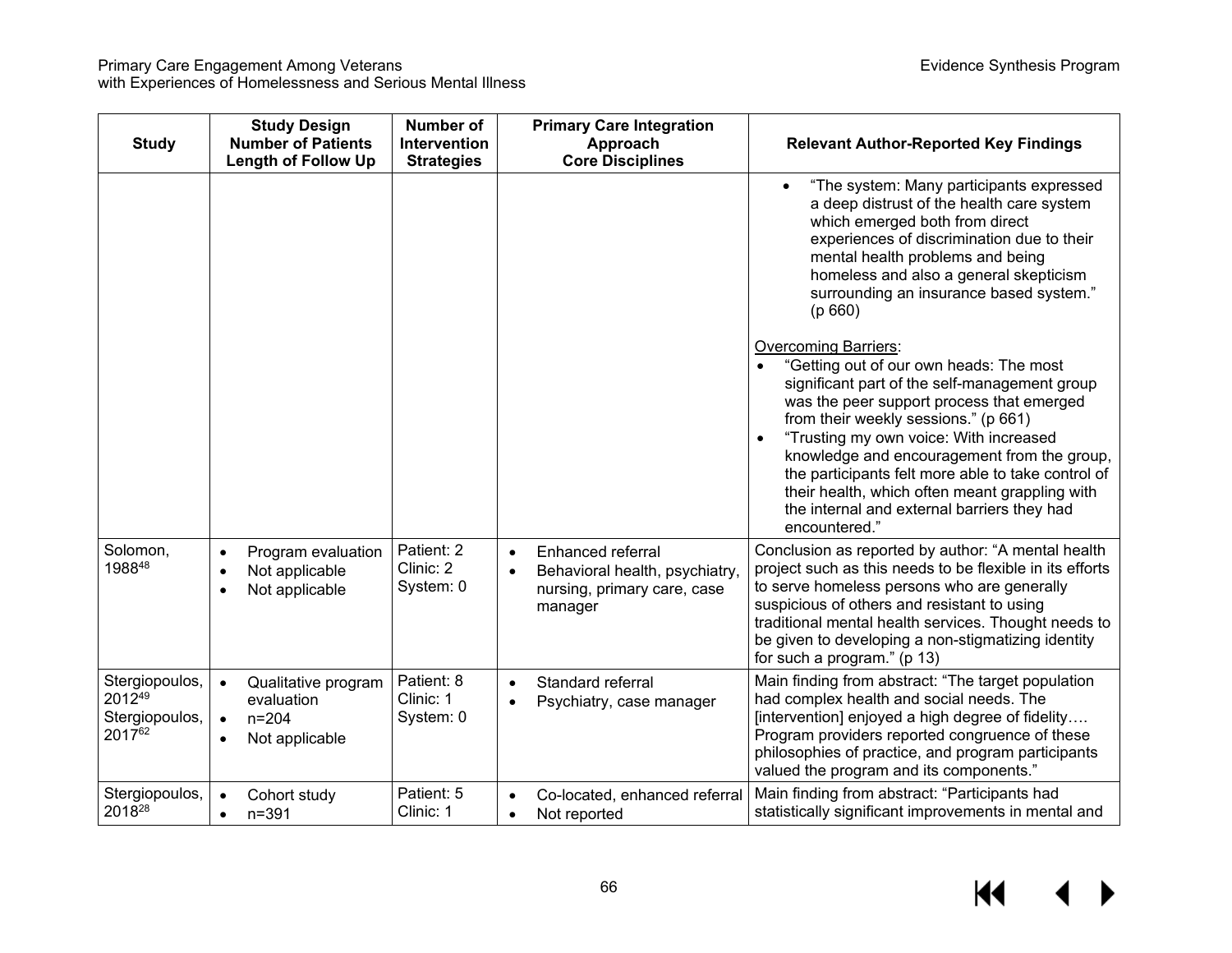| <b>Study</b>                                                                                                                                                  | <b>Study Design</b><br><b>Number of Patients</b><br><b>Length of Follow Up</b>        | <b>Number of</b><br>Intervention<br><b>Strategies</b>                                                              | <b>Primary Care Integration</b><br>Approach<br><b>Core Disciplines</b>                                                                                                                                                                                                                                                                                              | <b>Relevant Author-Reported Key Findings</b>                                                                                                                                                                                                                                                                                              |  |  |
|---------------------------------------------------------------------------------------------------------------------------------------------------------------|---------------------------------------------------------------------------------------|--------------------------------------------------------------------------------------------------------------------|---------------------------------------------------------------------------------------------------------------------------------------------------------------------------------------------------------------------------------------------------------------------------------------------------------------------------------------------------------------------|-------------------------------------------------------------------------------------------------------------------------------------------------------------------------------------------------------------------------------------------------------------------------------------------------------------------------------------------|--|--|
|                                                                                                                                                               | 6 months                                                                              | System: 0                                                                                                          |                                                                                                                                                                                                                                                                                                                                                                     | physical health status and reductions in mental<br>health symptoms, substance misuse and the<br>number of hospital admissions. Strength of working<br>alliance associated with reduced health care use<br>and mental health symptoms."                                                                                                    |  |  |
| Stergiopoulos,<br>201534                                                                                                                                      | Controlled before-<br>$\bullet$<br>after study<br>$n = 140$<br>$\bullet$<br>12 months | <b>Agency A</b><br>Patient: 4<br>Clinic: 1<br>System: 1<br><b>Agency B</b><br>Patient: 4<br>Clinic: 1<br>System: 1 | Agency A (Integrated<br>multidisciplinary collaborative<br>care model)<br>Co-located, interdisciplinary<br>$\bullet$<br>care planning<br>Psychiatry, primary care,<br>$\bullet$<br>case manager, shelter staff<br><b>Agency B (shifted outpatient)</b><br>collaborative care model)<br>Standard referral<br>Psychiatry, case manager,<br>$\bullet$<br>shelter staff | Main finding from abstract: "We observed<br>improvements in both programs over time on<br>measures of community functioning, residential<br>stability, hospitalizations, emergency department<br>visits and community physician visits, with no<br>significant differences between groups over time"                                      |  |  |
| Weinstein,<br>201335                                                                                                                                          | Program evaluation<br>$\bullet$<br>n=Not reported<br>Not reported                     | Patient: 6<br>Clinic: 2<br>System: 1                                                                               | Co-located, enhanced referral<br>$\bullet$<br>Licensed clinical social<br>$\bullet$<br>worker, psychiatrist, nursing,<br>primary care, peer specialist                                                                                                                                                                                                              | Main finding from abstract: "Preliminary program<br>evaluation results suggest that this partnership is<br>evolving to function as an integrated person-<br>centered health home and an effective local public<br>health monitoring system"                                                                                               |  |  |
| Weinstein,<br>201346                                                                                                                                          | Cross-sectional<br>$\bullet$<br>$n = 123$<br>$\bullet$<br>Not reported                | Patient: 4<br>Clinic: 0<br>System: 2                                                                               | Co-location, interdisciplinary<br>$\bullet$<br>care planning, enhanced<br>referral,<br>Psychiatrist, nursing, primary<br>$\bullet$<br>care                                                                                                                                                                                                                          | Main finding from abstract: "Participants had high<br>rates of comorbid chronic disease and risk<br>behaviorThe integrated care program subgroup<br>had relatively high rates of documentation of some<br>health care quality indicators: 62% with BMI, 73%<br>with BP, 77% with tobacco use history, 87% with<br>substance use history." |  |  |
| ACCESS: Multi-site federal demonstration project; nonrandomized cohort; strategies employed and approaches to primary care<br>integration varied across sites |                                                                                       |                                                                                                                    |                                                                                                                                                                                                                                                                                                                                                                     |                                                                                                                                                                                                                                                                                                                                           |  |  |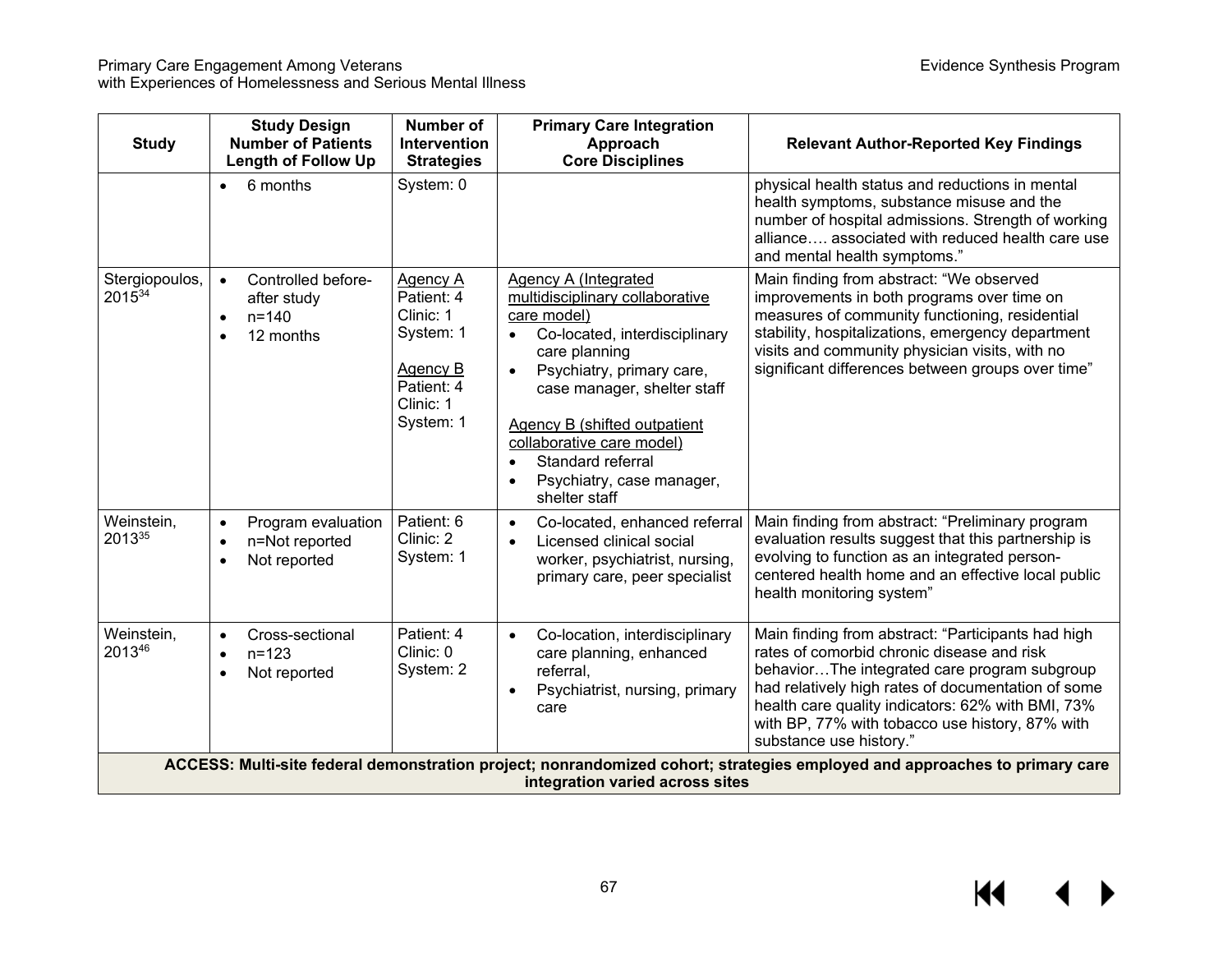| <b>Study</b>         | <b>Study Design</b><br><b>Number of Patients</b><br><b>Length of Follow Up</b>                                                                                                                                                                                                                                                                                                                                                                                                                                             | Number of<br>Intervention<br><b>Strategies</b> | <b>Primary Care Integration</b><br>Approach<br><b>Core Disciplines</b>                       | <b>Relevant Author-Reported Key Findings</b>                                                                                                                                                                                                                                                                                                                                 |  |
|----------------------|----------------------------------------------------------------------------------------------------------------------------------------------------------------------------------------------------------------------------------------------------------------------------------------------------------------------------------------------------------------------------------------------------------------------------------------------------------------------------------------------------------------------------|------------------------------------------------|----------------------------------------------------------------------------------------------|------------------------------------------------------------------------------------------------------------------------------------------------------------------------------------------------------------------------------------------------------------------------------------------------------------------------------------------------------------------------------|--|
| Calloway,<br>199842  |                                                                                                                                                                                                                                                                                                                                                                                                                                                                                                                            |                                                | than half of the linkages changed in type, indicating a fluid service system"                | Main finding from abstract: "In 1994 and 1996, of the 20,801 pairs of potential service linkages, about a third were in place while<br>the remaining two-thirds were absent. Overall, linkages showed a slight but significant increase between 1994 and 1996. More                                                                                                          |  |
| Cheng,<br>200838     | Main finding from abstract "After 18 months of follow up, women had significantly better outcomes in terms of family relationships<br>(est. mean score increased 0.100), victimization (score decreased 0.164), and social support (score increased 0.363) than did<br>men (all, p<0001). Being accompanied by children was significantly associated with less change in drug use among women<br>compared to men (p<0.01)"                                                                                                 |                                                |                                                                                              |                                                                                                                                                                                                                                                                                                                                                                              |  |
| Cocozza,<br>200041   | Lessons suggested by data as reported by authors:<br>"It is possible to systematically monitor and measure the strategies used by localities in their efforts to better integrate service<br>delivery systems."<br>"Some strategies have a higher probability of successful implementation than others."<br>"There are patterns in the selection of system integration strategies across sites"<br>"when supported, communities can develop and implement a variety of strategies for integrating services"<br>(p 405-406) |                                                |                                                                                              |                                                                                                                                                                                                                                                                                                                                                                              |  |
| Morrissey,<br>199744 | Main finding from abstract "Services at baseline for homeless mentally ill persons at the program sites were rates as relatively<br>inaccessible, and the coordination of services between agencies was rates as even more problematicOn average, at baseline<br>agencies that had received an ACCESS grant were better connected to their local service network than were other agencies"                                                                                                                                 |                                                |                                                                                              |                                                                                                                                                                                                                                                                                                                                                                              |  |
| Rosenheck,<br>199743 | Main finding from abstract: "The greatest differences between clients' and providers perceptions of service needs were in dental<br>and medical services, which were more frequently identified as needs by clients, and in substance abuse and mental health<br>services which were more frequently identified by providers. Clients' and providers assessments of need were significantly, but<br>not strongly, correlated with each other, and both were correlated with use of MH and substance use services""         |                                                |                                                                                              |                                                                                                                                                                                                                                                                                                                                                                              |  |
| Rosenheck,<br>200240 |                                                                                                                                                                                                                                                                                                                                                                                                                                                                                                                            |                                                |                                                                                              | Main finding from abstract: "clients at the experimental sites showed no greater improvement on measures of MH or<br>housingacross four cohorts than those at the comparison sites. More extensive implementation of system integration strategies<br>was unrelated to these outcomesclients of sites that became more integratedhad progressively better housing outcomes." |  |
| Steadman,<br>200239  |                                                                                                                                                                                                                                                                                                                                                                                                                                                                                                                            |                                                | with SMI and co-occurring substance abuse by using parts or all of the ACCESS model" (p 491) | Conclusion as reported by author: "Fully 17 or the 18 ACCESS sites were continuing to provide services to homeless persons                                                                                                                                                                                                                                                   |  |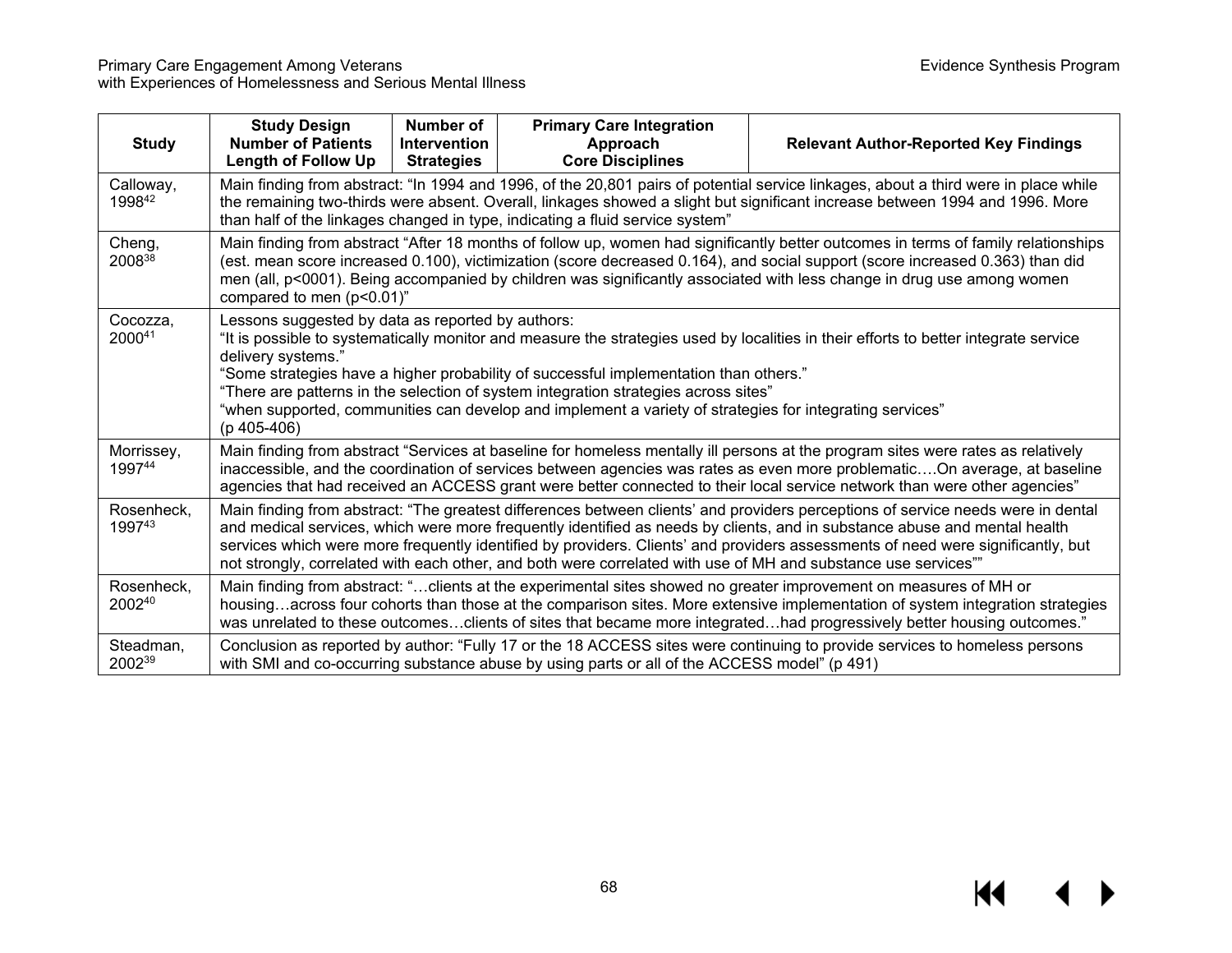# **APPENDIX F. EXCLUDED STUDIES TABLE**

|                                                            | <b>Exclusion Reason</b> |                          |                            |            |  |
|------------------------------------------------------------|-------------------------|--------------------------|----------------------------|------------|--|
| <b>Study</b>                                               | <b>Not OECD</b>         | <b>Not</b><br>population | <b>Not</b><br>intervention | Not design |  |
| Anonymous, 2005 <sup>1</sup>                               |                         | X                        |                            |            |  |
| Barrow, 2019 <sup>2</sup>                                  |                         | X                        |                            |            |  |
| Basu, 2012 <sup>3</sup>                                    |                         | X                        |                            |            |  |
| Behl-Chadha, 2017 <sup>4</sup>                             |                         | X                        |                            |            |  |
| Beiser, 2019 <sup>5</sup>                                  |                         |                          | X                          |            |  |
| Bennett, 1995 <sup>6</sup>                                 |                         | Χ                        |                            |            |  |
| Biederman, 20197                                           |                         | Χ                        |                            |            |  |
| Blue-Howells, 2008 <sup>8</sup>                            |                         | $\mathsf X$              |                            |            |  |
| Boardman, 20069                                            |                         | X                        |                            |            |  |
| Booth, 2019 <sup>10</sup>                                  |                         |                          |                            | X          |  |
| Bottomley, 2001 <sup>11</sup>                              |                         | $\mathsf X$              |                            |            |  |
| Bowker, 2013 <sup>12</sup>                                 |                         | $\mathsf X$              |                            |            |  |
| Bracken, 1999 <sup>13</sup>                                |                         | X                        |                            |            |  |
| Brown, 2013 <sup>14</sup>                                  |                         | X                        |                            |            |  |
| Brown, 2018 <sup>15</sup>                                  |                         | $\mathsf X$              |                            |            |  |
| Brush, 1999 <sup>16</sup>                                  |                         |                          |                            | X          |  |
| Buck, 2011 <sup>17</sup>                                   |                         | $\sf X$                  |                            |            |  |
| Caban-Aleman, 2020 <sup>18</sup>                           |                         | X                        |                            |            |  |
| Canham, 2019 <sup>19</sup>                                 |                         | X                        |                            |            |  |
| Carriere, 2008 <sup>20</sup>                               |                         | X                        |                            |            |  |
| Carter, 1994 <sup>21</sup>                                 |                         | X                        |                            |            |  |
| Center for Substance Abuse,<br>473422                      |                         |                          |                            | X          |  |
| Chan, 2019 <sup>23</sup>                                   |                         | X                        |                            |            |  |
| Chhabra, 2020 <sup>24</sup>                                |                         |                          | Χ                          |            |  |
| Child, 1998 <sup>25</sup>                                  |                         | $\mathsf X$              |                            |            |  |
| Christensen, 2004 <sup>26</sup>                            |                         |                          | X                          |            |  |
| Chrystal, 2015 <sup>27</sup>                               |                         |                          | X                          |            |  |
| Ciaranello, 2006 <sup>28</sup>                             |                         | X                        |                            |            |  |
| Clark, 2003 <sup>29</sup>                                  |                         |                          | X                          |            |  |
| Clark, 199930                                              |                         |                          |                            | X          |  |
| <b>Community Psychiatry</b><br>Program, 1989 <sup>31</sup> |                         |                          |                            | X          |  |
| Conovkr, 199732                                            |                         | X                        |                            |            |  |
| Culhane, 200233                                            |                         |                          | X                          |            |  |
| Currie, 2018 <sup>34</sup>                                 |                         | $\mathsf X$              |                            |            |  |
| Darbyshire, 2006 <sup>35</sup>                             |                         | X                        |                            |            |  |
| Dates, 2009 <sup>36</sup>                                  |                         |                          | $\pmb{\times}$             |            |  |
| Davis, 2012 <sup>37</sup>                                  |                         |                          |                            | X          |  |

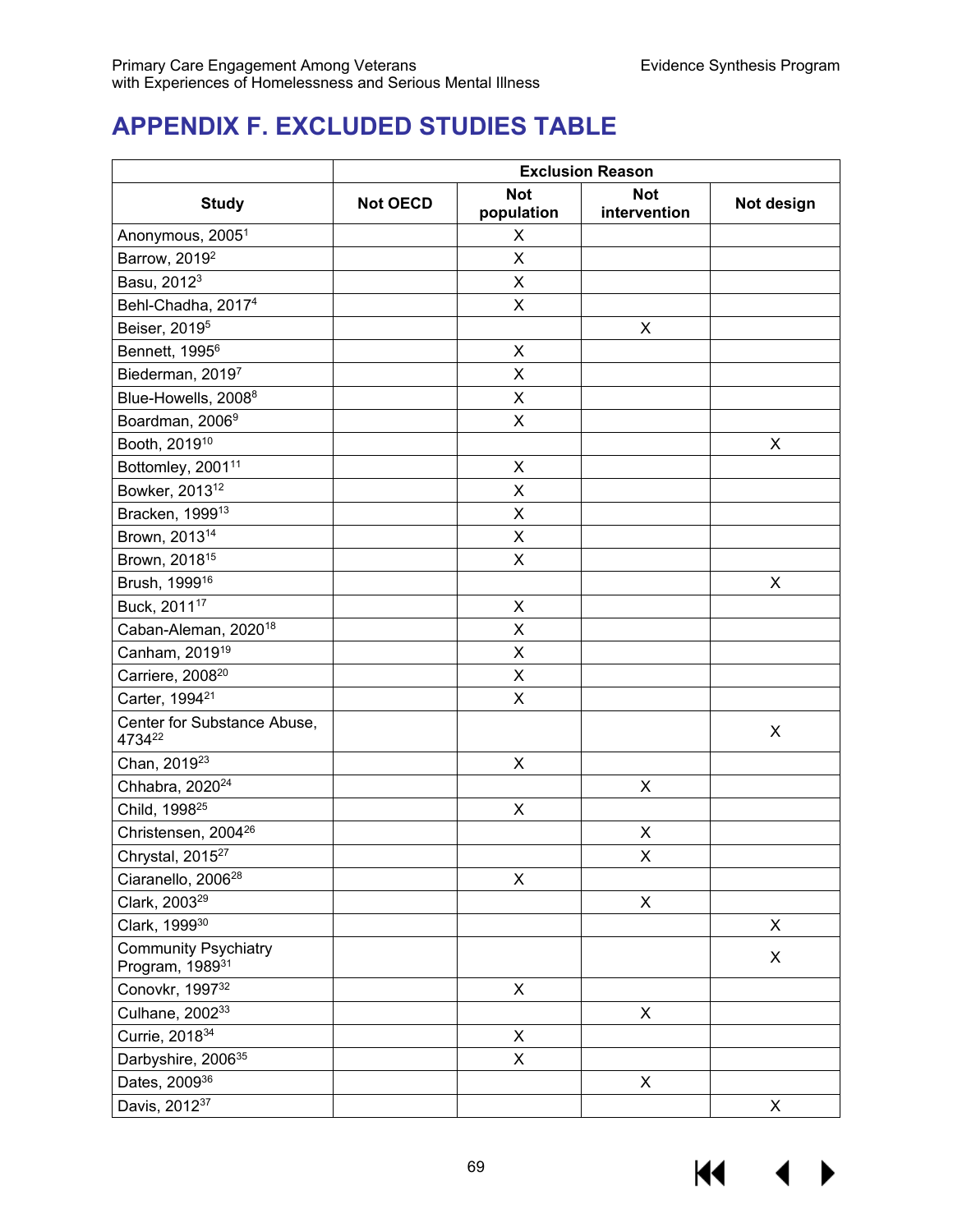|                                  | <b>Exclusion Reason</b> |                          |                            |            |
|----------------------------------|-------------------------|--------------------------|----------------------------|------------|
| <b>Study</b>                     | <b>Not OECD</b>         | <b>Not</b><br>population | <b>Not</b><br>intervention | Not design |
| Deas-Nesmith, 1992 <sup>38</sup> |                         |                          |                            | X          |
| Dennis, 2000 <sup>39</sup>       |                         |                          |                            | X          |
| Desai, 200540                    |                         | X                        |                            |            |
| Dickey, 200041                   |                         |                          |                            | X          |
| Dickins, 2019 <sup>42</sup>      |                         | $\pmb{\times}$           |                            |            |
| Doering, 2002 <sup>43</sup>      |                         |                          | X                          |            |
| Dorney-Smith, 201144             |                         | X                        |                            |            |
| Douglass, 2018 <sup>45</sup>     |                         | X                        |                            |            |
| Elissen, 2013 <sup>46</sup>      |                         | $\mathsf X$              |                            |            |
| Ellison, 2016 <sup>47</sup>      |                         |                          | X                          |            |
| Essendorfer, 200748              |                         |                          | X                          |            |
| Fernandez, 1985 <sup>49</sup>    |                         |                          |                            | X          |
| Ferreira, 2016 <sup>50</sup>     | X                       |                          |                            |            |
| Flores, 1998 <sup>51</sup>       |                         |                          | Χ                          |            |
| Fournier, 1993 <sup>52</sup>     |                         | X                        |                            |            |
| Fraino, 2015 <sup>53</sup>       |                         | $\mathsf X$              |                            |            |
| Gabrielian, 2017 <sup>54</sup>   |                         | $\pmb{\times}$           |                            |            |
| Gabrielian, 2016 <sup>55</sup>   |                         | X                        |                            |            |
| Gabrielian, 2014 <sup>56</sup>   |                         | X                        |                            |            |
| Gatewood, 2011 <sup>57</sup>     |                         | X                        |                            |            |
| Gelberg, 1996 <sup>58</sup>      |                         | X                        |                            |            |
| Gordon, 2007 <sup>59</sup>       |                         | $\mathsf X$              |                            |            |
| Gundlapalli, 201760              |                         | X                        |                            |            |
| Gundlapalli, 2005 <sup>61</sup>  |                         | X                        |                            |            |
| Gunner, 201962                   |                         |                          | Χ                          |            |
| Hatton, 200163                   |                         | X                        |                            |            |
| Henwood, 2013 <sup>64</sup>      |                         |                          | X                          |            |
| Henwood, 201165                  |                         |                          |                            | Χ          |
| Hoist, 200866                    |                         |                          |                            | X          |
| Howe, 200967                     |                         | $\pmb{\times}$           |                            |            |
| Jego, 201868                     |                         |                          | $\mathsf X$                |            |
| Jego, 201669                     |                         | X                        |                            |            |
| Johnson, 201770                  |                         | $\pmb{\times}$           |                            |            |
| Jones, 201771                    |                         |                          | $\mathsf X$                |            |
| Jones, 201872                    |                         | $\mathsf X$              |                            |            |
| Kaduszkiewicz, 201773            |                         |                          | $\mathsf X$                |            |
| Kalton, 201674                   |                         | $\mathsf X$              |                            |            |
| Kaplan-Weisman, 201975           |                         | X                        |                            |            |
| Keogh, 201576                    |                         | X                        |                            |            |
| Kerman, 201677                   |                         |                          | Χ                          |            |
| Kertesz, 2013 <sup>78</sup>      |                         | X                        |                            |            |

 $M \rightarrow$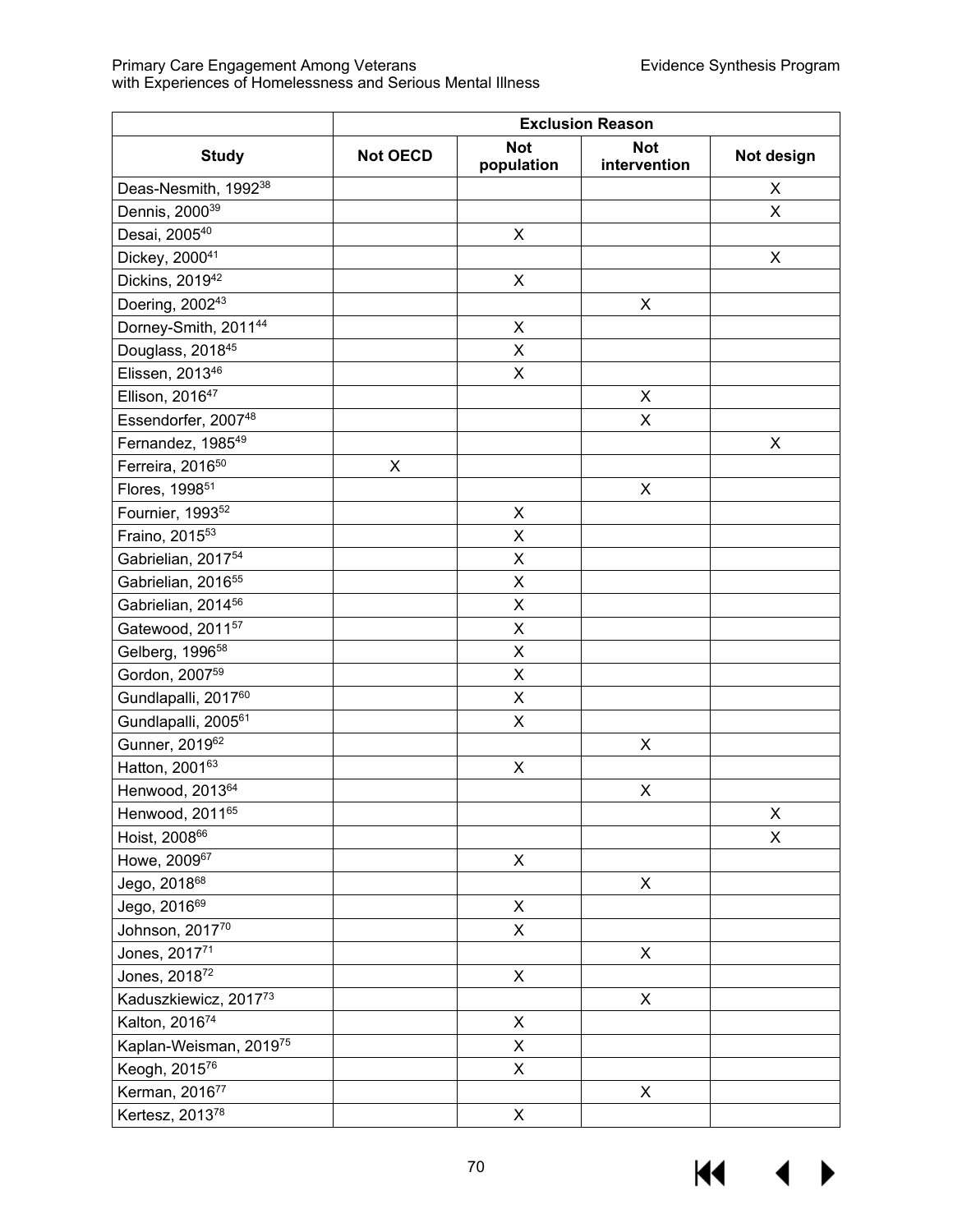|                                    | <b>Exclusion Reason</b> |                           |                            |                |
|------------------------------------|-------------------------|---------------------------|----------------------------|----------------|
| <b>Study</b>                       | <b>Not OECD</b>         | <b>Not</b><br>population  | <b>Not</b><br>intervention | Not design     |
| Kertesz, 200979                    |                         | X                         |                            |                |
| Kessell, 200680                    |                         | X                         |                            |                |
| Kirkland-Kyhn, 202081              |                         |                           |                            | $\pmb{\times}$ |
| Koh, 2016 <sup>82</sup>            |                         |                           |                            | X              |
| Koon, 201083                       |                         | X                         |                            |                |
| Kuehn, 201984                      |                         |                           |                            | X              |
| Lam, 199985                        |                         |                           | Χ                          |                |
| Lamanna, 2018 <sup>86</sup>        |                         | $\pmb{\mathsf{X}}$        |                            |                |
| Lashley, 201987                    |                         | $\sf X$                   |                            |                |
| Lee, 201388                        |                         | $\mathsf X$               |                            |                |
| Levy, 200489                       |                         |                           |                            | X              |
| Liu, 202090                        |                         | $\pmb{\mathsf{X}}$        |                            |                |
| Luchenski, 201891                  |                         | X                         |                            |                |
| Madrid, 200892                     |                         | X                         |                            |                |
| Marshall, 199593                   |                         |                           | $\mathsf X$                |                |
| McGuire, 200794                    |                         |                           | X                          |                |
| McGuire, 2004 <sup>95</sup>        |                         |                           | $\pmb{\times}$             |                |
| McGuire, 2002 <sup>96</sup>        |                         | X                         |                            |                |
| McInnes, 2014 <sup>97</sup>        |                         | X                         |                            |                |
| Mehta, 201798                      |                         | X                         |                            |                |
| Mercuel, 201399                    |                         |                           | $\mathsf X$                |                |
| Mishan, 2017 <sup>100</sup>        |                         | X                         |                            |                |
| Montgomery, 2008 <sup>101</sup>    |                         |                           | $\pmb{\mathsf{X}}$         |                |
| Moore, 2017 <sup>102</sup>         |                         | X                         |                            |                |
| Moore, 2019 <sup>103</sup>         |                         | Χ                         |                            |                |
| Morrissey, 2002 <sup>104</sup>     |                         |                           | X                          |                |
| Morse, 1997105                     |                         |                           | X                          |                |
| Mowbray, 1992 <sup>106</sup>       |                         | X                         |                            |                |
| Myers, 2018 <sup>107</sup>         |                         | X                         |                            |                |
| Nakashima, 2004 <sup>108</sup>     |                         | X                         |                            |                |
| Nakonezny, 2005 <sup>109</sup>     |                         | Χ                         |                            |                |
| Ng, 2004 <sup>110</sup>            |                         | X                         |                            |                |
| No authorship, 1986 <sup>111</sup> |                         |                           |                            | X              |
| O'Toole, 2013 <sup>112</sup>       |                         | X                         |                            |                |
| O'Toole, 2010 <sup>113</sup>       |                         | X                         |                            |                |
| O'Toole, 2016 <sup>114</sup>       |                         | X                         |                            |                |
| O'Toole, 2015 <sup>115</sup>       |                         | X                         |                            |                |
| O'Toole, 2018 <sup>116</sup>       |                         | X                         |                            |                |
| O'Toole, 2011 <sup>117</sup>       |                         | Χ                         |                            |                |
| Parker, 2019 <sup>118</sup>        |                         |                           | X                          |                |
| Paudyal, 2018 <sup>119</sup>       |                         | $\boldsymbol{\mathsf{X}}$ |                            |                |

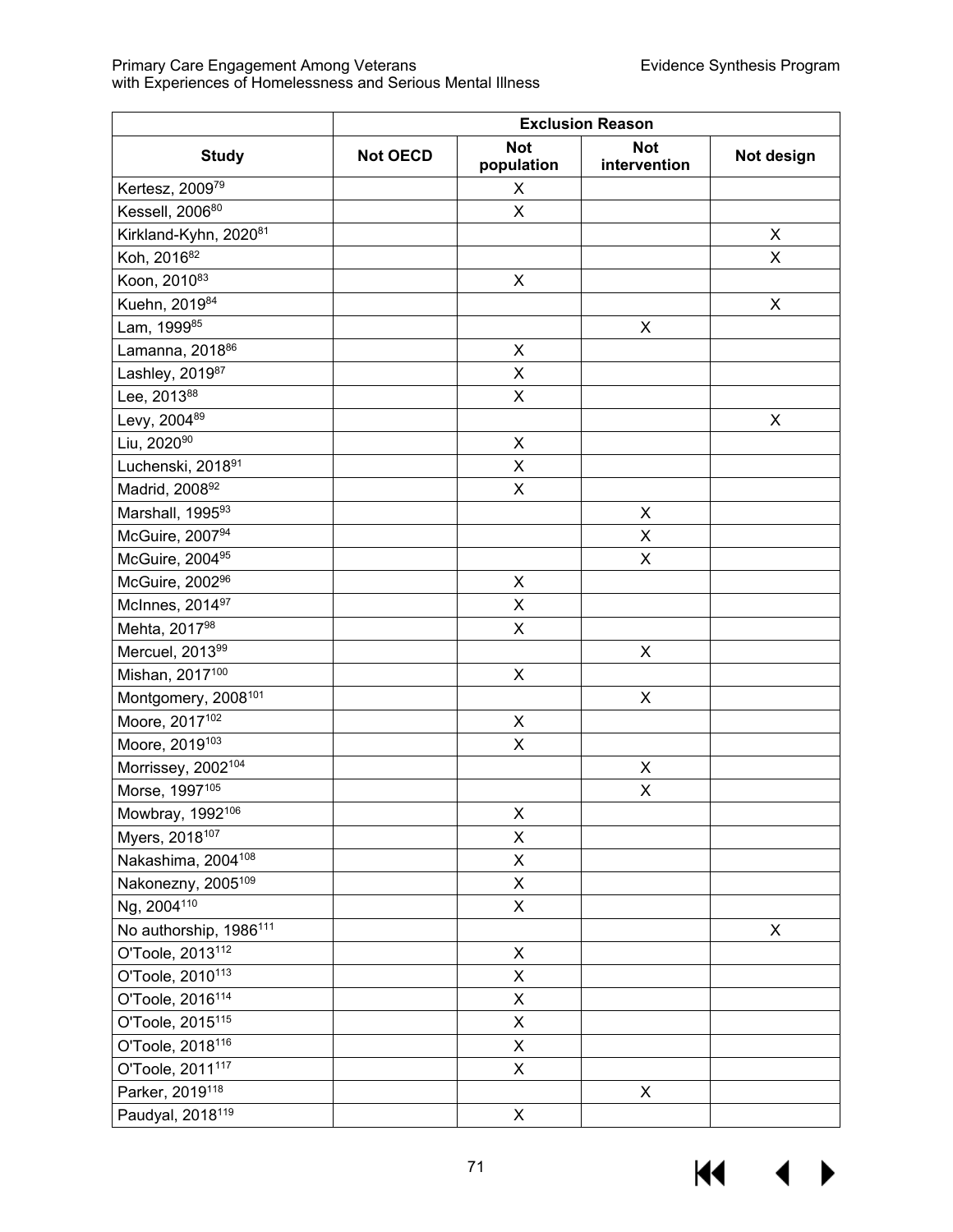| <b>Not</b><br><b>Not</b><br><b>Study</b><br><b>Not OECD</b><br>Not design<br>population<br>intervention<br>Pauly, 2018 <sup>120</sup><br>X<br>Pfeil, 2004 <sup>121</sup><br>X<br>Pickett, 2015 <sup>122</sup><br>X<br>Podymow, 2006 <sup>123</sup><br>X<br>Pollio, 2000 <sup>124</sup><br>X<br>Purkey, 2019 <sup>125</sup><br>X<br>Putnam, 1985 <sup>126</sup><br>X<br>Raines, 2019 <sup>127</sup><br>X<br>Resnik, 2017 <sup>128</sup><br>X<br>Rogers, 1993 <sup>129</sup><br>$\pmb{\times}$<br>Rosenbaum, 2017 <sup>130</sup><br>$\pmb{\times}$<br>Rosenheck, 1995 <sup>131</sup><br>$\pmb{\mathsf{X}}$<br>Rosenheck, 1997 <sup>132</sup><br>X<br>Rosenheck, 1998 <sup>133</sup><br>X<br>Rothbard, 2004 <sup>134</sup><br>$\mathsf X$<br>Rowe, 2016 <sup>135</sup><br>X<br>Salize, 2013 <sup>136</sup><br>X<br>Sarango, 2017 <sup>137</sup><br>$\mathsf X$<br>Sestito, 2017 <sup>138</sup><br>X<br>Shepherd, 1998 <sup>139</sup><br>X<br>Shortt, 2008 <sup>140</sup><br>Χ |                              | <b>Exclusion Reason</b> |  |  |  |  |
|----------------------------------------------------------------------------------------------------------------------------------------------------------------------------------------------------------------------------------------------------------------------------------------------------------------------------------------------------------------------------------------------------------------------------------------------------------------------------------------------------------------------------------------------------------------------------------------------------------------------------------------------------------------------------------------------------------------------------------------------------------------------------------------------------------------------------------------------------------------------------------------------------------------------------------------------------------------------------|------------------------------|-------------------------|--|--|--|--|
|                                                                                                                                                                                                                                                                                                                                                                                                                                                                                                                                                                                                                                                                                                                                                                                                                                                                                                                                                                            |                              |                         |  |  |  |  |
|                                                                                                                                                                                                                                                                                                                                                                                                                                                                                                                                                                                                                                                                                                                                                                                                                                                                                                                                                                            |                              |                         |  |  |  |  |
|                                                                                                                                                                                                                                                                                                                                                                                                                                                                                                                                                                                                                                                                                                                                                                                                                                                                                                                                                                            |                              |                         |  |  |  |  |
|                                                                                                                                                                                                                                                                                                                                                                                                                                                                                                                                                                                                                                                                                                                                                                                                                                                                                                                                                                            |                              |                         |  |  |  |  |
|                                                                                                                                                                                                                                                                                                                                                                                                                                                                                                                                                                                                                                                                                                                                                                                                                                                                                                                                                                            |                              |                         |  |  |  |  |
|                                                                                                                                                                                                                                                                                                                                                                                                                                                                                                                                                                                                                                                                                                                                                                                                                                                                                                                                                                            |                              |                         |  |  |  |  |
|                                                                                                                                                                                                                                                                                                                                                                                                                                                                                                                                                                                                                                                                                                                                                                                                                                                                                                                                                                            |                              |                         |  |  |  |  |
|                                                                                                                                                                                                                                                                                                                                                                                                                                                                                                                                                                                                                                                                                                                                                                                                                                                                                                                                                                            |                              |                         |  |  |  |  |
|                                                                                                                                                                                                                                                                                                                                                                                                                                                                                                                                                                                                                                                                                                                                                                                                                                                                                                                                                                            |                              |                         |  |  |  |  |
|                                                                                                                                                                                                                                                                                                                                                                                                                                                                                                                                                                                                                                                                                                                                                                                                                                                                                                                                                                            |                              |                         |  |  |  |  |
|                                                                                                                                                                                                                                                                                                                                                                                                                                                                                                                                                                                                                                                                                                                                                                                                                                                                                                                                                                            |                              |                         |  |  |  |  |
|                                                                                                                                                                                                                                                                                                                                                                                                                                                                                                                                                                                                                                                                                                                                                                                                                                                                                                                                                                            |                              |                         |  |  |  |  |
|                                                                                                                                                                                                                                                                                                                                                                                                                                                                                                                                                                                                                                                                                                                                                                                                                                                                                                                                                                            |                              |                         |  |  |  |  |
|                                                                                                                                                                                                                                                                                                                                                                                                                                                                                                                                                                                                                                                                                                                                                                                                                                                                                                                                                                            |                              |                         |  |  |  |  |
|                                                                                                                                                                                                                                                                                                                                                                                                                                                                                                                                                                                                                                                                                                                                                                                                                                                                                                                                                                            |                              |                         |  |  |  |  |
|                                                                                                                                                                                                                                                                                                                                                                                                                                                                                                                                                                                                                                                                                                                                                                                                                                                                                                                                                                            |                              |                         |  |  |  |  |
|                                                                                                                                                                                                                                                                                                                                                                                                                                                                                                                                                                                                                                                                                                                                                                                                                                                                                                                                                                            |                              |                         |  |  |  |  |
|                                                                                                                                                                                                                                                                                                                                                                                                                                                                                                                                                                                                                                                                                                                                                                                                                                                                                                                                                                            |                              |                         |  |  |  |  |
|                                                                                                                                                                                                                                                                                                                                                                                                                                                                                                                                                                                                                                                                                                                                                                                                                                                                                                                                                                            |                              |                         |  |  |  |  |
|                                                                                                                                                                                                                                                                                                                                                                                                                                                                                                                                                                                                                                                                                                                                                                                                                                                                                                                                                                            |                              |                         |  |  |  |  |
|                                                                                                                                                                                                                                                                                                                                                                                                                                                                                                                                                                                                                                                                                                                                                                                                                                                                                                                                                                            |                              |                         |  |  |  |  |
|                                                                                                                                                                                                                                                                                                                                                                                                                                                                                                                                                                                                                                                                                                                                                                                                                                                                                                                                                                            |                              |                         |  |  |  |  |
| X                                                                                                                                                                                                                                                                                                                                                                                                                                                                                                                                                                                                                                                                                                                                                                                                                                                                                                                                                                          | Simmons, 2017 <sup>141</sup> |                         |  |  |  |  |
| Smelson, 2018 <sup>142</sup><br>X                                                                                                                                                                                                                                                                                                                                                                                                                                                                                                                                                                                                                                                                                                                                                                                                                                                                                                                                          |                              |                         |  |  |  |  |
| Snyder, 2002 <sup>143</sup><br>Χ                                                                                                                                                                                                                                                                                                                                                                                                                                                                                                                                                                                                                                                                                                                                                                                                                                                                                                                                           |                              |                         |  |  |  |  |
| Stein, 2000 <sup>144</sup><br>Χ                                                                                                                                                                                                                                                                                                                                                                                                                                                                                                                                                                                                                                                                                                                                                                                                                                                                                                                                            |                              |                         |  |  |  |  |
| Stergiopoulos, 2015 <sup>145</sup><br>$\mathsf X$                                                                                                                                                                                                                                                                                                                                                                                                                                                                                                                                                                                                                                                                                                                                                                                                                                                                                                                          |                              |                         |  |  |  |  |
| Strange, 2018 <sup>146</sup><br>$\mathsf X$                                                                                                                                                                                                                                                                                                                                                                                                                                                                                                                                                                                                                                                                                                                                                                                                                                                                                                                                |                              |                         |  |  |  |  |
| Sumalinog, 2017 <sup>147</sup><br>X                                                                                                                                                                                                                                                                                                                                                                                                                                                                                                                                                                                                                                                                                                                                                                                                                                                                                                                                        |                              |                         |  |  |  |  |
| Summerside, 2013 <sup>148</sup><br>X                                                                                                                                                                                                                                                                                                                                                                                                                                                                                                                                                                                                                                                                                                                                                                                                                                                                                                                                       |                              |                         |  |  |  |  |
| Swabri, 2019 <sup>149</sup><br>X                                                                                                                                                                                                                                                                                                                                                                                                                                                                                                                                                                                                                                                                                                                                                                                                                                                                                                                                           |                              |                         |  |  |  |  |
| Timms, 2016 <sup>150</sup><br>$\mathsf X$                                                                                                                                                                                                                                                                                                                                                                                                                                                                                                                                                                                                                                                                                                                                                                                                                                                                                                                                  |                              |                         |  |  |  |  |
| Tollett, 1995 <sup>151</sup><br>X                                                                                                                                                                                                                                                                                                                                                                                                                                                                                                                                                                                                                                                                                                                                                                                                                                                                                                                                          |                              |                         |  |  |  |  |
| Trabert, 2016 <sup>152</sup><br>X                                                                                                                                                                                                                                                                                                                                                                                                                                                                                                                                                                                                                                                                                                                                                                                                                                                                                                                                          |                              |                         |  |  |  |  |
| Tsai, 2019 <sup>153</sup><br>X                                                                                                                                                                                                                                                                                                                                                                                                                                                                                                                                                                                                                                                                                                                                                                                                                                                                                                                                             |                              |                         |  |  |  |  |
| Tyner, 2014 <sup>154</sup><br>$\pmb{\times}$                                                                                                                                                                                                                                                                                                                                                                                                                                                                                                                                                                                                                                                                                                                                                                                                                                                                                                                               |                              |                         |  |  |  |  |
| Upshur, 2017 <sup>155</sup><br>$\pmb{\times}$                                                                                                                                                                                                                                                                                                                                                                                                                                                                                                                                                                                                                                                                                                                                                                                                                                                                                                                              |                              |                         |  |  |  |  |
| Vargas, 2018 <sup>156</sup><br>$\pmb{\times}$                                                                                                                                                                                                                                                                                                                                                                                                                                                                                                                                                                                                                                                                                                                                                                                                                                                                                                                              |                              |                         |  |  |  |  |
| Vazquez Souza, 2011 <sup>157</sup><br>$\mathsf X$                                                                                                                                                                                                                                                                                                                                                                                                                                                                                                                                                                                                                                                                                                                                                                                                                                                                                                                          |                              |                         |  |  |  |  |
| Vickery, 2020 <sup>158</sup><br>X                                                                                                                                                                                                                                                                                                                                                                                                                                                                                                                                                                                                                                                                                                                                                                                                                                                                                                                                          |                              |                         |  |  |  |  |
| Weinreb, 2007 <sup>159</sup><br>X                                                                                                                                                                                                                                                                                                                                                                                                                                                                                                                                                                                                                                                                                                                                                                                                                                                                                                                                          |                              |                         |  |  |  |  |
| Wenger, 2007 <sup>160</sup><br>X                                                                                                                                                                                                                                                                                                                                                                                                                                                                                                                                                                                                                                                                                                                                                                                                                                                                                                                                           |                              |                         |  |  |  |  |

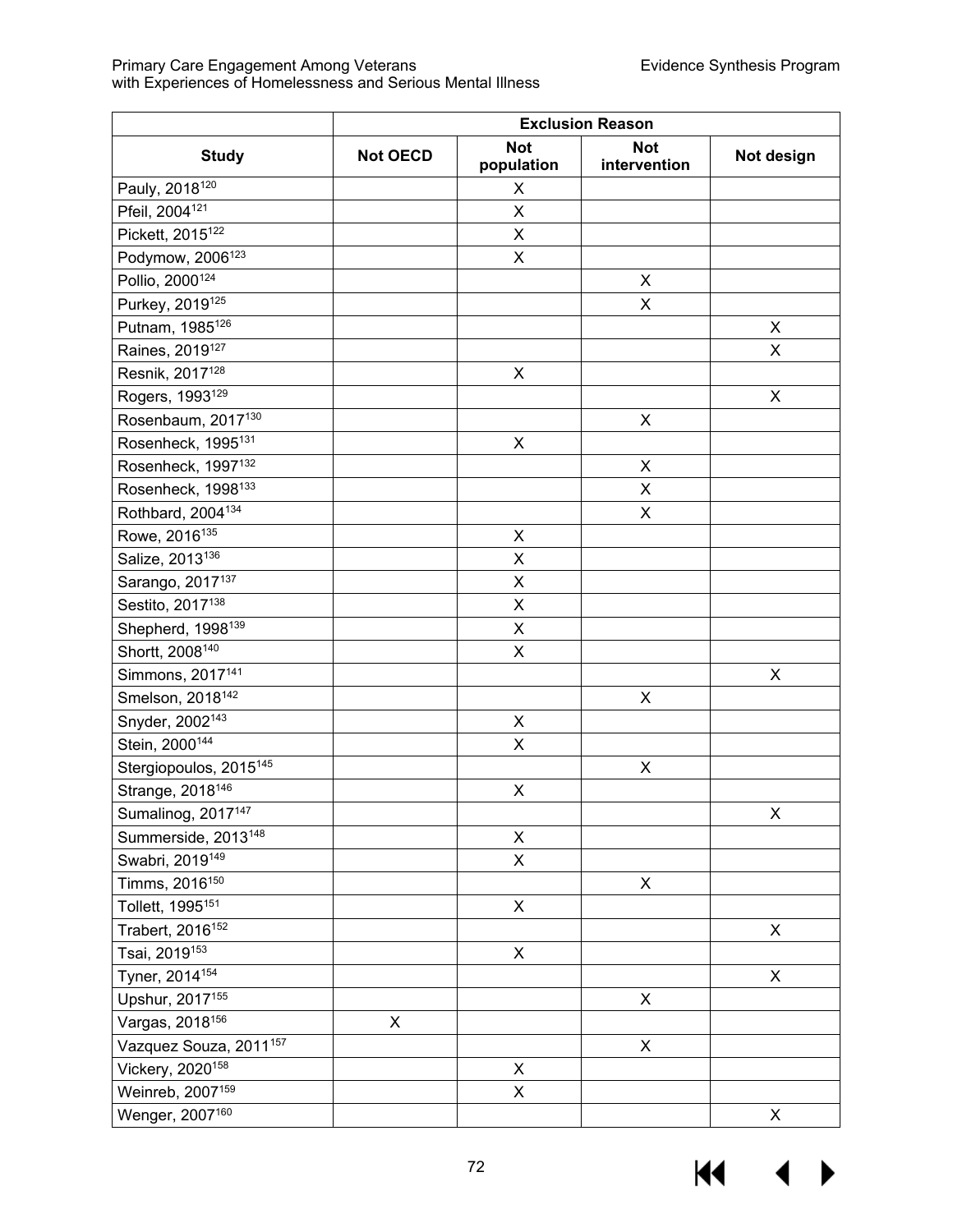| <b>Study</b>                  | <b>Not OECD</b> | <b>Not</b><br>population | <b>Not</b><br>intervention | Not design |
|-------------------------------|-----------------|--------------------------|----------------------------|------------|
| Wijk, 2019 <sup>161</sup>     | X               |                          |                            |            |
| Wilkins, 2015 <sup>162</sup>  |                 |                          |                            | Х          |
| Worley, 1990 <sup>163</sup>   |                 | Χ                        |                            |            |
| Wright, 2016 <sup>164</sup>   |                 | Χ                        |                            |            |
| Wright, 2004 <sup>165</sup>   |                 | x                        |                            |            |
| Zerger, 2009 <sup>166</sup>   |                 | X                        |                            |            |
| Zlotnick, 2013 <sup>167</sup> |                 | x                        |                            |            |

## **Excluded Studies Reference List**

- **1.** Anonymous. Discharge planning advisor. Innovative program helps homeless, frees up beds. *Hosp Case Manag.* 2005;13(10):155-157.
- **2.** Barrow V, Medcalf P. The introduction of a homeless healthcare team in hospital improves staff knowledge and attitudes towards homeless patients. *Clin Med (Northfield Il).* 2019;19(4):294-298.
- **3.** Basu A, Kee R, Buchanan D, Sadowski LS. Comparative cost analysis of housing and case management program for chronically ill homeless adults compared to usual care. *Health Serv Res.* 2012;47(1 Pt 2):523-543.
- **4.** Behl-Chadha B, Savageau JA, Bharel M, Gagnon M, Lei PP, Hillerns C. Comparison of Patient Experience between a Practice for Homeless Patients and Other Practices Engaged in a Patient-Centered Medical Home Initiative. *J Health Care Poor Underserved.* 2017;28(3):1151-1164.
- **5.** Beiser ME, Smith K, Ingemi M, Mulligan E, Baggett TP. Hepatitis C treatment outcomes among homeless-experienced individuals at a community health centre in Boston. *International Journal of Drug Policy.* 2019;72:129-137.
- **6.** Bennett JB, Scholler-Jaquish A. The winner's group: a self-help group for homeless chemically dependent persons. *J Psychosoc Nurs Ment Health Serv.* 1995;33(4):14-19.
- **7.** Biederman DJ, Gamble J, Wilson S, Douglas C, Feigal J. Health care utilization following a homeless medical respite pilot program. *Public Health Nurs.* 2019;36(3):296- 302.
- **8.** Blue-Howells J, McGuire J, Nakashima J. Co-location of health care services for homeless veterans: a case study of innovation in program implementation. *Soc Work Health Care.* 2008;47(3):219-231.
- **9.** Boardman JB. Health access and integration for adults with serious and persistent mental illness. *Families, Systems and Health.* 2006;24(1):3-18.
- **10.** Booth A, Preston L, Baxter S, Wong R, Chambers D, Turner J. *NIHR Journals Library. Health Services and Delivery Research.* 2019;9:9.
- **11.** Bottomley JM. Health care and homeless older adults. *Topics in Geriatric Rehabilitation.*  2001;17(1):1-21.
- **12.** Bowker D, Weg B, Hansen E. Nontraditional clinical sites: working with those who are homeless. *Nurse Educ.* 2013;38(4):139-140.
- **13.** Bracken P, Cohen B. Home treatment in Bradford. *Psychiatric Bulletin.* 1999;23(6):349- 352.

73



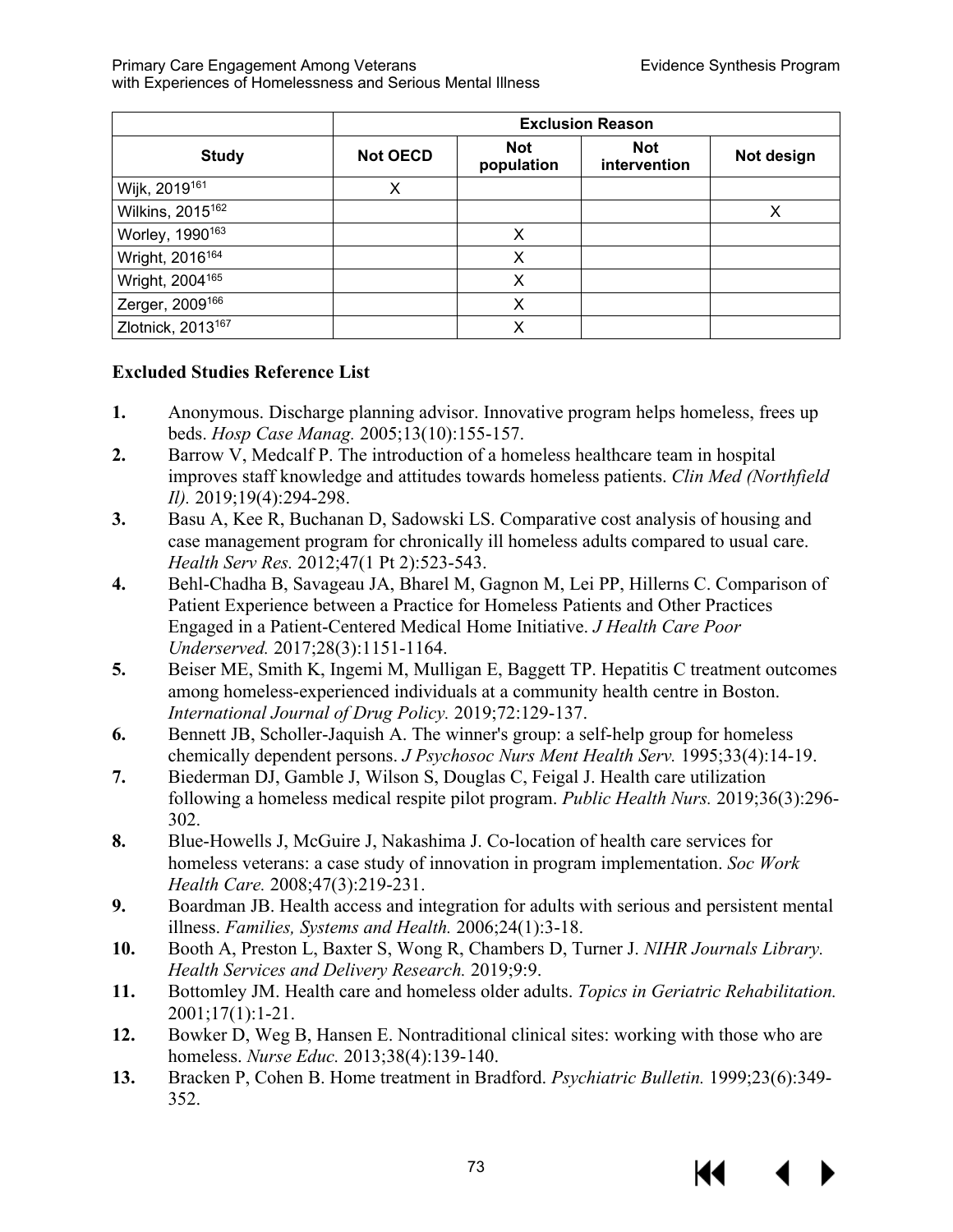- **14.** Brown CA, Hickey JS, Buck DS. Shaping the Jail Inreach Project: program evaluation as a quality improvement measure to inform programmatic decision making and improve outcomes. *J Health Care Poor Underserved.* 2013;24(2):435-443.
- **15.** Brown M, Rowe M, Cunningham A, Ponce AN. Evaluation of a Comprehensive SAMHSA Service Program for Individuals Experiencing Chronic Homelessness. *The journal of behavioral health services & research.* 2018;45(4):605-613.
- **16.** Brush BL, McGee EM. The Expanded Care for Healthy Outcomes (ECHO) Project: addressing the spiritual care needs of homeless men in recovery. *Clin Excell Nurse Pract.*  1999;3(2):116-122.
- **17.** Buck DS, Brown CA, Hickey JS. The Jail Inreach Project: linking homeless inmates who have mental illness with community health services. *Psychiatr Serv.* 2011;62(2):120-122.
- **18.** Caban-Aleman C, Iobst S, Luna AM, Foster A. Addressing the Poverty Barrier in Collaborative Care for Adults Experiencing Homelessness: A Case-Based Report. *Community Ment Health J.* 2020;56(4):652-661.
- **19.** Canham SL, Davidson S, Custodio K, et al. Health supports needed for homeless persons transitioning from hospitals. *Health & Social Care in the Community.* 2019;27(3):531- 545.
- **20.** Carriere GL. Linking women to health and wellness: Street Outreach takes a population health approach. *International Journal of Drug Policy.* 2008;19(3):205-210.
- **21.** Carter KF, Green RD, Green L, Dufour LT. Health needs of homeless clients accessing nursing care at a free clinic. *J Community Health Nurs.* 1994;11(3):139-147.
- **22.** Center for Substance Abuse T. *Substance Abuse and Mental Health Services Administration.* 4734.
- **23.** Chan B, Hulen E, Edwards S, Mitchell M, Nicolaidis C, Saha S. "It's Like Riding Out the Chaos": Caring for Socially Complex Patients in an Ambulatory Intensive Care Unit (A-ICU). *Ann Fam Med.* 2019;17(6):495-501.
- **24.** Chhabra M, Spector E, Demuynck S, Wiest D, Buckley L, Shea JA. Assessing the relationship between housing and health among medically complex, chronically homeless individuals experiencing frequent hospital use in the United States. *Health & Social Care in the Community.* 2020;28(1):91-99.
- **25.** Child J, Bierer M, Eagle K. Unexpected factors predict control of hypertension in a hospital-based homeless clinic. *Mt Sinai J Med.* 1998;65(4):304-307.
- **26.** Christensen RC, Cournos F. Community psychiatry education through homeless outreach. *Psychiatr Serv.* 2004;55(8):942.
- **27.** Chrystal JG, Glover DL, Young AS, et al. Experience of primary care among homeless individuals with mental health conditions. *PLoS ONE [Electronic Resource].*  2015;10(2):e0117395.
- **28.** Ciaranello AL, Molitor F, Leamon M, et al. Providing health care services to the formerly homeless: a quasi-experimental evaluation. *J Health Care Poor Underserved.*  2006;17(2):441-461.
- **29.** Clark C, Rich AR. Outcomes of homeless adults with mental illness in a housing program and in case management only. *Psychiatr Serv.* 2003;54(1):78-83.
- **30.** Clark C, Teague GB, Henry RM. Preventing homelessness in Florida. *Alcoholism Treatment Quarterly.* 1999;17(1-2):73-91.
- **31.** Integrating training and research with clinical services in a community setting. *Hosp Community Psychiatry.* 1989;40(11):1175-1179.

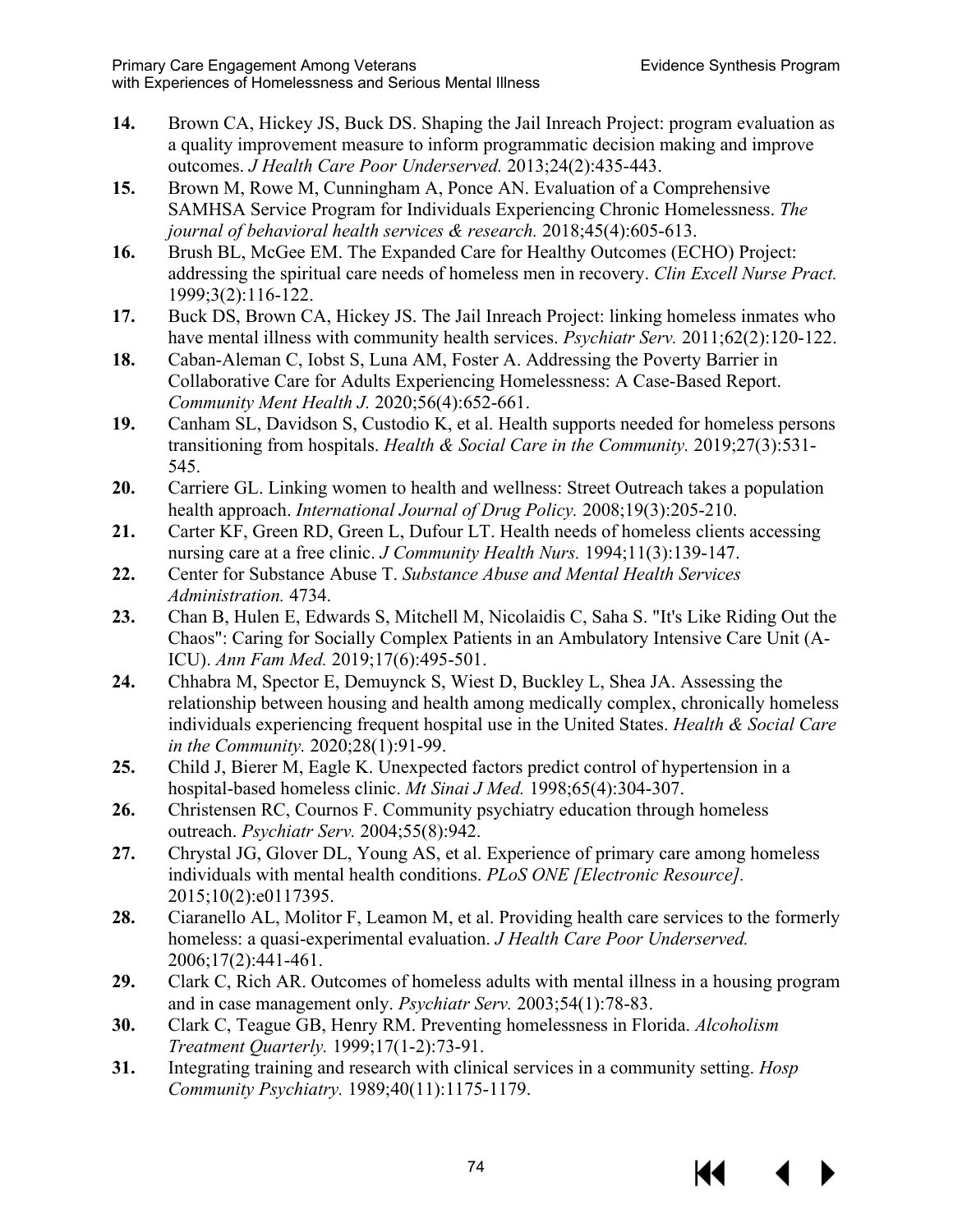- **32.** Conovkr S, Berkman A, Gheith A, et al. Methods for successful follow-up of elusive urban populations: An ethnographic approach with homeless men. *Bulletin of the New York Academy of Medicine: Journal of Urban Health.* 1997;74(1):90-108.
- **33.** Culhane D, Metraux S, Hadley T. Public service reductions associated with placement of homeless persons with severe mental illness in supportive housing. *Housing Policy Debate.* 2002(13):107– 163.
- **34.** Currie LB, Patterson ML, Moniruzzaman A, McCandless LC, Somers JM. Continuity of Care among People Experiencing Homelessness and Mental Illness: Does Community Follow-up Reduce Rehospitalization? *Health Serv Res.* 2018;53(5):3400-3415.
- **35.** Darbyshire P, Muir-Cochrane E, Fereday J, Jureidini J, Drummond A. Engagement with health and social care services: perceptions of homeless young people with mental health problems. *Health & Social Care in the Community.* 2006;14(6):553-562.
- **36.** Dates B, Young MS, Bennett-Clark F, et al. Assertive community treatment fidelity in programs serving persons who are homeless with co-occurring mental and addictive disorders. *J Dual Diagn.* 2009;5(3-4):264-286.
- **37.** Davis C. Health care for homeless people: the role of emergency nurses. *Emerg Nurse.*  2012;20(2):24-27; quiz 29.
- **38.** Deas-Nesmith D, McLeod-Bryant S. Psychiatric deinstitutionalization and its cultural insensitivity: consequences and recommendations for the future. *J Natl Med Assoc.*  1992;84(12):1036-1040.
- **39.** Dennis DL, Steadman HJ, Cocozza JJ. The impact of federal systems integration initiatives on services for mentally ill homeless persons. *Mental Health Services Research.* 2000;2(3):165-174.
- **40.** Desai MM, Rosenheck RA. Unmet need for medical care among homeless adults with serious mental illness. *Gen Hosp Psychiatry.* 2005;27(6):418-425.
- **41.** Dickey B. Review of programs for persons who are homeless and mentally ill. *Harv Rev Psychiatry.* 2000;8(5):242-250.
- **42.** Dickins K, Buchholz SW, Ingram D, et al. "Now that you've got that coverage": Promoting use of a regular source of primary care among homeless persons. *J Am Assoc Nurse Pract.* 2019;13:13.
- **43.** Doering TJ, Hermes E, Konitzer M, Fischer GC, Steuernagel B. [Health situation of homeless in a health care home in Hannover]. *Gesundheitswesen.* 2002;64(6):375-382.
- **44.** Dorney-Smith S. Nurse-led homeless intermediate care: an economic evaluation. *Br J Nurs.* 2011;20(18):1193-1197.
- **45.** Douglass KM, Polcari A, Najjar N, Kronenfeld J, Deshpande AR. Health Care for the Homeless Transgender Community: Psychiatric Services and Transition Care at a Student-Run Clinic. *J Health Care Poor Underserved.* 2018;29(3):940-948.
- **46.** Elissen AM, Van Raak AJ, Derckx EW, Vrijhoef HJ. Improving homeless persons' utilisation of primary care: Lessons to be learned from an outreach programme in The Netherlands. *International Journal of Social Welfare.* 2013;22(1):80-89.
- **47.** Ellison ML, Schutt RK, Glickman ME, et al. Patterns and predictors of engagement in peer support among homeless veterans with mental health conditions and substance use histories. *Psychiatric Rehabilitation Journal.* 2016;39(3):266-273.
- **48.** Essendorfer L. [Structures of professional nursing in the care of homeless persons: orienting to living conditions]. *Pflege Z.* 2007;60(12):666-669.
- **49.** Fernandez J. On planning a service for the homeless mentally ill in Dublin. *International Journal of Family Psychiatry.* 1985;6(2):149-163.

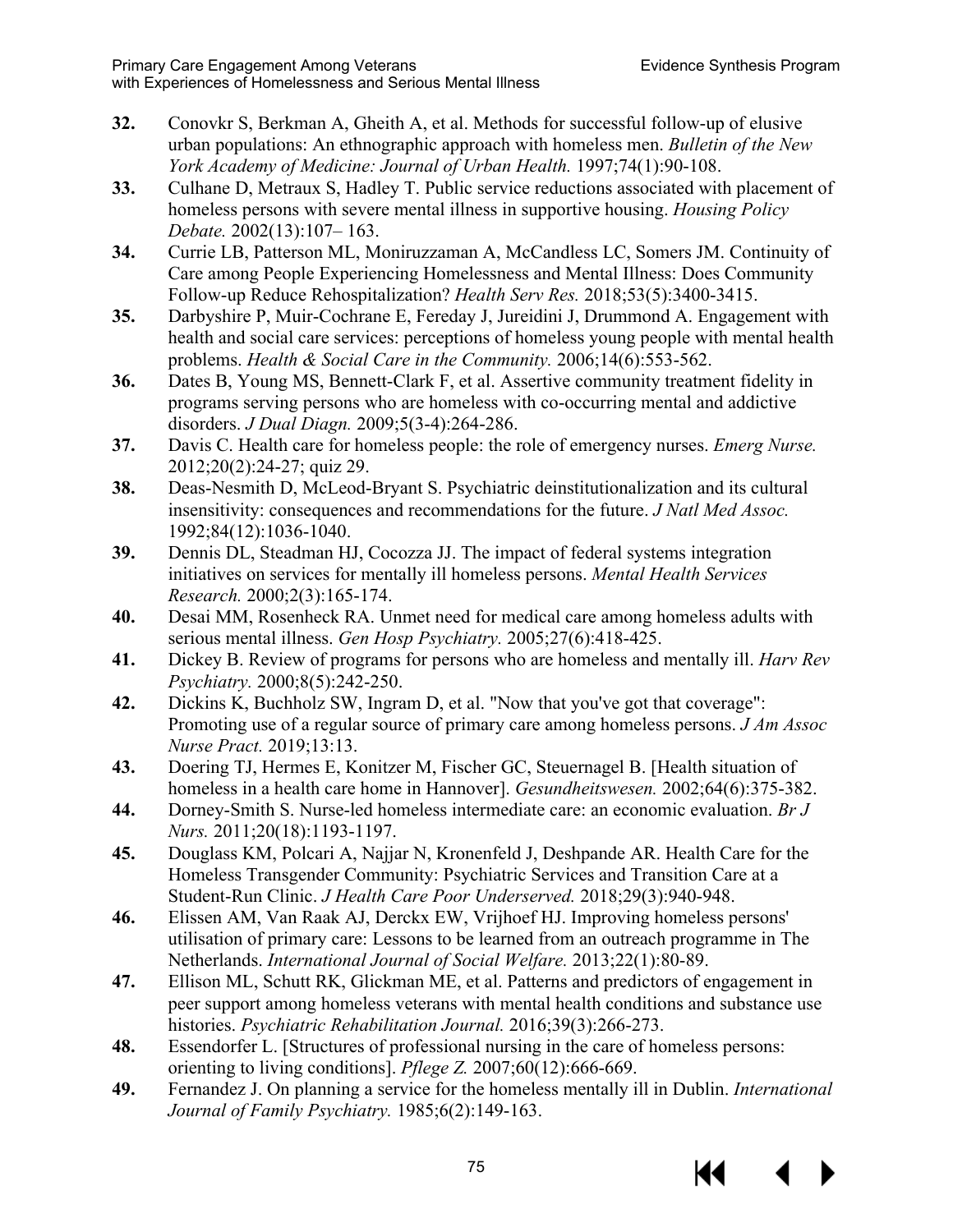- **50.** Ferreira CP, Rozendo CA, Melo GB. [A Street Clinic in a state capital in Northeast Brazil from the perspective of homeless people]. *Cad Saude Publica.* 2016;32(8):e00070515.
- **51.** Flores EJ. The Honolulu VA Hoptel: an option for the mentally ill homeless veteran. *Continuum (Chicago).* 1998;18(6):13-17.
- **52.** Fournier AM, Perez-Stable A, Greer PJ, Jr. Lessons from a clinic for the homeless. The Camillus Health Concern. *JAMA.* 1993;270(22):2721-2724.
- **53.** Fraino JA. Mobile Nurse Practitioner: A Pilot Program to Address Service Gaps Experienced by Homeless Individuals. *J Psychosoc Nurs Ment Health Serv.*  2015;53(7):38-43.
- **54.** Gabrielian S, Chen JC, Minhaj BP, et al. Feasibility and Acceptability of a Colocated Homeless-Tailored Primary Care Clinic and Emergency Department. *J Prim Care Community Health.* 2017;8(4):338-344.
- **55.** Gabrielian S, Yuan AH, Andersen RM, Gelberg L. Diagnoses Treated in Ambulatory Care Among Homeless-Experienced Veterans: Does Supported Housing Matter? *J Prim Care Community Health.* 2016;7(4):281-287.
- **56.** Gabrielian S, Yuan AH, Andersen RM, Rubenstein LV, Gelberg L. VA health service utilization for homeless and low-income Veterans: a spotlight on the VA Supportive Housing (VASH) program in greater Los Angeles. *Med Care.* 2014;52(5):454-461.
- **57.** Gatewood SB, Moczygemba LR, Alexander AJ, et al. Development and Implementation of an Academic-Community Partnership to Enhance Care among Homeless Persons. *Inov Pharm.* 2011;2(1):1-7.
- **58.** Gelberg L, Doblin BH, Leake BD. Ambulatory health services provided to low-income and homeless adult patients in a major community health center. *J Gen Intern Med.*  1996;11(3):156-162.
- **59.** Gordon AJ, Montlack ML, Freyder P, et al. The Allegheny initiative for mental health integration for the homeless: integrating heterogeneous health services for homeless persons. *Am J Public Health.* 2007;97(3):401-405.
- **60.** Gundlapalli AV, Redd A, Bolton D, et al. Patient-aligned Care Team Engagement to Connect Veterans Experiencing Homelessness With Appropriate Health Care. *Med Care.*  2017;55 Suppl 9 Suppl 2:S104-S110.
- **61.** Gundlapalli A, Hanks M, Stevens SM, et al. It takes a village: a multidisciplinary model for the acute illness aftercare of individuals experiencing homelessness. *J Health Care Poor Underserved.* 2005;16(2):257-272.
- **62.** Gunner E, Chandan SK, Marwick S, et al. Provision and accessibility of primary healthcare services for people who are homeless: a qualitative study of patient perspectives in the UK. *Br J Gen Pract.* 2019;69(685):e526-e536.
- **63.** Hatton DC. Homeless women's access to health services: a study of social networks and managed care in the US. *Women Health.* 2001;33(3-4):149-162.
- **64.** Henwood BF, Shinn M, Tsemberis S, Padgett DK. Examining provider perspectives within housing first and traditional programs. *American Journal of Psychiatric Rehabilitation.* 2013;16(4):262-274.
- **65.** Henwood BF, Weinstein LC, Tsemberis S. Creating a medical home for homeless persons with serious mental illness. *Psychiatr Serv.* 2011;62(5):561-562.
- **66.** Hoist H, Walsh C. A reflection on Victoria's Statewide Homelessness Assessment and Referral Framework as a quality improvement initiative. *Australian Journal of Primary Health.* 2008;14(2):64-67.

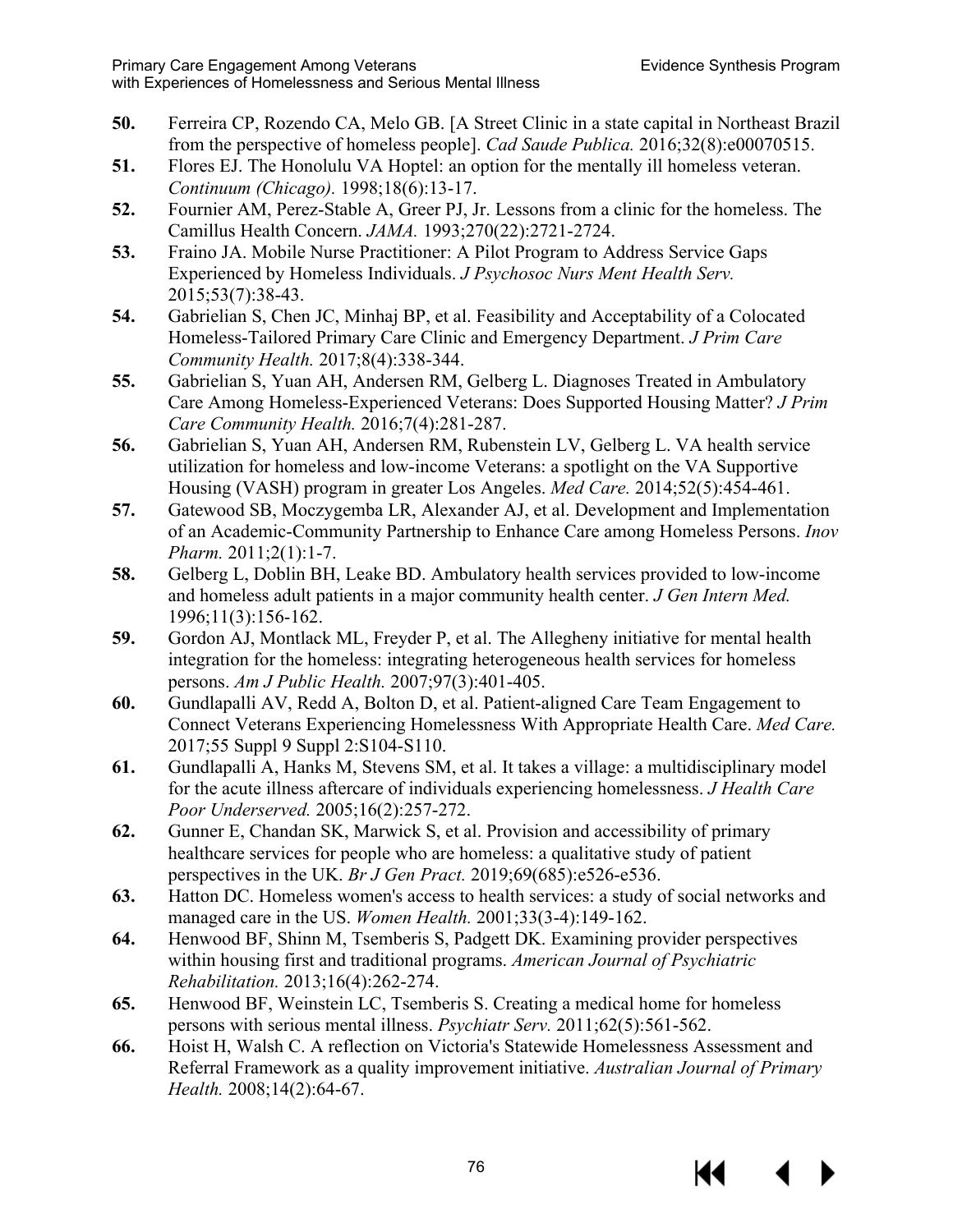- **67.** Howe EC, Buck DS, Withers J. Delivering health care on the streets: challenges and opportunities for quality management. *Qual Manag Health Care.* 2009;18(4):239-246.
- **68.** Jego M, Abcaya J, Stefan DE, Calvet-Montredon C, Gentile S. Improving Health Care Management in Primary Care for Homeless People: A Literature Review. *International Journal of Environmental Research & Public Health [Electronic Resource].*  2018;15(2):10.
- **69.** Jego M, Grassineau D, Balique H, et al. Improving access and continuity of care for homeless people: how could general practitioners effectively contribute? Results from a mixed study. *BMJ Open.* 2016;6(11):e013610.
- **70.** Johnson EE, Borgia M, Rose J, O'Toole TP. No wrong door: Can clinical care facilitate veteran engagement in housing services? *Psychol Serv.* 2017;14(2):167-173.
- **71.** Jones AL, Hausmann LRM, Haas GL, et al. A national evaluation of homeless and nonhomeless veterans' experiences with primary care. *Psychol Serv.* 2017;14(2):174-183.
- **72.** Jones AL, Thomas R, Hedayati DO, Saba SK, Conley J, Gordon AJ. Patient predictors and utilization of health services within a medical home for homeless persons. *Substance Abuse.* 2018;39(3):354-360.
- **73.** Kaduszkiewicz H, Bochon B, van den Bussche H, Hansmann-Wiest J, van der Leeden C. The Medical Treatment of Homeless People. *Deutsches Arzteblatt International.*  2017;114(40):673-679.
- **74.** Kalton A, Falconer E, Docherty J, Alevras D, Brann D, Johnson K. Multi-Agent-Based Simulation of a Complex Ecosystem of Mental Health Care. *J Med Syst.* 2016;40(2):1-8.
- **75.** Kaplan-Weisman L, Sansone S, Walter E, Crump C. Feasibility of Advance Care Planning in Primary Care for Homeless Adults. *J Aging Health.* 2019:898264319862420.
- **76.** Keogh C, O'Brien KK, Hoban A, O'Carroll A, Fahey T. Health and use of health services of people who are homeless and at risk of homelessness who receive free primary health care in Dublin. *BMC Health Serv Res.* 2015;15:58.
- **77.** Kerman N, Sylvestre J, Polillo A. The study of service use among homeless persons with mental illness: a methodological review. *Health Services and Outcomes Research Methodology.* 2016;16(1-2):41-57.
- **78.** Kertesz SG, Holt CL, Steward JL, et al. Comparing homeless persons' care experiences in tailored versus nontailored primary care programs. *Am J Public Health.* 2013;103 Suppl 2:S331-339.
- **79.** Kertesz SG, Posner MA, O'Connell JJ, et al. Post-hospital medical respite care and hospital readmission of homeless persons. *Journal of Prevention & Intervention in the Community.* 2009;37(2):129-142.
- **80.** Kessell ER, Bhatia R, Bamberger JD, Kushel MB. Public health care utilization in a cohort of homeless adult applicants to a supportive housing program. *J Urban Health.*  2006;83(5):860-873.
- **81.** Kirkland-Kyhn H. The nurse practitioner role in treating the homeless and rough-sleeper population. *J Am Assoc Nurse Pract.* 2020;32(4):287-289.
- **82.** Koh HK, O'Connell JJ. Improving Health Care for Homeless People. *JAMA.*  2016;316(24):2586-2587.
- **83.** Koon AD, Kantayya VS, Choucair B. Homelessness and health care: considerations for evaluation, management, and support within the primary care domain. *Dis Mon.*  2010;56(12):719-733.
- **84.** Kuehn BM. Hospitals Turn to Housing to Help Homeless Patients. *JAMA.*  2019;321(9):822-824.



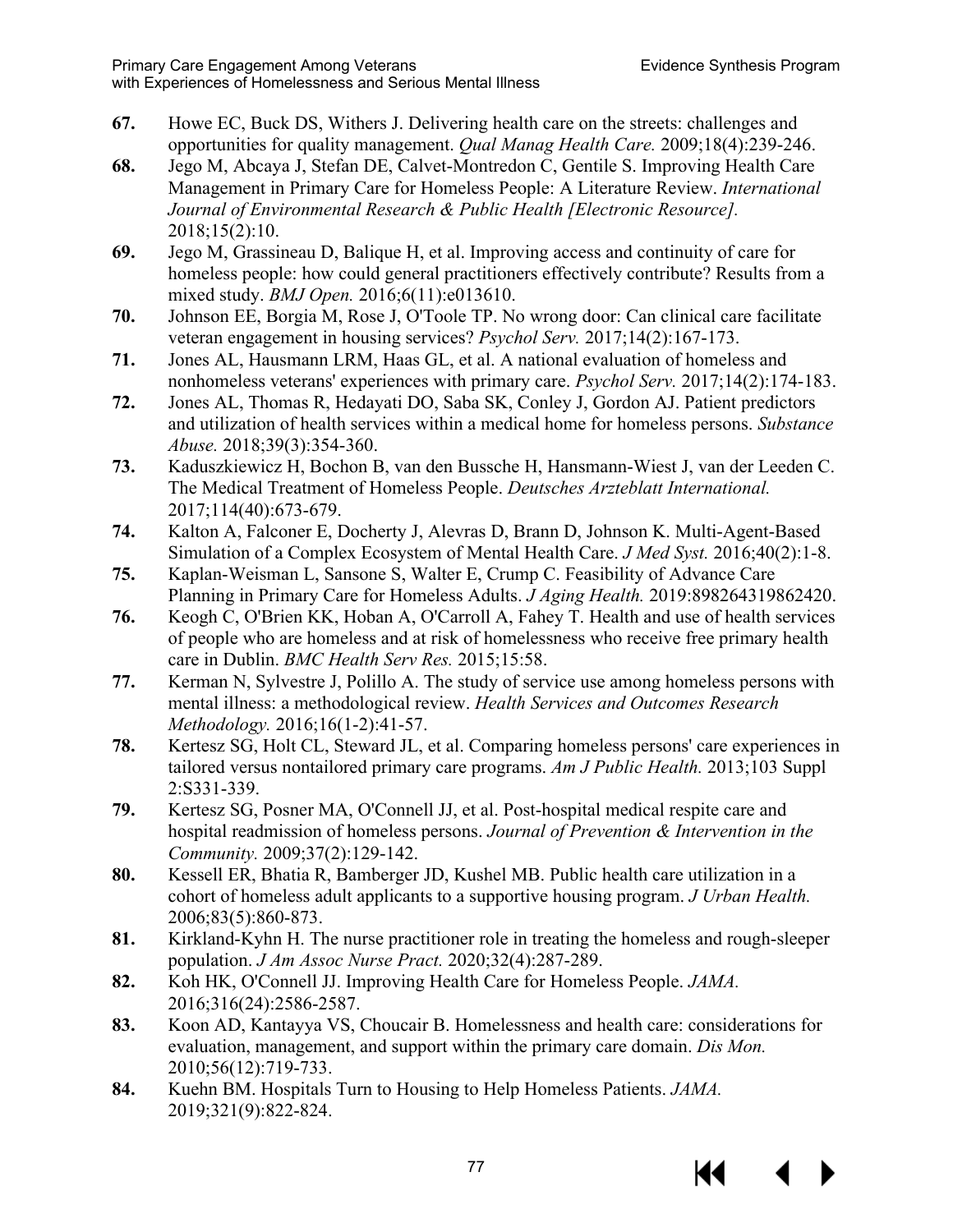- **85.** Lam JA, Rosenheck R. Social support and service use among homeless persons with serious mental illness. *Int J Soc Psychiatry.* 1999;45(1):13-28.
- **86.** Lamanna D, Stergiopoulos V, Durbin J, O'Campo P, Poremski D, Tepper J. Promoting continuity of care for homeless adults with unmet health needs: The role of brief interventions. *Health & Social Care in the Community.* 2018;26(1):56-64.
- **87.** Lashley M. An on-site health home for homeless men in addiction recovery. *Public Health Nurs.* 2019;36(2):184-191.
- **88.** Lee SJ, Crowther E, Keating C, Kulkarni J. What is needed to deliver collaborative care to address comorbidity more effectively for adults with a severe mental illness? *Aust N Z J Psychiatry.* 2013;47(4):333-346.
- **89.** Levy BD, O'Connell JJ. Health care for homeless persons. *N Engl J Med.*  2004;350(23):2329-2332.
- **90.** Liu CY, Chai SJ, Watt JP. Communicable disease among people experiencing homelessness in California. *Epidemiol Infect.* 2020;148:e85.
- **91.** Luchenski S, Maguire N, Aldridge RW, et al. What works in inclusion health: overview of effective interventions for marginalised and excluded populations. *Lancet.*  2018;391(10117):266-280.
- **92.** Madrid PA, Sinclair H, Bankston AQ, et al. Building integrated mental health and medical programs for vulnerable populations post-disaster: connecting children and families to a medical home. *Prehosp Disaster Med.* 2008;23(4):314-321.
- **93.** Marshall M, Lockwood A, Gath D. Social services case-management for long-term mental disorders: a randomised controlled trial. *Lancet.* 1995;345(8947):409-412.
- **94.** McGuire J. Closing a front door to homelessness among veterans. *J Prim Prev.*  2007;28(3-4):389-400.
- **95.** McGuire JF, Rosenheck RA. Criminal History as a Prognostic Indicator in the Treatment of Homeless People with Severe Mental Illness. *Psychiatr Serv.* 2004;55(1):42-48.
- **96.** McGuire J, Rosenheck R, Burnette C. Expanding service delivery: does it improve relationships among agencies serving homeless people with mental illness? *Adm Policy Ment Health.* 2002;29(3):243-256.
- **97.** McInnes DK, Petrakis BA, Gifford AL, et al. Retaining homeless veterans in outpatient care: a pilot study of mobile phone text message appointment reminders. *Am J Public Health.* 2014;104 Suppl 4:S588-594.
- **98.** Mehta P, Brown A, Chung B, et al. Community partners in care: 6-month outcomes of two quality improvement depression care interventions in male participants. *Ethn Dis.*  2017;27(3):223-232.
- **99.** Mercuel A. [Homelessness: psychological and behavioral issues]. *Bulletin de l Academie Nationale de Medecine.* 2013;197(2):271-276.
- **100.** Mishan LI, Dragatsi D. Student-Run Clinics: A Novel Approach to Integrated Care, Teaching and Recruitment. *Community Ment Health J.* 2017;53(4):460-463.
- **101.** Montgomery P, Forchuk C, Duncan C, Rose D, Bailey PH, Veluri R. Supported housing programs for persons with serious mental illness in rural northern communities: a mixed method evaluation. *BMC Health Serv Res.* 2008;8:156.
- **102.** Moore DT, Rosenheck RA. Comprehensive services delivery and emergency department use among chronically homeless adults. *Psychol Serv.* 2017;14(2):184-192.
- **103.** Moore M, Conrick KM, Reddy A, Allen A, Jaffe C. From Their Perspective: The Connection between Life Stressors and Health Care Service Use Patterns of Homeless Frequent Users of the Emergency Department. *Health Soc Work.* 2019;44(2):113-122.

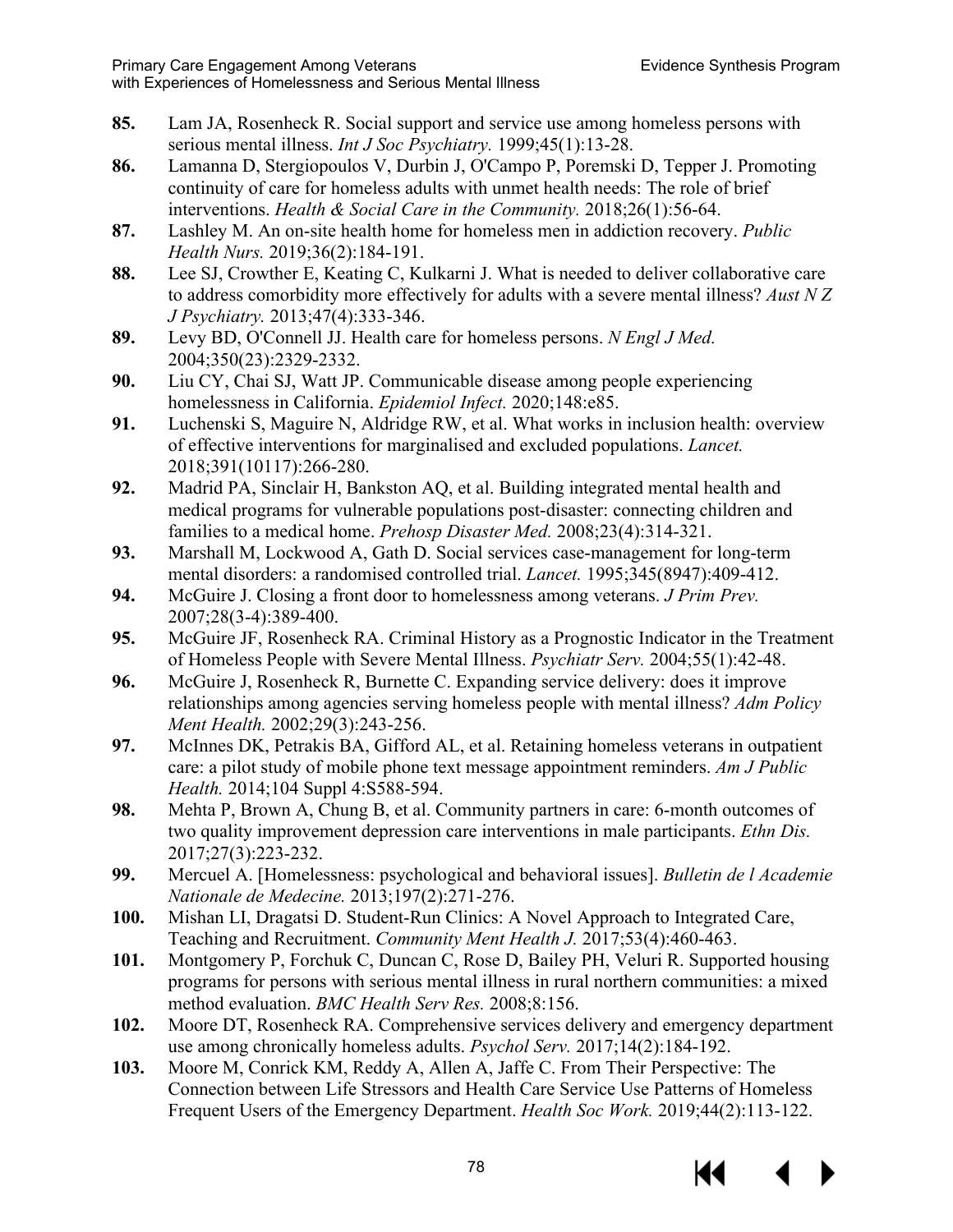- **104.** Morrissey JP, Calloway MO, Thakur N, et al. Integration of service systems for homeless persons with serious mental illness through the ACCESS program. Access to Community Care and Effective Services and Supports. *Psychiatr Serv.* 2002;53(8):949-957.
- **105.** Morse GA, Calsyn RJ, Klinkenberg WD, et al. An experimental comparison of three types of case management for homeless mentally ill persons. *Psychiatr Serv.*  1997;48(4):497-503.
- **106.** Mowbray CT, Cohen E, Harris S, Trosch S, Johnson S, Duncan B. Serving the homeless mentally ill: Mental health linkage. *J Community Psychol.* 1992;20(3):215-227.
- **107.** Myers R. Fully-integrated medical home for people with severe and persistent mental illness: A description and outcome analysis of a medicare advantage chronic special needs program. *Mental Illness.* 2018;10(2):48-52.
- **108.** Nakashima J, McGuire J, Berman S, Daniels W. Developing programs for homeless veterans: understanding driving forces in implementation. *Soc Work Health Care.*  2004;40(2):1-12.
- **109.** Nakonezny PA, Ojeda M. Health services utilization between older and younger homeless adults. *Gerontologist.* 2005;45(2):249-254.
- **110.** Ng AT, McQuistion HL. Outreach to the Homeless: Craft, Science, and Future Implications. *J Psychiatr Pract.* 2004;10(2):95-105.
- **111.** No authorship i. Gold award: A network of services for the homeless chronic mentally ill: Skid Row Mental Health Service, Los Angeles County Department of Mental Health. *Hosp Community Psychiatry.* 1986;37(11):1148-1151.
- **112.** O'Toole TP, Bourgault C, Johnson EE, et al. New to care: demands on a health system when homeless veterans are enrolled in a medical home model. *Am J Public Health.*  2013;103 Suppl 2:S374-379.
- **113.** O'Toole TP, Buckel L, Bourgault C, et al. Applying the chronic care model to homeless veterans: effect of a population approach to primary care on utilization and clinical outcomes. *Am J Public Health.* 2010;100(12):2493-2499.
- **114.** O'Toole TP, Johnson EE, Aiello R, Kane V, Pape L. Tailoring Care to Vulnerable Populations by Incorporating Social Determinants of Health: the Veterans Health Administration's "Homeless Patient Aligned Care Team" Program. *Prev Chronic Dis.*  2016;13:E44.
- **115.** O'Toole TP, Johnson EE, Borgia ML, Rose J. Tailoring Outreach Efforts to Increase Primary Care Use Among Homeless Veterans: Results of a Randomized Controlled Trial. *J Gen Intern Med.* 2015;30(7):886-898.
- **116.** O'Toole TP, Johnson EE, Borgia M, et al. Population-Tailored Care for Homeless Veterans and Acute Care Use, Cost, and Satisfaction: A Prospective Quasi-Experimental Trial. *Prev Chronic Dis.* 2018;15:E23.
- **117.** O'Toole TP, Pirraglia PA, Dosa D, et al. Building care systems to improve access for high-risk and vulnerable veteran populations. *J Gen Intern Med.* 2011;26 Suppl 2:683- 688.
- **118.** Parker S, Dark F, Newman E, Hanley D, McKinlay W, Meurk C. Consumers' understanding and expectations of a community-based recovery-oriented mental health rehabilitation unit: A pragmatic grounded theory analysis. *Epidemiology and Psychiatric Sciences.* 2019;28(4):408-417.
- **119.** Paudyal V, Saunders K. Homeless reduction act in England: impact on health services. *Lancet.* 2018;392(10143):195-197.

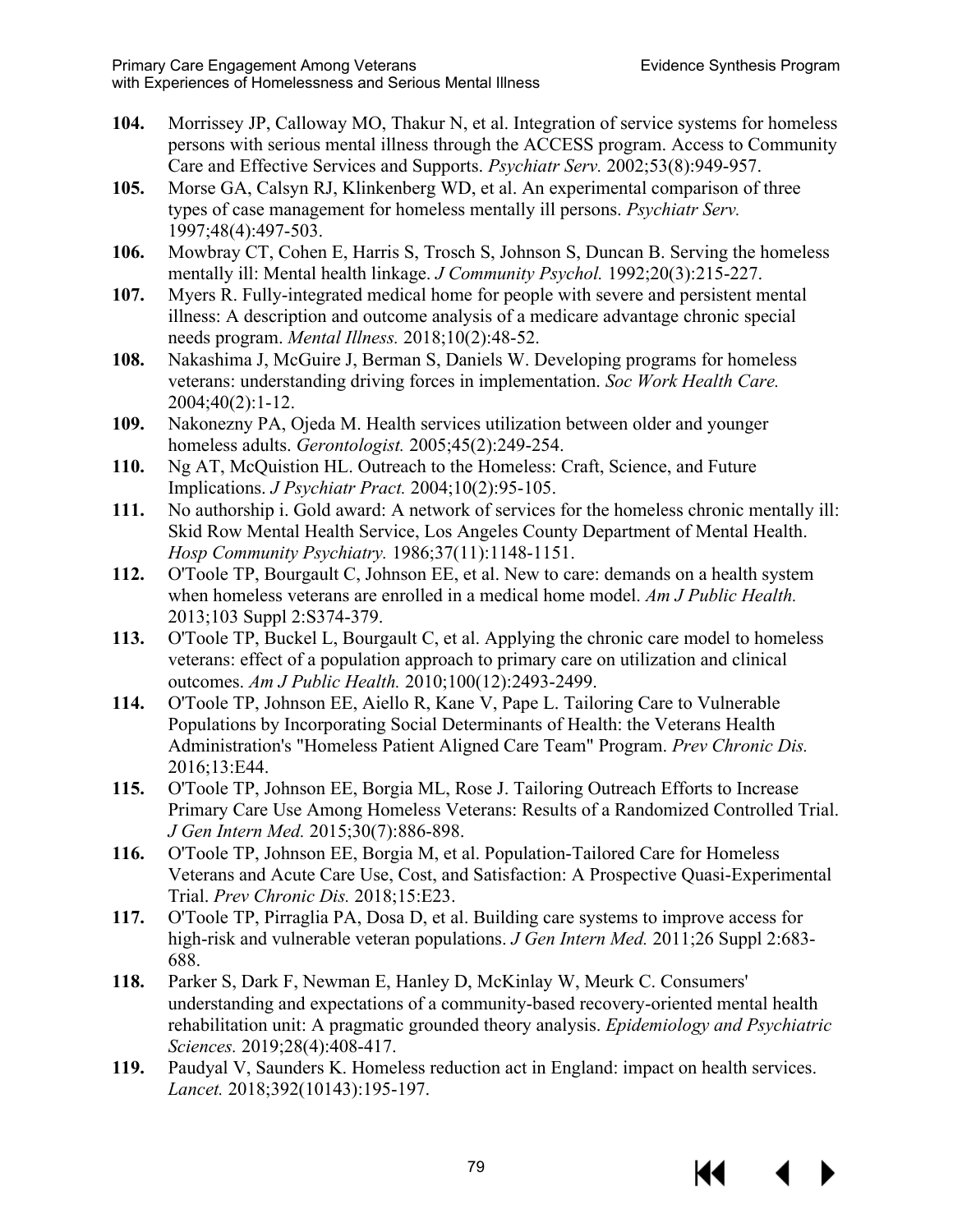- **120.** Pauly JB, Moore TA, Shishko I. Integrating a mental health clinical pharmacy specialist into the Homeless Patient Aligned Care Teams. *The Mental Health Clinician.*  2018;8(4):169-174.
- **121.** Pfeil M, Howe A. Ensuring primary care reaches the 'hard to reach'. *Qual Prim Care.*  2004;12(3):185-190.
- **122.** Pickett SA, Luther S, Stellon E, Batia K. Making integrated care a reality: Lessons learned from Heartland Health Outreach's integration implementation. *American Journal of Psychiatric Rehabilitation.* 2015;18(1):87-104.
- **123.** Podymow T, Turnbull J, Tadic V, Muckle W. Shelter-based convalescence for homeless adults. *Can J Public Health.* 2006;97(5):379-383.
- **124.** Pollio DE, Spitznagel EL, North CS, Thompson S, Foster DA. Service use over time and achievement of stable housing in a mentally ill homeless population. *Psychiatr Serv.*  2000;51(12):1536-1543.
- **125.** Purkey E, MacKenzie M. Experience of healthcare among the homeless and vulnerably housed a qualitative study: opportunities for equity-oriented health care. *International Journal for Equity in Health.* 2019;18(1):101.
- **126.** Putnam JF, Cohen NL, Sullivan AM. Innovative outreach services for the homeless mentally ill. *Int J Ment Health.* 1985;14(4):4+112-124.
- **127.** Raines A, O'Connor T. City Health Conference: Improving Access to Primary Care Among the Homeless Population of Southall. *Br J Gen Pract.* 2019;69(685):394.
- **128.** Resnik L, Ekerholm S, Johnson EE, Ellison ML, O'Toole TP. Which Homeless Veterans Benefit From a Peer Mentor and How? *J Clin Psychol.* 2017;73(9):1027-1047.
- **129.** Rogers MM, Schwartz J. Healthcare for the homeless. A public health agency, a business, and a Catholic provider open a clinic. *Health Prog.* 1993;74(10):58-60.
- **130.** Rosenbaum N, Tinney DM, Tohen M. Collaboration to reduce tragedy and improve outcomes: Law enforcement, psychiatry, and people living with mental illness. *Am J Psychiatry.* 2017;174(6):513-517.
- **131.** Rosenheck R, Frisman L, Gallup P. Effectiveness and cost of specific treatment elements in a program for homeless mentally ill veterans. *Psychiatr Serv.* 1995;46(11):1131-1139.
- **132.** Rosenheck R, Lam JA. Client and site characteristics as barriers to service use by homeless persons with serious mental illness. *Psychiatr Serv.* 1997;48(3):387-390.
- **133.** Rosenheck R, Morrissey J, Lam J, et al. Service system integration, access to services, and housing outcomes in a program for homeless persons with severe mental illness. *Am J Public Health.* 1998;88(11):1610-1615.
- **134.** Rothbard AB, Min SY, Kuno E, Wong YL. Long-term effectiveness of the ACCESS program in linking community mental health services to homeless persons with serious mental illness. *J Behav Health Serv Res.* 2004;31(4):441-449.
- **135.** Rowe M, Styron T, David DH. Mental Health Outreach to Persons Who are Homeless: Implications for Practice from a Statewide Study. *Community Ment Health J.*  2016;52(1):56-65.
- **136.** Salize HJ, Werner A, Jacke CO. Service provision for mentally disordered homeless people. *Current Opinion in Psychiatry.* 2013;26(4):355-361.
- **137.** Sarango M, de Groot A, Hirschi M, Umeh CA, Rajabiun S. The Role of Patient Navigators in Building a Medical Home for Multiply Diagnosed HIV-Positive Homeless Populations. *J Public Health Manag Pract.* 2017;23(3):276-282.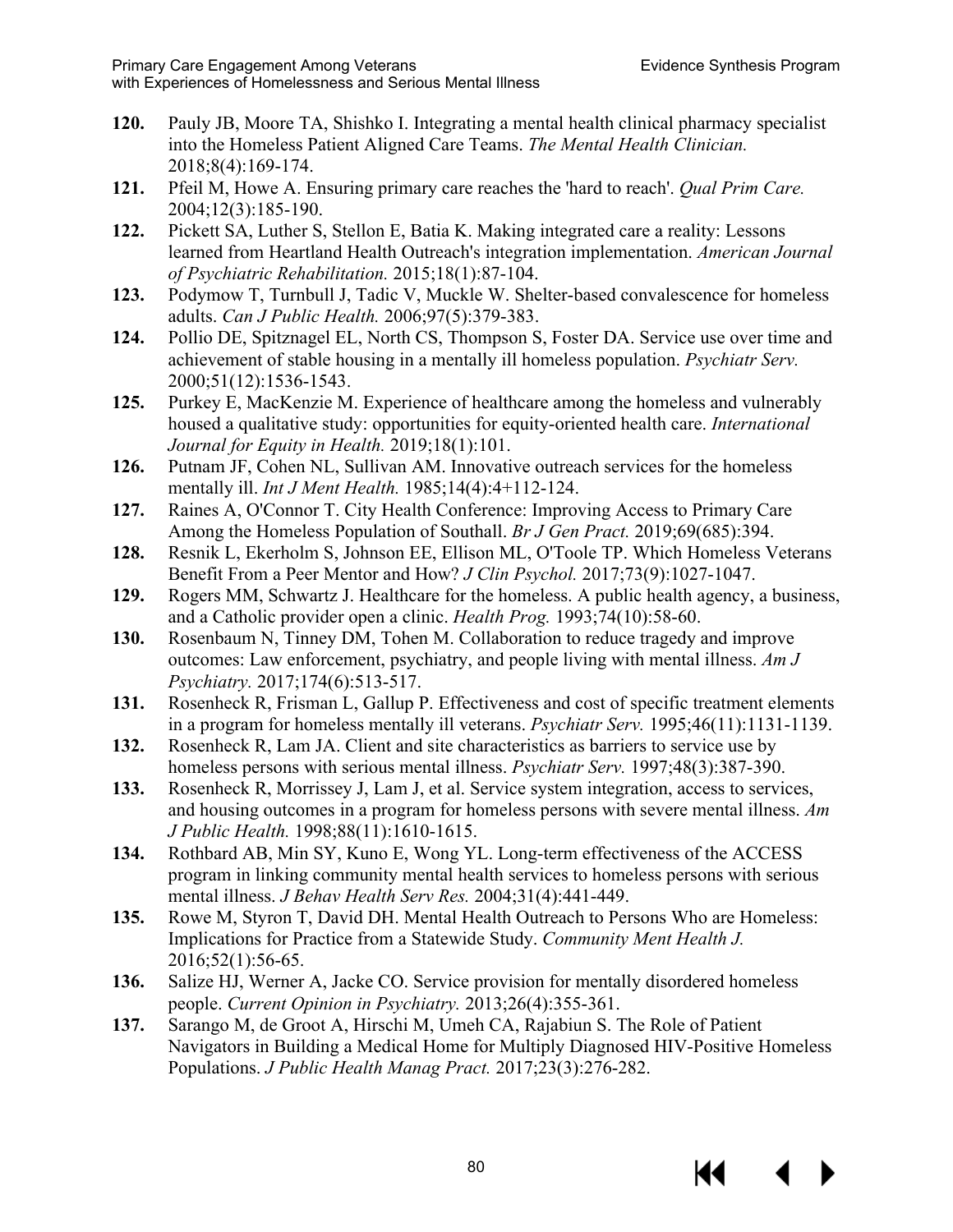- **138.** Sestito SF, Rodriguez KL, Saba SK, Conley JW, Mitchell MA, Gordon AJ. Homeless veterans' experiences with substance use, recovery, and treatment through photo elicitation. *Substance Abuse.* 2017;38(4):422-431.
- **139.** Shepherd M, Gunnell D, Maxwell B, Mumford D. Development and evaluation of an inner city mental health team. *Soc Psychiatry Psychiatr Epidemiol.* 1998;33(3):129-135.
- **140.** Shortt SE, Hwang S, Stuart H, Bedore M, Zurba N, Darling M. Delivering primary care to homeless persons: a policy analysis approach to evaluating the options. *Healthcare Policy = Politiques de sante.* 2008;4(1):108-122.
- **141.** Simmons MM, Gabrielian S, Byrne T, et al. A Hybrid III stepped wedge cluster randomized trial testing an implementation strategy to facilitate the use of an evidencebased practice in VA Homeless Primary Care Treatment Programs. *Implementation Science.* 2017;12(1):46.
- **142.** Smelson DA, Chinman M, Hannah G, Byrne T, McCarthy S. An evidence-based cooccurring disorder intervention in VA homeless programs: outcomes from a hybrid III trial. *BMC Health Serv Res.* 2018;18(1):332.
- **143.** Snyder MD, Weyer ME. Facilitating a collaborative partnership with a homeless shelter. *J Nurs Educ.* 2002;41(12):547-549.
- **144.** Stein JA, Andersen RM, Koegel P, Gelberg L. Predicting health services utilization among homeless adults: a prospective analysis. *J Health Care Poor Underserved.*  2000;11(2):212-230.
- **145.** Stergiopoulos V, Hwang S, Gozdzik A, al. e. At Home/Chez soi Investigators. Effect of scattered-site housing using rent supplements and intensive case management on housing stability among homeless adults with mental illness: a randomized trial. *JAMA - Journal of the American Medical Association.* 2015:905-915.
- **146.** Strange C, Fisher C, Arnold-Reed D, Brett T, Ping-Delfos WCS. A general practice street health service: Patient and allied service provider perspectives. *Australian Journal Of General Practice.* 2018;47(1-2):44-49.
- **147.** Sumalinog R, Harrington K, Dosani N, Hwang SW. Advance care planning, palliative care, and end-of-life care interventions for homeless people: A systematic review. *Palliat Med.* 2017;31(2):109-119.
- **148.** Summerside K. Making it matter: improving the health of young homeless people. *Mental Health Today.* 2013:18-19.
- **149.** Swabri J, Uzor C, Laird E, O'Carroll A. Health status of the homeless in Dublin: does the mobile health clinic improve access to primary healthcare for its users? *Ir J Med Sci.*  2019;188(2):545-554.
- **150.** Timms P, Perry J. Sectioning on the street futility or utility? *Bjpsych Bulletin.*  2016;40(6):302-305.
- **151.** Tollett JH, Thomas SP. A theory-based nursing intervention to instill hope in homeless veterans. *Advances in Nursing Science.* 1995;18(2):76-90.
- **152.** Trabert G. [Medical Care for Homeless People Individual Right and a Social Duty for an Inclusive Society]. *Gesundheitswesen.* 2016;78(2):107-112.
- **153.** Tsai J, Gelberg L, Rosenheck RA. Changes in Physical Health After Supported Housing: Results from the Collaborative Initiative to End Chronic Homelessness. *J Gen Intern Med.* 2019;34(9):1703-1708.
- **154.** Tyner AP. Happenings spotlight: student nurses step into action to support local VA initiative serving homeless veterans. *Imprint.* 2014;61(3):23-24.

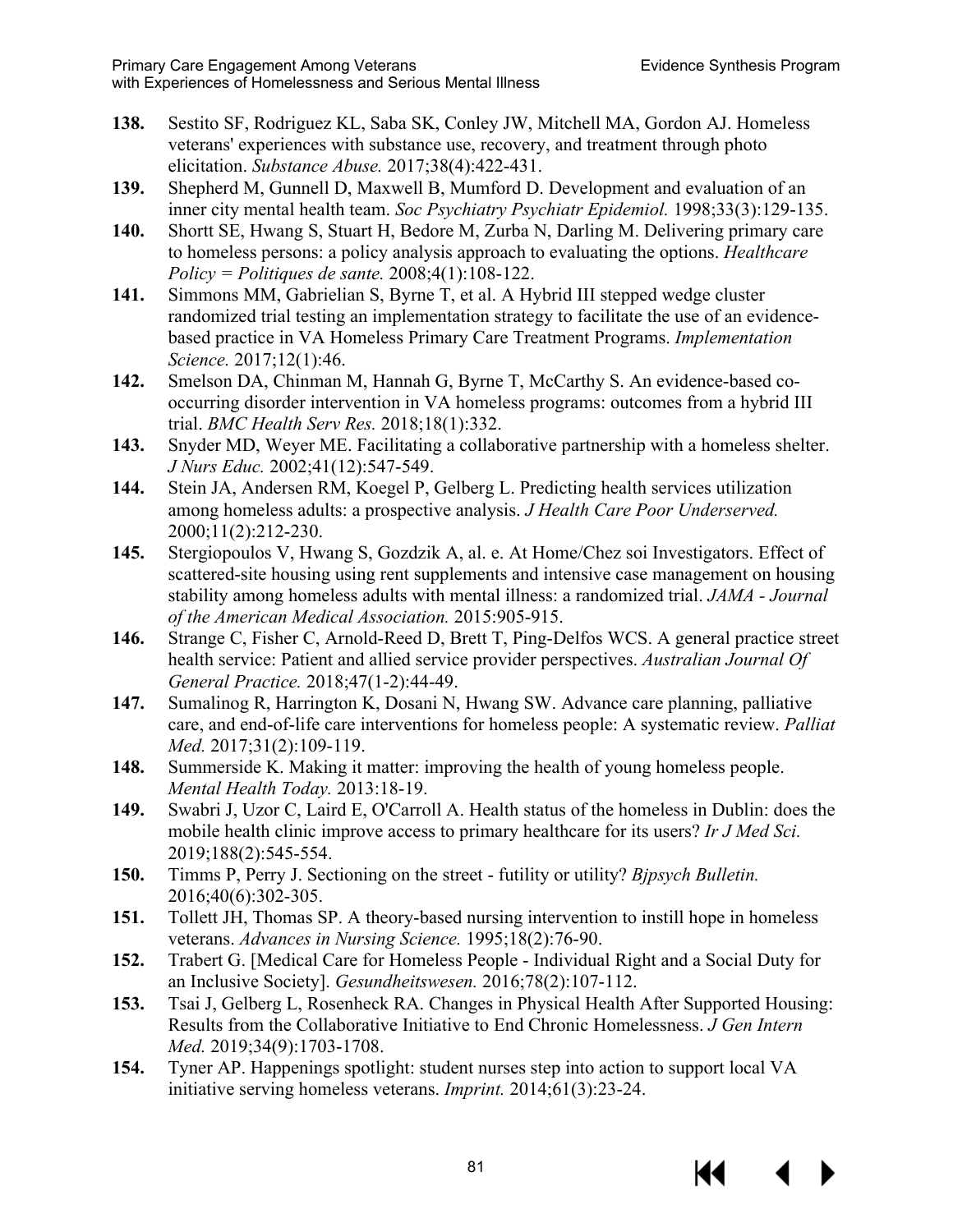- **155.** Upshur CC, Jenkins D, Weinreb L, Gelberg L, Orvek EA. Prevalence and predictors of substance use disorders among homeless women seeking primary care: An 11 site survey. *Am J Addict.* 2017;26(7):680-688.
- **156.** Vargas ER, Macerata I. [Contributions of Street Outreach teams to primary health care and managementContribuciones de los equipos de Consultorio en la Calle para el cuidado y la gestion de la atencion basica]. *Pan American Journal of Public Health.*  2018;42:e170.
- **157.** Vazquez Souza MI. The mental health unit for the homeless mentally ill. *Estudos de Psicologia.* 2011;16(3):353-362.
- **158.** Vickery KD, Shippee ND, Menk J, et al. Integrated, Accountable Care For Medicaid Expansion Enrollees: A Comparative Evaluation of Hennepin Health. *Med Care Res Rev.*  2020;77(1):46-59.
- **159.** Weinreb L, Nicholson J, Williams V, Anthes F. Integrating behavioral health services for homeless mothers and children in primary care. *Am J Orthopsychiatry.* 2007;77(1):142- 152.
- **160.** Wenger LD, Leadbetter J, Guzman L, Kral A. The making of a resource center for homeless people in San Francisco's Mission District: a community collaboration. *Health Soc Work.* 2007;32(4):309-314.
- **161.** Wijk LBV, Mangia EF. [Psychosocial care and healthcare for the homeless population: an integrative review]. *Ciencia & Saude Coletiva.* 2019;24(9):3357-3368.
- **162.** Wilkins C. Connecting permanent supportive housing to health care delivery and payment systems: Opportunities and challenges. *American Journal of Psychiatric Rehabilitation.* 2015;18(1):65-86.
- **163.** Worley NK, Drago L, Hadley T. Improving the physical health-mental health interface for the chronically mentally ill: Could nurse case managers make a difference? *Arch Psychiatr Nurs.* 1990;4(2):108-113.
- **164.** Wright BJ, Vartanian KB, Li HF, Royal N, Matson JK. Formerly Homeless People Had Lower Overall Health Care Expenditures After Moving Into Supportive Housing. *Health Aff (Millwood).* 2016;35(1):20-27.
- **165.** Wright NM, Tompkins CN, Oldham NS, Kay DJ. Homelessness and health: what can be done in general practice? *J R Soc Med.* 2004;97(4):170-173.
- **166.** Zerger S, Doblin B, Thompson L. Medical respite care for homeless people: a growing national phenomenon. *J Health Care Poor Underserved.* 2009;20(1):36-41.
- **167.** Zlotnick C, Zerger S, Wolfe PB. Health care for the homeless: what we have learned in the past 30 years and what's next. *Am J Public Health.* 2013;103 Suppl 2:S199-205.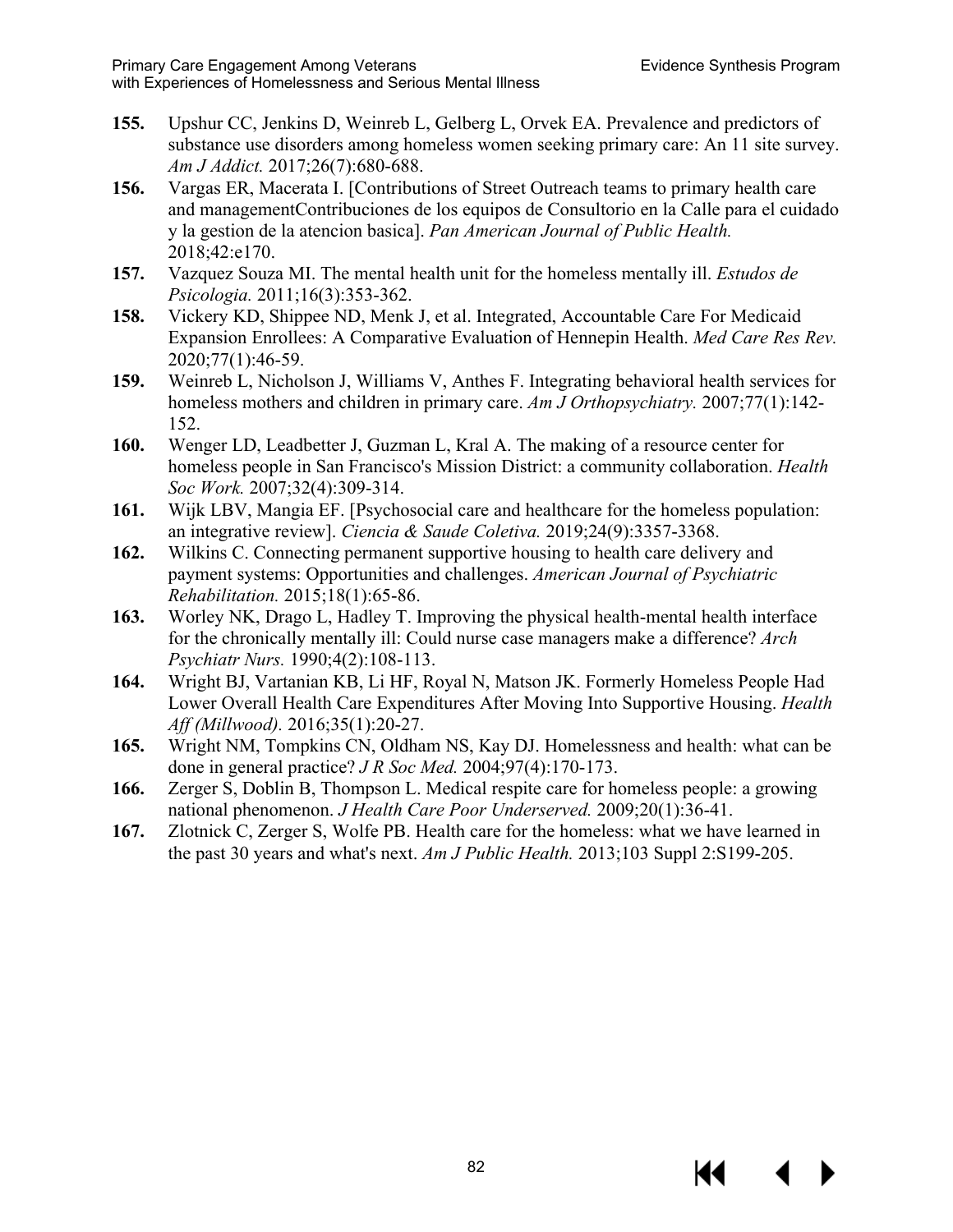# **APPENDIX G. INTERVENTION COMPLEXITY: ICAT SYSTEMATIC REVIEW DETERMINATIONS**

### **1. Baker, 201832**

#### Brief Study Description

This manuscript describes a program evaluation of St. Paul's center of New York, Inc. which was an independent community mental health center from 2003-2012 run by psychiatric/mental health nurse practitioners caring for adults experiencing homelessness and mental illness who were not actively using substances. Program was funded by non-profit grants. It was staffed by 5 full-time NPs and a fulltime office manager with back-up from an off-site psychiatrist and psychiatric clinical nurse specialist. Linkage to primary care was via a "robust referral system at major health care institutions".

Primary outcome = Not clearly stated, but outcomes included number of patients housed, hospitalization rate, incarceration rate

 $S$ etting = New York City,  $U.S$ 

| <b>Core Dimension</b>                                                                                                                 | Judgment                                                | <b>Support for Judgment</b>                                                                                                                                                                                                                                                                                                                          |
|---------------------------------------------------------------------------------------------------------------------------------------|---------------------------------------------------------|------------------------------------------------------------------------------------------------------------------------------------------------------------------------------------------------------------------------------------------------------------------------------------------------------------------------------------------------------|
| 1. Active components included in<br>the intervention, in relation to<br>comparison                                                    | More than one<br>component and<br>delivered as a bundle | Program activities described to include<br>multiple simultaneous and coordinated<br>intervention components including,<br>assessment and referral for comorbid<br>illnesses related to chronic mental illness,<br>individual supportive therapy, regular contact<br>and follow up for medical screenings and<br>referrals to primary care as needed. |
| 2. Behavior or actions of<br>interventions recipients to which<br>intervention is directed                                            | Multi-target                                            | Program behaviors not explicitly described<br>but can be expected to include patient level<br>behaviors including medication adherence,<br>engagement with therapy, attending<br>appointments among others.                                                                                                                                          |
| 3. Organizational levels targeted<br>by the intervention                                                                              | Multi-level                                             | Program activities describe patient level<br>(individual treatment), staff level (continuing<br>education, training of new psychiatric nurse<br>practitioners), and system level work<br>(working with state assembly on relevant<br>policy issues)                                                                                                  |
| 4. The degree of tailoring<br>intended or flexibility permitted<br>across individuals in applying or<br>implementing the intervention | Highly/tailored                                         | Program offerings are stable across patients,<br>but specific care delivered by intervention is<br>tailored to individual patient needs                                                                                                                                                                                                              |
| 5. The level of skill required by<br>those delivering the intervention<br>in order to meet the intervention<br>objectives.            | <b>Basic skills</b>                                     | Program noted to be founded on principle<br>that psychiatric/mental health NPs "can<br>deliver high-quality services in an efficient<br>manner and provide a model for systemic<br>change in caring for homeless and<br>disenfranchised mentally ill people". No<br>specific training described.                                                     |
| 6. The level of skill required for<br>targeted behavior when entering<br>the study by those receiving the                             | <b>Basic skills</b>                                     | Patients receiving care within this program<br>do not need specific training or skills to<br>receive care.                                                                                                                                                                                                                                           |

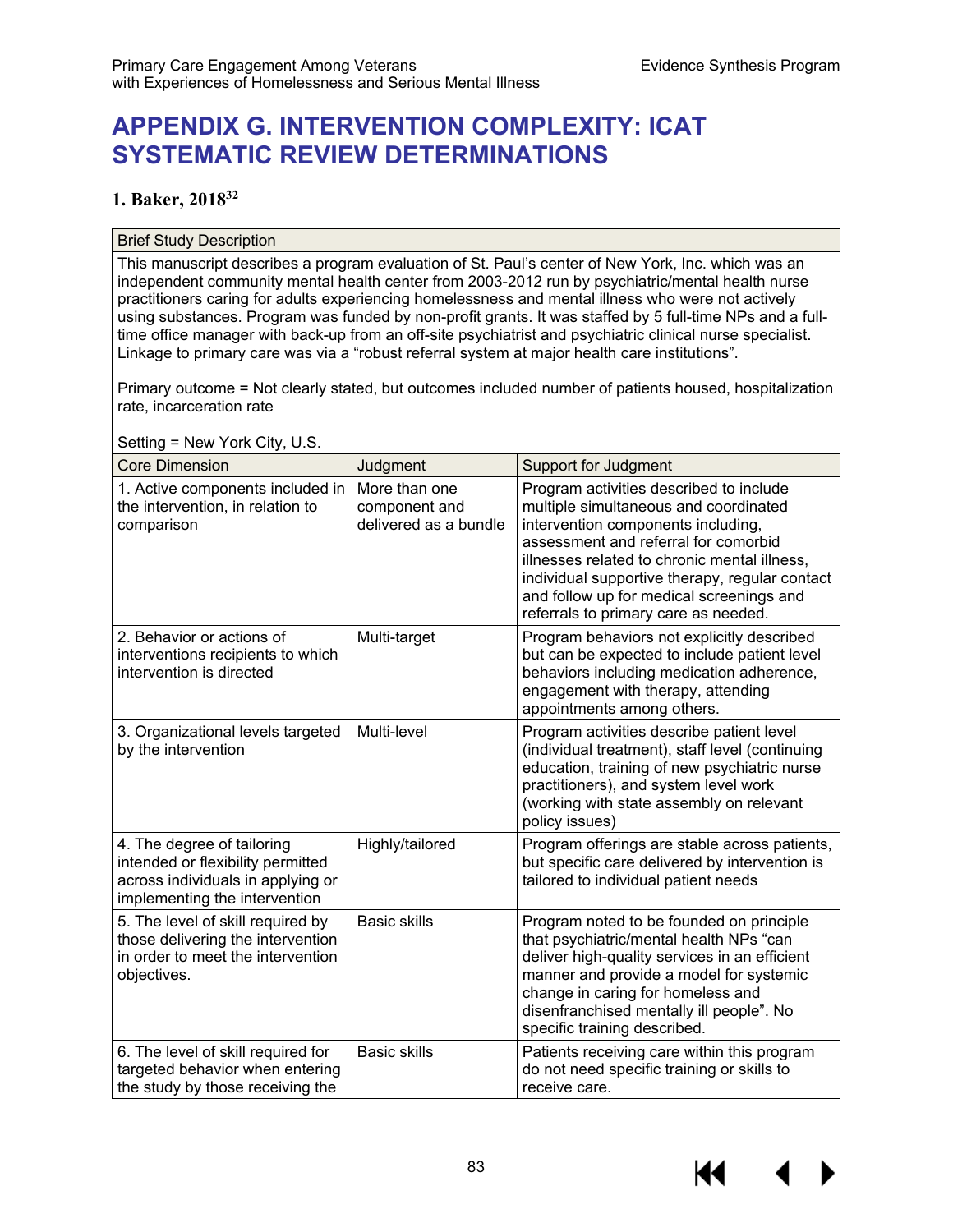| intervention, in order to meet the<br>intervention objectives                                                                                   |                                                 |                                                                                                                                                                                                                               |
|-------------------------------------------------------------------------------------------------------------------------------------------------|-------------------------------------------------|-------------------------------------------------------------------------------------------------------------------------------------------------------------------------------------------------------------------------------|
| 7. The degree of interaction<br>between intervention<br>components, including the<br>independence/interdependence<br>of intervention components | Moderate interaction                            | In this program, there is some interaction<br>between professionals delivering care but no<br>clear evidence that one would impact<br>another.                                                                                |
| 8. The degree to which the<br>effects of the intervention are<br>dependent on the context or<br>setting in which it is implemented              | Moderately context<br>dependent                 | Programs ability to refer patients to needed<br>services is dependent on local availability. As<br>program is set in a large metropolitan city in<br>the U.S., the same resources may not be<br>available in other locations. |
| 9. The degree to which the<br>effects of the intervention are<br>changed by recipient or provider<br>factors.                                   | Highly-dependent on<br>individual-level factors | The effect of this program would be expected<br>to vary depending on the individual patient's<br>severity of mental health symptoms and<br>readiness to engagement with care<br>provision.                                    |
| 10. The nature of the causal<br>pathway between the<br>intervention and the outcome it is<br>intended to effect.                                | Pathway variable,<br>long                       | Causal pathway not clearly described but is<br>expected to require multiple steps and<br>behaviors for patients to remain successful<br>housed, outside the hospital and criminal<br>justice system.                          |

# **2. Corrigan, 201729,33**

### Brief Study Description

A 12-month, randomized controlled trial (n=67) comparing a community-based participatory research informed peer navigator program to treatment as usual for African-Americans with SMI who were experiencing homelessness. Peer navigators worked with individuals through providing patient-centered support to achieve patient identified health goals including linking them with health care providers with the overarching objective of improving psychiatric and physical health leading to improved recovery and quality of life. Usual care was treatment through the Together for Health System which was a coordinated care system including a network of more than 30 physical and mental health providers.

Primary outcome = not specified; outcome measures include physical and mental health status, recovery, quality of life, and scheduled/achieved appointments

| <b>Core Dimension</b>                                                                      | Judgment                   | <b>Support for Judgment</b>                                                                                                                                                                                                                                                                        |
|--------------------------------------------------------------------------------------------|----------------------------|----------------------------------------------------------------------------------------------------------------------------------------------------------------------------------------------------------------------------------------------------------------------------------------------------|
| 1. Active components included in<br>the intervention, in relation to<br>comparison         | More than one<br>component | Peer navigators work with patient guided<br>by 6 fundamental approaches (eg,<br>proactive, broad focused, active listener,<br>shared decision-making, and problem<br>focused). Activities guided by patient<br>identified goals which suggested multiple<br>aspects of support delivered together. |
| 2. Behavior or actions of<br>interventions recipients to which<br>intervention is directed | Multi-target               | Because peer navigator support is<br>directed by the patient, there is the<br>potential for multi-targeted behaviors.                                                                                                                                                                              |
| 3. Organizational levels targeted<br>by the intervention                                   | Single                     | Intervention focused on patients alone.                                                                                                                                                                                                                                                            |

#### Setting = Chicago, IL, USA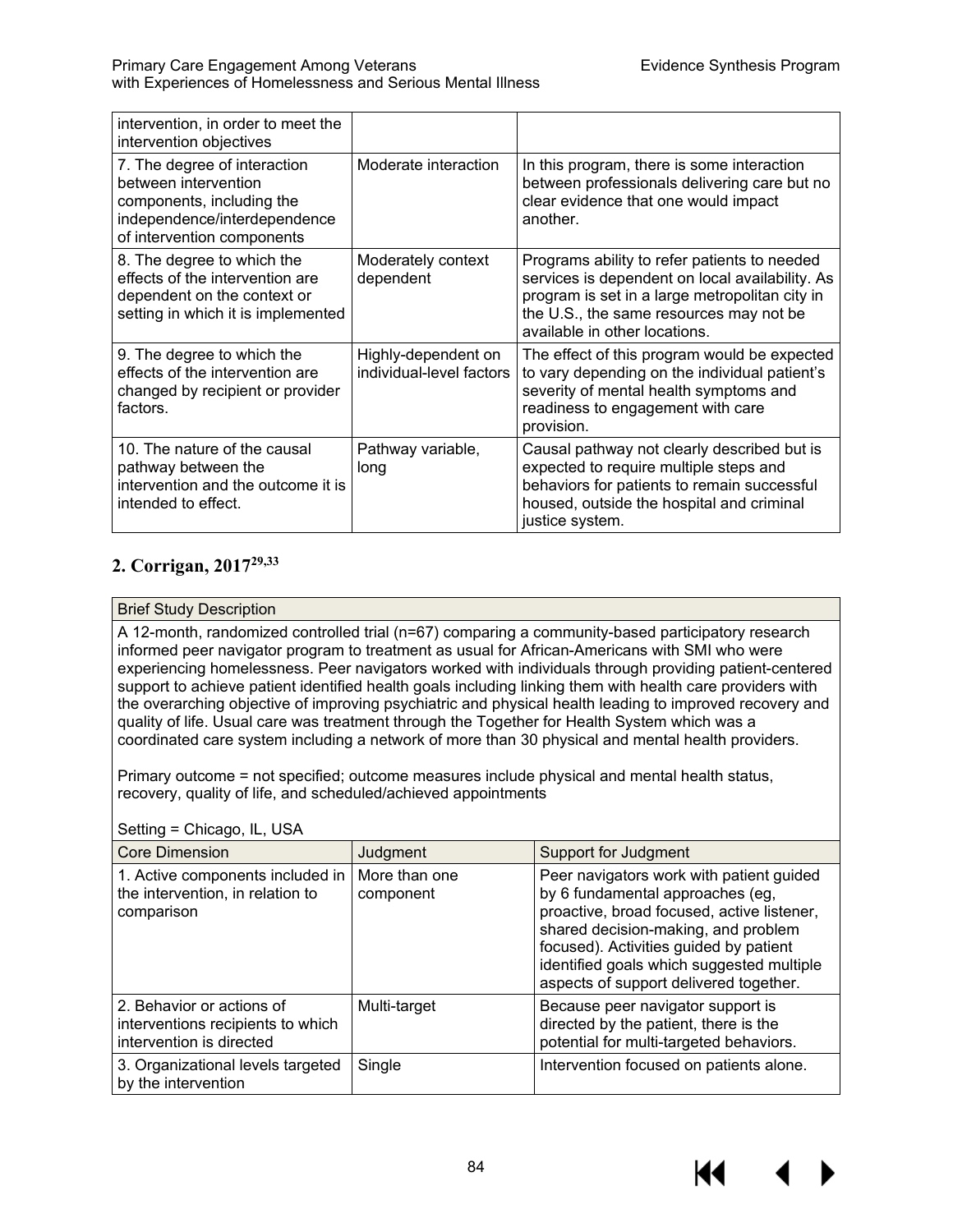| 4. The degree of tailoring<br>intended or flexibility permitted<br>across individuals in applying or<br>implementing the intervention                                      | Highly tailored/flexible                        | Peer navigator accommodates needs and<br>goals of individual patient.                                                                                                                                                                                                                                                                                            |
|----------------------------------------------------------------------------------------------------------------------------------------------------------------------------|-------------------------------------------------|------------------------------------------------------------------------------------------------------------------------------------------------------------------------------------------------------------------------------------------------------------------------------------------------------------------------------------------------------------------|
| 5. The level of skill required by<br>those delivering the intervention<br>in order to meet the intervention<br>objectives.                                                 | High level skills                               | Peers are individuals with a history of<br>experiences of homelessness and in<br>recovery from SMI. Training includes<br>seven 3-hour days initially, three 3-hour<br>didactics during transition, one afternoon<br>per week for 6 weeks for 3-hour didactic<br>during start-up, and one afternoon per<br>month every other month of in-service<br>once started. |
| 6. The level of skill required for<br>targeted behavior when entering<br>the study by those receiving the<br>intervention, in order to meet the<br>intervention objectives | <b>Basic skills</b>                             | No specific skills required of patient<br>receiving services.                                                                                                                                                                                                                                                                                                    |
| 7. The degree of interaction<br>between intervention<br>components, including the<br>independence/interdependence<br>of intervention components                            | High level interaction                          | All components delivered by the peer<br>navigator and would depend on peer<br>navigators experience with the individual<br>patient needs.                                                                                                                                                                                                                        |
| 8. The degree to which the<br>effects of the intervention are<br>dependent on the context or<br>setting in which it is implemented                                         | Highly context<br>dependent                     | Effects of navigation would depend on<br>local resources available for individual<br>patients.                                                                                                                                                                                                                                                                   |
| 9. The degree to which the<br>effects of the intervention are<br>changed by recipient or provider<br>factors.                                                              | Highly dependent on<br>individual-level factors | Effect of navigation would depend, in part,<br>on the physical and mental health status,<br>circumstantial social situations, and other<br>needs of the individual patient. In addition,<br>effectiveness of the navigation would also<br>depend on the navigator themselves and<br>the connection between peers.                                                |
| 10. The nature of the causal<br>pathway between the<br>intervention and the outcome it is<br>intended to effect.                                                           | Pathway linear, long                            | While not explicitly described, it is<br>expected that there would be multiple<br>steps involved between peer navigation<br>and outcomes of interest.                                                                                                                                                                                                            |

# **3. Kelly, 201831**

#### Brief Study Description

A randomized pilot study designed to assess the feasibility of adapting an existing peer navigator intervention to work with a mentally ill population with experiences of homelessness around the use of a collaborative electronic personal health record.

Primary outcome = feasibility appears to be the primary outcome, other measures include intervention engagement quality measures (*eg,* working alliance inventory short form), health service utilization, primary care provider relationship, health screening, pain, health care self-management, # log-ins into collaborative electronic personal health record.

Setting = Los Angeles, CA

| Core Dimension | -- - -- | <b>Support for Judgment</b> |
|----------------|---------|-----------------------------|

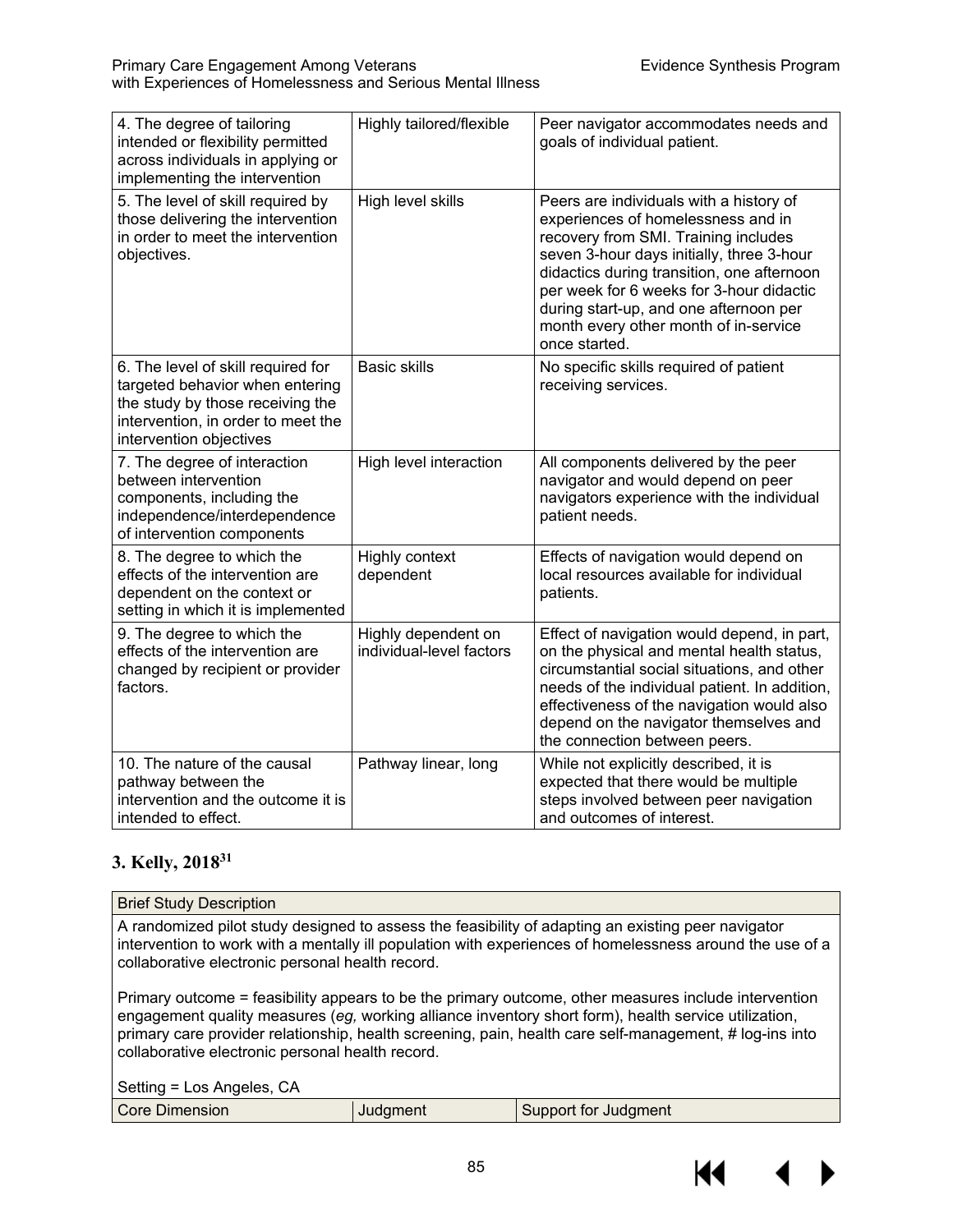$M \rightarrow$ 

| 1. Active components included in<br>the intervention, in relation to<br>comparison                                                                                         | Multi-component                                        | Participants received coaching and<br>instruction from health navigators around use<br>of a collaborative electronic health record.                                                                                                                                                                                                                                                                  |
|----------------------------------------------------------------------------------------------------------------------------------------------------------------------------|--------------------------------------------------------|------------------------------------------------------------------------------------------------------------------------------------------------------------------------------------------------------------------------------------------------------------------------------------------------------------------------------------------------------------------------------------------------------|
| 2. Behavior or actions of<br>interventions recipients to which<br>intervention is directed                                                                                 | Single target                                          | Participant behavior targeted was use of the<br>collaborative electronic health record with<br>and without the health navigator.                                                                                                                                                                                                                                                                     |
| 3. Organizational levels targeted<br>by the intervention                                                                                                                   | Single category                                        | Participants were the only target of the<br>intervention.                                                                                                                                                                                                                                                                                                                                            |
| 4. The degree of tailoring<br>intended or flexibility permitted<br>across individuals or sites in<br>applying or implementing the<br>intervention                          | Inflexible                                             | All participants were expected to use the<br>collaborative electronic health record.                                                                                                                                                                                                                                                                                                                 |
| 5. The level of skill required by<br>those delivering the intervention<br>in order to meet the intervention<br>objectives.                                                 | High level skills                                      | Health navigators had previously completed<br>a 4-day manualized training, biweekly group<br>supervision, and coaching around first<br>consumer interaction. Previous training<br>culminated in certification as health<br>navigator. Navigators also completed 1-4<br>additional training sessions with the study<br>principal investigator around tablet use and<br>the electronic medical record. |
| 6. The level of skill required for<br>targeted behavior when entering<br>the study by those receiving the<br>intervention, in order to meet the<br>intervention objectives | Intermediate level<br>skills                           | Individuals participating in study were<br>required to have used the internet in the prior<br>year "to ensure that they had some familiarity<br>with technology".                                                                                                                                                                                                                                    |
| 7. The degree of interaction<br>between intervention<br>components, including the<br>independence/interdependence<br>of intervention components                            | Independent                                            | Intervention has only one component.                                                                                                                                                                                                                                                                                                                                                                 |
| 8. The degree to which the<br>effects of the intervention are<br>dependent on the context or<br>setting in which it is implemented                                         | Highly context<br>dependent                            | Intervention requires access to a unique<br>collaborative electronic health record system<br>which leverages existing technology to make<br>it patient accessible and which is not<br>universally available.                                                                                                                                                                                         |
| 9. The degree to which the<br>effects of the intervention are<br>changed by recipient or provider<br>factors.                                                              | Moderately<br>dependent on<br>individual level factors | A participant's ability to engage with<br>collaborative health record is likely<br>dependent on their current symptom status<br>of their serious mental illness and other<br>comorbidities.                                                                                                                                                                                                          |
| 10. The nature of the causal<br>pathway between the<br>intervention and the outcome it is<br>intended to effect.                                                           | Unable to assess                                       | Insufficient information provided.                                                                                                                                                                                                                                                                                                                                                                   |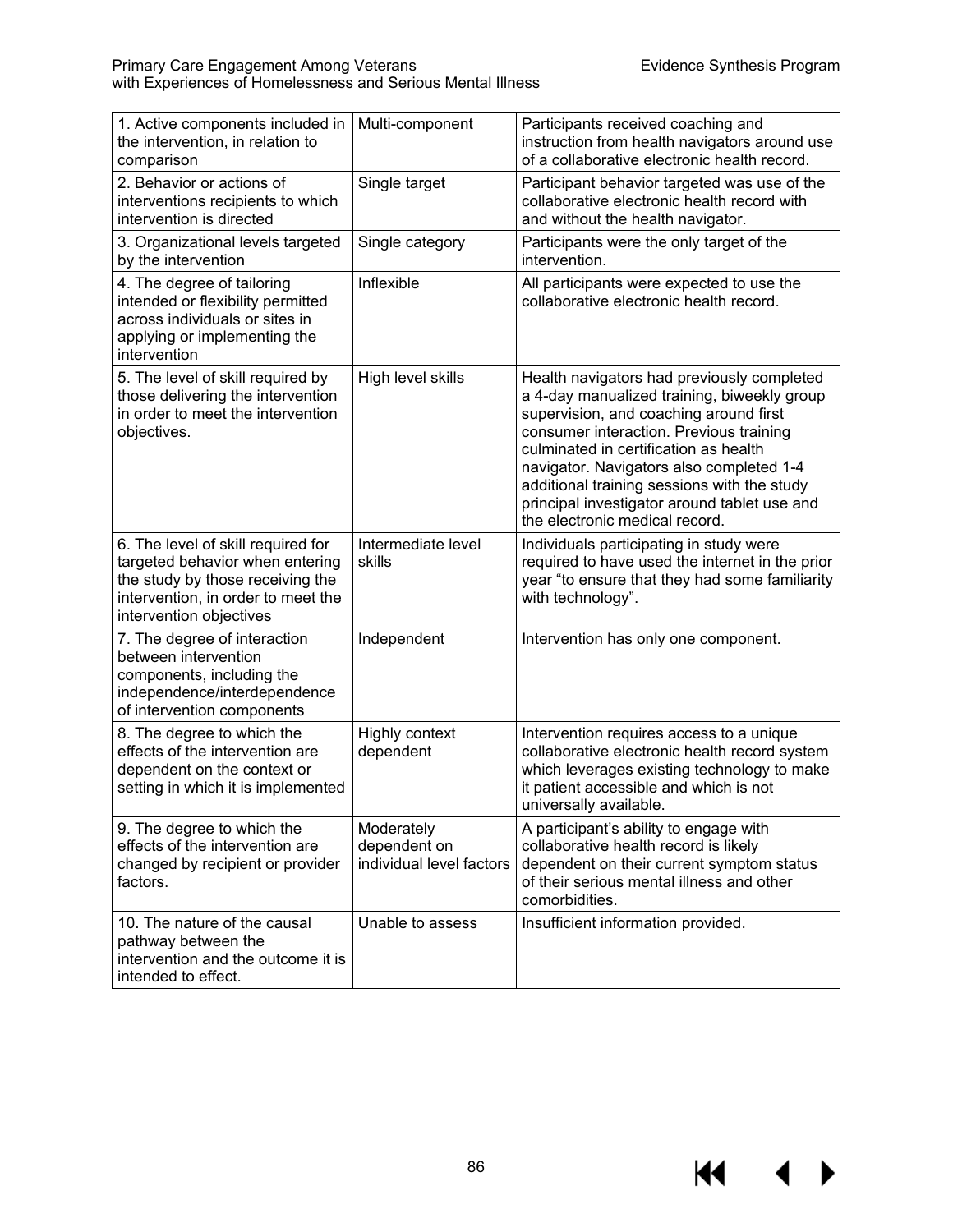# **4. McGuire, 200937**

#### Brief Study Description

This is a pre-post study of an intervention ("integrated care") offered through a demonstration primary care clinic that integrates homeless, primary care, and mental health services for homeless veterans with SMI or substance abuse offered in VA. The demonstration clinic co-locates primary care, MH care, and homeless services in a Mental Health Outpatient Treatment Center (MHOTC funded by VA Central Office). Veterans with usual care primary care services (received before demonstration clinic opened) are compared to those who received care in the demonstration clinic (post-integration group)

Primary outcome = use of emergency services, physical health status, use of primary care services

| <b>Core Dimension</b>                                                                                                                                                      | Judgment                                               | <b>Support for Judgment</b>                                                                                                                                                                                                                                                                                                                                                                             |
|----------------------------------------------------------------------------------------------------------------------------------------------------------------------------|--------------------------------------------------------|---------------------------------------------------------------------------------------------------------------------------------------------------------------------------------------------------------------------------------------------------------------------------------------------------------------------------------------------------------------------------------------------------------|
| 1. Active components included in<br>the intervention, in relation to<br>comparison                                                                                         | More than one<br>component and<br>provided as a bundle | Veterans were evaluated in a screening<br>clinic and referred to all needed services<br>within the MHOTC building. Goal was for<br>Veteran to have a primary care visit on the<br>same day as the screening visit. Team<br>used weekly case conferences, building<br>operation meetings, SOPs, and policies to<br>facilitate interclinic coordination and<br>communication.                             |
| 2. Behavior or actions of<br>interventions recipients to which<br>intervention is directed                                                                                 | Multi-target                                           | Intervention sought to address mental<br>health, primary health, housing needs and<br>other support (ie, transportation) needs.                                                                                                                                                                                                                                                                         |
| 3. Organizational levels targeted<br>by the intervention                                                                                                                   | Multi-level                                            | Intervention targets mentally ill Veterans<br>with experiences of homelessness and<br>how these services are offered within the<br>LA VA system in an integrated way. While<br>primary care model was similar, services<br>were co-located and additional standard<br>operating procedures were put in place to<br>facilitate communication between MH,<br>primary care, and homeless service<br>teams. |
| 4. The degree of tailoring<br>intended or flexibility permitted<br>across individuals in applying or<br>implementing the intervention                                      | Highly tailored/flexible                               | Model of care is stable across patients,<br>but specific care delivered by intervention<br>is tailored to individual patient needs                                                                                                                                                                                                                                                                      |
| 5. The level of skill required by<br>those delivering the intervention<br>in order to meet the intervention<br>objectives.                                                 | Intermediate level skills                              | Primary care providers received training<br>on Healthcare for the Homeless including<br>infectious disease screening and<br>treatment, chronic pain, and hypertension<br>management.                                                                                                                                                                                                                    |
| 6. The level of skill required for<br>targeted behavior when entering<br>the study by those receiving the<br>intervention, in order to meet the<br>intervention objectives | <b>Basic skills</b>                                    | Patients receiving care within this model<br>do not need specific training or skills to<br>receive care.                                                                                                                                                                                                                                                                                                |
| 7. The degree of interaction<br>between intervention<br>components, including the                                                                                          | High level of interaction                              | This model of care is designed to be<br>highly interactive and service needs are<br>determined through an initial                                                                                                                                                                                                                                                                                       |

#### Setting = LA VA

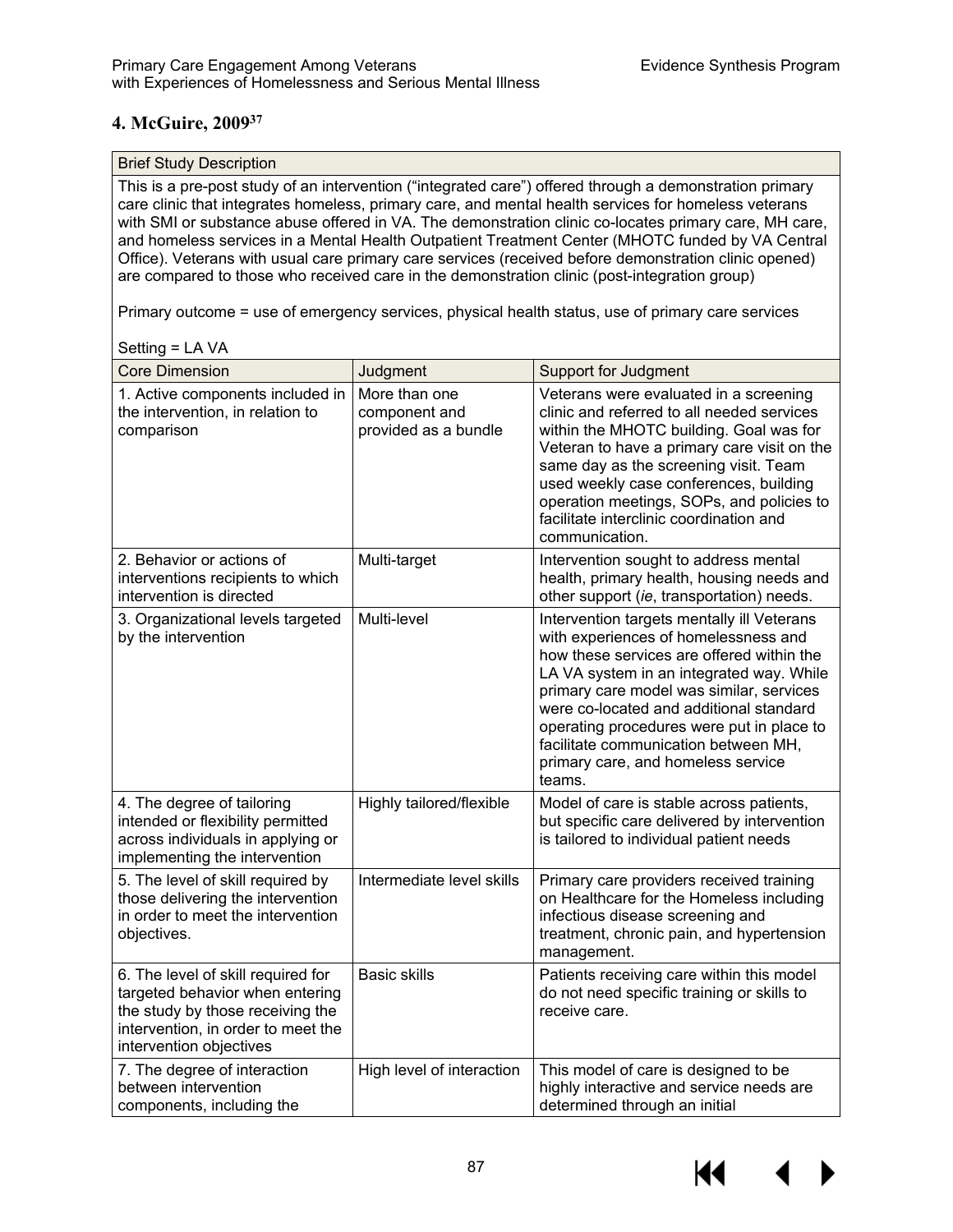| independence/interdependence<br>of intervention components                                                                         |                                                 | comprehensive assessment and<br>immediate referral to primary care. Case<br>managers are involved and teams meet<br>regularly to discuss cases.                                                                                                                                                                                                                                                                                                                  |
|------------------------------------------------------------------------------------------------------------------------------------|-------------------------------------------------|------------------------------------------------------------------------------------------------------------------------------------------------------------------------------------------------------------------------------------------------------------------------------------------------------------------------------------------------------------------------------------------------------------------------------------------------------------------|
| 8. The degree to which the<br>effects of the intervention are<br>dependent on the context or<br>setting in which it is implemented | Moderately context<br>dependent                 | The approach could be generalized across<br>VAs particularly if VA central office<br>provided funded for other similar clinics.<br>All VAs offer homeless services and have<br>provide similar levels of primary and<br>mental health care and VA has been a<br>pioneer in thinking about integrated care.                                                                                                                                                       |
| 9. The degree to which the<br>effects of the intervention are<br>changed by recipient or provider<br>factors.                      | Highly dependent on<br>individual-level factors | The effect of this care model would be<br>expected to vary depending on the<br>individual patient's severity of mental<br>health symptoms and readiness to engage<br>with care provision.                                                                                                                                                                                                                                                                        |
| 10. The nature of the causal<br>pathway between the<br>intervention and the outcome it is<br>intended to effect.                   | Pathway linear, long                            | One of the outcomes is improved access<br>to primary care which could be achieved<br>through the immediate primary care visit<br>that is scheduled on the same day as the<br>screening. However, other outcomes,<br>including use of ED services and improved<br>health would likely require additional<br>primary care and MH visits and housing<br>support to achieve though the immediate<br>link with primary care makes that link more<br>straight forward. |

# **5. Patterson, 201247**

#### Brief Study Description

An interagency collaboration, British Columbia's Homeless Intervention Project (HIP), provided coordinated housing and support services to adults with serious mental illness and who chronically experience homelessness. The project brought a "variety of health, social and housing resources from diverse government and non-profit agencies" under a single administrative organization and service providers from multiple agencies were co-located. This analysis collected data from the HIP program at 3 provincial ministries.

Primary outcome = primary goals of program stated as increasing use of primary care, decreasing the number of hospitalizations and length of stay, decreasing justice system involvement, and increasing the use of income assistance.

| <b>Core Dimension</b>                                                                      | Judgment                   | <b>Support for Judgment</b>                                                                                                                                                                                                               |
|--------------------------------------------------------------------------------------------|----------------------------|-------------------------------------------------------------------------------------------------------------------------------------------------------------------------------------------------------------------------------------------|
| 1. Active components included in<br>the intervention, in relation to<br>comparison         | More than one<br>component | Multiple agencies involved in project;<br>however, limited detail is provided with which<br>to determine if components are delivered as<br>a bundle.                                                                                      |
| 2. Behavior or actions of<br>interventions recipients to which<br>intervention is directed | Multi-target               | Behaviors/actions of this project are directed<br>at the agency and clinician levels. Though<br>not explicitly described, since the provision<br>of care to the target population is expected<br>to be complex, the behaviors targeted in |

Setting = British Columbia, Canada

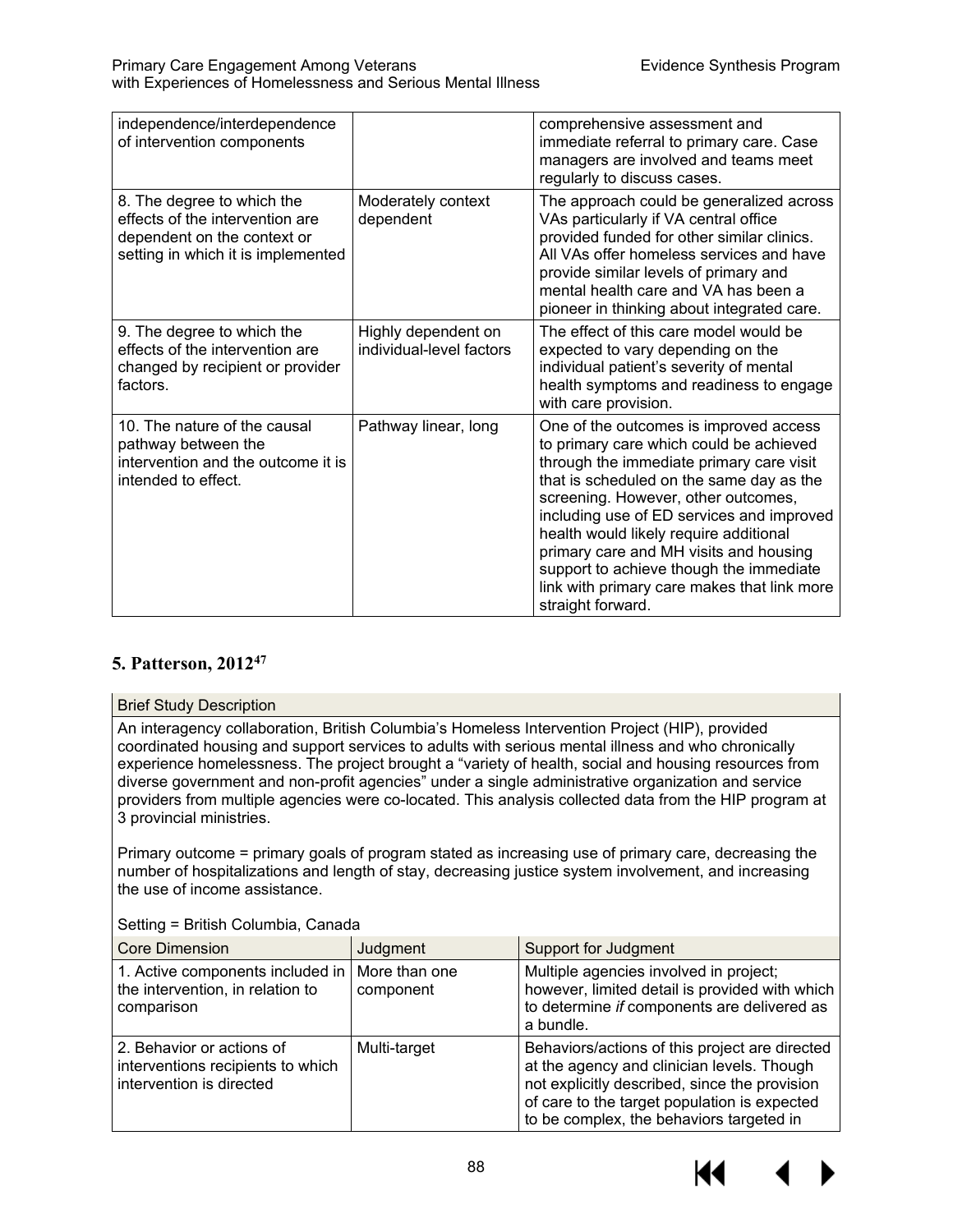|                                                                                                                                                                            |                                                        | delivering such care are expected to be<br>multi-targeted.                                                                                                                                                                                                                                                                                                                                       |
|----------------------------------------------------------------------------------------------------------------------------------------------------------------------------|--------------------------------------------------------|--------------------------------------------------------------------------------------------------------------------------------------------------------------------------------------------------------------------------------------------------------------------------------------------------------------------------------------------------------------------------------------------------|
| 3. Organizational levels targeted<br>by the intervention                                                                                                                   | Multi-level                                            | Project appears to impact agencies and<br>individual clinicians that deliver care to this<br>population.                                                                                                                                                                                                                                                                                         |
| 4. The degree of tailoring<br>intended or flexibility permitted<br>across individuals or sites in<br>applying or implementing the<br>intervention                          | Moderately<br>tailored/flexible                        | Project noted to include a "common<br>monitoring framework to ensure fidelity and<br>standardization of activities across sites."                                                                                                                                                                                                                                                                |
| 5. The level of skill required by<br>those delivering the intervention<br>in order to meet the intervention<br>objectives.                                                 | Unable to assess                                       | Insufficient information provided.                                                                                                                                                                                                                                                                                                                                                               |
| 6. The level of skill required for<br>targeted behavior when entering<br>the study by those receiving the<br>intervention, in order to meet the<br>intervention objectives | Intermediate skills                                    | Skills of clinicians and agencies appear to be<br>standard for given profession.                                                                                                                                                                                                                                                                                                                 |
| 7. The degree of interaction<br>between intervention<br>components, including the<br>independence/interdependence<br>of intervention components                            | Unable to assess                                       | Insufficient information provided.                                                                                                                                                                                                                                                                                                                                                               |
| 8. The degree to which the<br>effects of the intervention are<br>dependent on the context or<br>setting in which it is implemented                                         | Moderately context<br>dependent                        | While this intervention was implemented at<br>multiple sites within British Columbia, there<br>is little information provided about<br>differences across sites. However, it can be<br>expected that while this intervention would<br>depend on locally available personnel and<br>resource availability and the specific health<br>policy and financial resources found in<br>British Columbia. |
| 9. The degree to which the<br>effects of the intervention are<br>changed by recipient or provider<br>factors.                                                              | Moderately dependent<br>on individual level<br>factors | Differences in resources and personnel<br>across agencies could be expected to<br>impact effect of interagency collaboration.                                                                                                                                                                                                                                                                    |
| 10. The nature of the causal<br>pathway between the<br>intervention and the outcome it<br>is intended to effect.                                                           | Unable to assess                                       | Insufficient information provided.                                                                                                                                                                                                                                                                                                                                                               |

# **6. Rivas-Vazquez, 200936**

#### Brief Study Description

This study uses a non-randomized control pre/post comparison to assess the effectiveness of a postbooking jail diversion program that ensured access to psychiatric and primary health care for a homeless program for a population experiencing homelessness with mental illness. Individuals in "relationship-based care" program were compared to individuals diverted to usual care (other programs otherwise non-specified in the community).

Primary outcome = rate of arrests after admission to program

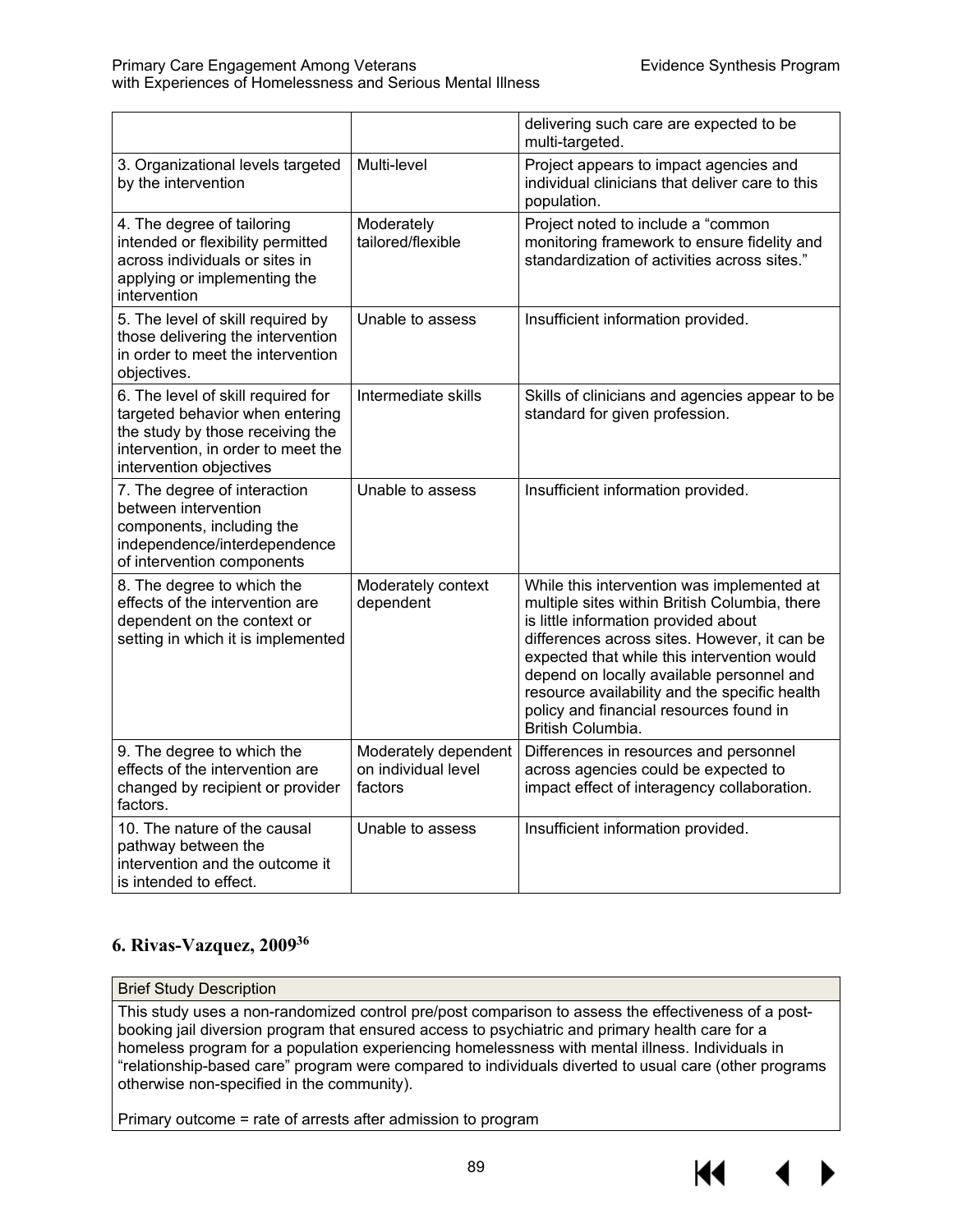$\blacksquare$ 

| Setting = South Florida                                                                                                                                                    |                                                        |                                                                                                                                                                                                                                                                                                                                                                                                                          |
|----------------------------------------------------------------------------------------------------------------------------------------------------------------------------|--------------------------------------------------------|--------------------------------------------------------------------------------------------------------------------------------------------------------------------------------------------------------------------------------------------------------------------------------------------------------------------------------------------------------------------------------------------------------------------------|
| <b>Core Dimension</b>                                                                                                                                                      | Judgment                                               | <b>Support for Judgment</b>                                                                                                                                                                                                                                                                                                                                                                                              |
| 1. Active components included in<br>the intervention, in relation to<br>comparison                                                                                         | More than one<br>component and<br>provided as a bundle | Intervention included outreach team,<br>comprehensive assessment, advocate at<br>hearing, and primary and psychiatric care<br>and housing support. Also provided with<br>health education and other support as<br>needed.                                                                                                                                                                                                |
| 2. Behavior or actions of<br>interventions recipients to which<br>intervention is directed                                                                                 | Multi-target                                           | Intervention sought to address material,<br>health, and legal needs in order to reduce<br>criminal recidivism.                                                                                                                                                                                                                                                                                                           |
| 3. Organizational levels targeted<br>by the intervention                                                                                                                   | Multi-level                                            | Intervention targets populations who<br>experience homelessness and mental<br>illness in need of a jail diversion program.<br>Sought to turn CHC services into jail<br>diversion program, trained outreach team.                                                                                                                                                                                                         |
| 4. The degree of tailoring<br>intended or flexibility permitted<br>across individuals in applying or<br>implementing the intervention                                      | Highly tailored/flexible                               | Model of care is stable across patients,<br>but specific care delivered by intervention<br>is tailored to individual patient needs                                                                                                                                                                                                                                                                                       |
| 5. The level of skill required by<br>those delivering the intervention<br>in order to meet the intervention<br>objectives.                                                 | High level skills                                      | Paper did not talk much about steps taken<br>to ensure coordinated care within CHC,<br>but there was a specialized outreach team<br>and inclusion of legal support.                                                                                                                                                                                                                                                      |
| 6. The level of skill required for<br>targeted behavior when entering<br>the study by those receiving the<br>intervention, in order to meet the<br>intervention objectives | <b>Basic skills</b>                                    | Patients receiving care within this model<br>do not need specific training or skills to<br>receive care.                                                                                                                                                                                                                                                                                                                 |
| 7. The degree of interaction<br>between intervention<br>components, including the<br>independence/interdependence<br>of intervention components                            | High level of interaction                              | This model of care is designed to be<br>highly interactive along a continuum from<br>release from jail to integration in the<br>community. A trained outreach team<br>engages individuals who will be released<br>from jail, they conduct a comprehensive<br>assessment and services from various<br>sectors come together to meet the<br>patient's health, legal, case management,<br>housing, and other support needs. |
| 8. The degree to which the<br>effects of the intervention are<br>dependent on the context or<br>setting in which it is implemented                                         | Highly context<br>dependent                            | The underlying approach could be<br>generalized, but in this case, the CHC<br>received external funding to implement<br>this intervention and there were clear<br>champions within the judicial system that<br>facilitated the environment within which<br>this intervention could occur.                                                                                                                                |
| 9. The degree to which the<br>effects of the intervention are<br>changed by recipient or provider<br>factors.                                                              | Highly dependent on<br>individual-level factors        | The effect of this care model would be<br>expected to vary depending on the<br>individual patient's severity of mental<br>health symptoms and readiness to<br>engagement with care provision.                                                                                                                                                                                                                            |

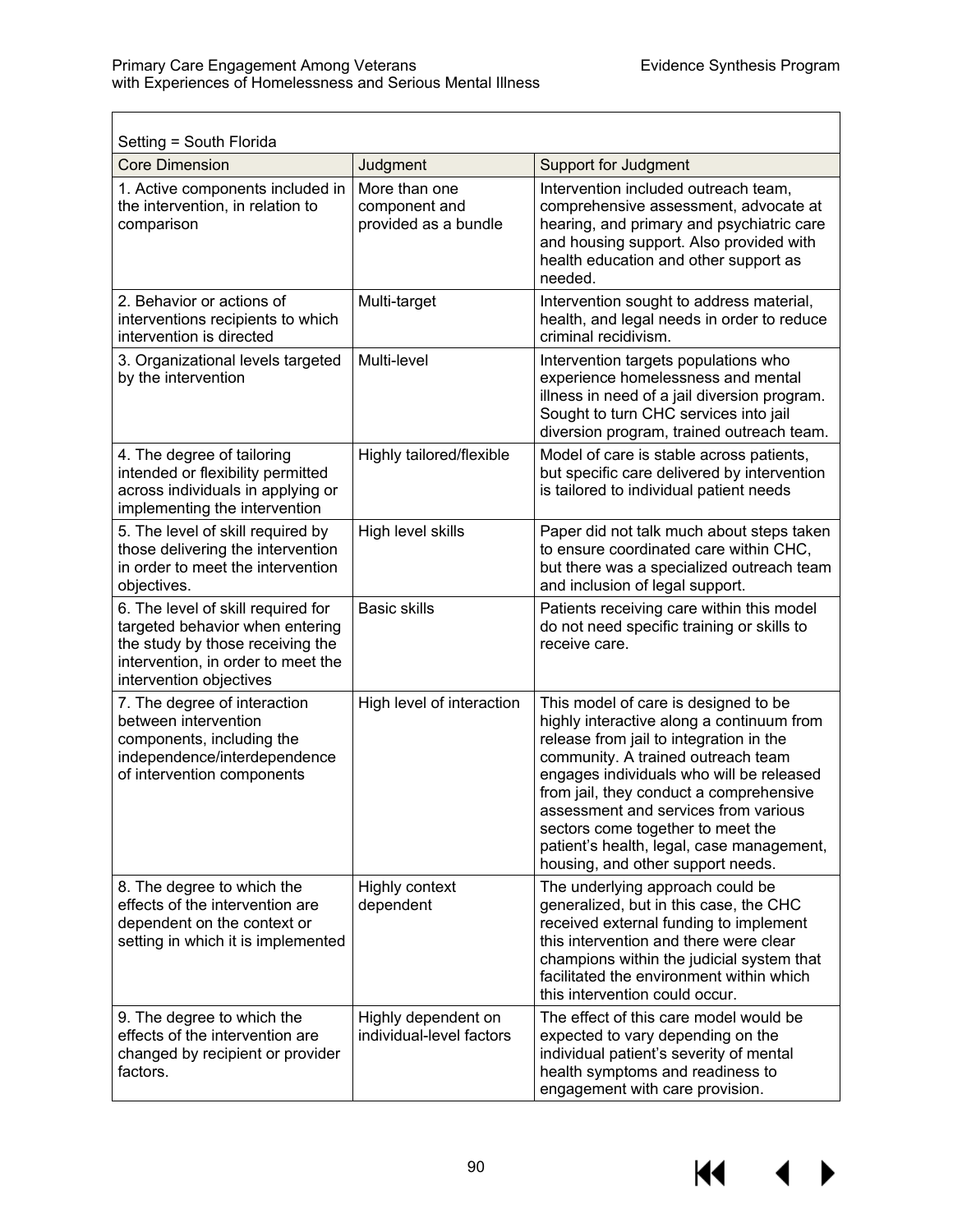| 10. The nature of the causal<br>pathway between the<br>intervention and the outcome it is<br>intended to effect. | Pathway variable, long | While no clear causal pathway is outlined<br>or theory provided to understand potential<br>causal pathway, the intervention involves<br>so many factors that it is likely that the<br>intervention could operate through multiple<br>pathways and interactions between<br>services and the patients' mental health<br>function and willingness to engage. |
|------------------------------------------------------------------------------------------------------------------|------------------------|-----------------------------------------------------------------------------------------------------------------------------------------------------------------------------------------------------------------------------------------------------------------------------------------------------------------------------------------------------------|
|------------------------------------------------------------------------------------------------------------------|------------------------|-----------------------------------------------------------------------------------------------------------------------------------------------------------------------------------------------------------------------------------------------------------------------------------------------------------------------------------------------------------|

# **7. Rosenheck, 199345**

A VA-based program started in 1987 called the VA Homeless Chronically Mentally Ill (HCMI) designed to support access of Veterans with housing insecurity and chronic mental illness with medical and psychiatric services through four key services: outreach, advocacy and linkage, facilitation of access to VA and non-VA services, residential treatment for up to 6 months, and continuing case management. Sites are each staffed by two clinicians (mostly social workers and nurses).

Primary outcome = utilization and cost of VA health services

Setting = nine program sites within the larger national Veterans Affairs Health Care System program; n=1,748 patients

| <b>Core Dimension</b>                                                                                                                                                      | Judgment                                                   | <b>Support for Judgment</b>                                                                                                                                                                         |
|----------------------------------------------------------------------------------------------------------------------------------------------------------------------------|------------------------------------------------------------|-----------------------------------------------------------------------------------------------------------------------------------------------------------------------------------------------------|
| 1. Active components included in<br>the intervention, in relation to<br>comparison                                                                                         | More than one<br>component and<br>delivered as a<br>bundle | Limited description, however, four key<br>services outlined would require multiple<br>components to be delivered together                                                                           |
| 2. Behavior or actions of<br>interventions recipients to which<br>intervention is directed                                                                                 | Multi-target                                               | Limited description, however, would anticipate<br>that patients would need to exhibit multiple<br>behaviors to engage with each of the four key<br>services.                                        |
| 3. Organizational levels targeted<br>by the intervention                                                                                                                   | Single category                                            | This intervention is directed at the patient<br>recipients.                                                                                                                                         |
| 4. The degree of tailoring<br>intended or flexibility permitted<br>across individuals in applying or<br>implementing the intervention                                      | Highly tailored                                            | The extent to which each patient receives the<br>key services would be tailored to their need.                                                                                                      |
| 5. The level of skill required by<br>those delivering the intervention<br>in order to meet the intervention<br>objectives.                                                 | <b>Basic skills</b>                                        | No evidence that administrators of the<br>program would need additional training.                                                                                                                   |
| 6. The level of skill required for<br>targeted behavior when entering<br>the study by those receiving the<br>intervention, in order to meet the<br>intervention objectives | <b>Basic skills</b>                                        | No evidence that recipients of the program<br>would need additional training beyond<br>standard professional training though primarily<br>delivered by master's level social workers and<br>nurses. |
| 7. The degree of interaction<br>between intervention<br>components, including the<br>independence/interdependence<br>of intervention components                            | High level interaction                                     | Integration of multiple key services are<br>expected to require a high level of complex<br>interdependence.                                                                                         |

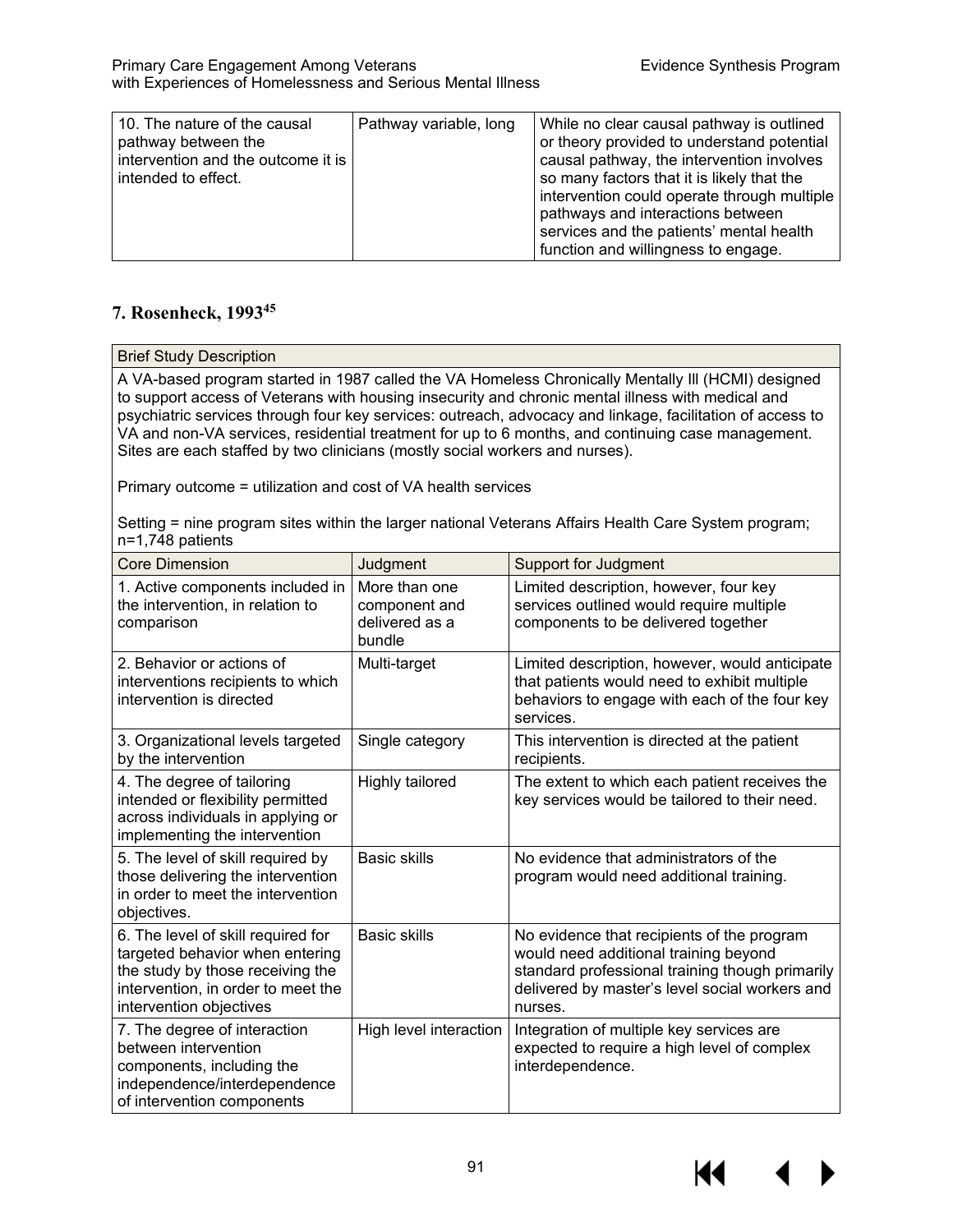| 8. The degree to which the<br>effects of the intervention are<br>dependent on the context or<br>setting in which it is implemented | Moderately context<br>dependent                    | Specific program offerings likely somewhat<br>variable across 43 VA sites, however,<br>functioning within a national health care<br>system.                                                                                            |
|------------------------------------------------------------------------------------------------------------------------------------|----------------------------------------------------|----------------------------------------------------------------------------------------------------------------------------------------------------------------------------------------------------------------------------------------|
| 9. The degree to which the<br>effects of the intervention are<br>changed by recipient or provider<br>factors.                      | Highly dependent on<br>individual level<br>factors | A participant's ability to engage with the care<br>offered is likely dependent on their current<br>symptom status of their serious mental illness<br>and other comorbidities.                                                          |
| 10. The nature of the causal<br>pathway between the<br>intervention and the outcome it is<br>intended to effect.                   | Pathway variable,<br>long                          | While not specifically articulated, the causal<br>pathway is expected to be complex with<br>multiple steps required for an individual<br>patient to engage with programmatic offerings<br>to have improved health, and stable housing. |

## **8. Solomon, 198848**

Brief Study Description

This program evaluation of a demonstration project is based on an adjunctive program to an existing Health Care for the Homeless project which delivered primary health care services, service linkage, and improved access to population specific public benefits and programs. The adjunctive mental health program was intended to establish drop-in centers and provide outreach, assessment, and case management services for participants and educational, training programs and crisis back-up for nonmental health providers caring for this population.

n=NR

Primary outcome=not identified; included both process and summative evaluation

Setting=Cleveland, OH

| <b>Core Dimension</b>                                                                                                                 | Judgment                                                | <b>Support for Judgment</b>                                                                                                                                                                                                                                                           |
|---------------------------------------------------------------------------------------------------------------------------------------|---------------------------------------------------------|---------------------------------------------------------------------------------------------------------------------------------------------------------------------------------------------------------------------------------------------------------------------------------------|
| 1. Active components included in<br>the intervention, in relation to<br>comparison                                                    | More than one<br>component and<br>delivered as a bundle | Multiple components delivered as bundles to<br>patients and non-mental health staff.                                                                                                                                                                                                  |
| 2. Behavior or actions of<br>interventions recipients to which<br>intervention is directed                                            | Multi-target                                            | Limited description, however engaging in<br>care with both medical and mental health<br>care would require multiple behaviors; in<br>addition, caring for patients with both serious<br>mental illness and a history of housing<br>insecurity would require multiple actions.         |
| 3. Organizational levels targeted<br>by the intervention                                                                              | Multi-category                                          | Program is directed at both patient<br>participants and non-mental health providers.                                                                                                                                                                                                  |
| 4. The degree of tailoring<br>intended or flexibility permitted<br>across individuals in applying or<br>implementing the intervention | Highly tailored                                         | Limited description, however, the extent to<br>which each patient receives the key services<br>is assumed to be tailored to individual need;<br>similarly, educational training likely was<br>designed to meet the needs of providers<br>across settings (eg, shelters vs meal-site). |
| 5. The level of skill required by<br>those delivering the intervention<br>in order to meet the intervention<br>objectives.            | Intermediate level<br>skills                            | Some skills around collaboration and<br>integration in a specialized clinical team are<br>expected, as well as expertise to provide<br>educational training.                                                                                                                          |

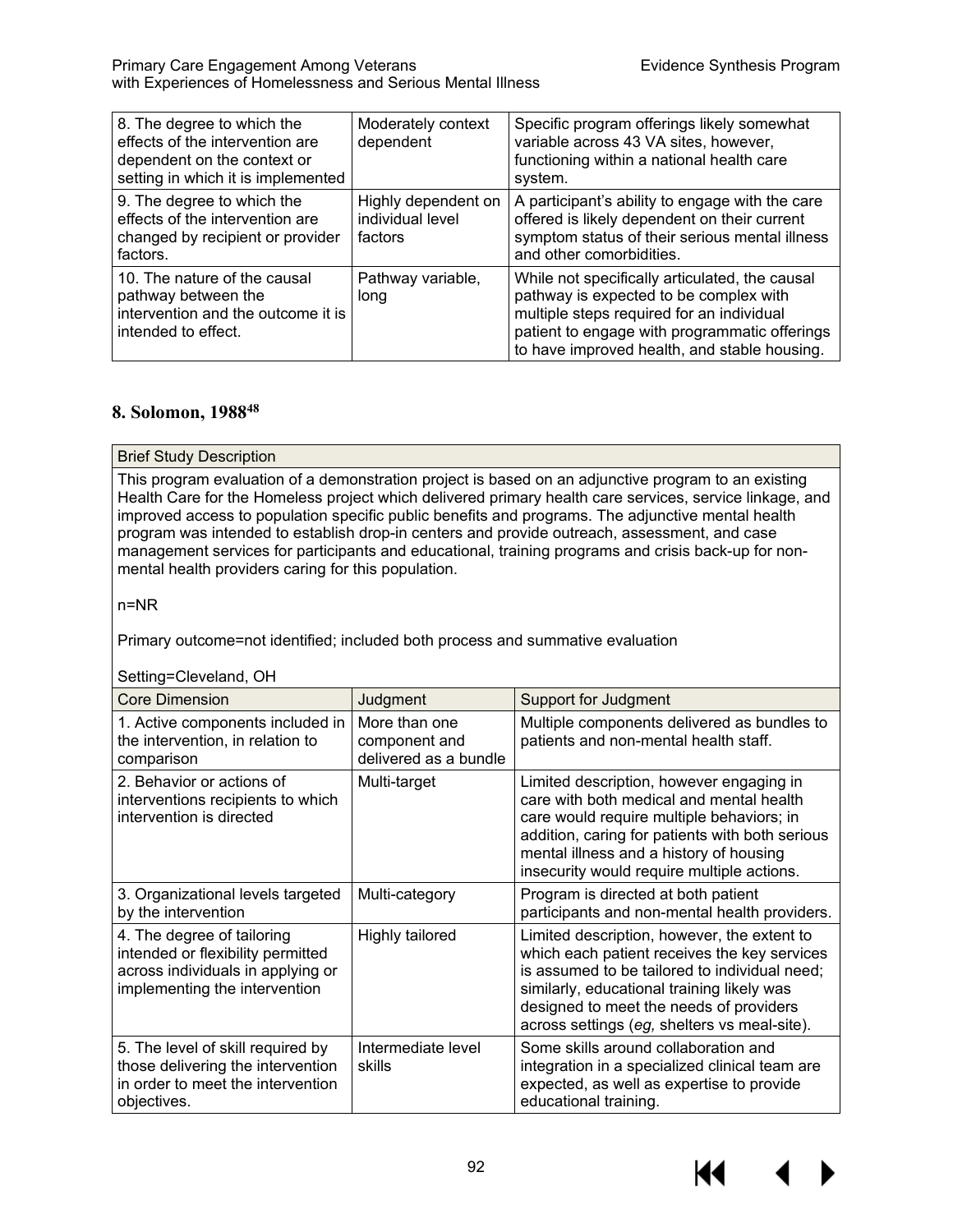| 6. The level of skill required for<br>targeted behavior when entering<br>the study by those receiving the<br>intervention, in order to meet the<br>intervention objectives | Intermediate skills                                | No specific skills required for patient<br>participants; however, providers would be<br>required to have their basic professional<br>training.                                                                                                                       |
|----------------------------------------------------------------------------------------------------------------------------------------------------------------------------|----------------------------------------------------|----------------------------------------------------------------------------------------------------------------------------------------------------------------------------------------------------------------------------------------------------------------------|
| 7. The degree of interaction<br>between intervention<br>components, including the<br>independence/interdependence<br>of intervention components                            | High level interaction                             | It is expected that the various intervention<br>components provided to patients are<br>internally interdependent and interact with the<br>training provided to non-mental health<br>providers.                                                                       |
| 8. The degree to which the<br>effects of the intervention are<br>dependent on the context or<br>setting in which it is implemented                                         | Highly context<br>dependent                        | The described program was initiated as an<br>adjunct to an existing program to provide<br>health care for individuals experiencing<br>homelessness.                                                                                                                  |
| 9. The degree to which the<br>effects of the intervention are<br>changed by recipient or provider<br>factors.                                                              | Highly dependent on<br>individual level<br>factors | A patient participant's ability to engage with<br>integrated care is likely dependent on their<br>current symptom status of their serious<br>mental illness and other comorbidities.<br>Provider factors are expected to be less<br>dependent on individual factors. |
| 10. The nature of the causal<br>pathway between the<br>intervention and the outcome it is<br>intended to effect.                                                           | Pathway variable,<br>long                          | While not specifically articulated, the causal<br>pathway is expected to be complex with<br>multiple steps required for an individual<br>patient to engage with programmatic<br>offerings to have improved health, and stable<br>housing.                            |

# **9. Stanhope, 201430**

#### Brief Study Description

This is a qualitative study exploring the experience of patients with axis I diagnoses of SMI and housing insecurity participating in a Housing-First program based chronic disease self-management program from the Stanford Chronic Disease Self-management program (CDSMP). The program involved the integration of an embedded primary care physician affiliated with a local academic medical center.

Primary outcome = "barriers and facilitators to addressing health care needs of people enrolled in a chronic disease self-management program within a supported housing program"

| <b>Core Dimension</b>                                                                      | Judgment                                                | <b>Support for Judgment</b>                                                                                                                                                                                                                                                 |
|--------------------------------------------------------------------------------------------|---------------------------------------------------------|-----------------------------------------------------------------------------------------------------------------------------------------------------------------------------------------------------------------------------------------------------------------------------|
| 1. Active components included in<br>the intervention, in relation to<br>comparison         | More than one<br>component and<br>delivered as a bundle | Minimal information available, however,<br>participants received integrated primary care<br>and an established multi-component chronic<br>disease self-management program in<br>conjunction with other supports inherent in<br>the interdisciplinary housing first program. |
| 2. Behavior or actions of<br>interventions recipients to which<br>intervention is directed | Multi-target                                            | Behaviors expected of program participants<br>are not explicitly described but can be<br>expected to include patient level behaviors<br>including medication adherence,<br>engagement with therapy, self-management<br>behaviors which are almost always multi-             |

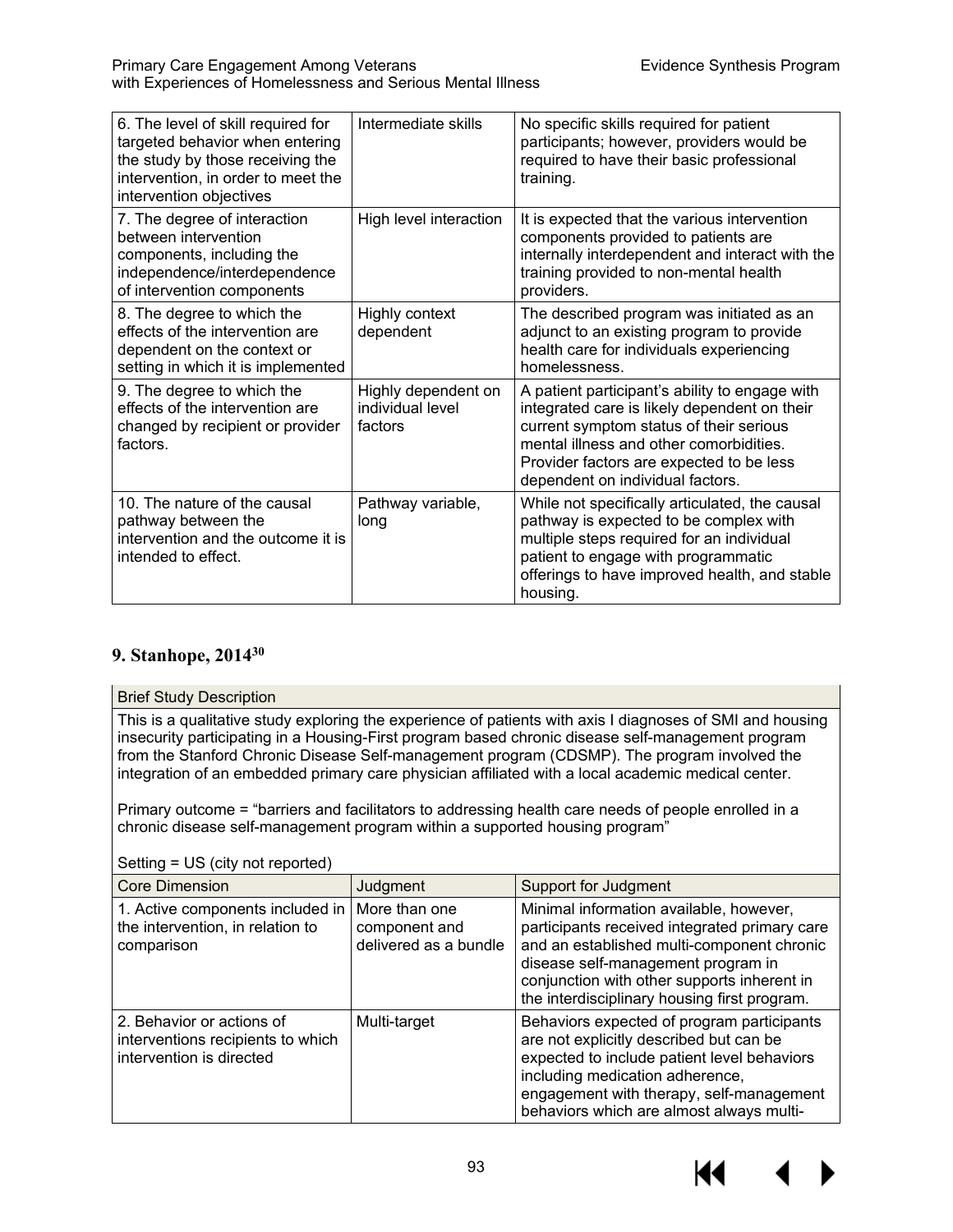|                                                                                                                                                                            |                                                        | faceted, and attending appointments among<br>others.                                                                                                                                                                                                                                                               |
|----------------------------------------------------------------------------------------------------------------------------------------------------------------------------|--------------------------------------------------------|--------------------------------------------------------------------------------------------------------------------------------------------------------------------------------------------------------------------------------------------------------------------------------------------------------------------|
| 3. Organizational levels targeted<br>by the intervention                                                                                                                   | Single category                                        | This intervention is directed at the patient<br>recipients.                                                                                                                                                                                                                                                        |
| 4. The degree of tailoring<br>intended or flexibility permitted<br>across individuals in applying or<br>implementing the intervention                                      | Highly tailored/flexible                               | While program components are universally<br>available to participants who opt into the<br>chronic self-management program, the<br>combination and intensity of individual<br>components will be uniquely customized to<br>the needs of the individual participant.                                                 |
| 5. The level of skill required by<br>those delivering the intervention<br>in order to meet the intervention<br>objectives.                                                 | High skill level                                       | Individuals (peer educators/facilitators)<br>delivering the chronic self-management<br>program were brought in specifically to<br>deliver the 6-week program as they had<br>previously conducted the program at a<br>similar location.                                                                             |
| 6. The level of skill required for<br>targeted behavior when entering<br>the study by those receiving the<br>intervention, in order to meet the<br>intervention objectives | <b>Basic skills</b>                                    | No special experience required for<br>participants of the program.                                                                                                                                                                                                                                                 |
| 7. The degree of interaction<br>between intervention<br>components, including the<br>independence/interdependence<br>of intervention components                            | High level interaction                                 | It can be expected that acquisition of self-<br>management skills would have a synergistic<br>effect on primary care provision in an<br>interdisciplinary context.                                                                                                                                                 |
| 8. The degree to which the<br>effects of the intervention are<br>dependent on the context or<br>setting in which it is implemented                                         | Highly context<br>dependent                            | Ability to recreate the interdisciplinary team<br>would require access to similar personnel<br>through local academic medical centers. In<br>addition, conducting the described program<br>would require local expertise for delivery.                                                                             |
| 9. The degree to which the<br>effects of the intervention are<br>changed by recipient or provider<br>factors.                                                              | Moderately<br>dependent on<br>individual level factors | A participant's ability to engage with the care<br>offered is likely dependent on their current<br>symptom status of their serious mental<br>illness and other comorbidities.                                                                                                                                      |
| 10. The nature of the causal<br>pathway between the<br>intervention and the outcome it<br>is intended to effect.                                                           | Pathway variable,<br>long                              | While not specifically articulated, the causal<br>pathway is expected to be complex with<br>multiple steps required for an individual<br>participant and that one participant's path<br>towards improved health, disease self-<br>management, and stable housing could look<br>different from another participant. |

# **10. Stergiopoulos, 201249**

#### Brief Study Description

This manuscript describes the evaluation of a novel Housing First Ethno-Racial Intensive Case Management program which was funded as part of the Mental health Commission of Canada's At Home/Chez Soi Research Demonstration Project across 5 Canadian Cities (Moncton, Montreal, Toronto, Winnipeg, and Vancouver). The program involved housing support and diverse programming including services such as art therapy, computer training and yoga.

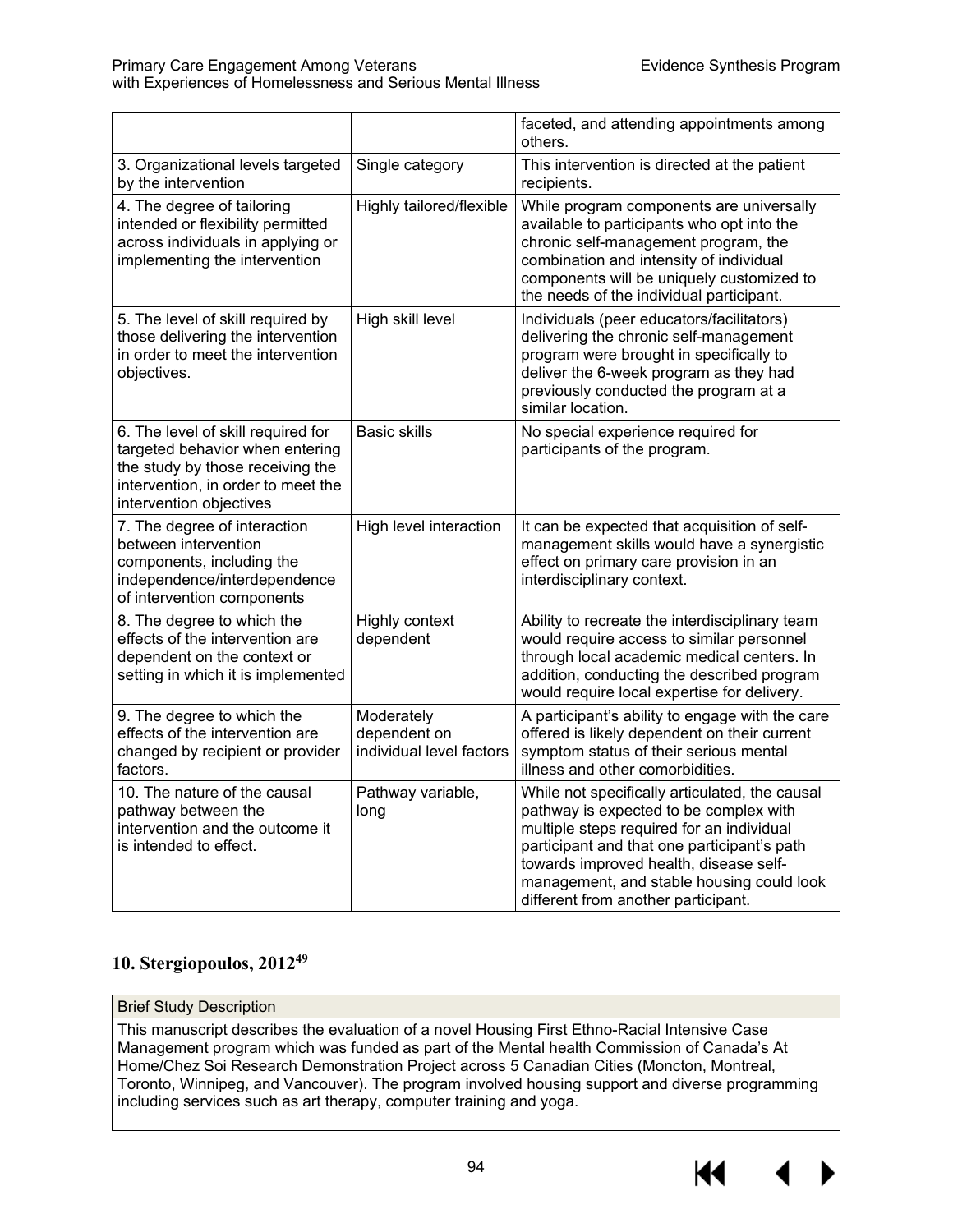n=204 (intervention=102; control=102)

Primary outcome=not stated as such but included recruitment, fidelity, program provider and participants perspectives, implementation challenges and facilitators

| Setting=Toronto, Canada                                                                                                                                                    |                                                         |                                                                                                                                                                                                                                                      |  |
|----------------------------------------------------------------------------------------------------------------------------------------------------------------------------|---------------------------------------------------------|------------------------------------------------------------------------------------------------------------------------------------------------------------------------------------------------------------------------------------------------------|--|
| <b>Core Dimension</b>                                                                                                                                                      | Judgment                                                | <b>Support for Judgment</b>                                                                                                                                                                                                                          |  |
| 1. Active components included in<br>the intervention, in relation to<br>comparison                                                                                         | More than one<br>component and<br>delivered as a bundle | Multiple components of care including case<br>management and other support services<br>delivered together to patients.                                                                                                                               |  |
| 2. Behavior or actions of<br>interventions recipients to which<br>intervention is directed                                                                                 | Multi-target                                            | Limited description, however engaging in<br>care with both medical and mental health<br>care would require multiple behaviors.                                                                                                                       |  |
| 3. Organizational levels targeted<br>by the intervention                                                                                                                   | Single category                                         | Services provided by program are directed at<br>patient participants.                                                                                                                                                                                |  |
| 4. The degree of tailoring<br>intended or flexibility permitted<br>across individuals in applying or<br>implementing the intervention                                      | <b>Highly tailored</b>                                  | Limited description, however, the extent to<br>which each patient receives the key services<br>is assumed to be tailored to individual need.                                                                                                         |  |
| 5. The level of skill required by<br>those delivering the intervention<br>in order to meet the intervention<br>objectives.                                                 | High level skills                                       | To achieve stated goals of focus on anti-<br>racism and anti-oppression care delivery, the<br>program partnered with a skilled and<br>experienced agency to lead and implement<br>the service model (ie, Across Boundaries).                         |  |
| 6. The level of skill required for<br>targeted behavior when entering<br>the study by those receiving the<br>intervention, in order to meet the<br>intervention objectives | Intermediate skills                                     | Patient participants were not required to have<br>specific skills per se, however, had to agree<br>to weekly face-to-face meetings with their<br>case manager and a limit was placed on<br>proportion of income used for rent.                       |  |
| 7. The degree of interaction<br>between intervention<br>components, including the<br>independence/interdependence<br>of intervention components                            | High level interaction                                  | Given that care is integrated, it is expected<br>that components of program are<br>interdependent.                                                                                                                                                   |  |
| 8. The degree to which the<br>effects of the intervention are<br>dependent on the context or<br>setting in which it is implemented                                         | Moderately context<br>dependent                         | Larger program of which this was a<br>component took place in multiple cities<br>across Canada, though this one was only in<br>Toronto and appears to rely on local<br>expertise and is tailored to a specific multi-<br>racial/cultural population. |  |
| 9. The degree to which the<br>effects of the intervention are<br>changed by recipient or provider<br>factors.                                                              | Highly dependent on<br>individual level<br>factors      | A patient participant's ability to engage with<br>integrated care is likely dependent on their<br>current symptom status of their serious<br>mental illness and other comorbidities.                                                                 |  |
| 10. The nature of the causal<br>pathway between the<br>intervention and the outcome it is<br>intended to effect.                                                           | Pathway variable,<br>long                               | While not specifically articulated, the causal<br>pathway is expected to be complex with<br>multiple steps required for an individual<br>patient to engage with programmatic<br>offerings to have improved health, and stable<br>housing.            |  |

KI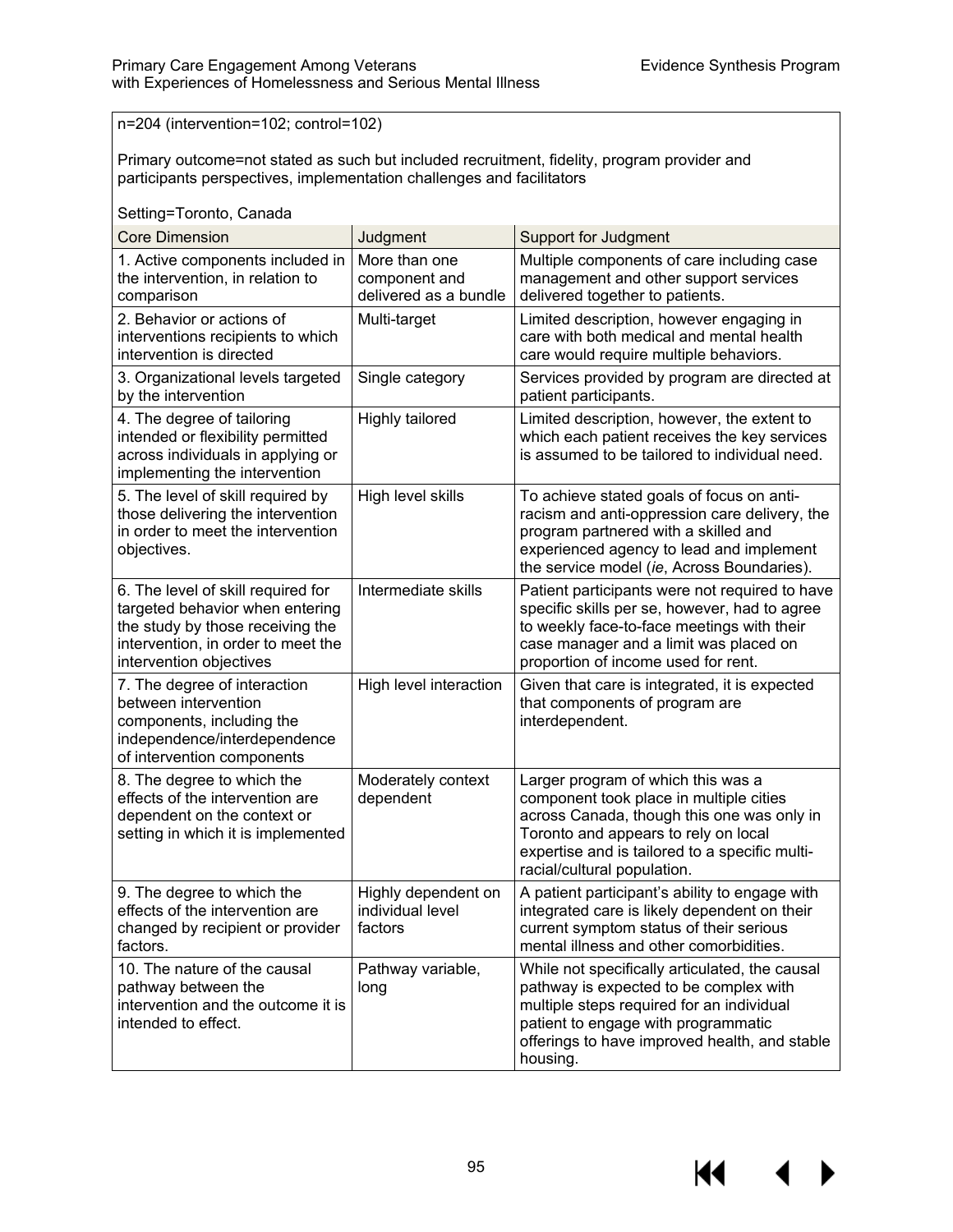# **11. Stergiopoulos, 201534**

#### Brief Study Description

A quasi-experimental study comparing outcomes of two shelter-based collaborative mental health care models for men experiencing homelessness and mental illness. One model was an integrated multidisciplinary collaborative care model (IMCC) and the second was a less resource intensive shifted outpatient collaborative care model (SOCC). IMCC is a 780-bed shelter that partners with local teaching hospital to provide onsite psychiatrist or mental health worker 4 half days per week as an integrated member of primary care team. SOCC is a 480-bed shelter has a psychiatric consultant who is not administratively linked to primary care but who provides outpatient treatment one half day per week in shelter. SOCC does not provide on-site primary care, but patients are referred to neighboring primary care clinics.

Primary outcome = patient's level of community functioning 12 months after study enrollment

| <b>Core Dimension</b>                                                                      | Judgment                                                                                          | <b>Support for Judgment</b>                                                                                                                                                                                                                                                                                                                                                         |
|--------------------------------------------------------------------------------------------|---------------------------------------------------------------------------------------------------|-------------------------------------------------------------------------------------------------------------------------------------------------------------------------------------------------------------------------------------------------------------------------------------------------------------------------------------------------------------------------------------|
| 1. Active components included in<br>the intervention, in relation to<br>comparison         | IMCC: more than one<br>component and<br>delivered as a bundle<br>SOCC: more than one<br>component | IMCC: This model of care offers<br>interdisciplinary stepped care with<br>intentional communication among<br>professionals of diverse backgrounds with<br>an emphasis on coordinated care and<br>integrated shelter-based care and case<br>management. A common electronic<br>medical record is used.                                                                               |
|                                                                                            |                                                                                                   | SOCC: In this model of care, primary care<br>and nursing is not offered on site and<br>communication is limited to the<br>psychiatrist and "select shelter staff."<br>There is no integration between primary<br>care and mental health and primary care<br>is accessed via referral to near-by primary<br>care clinics.                                                            |
| 2. Behavior or actions of<br>interventions recipients to which<br>intervention is directed | IMCC: Multi-target<br>SOCC: Multi-target                                                          | IMCC: Intervention (model of care) is<br>delivered to men with mental health<br>disorders and who are experiencing<br>homelessness. While not explicitly<br>described, patients are interacting with<br>staff members of multiple disciplines<br>(medicine, housing services, mental<br>health) which will be addressing separate<br>patient-level behaviors<br>SOCC: same as above |
| 3. Organizational levels targeted<br>by the intervention                                   | IMCC: Single category<br>SOCC: Single category                                                    | IMCC: Intervention (model of care) targets<br>men experiencing homelessness with<br>mental illness who are accessing shelter.<br>SOCC: Intervention (model of care)<br>targets men experiencing homelessness<br>with mental illness who are accessing<br>shelter.                                                                                                                   |

Setting = Toronto, Ontario

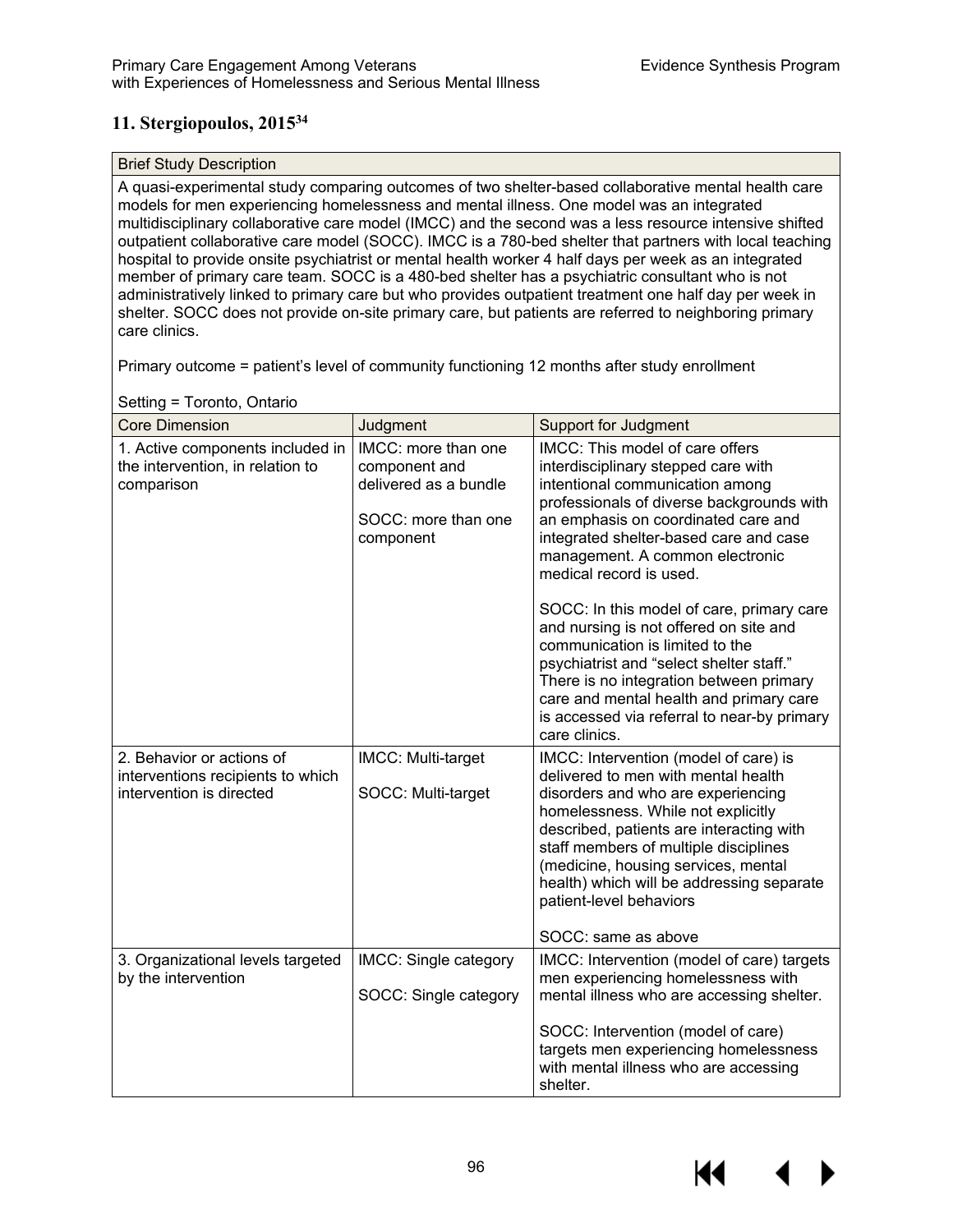| 4. The degree of tailoring<br>intended or flexibility permitted<br>across individuals in applying or<br>implementing the intervention                                      | IMCC: Highly<br>tailored/flexible<br>SOCC: Highly<br>tailored/flexible                                                   | IMCC: Model of care is stable across<br>patients, but specific care delivered by<br>intervention is tailored to individual patient<br>needs. Flexible entry into program and<br>accessing needed services.<br>SOCC: same as above                                                                                                                                                                                                                                                                                                                                                                                                                    |
|----------------------------------------------------------------------------------------------------------------------------------------------------------------------------|--------------------------------------------------------------------------------------------------------------------------|------------------------------------------------------------------------------------------------------------------------------------------------------------------------------------------------------------------------------------------------------------------------------------------------------------------------------------------------------------------------------------------------------------------------------------------------------------------------------------------------------------------------------------------------------------------------------------------------------------------------------------------------------|
| 5. The level of skill required by<br>those delivering the intervention<br>in order to meet the intervention<br>objectives.                                                 | IMCC: Intermediate<br>level skills<br><b>SOCC: Basic skills</b>                                                          | IMCC: In addition to professional training,<br>members of integrated model must<br>demonstrate purposeful, integrated<br>collaboration.                                                                                                                                                                                                                                                                                                                                                                                                                                                                                                              |
|                                                                                                                                                                            |                                                                                                                          | SOCC: In this model, professionals are<br>delivering care in manner standard to their<br>professional training.                                                                                                                                                                                                                                                                                                                                                                                                                                                                                                                                      |
| 6. The level of skill required for<br>targeted behavior when entering<br>the study by those receiving the<br>intervention, in order to meet the<br>intervention objectives | <b>IMCC: Basic skills</b><br>SOCC: Basic skills                                                                          | IMCC: Patients receiving care within this<br>model do not need specific training or<br>skills to receive care.<br>SOCC: same as above                                                                                                                                                                                                                                                                                                                                                                                                                                                                                                                |
| 7. The degree of interaction<br>between intervention<br>components, including the<br>independence/interdependence<br>of intervention components                            | IMCC: High level of<br>interaction<br>SOCC: Moderate<br>interaction                                                      | IMCC: As this model of care is designed to<br>be integrative and collaborative, the<br>actions of each team member impact the<br>actions of others; successful care delivery<br>of individual team members can be<br>expected to increase the likelihood of<br>successful care delivered by others.<br>SOCC: In this model of care, there is<br>some interaction between professionals<br>delivering care but no clear evidence that                                                                                                                                                                                                                 |
| 8. The degree to which the<br>effects of the intervention are<br>dependent on the context or<br>setting in which it is implemented                                         | IMCC: Moderately<br>context dependent<br>SOCC: Highly context<br>dependent                                               | one would impact another.<br>IMCC: Care delivered by this model of<br>care is largely internally contained and<br>thus less dependent on availability of<br>clinical resources outside the specific<br>shelter. However, healthcare policies and<br>structures may differ significantly outside<br>of Canada which would impact<br>implementation.<br>SOCC: As care delivered by this alternate<br>model depends on referrals to neighboring<br>clinics to provide core services (ie, primary<br>care), implementation of this program<br>would be highly dependent on the context.<br>Geographic context principles apply to this<br>model as well. |
| 9. The degree to which the<br>effects of the intervention are<br>changed by recipient or provider<br>factors.                                                              | IMCC: Highly-<br>dependent on individual-<br>level factors<br>SOCC: Highly-<br>dependent on individual-<br>level factors | IMCC: The effect of this care model would<br>be expected to vary depending on the<br>individual patient's severity of mental<br>health symptoms and readiness to<br>engagement with care provision.<br>SOCC: same as above                                                                                                                                                                                                                                                                                                                                                                                                                           |

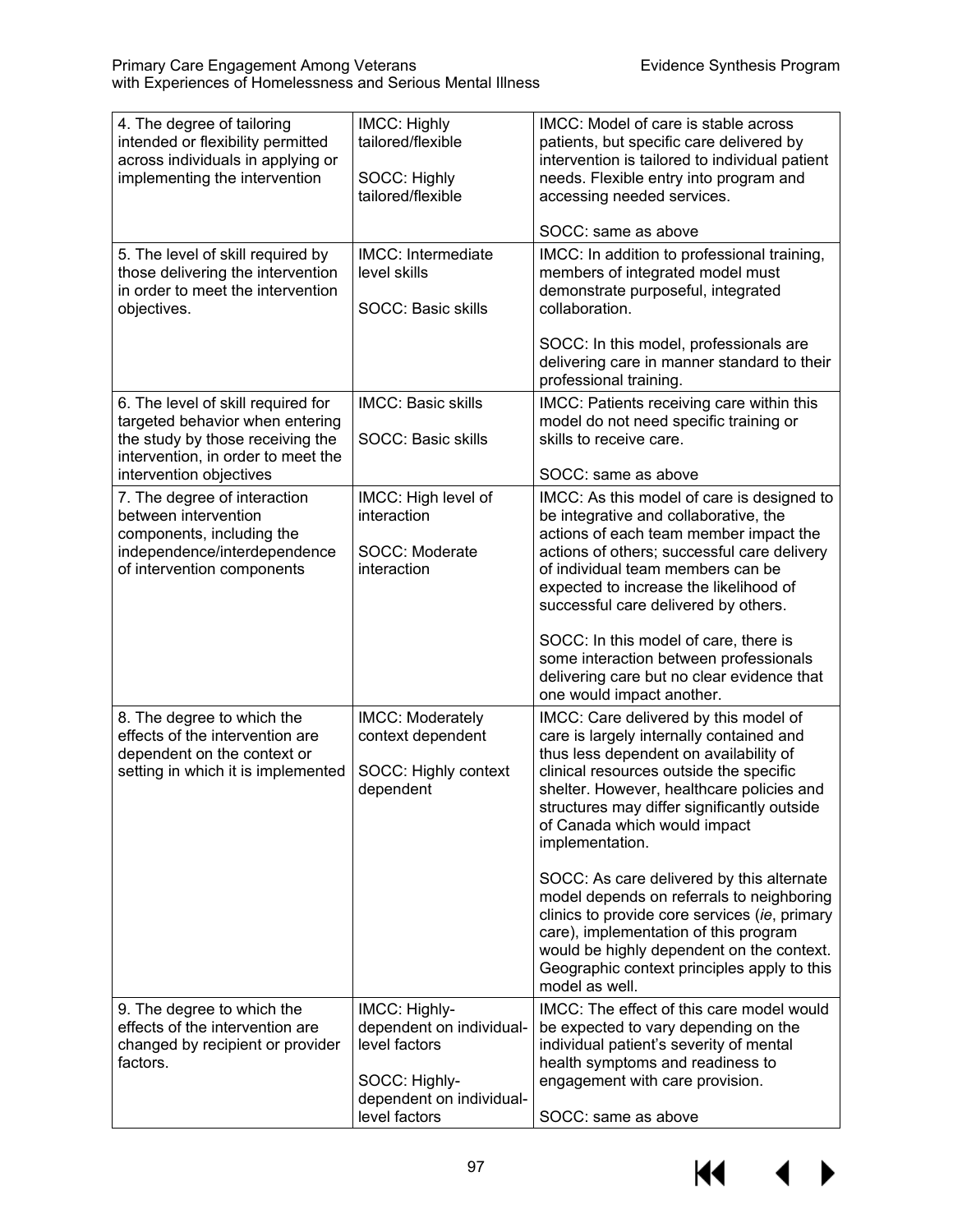| 10. The nature of the causal<br>pathway between the<br>intervention and the outcome it is | <b>IMCC: Pathway</b><br>variable, long | IMCC: While no clear causal pathway is<br>outlined, the course from entry into care to<br>primary outcome (ie, level of community |
|-------------------------------------------------------------------------------------------|----------------------------------------|-----------------------------------------------------------------------------------------------------------------------------------|
| intended to effect.                                                                       | SOCC: Pathway<br>variable, long        | functioning at 12 month) is expected to be<br>variable with multiple steps required.                                              |
|                                                                                           |                                        | SOCC: same as above                                                                                                               |

# **12. Stergiopoulos, 201828**

| <b>Brief Study Description</b>                                                                                                                                                                                |                 |                                                                                                                                                                                                                                                                                                                                                                                                                                                                                                                                                                                                                                                                                                                                                                                                                                                                                                                                                                   |
|---------------------------------------------------------------------------------------------------------------------------------------------------------------------------------------------------------------|-----------------|-------------------------------------------------------------------------------------------------------------------------------------------------------------------------------------------------------------------------------------------------------------------------------------------------------------------------------------------------------------------------------------------------------------------------------------------------------------------------------------------------------------------------------------------------------------------------------------------------------------------------------------------------------------------------------------------------------------------------------------------------------------------------------------------------------------------------------------------------------------------------------------------------------------------------------------------------------------------|
|                                                                                                                                                                                                               |                 | This manuscript and its associated protocol paper (Stergiopoulos et al, 2017) describe a pre-post mixed<br>method study to evaluate a brief (4-6 month) interdisciplinary intervention (Coordinated Access to Care<br>for the Homeless or CATCH program) for adults experiencing homelessness who lack access to<br>appropriate community supports following discharge from the hospital. CATCH is described as a "one-<br>stop" program that includes primary and psychiatric care, peer support and case management for<br>individuals discharged from the hospital. The program features a weekly "low barriers" clinic staffed with<br>a nurse, a primary care physician and two psychiatrists. Clinic staff work "seamlessly" with case<br>managers on multidisciplinary assessments and comprehensive plans. Other features include outreach,<br>crisis intervention, assistance with material supports, and interagency partnerships with local hospitals. |
| Primary outcome = change in participant health status from baseline to 6 months as evaluated by the<br>physical and mental health component scores of the Short-Form 36 (SFS-36)<br>Setting = Toronto, Canada |                 |                                                                                                                                                                                                                                                                                                                                                                                                                                                                                                                                                                                                                                                                                                                                                                                                                                                                                                                                                                   |
| Core Dimension                                                                                                                                                                                                | <b>Iudament</b> | Support for Judament                                                                                                                                                                                                                                                                                                                                                                                                                                                                                                                                                                                                                                                                                                                                                                                                                                                                                                                                              |

| <b>Core Dimension</b>                                                                                                                 | Judgment                                                | <b>Support for Judgment</b>                                                                                                                                                                                                                                                                      |
|---------------------------------------------------------------------------------------------------------------------------------------|---------------------------------------------------------|--------------------------------------------------------------------------------------------------------------------------------------------------------------------------------------------------------------------------------------------------------------------------------------------------|
| 1. Active components included in<br>the intervention, in relation to<br>comparison                                                    | More than one<br>component and<br>delivered as a bundle | Intervention activities include multiple<br>simultaneous and coordinated intervention<br>components including, assertive outreach,<br>crisis intervention, assistance with material<br>supports, and primary and mental health<br>care provision.                                                |
| 2. Behavior or actions of<br>interventions recipients to which<br>intervention is directed                                            | Multi-target                                            | Behaviors targeted by the intervention are<br>not explicitly described but can be expected<br>to include patient level behaviors including<br>medication adherence, engagement with<br>therapy and medical care, and executive<br>tasks such as applying for financial and<br>housing resources. |
| 3. Organizational levels targeted<br>by the intervention                                                                              | Single category                                         | Intervention is directed at adults<br>experiencing homelessness with unmet<br>physical or mental needs as identified by<br>clinicians and unmet support needs as<br>identified by patient.                                                                                                       |
| 4. The degree of tailoring<br>intended or flexibility permitted<br>across individuals in applying or<br>implementing the intervention | Highly/tailored                                         | Intervention offerings are stable across<br>patients, but specific care delivered by<br>intervention is tailored to individual patient<br>needs.                                                                                                                                                 |
| 5. The level of skill required by<br>those delivering the intervention<br>in order to meet the intervention<br>objectives.            | Intermediate level<br>skills                            | Training of intervention staff not explicitly<br>described but could expect some skill<br>needed to achieve level of described<br>multidisciplinary coordination.                                                                                                                                |

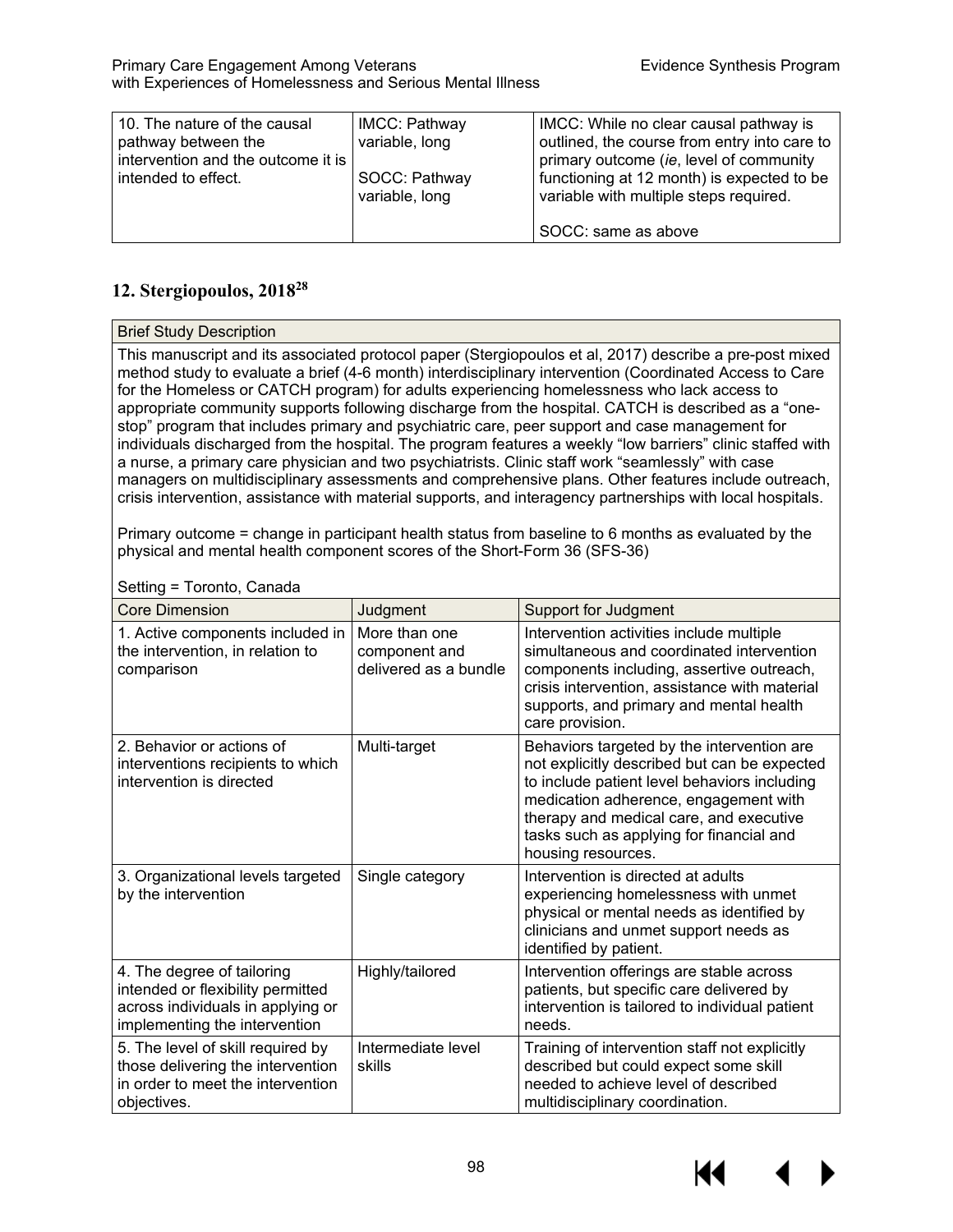| 6. The level of skill required for<br>targeted behavior when entering<br>the study by those receiving the<br>intervention, in order to meet the<br>intervention objectives | Basic skills                                    | Participants receiving care within this<br>program do not need specific training or<br>skills to receive care.                                                                                                                                                          |
|----------------------------------------------------------------------------------------------------------------------------------------------------------------------------|-------------------------------------------------|-------------------------------------------------------------------------------------------------------------------------------------------------------------------------------------------------------------------------------------------------------------------------|
| 7. The degree of interaction<br>between intervention<br>components, including the<br>independence/interdependence<br>of intervention components                            | High level interaction                          | The design of this intervention is described<br>as interdisciplinary and includes multiple<br>opportunities for care delivery interaction in a<br>manner that is expected to be synergistic.                                                                            |
| 8. The degree to which the<br>effects of the intervention are<br>dependent on the context or<br>setting in which it is implemented                                         | Moderately context<br>dependent                 | It can be expected that while this<br>intervention as described is largely self-<br>contained, the ability to implement it would<br>depend on locally available personnel and<br>resource availability and the limitations of<br>health policy and financial resources. |
| 9. The degree to which the<br>effects of the intervention are<br>changed by recipient or provider<br>factors.                                                              | Highly-dependent on<br>individual-level factors | The effect of this intervention would be<br>expected to vary depending on the individual<br>patient's severity of mental health symptoms<br>and readiness to engagement with care<br>provision.                                                                         |
| 10. The nature of the causal<br>pathway between the<br>intervention and the outcome it is<br>intended to effect.                                                           | Pathway variable,<br>long                       | Causal pathway not clearly described but is<br>expected to require multiple steps and<br>behaviors for patients to achieve better<br>physical and mental health status.                                                                                                 |

# **13. Weinstein, 201346**

### Brief Study Description

This program evaluation describes a Housing First Program started in 2008 and affiliated with an academic medical center with a subgroup of patients who opted to receive "fully integrated care by the on-site primary care physician and team psychiatrist". Primary care was available 2 half-days per week. All program participants received on-site psychiatry and nursing care. A stated focus of the integrated care program was to screen and monitor chronic disease.

n=123 participants; 43 integrated care subgroup

Primary outcome=healthcare quality indicators from National Association of State Mental health Program Directors (NASMHPD) and Healthcare Effectiveness Data Information Set (HEDIS)

Setting=Philadelphia, PA

| <b>Core Dimension</b>                                                                      | Judgment                                                | Support for Judgment                                                                                                                                                            |
|--------------------------------------------------------------------------------------------|---------------------------------------------------------|---------------------------------------------------------------------------------------------------------------------------------------------------------------------------------|
| 1. Active components included in<br>the intervention, in relation to<br>comparison         | More than one<br>component and<br>delivered as a bundle | Limited description, however, fully integrated<br>care from at least three disciplines (medicine,<br>psychiatry, nursing) implies multiple<br>components administered together. |
| 2. Behavior or actions of<br>interventions recipients to which<br>intervention is directed | Multi-target                                            | Limited description, however engaging in<br>care with both chronic disease and mental<br>health care would require multiple behaviors                                           |
| 3. Organizational levels targeted<br>by the intervention                                   | Single category                                         | Services of program are provided to patients.                                                                                                                                   |

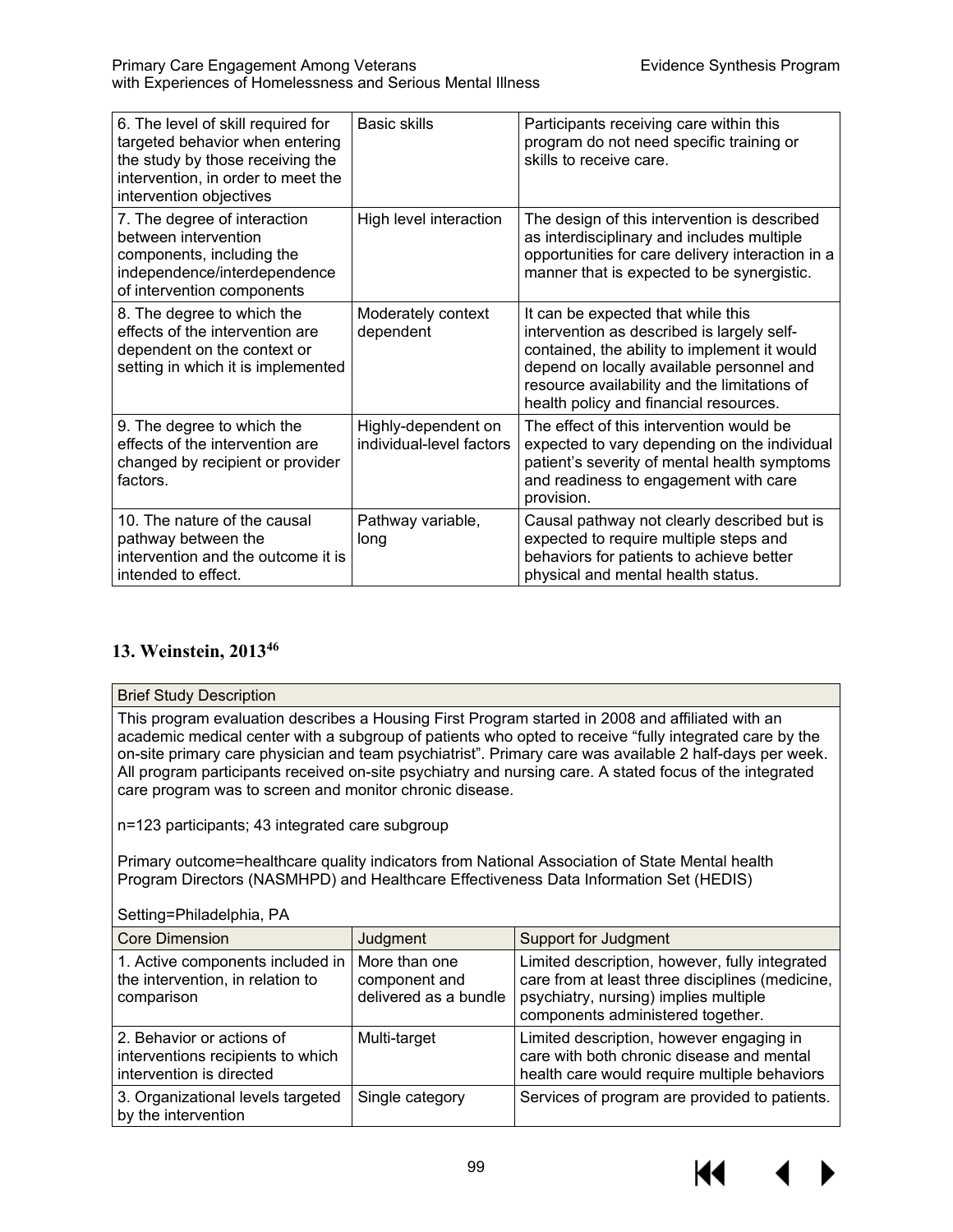| 4. The degree of tailoring<br>intended or flexibility permitted<br>across individuals in applying or<br>implementing the intervention                                      | Highly tailored                                    | Limited description, however, the extent to<br>which each patient receives the key services<br>is assumed to be tailored to individual need.                                                                                              |
|----------------------------------------------------------------------------------------------------------------------------------------------------------------------------|----------------------------------------------------|-------------------------------------------------------------------------------------------------------------------------------------------------------------------------------------------------------------------------------------------|
| 5. The level of skill required by<br>those delivering the intervention<br>in order to meet the intervention<br>objectives.                                                 | Intermediate level<br>skills                       | Limited description, however, some skills<br>around collaboration and integration in a<br>specialized clinical team are expected.                                                                                                         |
| 6. The level of skill required for<br>targeted behavior when entering<br>the study by those receiving the<br>intervention, in order to meet the<br>intervention objectives | <b>Basic skills</b>                                | No special skills are noted for patients<br>receiving care through this program.                                                                                                                                                          |
| 7. The degree of interaction<br>between intervention<br>components, including the<br>independence/interdependence<br>of intervention components                            | High level interaction                             | Given that care is integrated, it is expected<br>that components of program are<br>interdependent.                                                                                                                                        |
| 8. The degree to which the<br>effects of the intervention are<br>dependent on the context or<br>setting in which it is implemented                                         | Moderately context<br>dependent                    | It is expected that program offerings and<br>available collaborations could vary by<br>location (eg, access to academic affiliate).                                                                                                       |
| 9. The degree to which the<br>effects of the intervention are<br>changed by recipient or provider<br>factors.                                                              | Highly dependent on<br>individual level<br>factors | A participant's ability to engage with<br>integrated care is likely dependent on their<br>current symptom status of their serious<br>mental illness and other comorbidities.                                                              |
| 10. The nature of the causal<br>pathway between the<br>intervention and the outcome it is<br>intended to effect.                                                           | Pathway variable,<br>long                          | While not specifically articulated, the causal<br>pathway is expected to be complex with<br>multiple steps required for an individual<br>patient to engage with programmatic<br>offerings to have improved health, and stable<br>housing. |

### **14. Weinstein, 201335**

#### Brief Study Description

This paper describes a preliminary formative evaluation of a program which created a new partnership between an academic family and community medicine department and a Housing First agency (*ie,* Pathways to Housing-PA) with an overarching goal of addressing multiple levels of health care needs for the target population. The program specifically embedded a primary care physician into the Housing First agency's Assertive Community Treatment team to provide on-site "primary care and populationbased health monitoring and services."

Primary outcome = the overlap between program components and primary care medical home elements

#### Setting = Philadelphia, PA, US

| Core Dimension                   | Judgment              | Support for Judgment                     |
|----------------------------------|-----------------------|------------------------------------------|
| 1. Active components included in | More than one         | Participants receive "fully integrated"  |
| the intervention, in relation to | component and         | primary and behavioral health care as a  |
| comparison_                      | delivered as a bundle | part of the program, in addition to care |

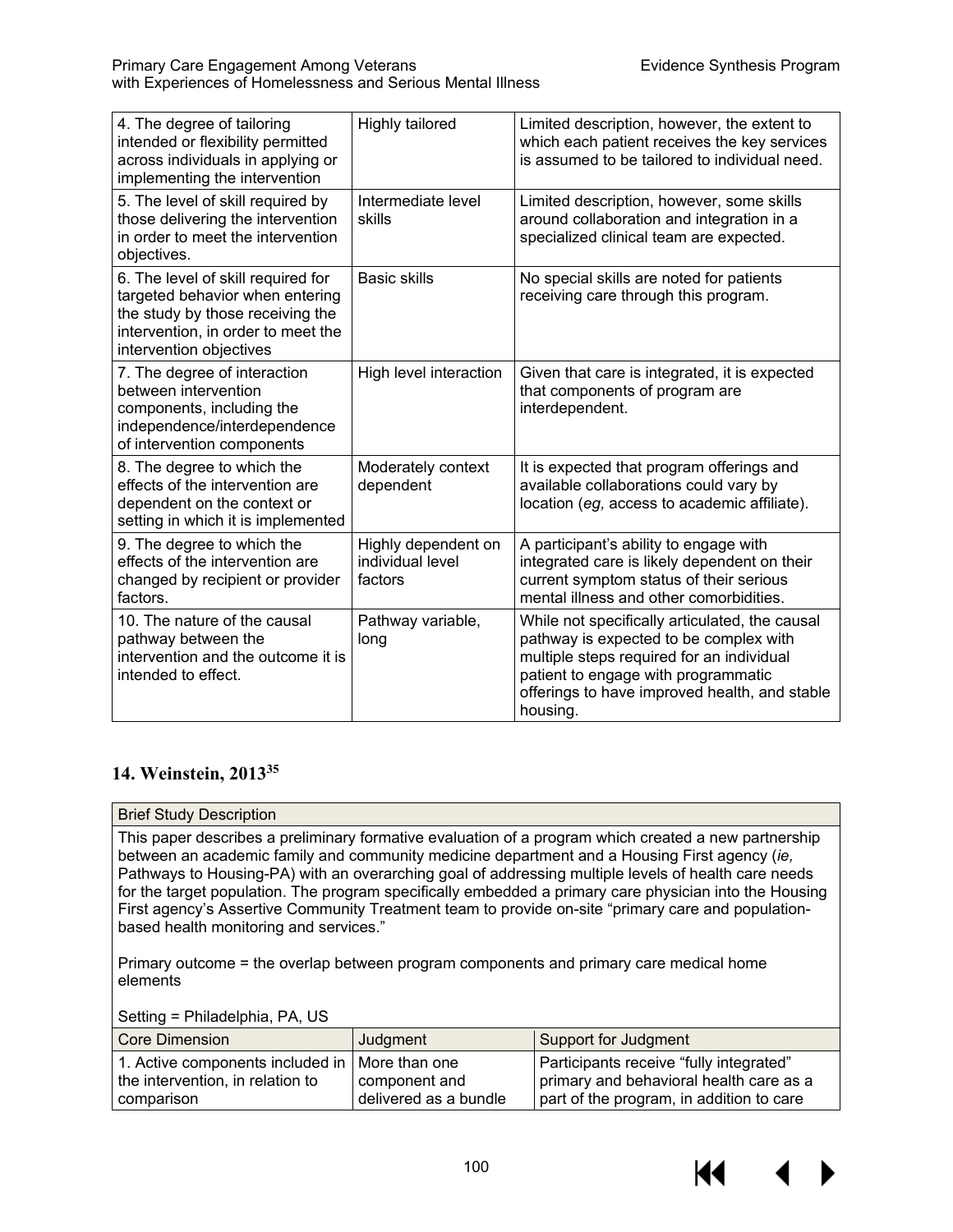$M \rightarrow$ 

|                                                                                                                                                                            |                                                        | transitions and other supports inherent in<br>the interdisciplinary housing first program.                                                                                                                                                                                             |
|----------------------------------------------------------------------------------------------------------------------------------------------------------------------------|--------------------------------------------------------|----------------------------------------------------------------------------------------------------------------------------------------------------------------------------------------------------------------------------------------------------------------------------------------|
| 2. Behavior or actions of<br>interventions recipients to which<br>intervention is directed                                                                                 | Multi-target                                           | Behaviors expected of program<br>participants are not explicitly described but<br>can be expected to include patient level<br>behaviors including medication<br>adherence, engagement with therapy,<br>attending appointments among others.                                            |
| 3. Organizational levels targeted<br>by the intervention                                                                                                                   | Single category                                        | Program is directed at patient participants.                                                                                                                                                                                                                                           |
| 4. The degree of tailoring<br>intended or flexibility permitted<br>across individuals in applying or<br>implementing the intervention                                      | Highly tailored/flexible                               | While program components are<br>universally available to participants, the<br>combination and intensity of individual<br>component will be uniquely customized to<br>the needs of the individual participant.                                                                          |
| 5. The level of skill required by<br>those delivering the intervention<br>in order to meet the intervention<br>objectives.                                                 | Intermediate level skills                              | Interdisciplinary team members are<br>practicing within their established scope of<br>practice, however, requires training for<br>providers in "population-centric models of<br>care."                                                                                                 |
| 6. The level of skill required for<br>targeted behavior when entering<br>the study by those receiving the<br>intervention, in order to meet the<br>intervention objectives | <b>Basic skills</b>                                    | There is not expectation that participants<br>enter the program with previously existing<br>skill sets.                                                                                                                                                                                |
| 7. The degree of interaction<br>between intervention<br>components, including the<br>independence/interdependence<br>of intervention components                            | High level interaction                                 | Program components are derived from<br>care provided by interdisciplinary team<br>which is intentionally coordinated and<br>interdependent.                                                                                                                                            |
| 8. The degree to which the<br>effects of the intervention are<br>dependent on the context or<br>setting in which it is implemented                                         | Highly context<br>dependent                            | Program components are presumed to be<br>unique to the offerings of the existing<br>programs which were co-located and<br>integrated. Other implementation sites<br>may not have access to the same<br>offerings.                                                                      |
| 9. The degree to which the<br>effects of the intervention are<br>changed by recipient or provider<br>factors.                                                              | Moderately dependent<br>on individual level<br>factors | A participant's ability to engage with the<br>care offered is likely dependent on their<br>current symptom status of their serious<br>mental illness and other comorbidities.                                                                                                          |
| 10. The nature of the causal<br>pathway between the<br>intervention and the outcome it is<br>intended to effect.                                                           | Pathway variable, long                                 | While not specifically articulated, the<br>causal pathway is expected to be complex<br>with multiple steps required for an<br>individual participant and that one<br>participants path towards improved health<br>and stable housing could look different<br>from another participant. |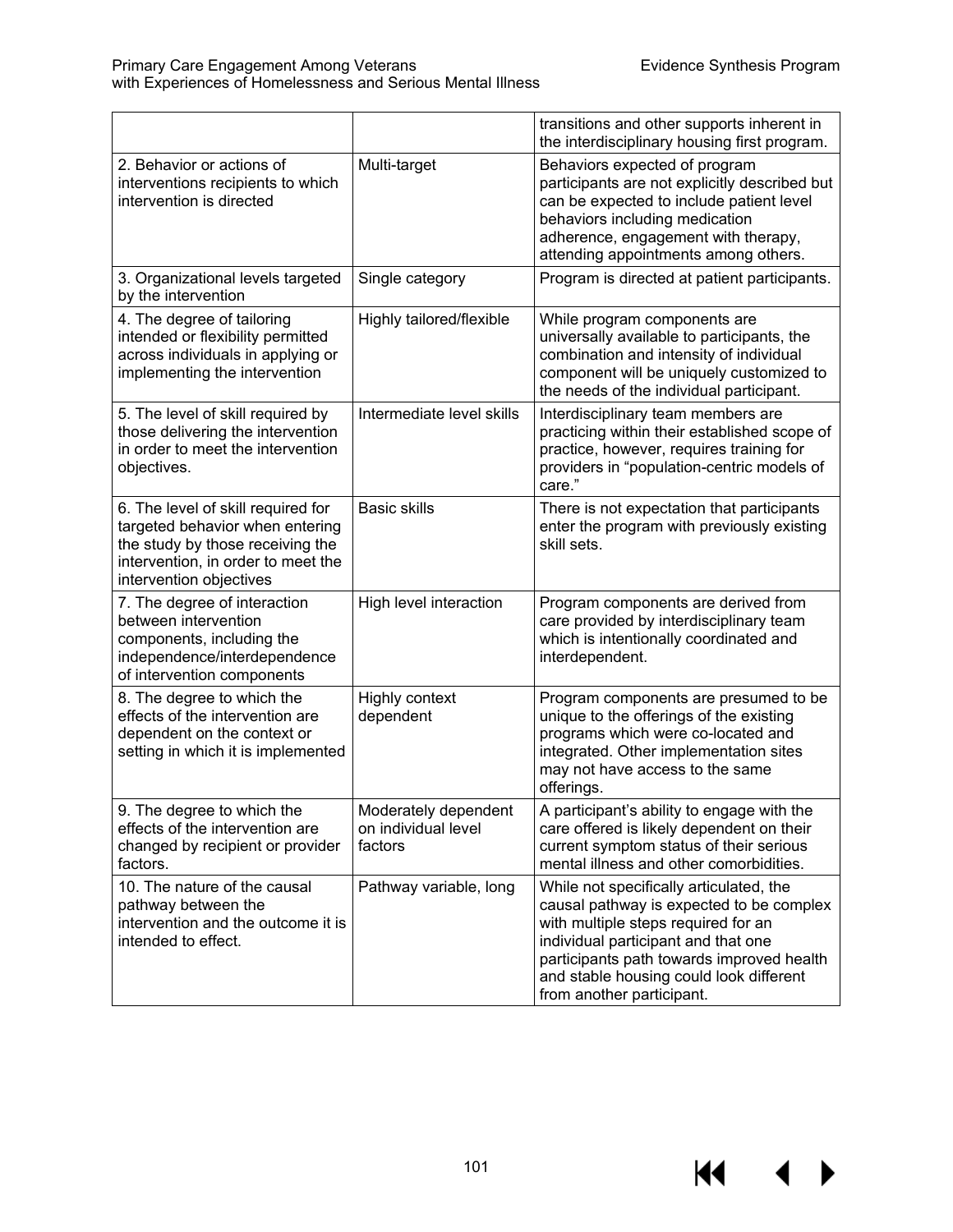### **15. ACCESS Studies**

**Calloway, 199842 Cheng, 200838 Cocozza, 200041 Morrissey, 199744 Rosenheck, 199743 Rosenheck, 200240 Steadman, 200239**

#### Brief Study Description

A quasi-experimental federal demonstration program, Access to Community Care and Effective Strategies and Supports (ACCESS), conducted over 5 years ending in 1999 which was designed to support system change through partnership development across federal, state, local, and private service agencies for people experiencing homelessness with serious mental illness and co-occurring substance disorders. A second goal of the program was to identify effective, replicable system integration strategies. Funding (average \$5 million; approximately \$250,000 per site) was provided at the state level to support provision of essential services to the target population, including assertive outreach, case management (100 patients per site per year), housing, mental health, and substance abuse treatment. Per communication with an author, while the intention was that primary care would be incorporated at each site; the extent to which that happened varied.

Primary outcome = varied by article, but outcomes included continuation of services after funding ended, size of caseload, integration strategies chosen, quantification of level of implementation; extent of agency linkages; treatment outcomes; perceived needs by patient and service provider; genderspecific response to initiative

Setting = 18 US sites in 9 states (*ie*, Connecticut, Illinois, Kansas, Missouri, North Carolina, Pennsylvania, Texas, Virginia, and Washington); in each state identified one systems integration site and one control site (matched on demographic and economic variables)

| <b>Core Dimension</b>                                                                      | Judgment                                                | <b>Support for Judgment</b>                                                                                                                                                                                                                                                                                                                                                   |
|--------------------------------------------------------------------------------------------|---------------------------------------------------------|-------------------------------------------------------------------------------------------------------------------------------------------------------------------------------------------------------------------------------------------------------------------------------------------------------------------------------------------------------------------------------|
| 1. Active components included in<br>the intervention, in relation to<br>comparison         | More than one<br>component and<br>delivered as a bundle | The stated requirements for ACCESS<br>participation sites were broad and did not<br>dictate how all components of<br>interdisciplinary and interagency care for<br>patients experiencing homelessness with<br>SMI were delivered. However, involvement of<br>multiple agencies and multiple types of care<br>delivery were expected to be provided to<br>individual patients. |
| 2. Behavior or actions of<br>interventions recipients to which<br>intervention is directed | Multi-target                                            | Target behaviors of ACCESS program were<br>largely directed at the providers or agencies<br>serving the target population. Developing<br>linkages and integration services across<br>multiple organizations is expected to be<br>complex and require multiple behaviors (eg,<br>interagency communication, alignment of<br>efforts, etc)                                      |
| 3. Organizational levels targeted<br>by the intervention                                   | Multi-level                                             | ACCESS was designed to impact at the<br>community level (eg, increase interagency<br>linkages), agency/clinic level (eg, develop<br>new clinic level resources), and patient level<br>(eg, direct case management and outreach).                                                                                                                                              |

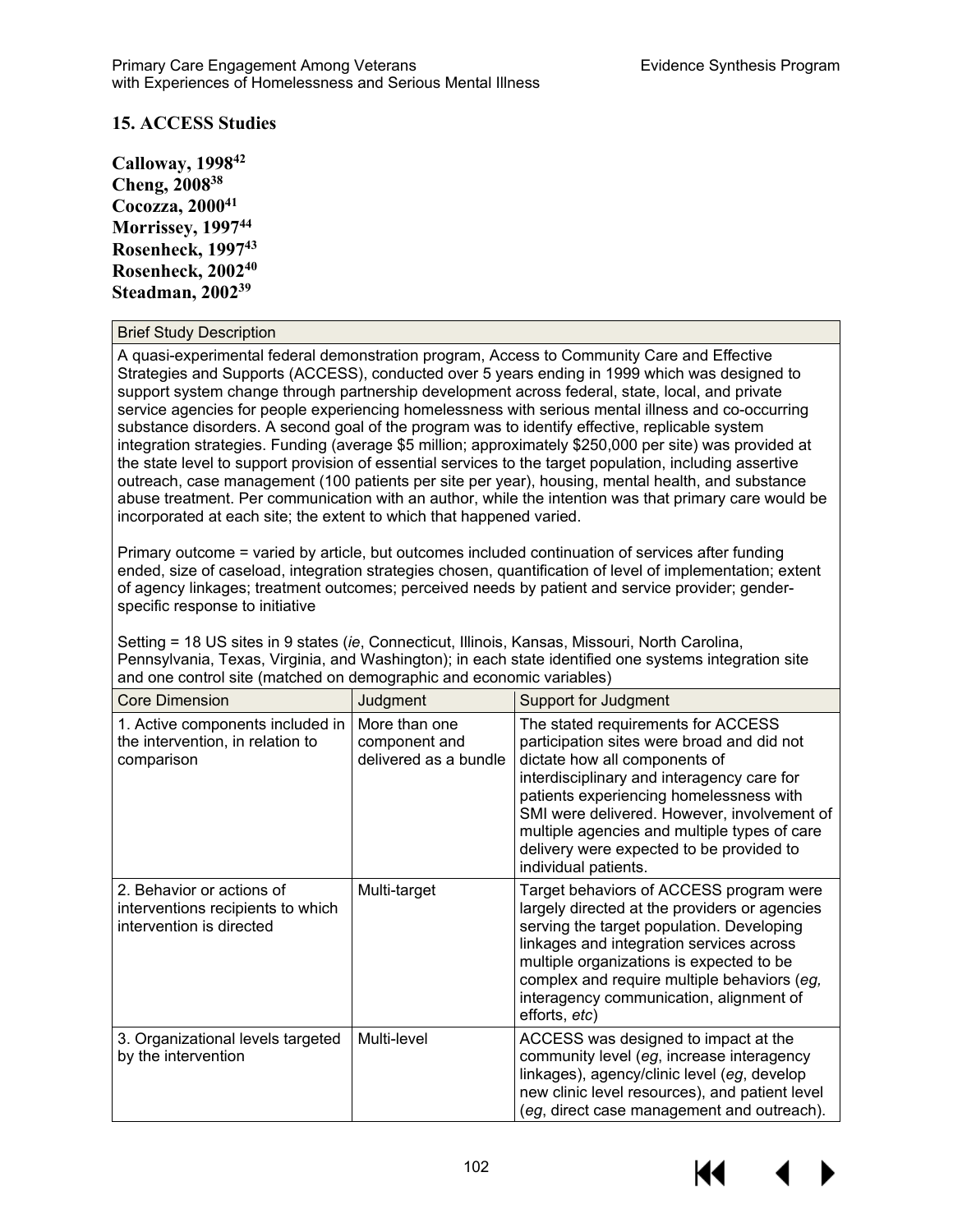$M \cdot 1$ 

 $\blacktriangleright$ 

| 4. The degree of tailoring<br>intended or flexibility permitted<br>across individuals in applying or<br>implementing the intervention                                      | Highly tailored                                    | Each ACCESS site developed its own<br>approach to implemented intended domains.                                                                                                                                                                                                                                                                                                        |
|----------------------------------------------------------------------------------------------------------------------------------------------------------------------------|----------------------------------------------------|----------------------------------------------------------------------------------------------------------------------------------------------------------------------------------------------------------------------------------------------------------------------------------------------------------------------------------------------------------------------------------------|
| 5. The level of skill required by<br>those delivering the intervention<br>in order to meet the intervention<br>objectives.                                                 | Intermediate level<br>skills                       | ACCESS intended for existing agencies to<br>combine efforts, so were presumably using<br>existing skill sets though likely had to work on<br>new skills around system integration.                                                                                                                                                                                                     |
| 6. The level of skill required for<br>targeted behavior when entering<br>the study by those receiving the<br>intervention, in order to meet the<br>intervention objectives | <b>Basic skills</b>                                | No special experience required for<br>participants of the program.                                                                                                                                                                                                                                                                                                                     |
| 7. The degree of interaction<br>between intervention<br>components, including the<br>independence/interdependence<br>of intervention components                            | High level interaction                             | While variable across sites, integration<br>strategies and degree of linkages suggest<br>that intervention components delivered by<br>cooperating agencies would impact those<br>delivered by another agency.                                                                                                                                                                          |
| 8. The degree to which the<br>effects of the intervention are<br>dependent on the context or<br>setting in which it is implemented                                         | <b>Highly context</b><br>dependent                 | State and city level resources and regulations<br>as well as interests and priorities are<br>expected to have contributed significantly to<br>effect of the intervention.                                                                                                                                                                                                              |
| 9. The degree to which the<br>effects of the intervention are<br>changed by recipient or provider<br>factors.                                                              | Highly dependent on<br>individual level<br>factors | A participant's ability to engage with the care<br>offered is likely dependent on their current<br>symptom status of their serious mental illness<br>and other comorbidities. Similarly, since<br>much of the ACCESS intervention occurred<br>at the agency level, the degree to which<br>agencies were integrated likely depended on<br>their ability and willingness to collaborate. |
| 10. The nature of the causal<br>pathway between the<br>intervention and the outcome it is<br>intended to effect.                                                           | Pathway variable,<br>long                          | While not specifically articulated, the causal<br>pathway is expected to be complex with<br>multiple steps required for an individual<br>agency to create new linkages and for<br>participants to have improved health, and<br>stable housing.                                                                                                                                         |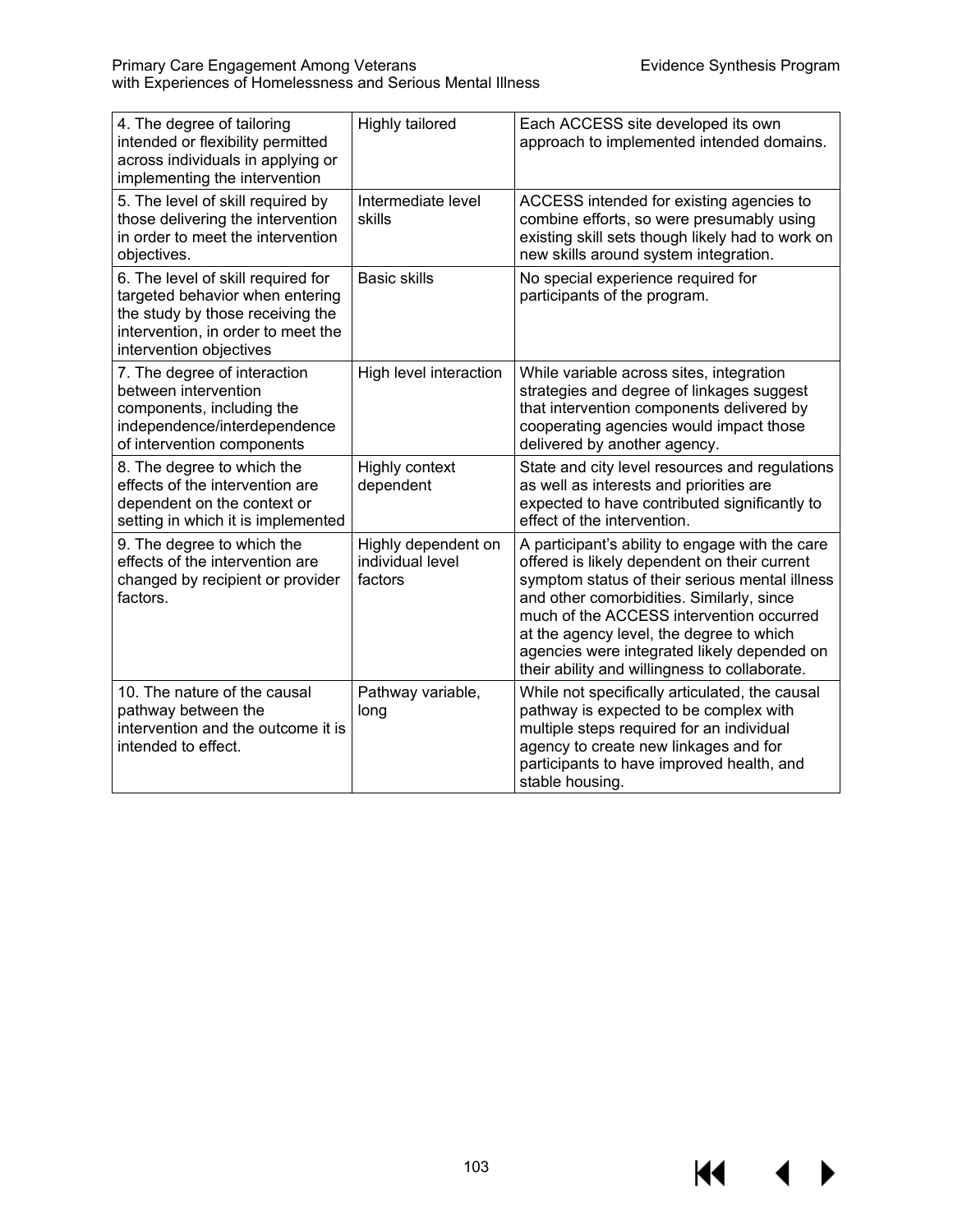# **APPENDIX H. PEER REVIEW COMMENTS AND RESPONSE TABLE**

| <b>Reviewer</b><br><b>Number</b> | <b>Comment</b>                                                                                                                                                                                                                                                                                                                                                                                                                               | <b>Response</b>                                                                                                                                                        |
|----------------------------------|----------------------------------------------------------------------------------------------------------------------------------------------------------------------------------------------------------------------------------------------------------------------------------------------------------------------------------------------------------------------------------------------------------------------------------------------|------------------------------------------------------------------------------------------------------------------------------------------------------------------------|
|                                  | Yes                                                                                                                                                                                                                                                                                                                                                                                                                                          |                                                                                                                                                                        |
| $\overline{2}$                   | Yes                                                                                                                                                                                                                                                                                                                                                                                                                                          |                                                                                                                                                                        |
|                                  | Yes                                                                                                                                                                                                                                                                                                                                                                                                                                          |                                                                                                                                                                        |
| 4                                | Yes                                                                                                                                                                                                                                                                                                                                                                                                                                          |                                                                                                                                                                        |
| 5                                | Yes                                                                                                                                                                                                                                                                                                                                                                                                                                          |                                                                                                                                                                        |
| 6                                | Yes                                                                                                                                                                                                                                                                                                                                                                                                                                          |                                                                                                                                                                        |
|                                  | Yes                                                                                                                                                                                                                                                                                                                                                                                                                                          |                                                                                                                                                                        |
|                                  | No                                                                                                                                                                                                                                                                                                                                                                                                                                           |                                                                                                                                                                        |
|                                  |                                                                                                                                                                                                                                                                                                                                                                                                                                              |                                                                                                                                                                        |
|                                  |                                                                                                                                                                                                                                                                                                                                                                                                                                              |                                                                                                                                                                        |
| 4                                | <b>No</b>                                                                                                                                                                                                                                                                                                                                                                                                                                    |                                                                                                                                                                        |
|                                  |                                                                                                                                                                                                                                                                                                                                                                                                                                              |                                                                                                                                                                        |
|                                  |                                                                                                                                                                                                                                                                                                                                                                                                                                              |                                                                                                                                                                        |
|                                  | No                                                                                                                                                                                                                                                                                                                                                                                                                                           |                                                                                                                                                                        |
|                                  | <b>No</b>                                                                                                                                                                                                                                                                                                                                                                                                                                    |                                                                                                                                                                        |
| $\overline{2}$                   | No                                                                                                                                                                                                                                                                                                                                                                                                                                           |                                                                                                                                                                        |
|                                  |                                                                                                                                                                                                                                                                                                                                                                                                                                              |                                                                                                                                                                        |
| 4                                | <b>No</b>                                                                                                                                                                                                                                                                                                                                                                                                                                    |                                                                                                                                                                        |
|                                  | <b>No</b>                                                                                                                                                                                                                                                                                                                                                                                                                                    |                                                                                                                                                                        |
| 6                                | No                                                                                                                                                                                                                                                                                                                                                                                                                                           |                                                                                                                                                                        |
|                                  | <b>No</b>                                                                                                                                                                                                                                                                                                                                                                                                                                    |                                                                                                                                                                        |
|                                  | studied area despite the high morbidity and mortality in this<br>population. I think these are two populations that commonly<br>suffer from healthcare inequities for many reasons. The meager<br>evidence base suggests that similar gaps may also exist in<br>research. People with serious mental illness are<br>disproportionately represented in the homeless population and<br>more effort should be devoted to this type of research. |                                                                                                                                                                        |
|                                  |                                                                                                                                                                                                                                                                                                                                                                                                                                              | $\mathbf{3}$<br>$2$ No<br>$\overline{3}$ No<br>$5$ No<br>6 <sup>1</sup><br><b>No</b><br>$3$ No<br>5<br>I think the report clearly demonstrates that this is not a well |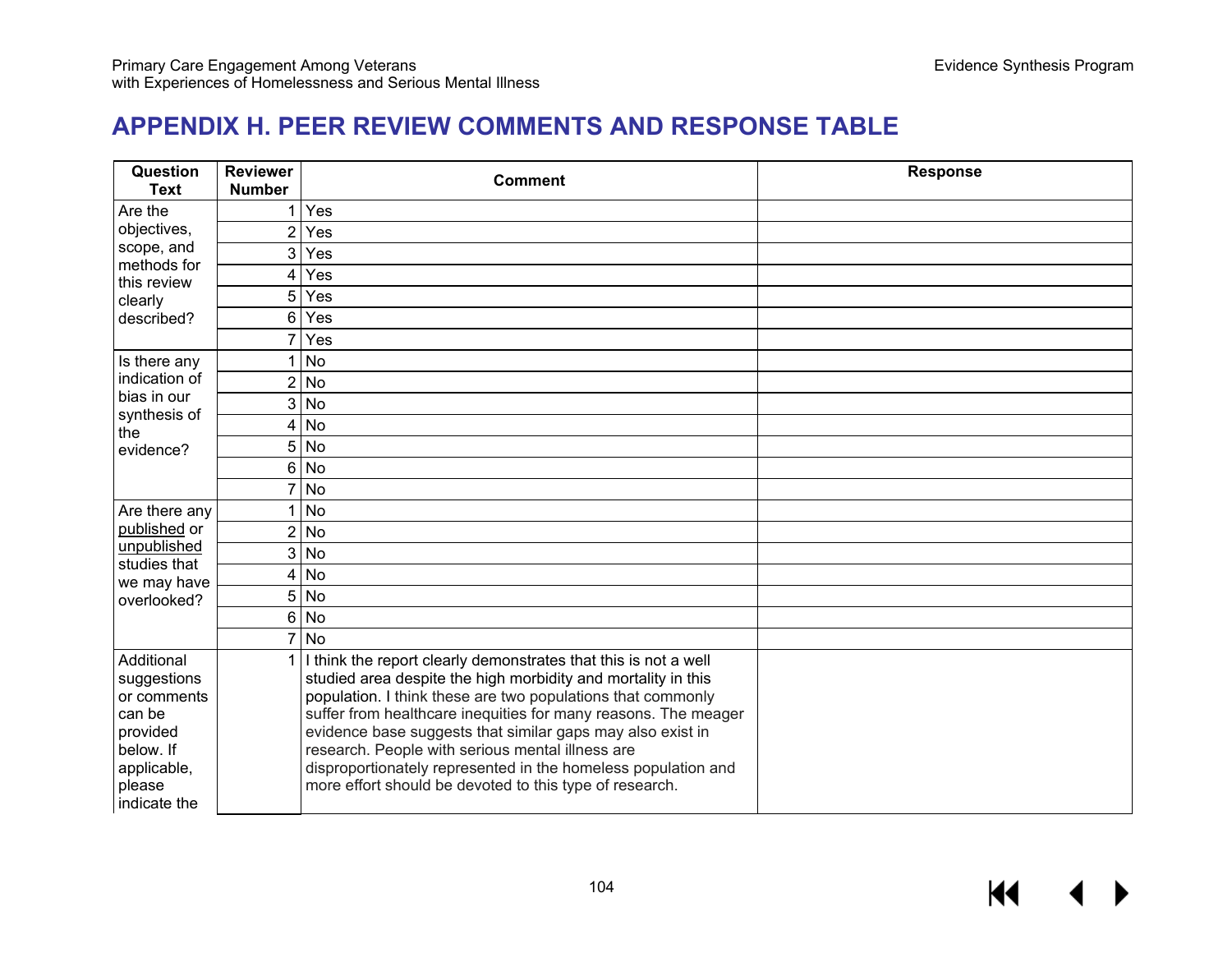| page and line<br>numbers<br>from the draft<br>report. | 2 General feedback: the presentation of results, switching between<br>categories of findings and "most common" strategies, was<br>confusing and make it a bit difficult to know what to value in<br>terms of findings.                                                                                                                                                                                                                                                                                                                                                                                                                                                                  | We appreciate this source of confusion and have<br>addressed as described below.                                                                                                                                                                                                                                                               |
|-------------------------------------------------------|-----------------------------------------------------------------------------------------------------------------------------------------------------------------------------------------------------------------------------------------------------------------------------------------------------------------------------------------------------------------------------------------------------------------------------------------------------------------------------------------------------------------------------------------------------------------------------------------------------------------------------------------------------------------------------------------|------------------------------------------------------------------------------------------------------------------------------------------------------------------------------------------------------------------------------------------------------------------------------------------------------------------------------------------------|
|                                                       | Presentation of characteristics of studies in narrative form was a<br>bit difficult to follow and would be better done via a Table.                                                                                                                                                                                                                                                                                                                                                                                                                                                                                                                                                     | We agree and have added an evidence profile table.                                                                                                                                                                                                                                                                                             |
|                                                       | The Executive Summary Methods left out key information related<br>to the process of selecting studies for inclusion. More specific<br>feedback:<br>p.8 - Can you include a sentence to explain the process by<br>which 4,000+ articles were excluded? This was not clear based<br>on your previous Methods section.                                                                                                                                                                                                                                                                                                                                                                     | We have clarified in executive summary method that<br>a standard dual-screener approach was used to<br>exclude ineligible citations. In keeping with current<br>standards, we have left additional detail in the main<br>body of the report.                                                                                                   |
|                                                       | $p.8 - 22$ studies were included in your review sample yet the<br>total number of strategies here is more than 22. Similarly, your<br>previous section mentions that there are 15 unique interventions<br>but this mentions 22 intervention strategies. Can you mention<br>that some studies had more than one level of focus or otherwise<br>clarify this seeming lack of continuity?                                                                                                                                                                                                                                                                                                  | We understand this confusion. We have added detail<br>to clarify that each individual study could have used<br>multiple intervention strategies at multiple levels.                                                                                                                                                                            |
|                                                       | p.8 - Another point of clarification - did you approach focus only<br>on the primary strategy within each study, or the primary strategy<br>at each level within a study (if one study could be counted<br>multiply at patient/clinic/system levels), or could a single study<br>have multiple strategies which were recorded? Tis would be<br>useful to clarify, as these sentences about the "most common"<br>strategies at the clinic and systems level are not clear to the<br>extent that they are a comprehensive list of ALL mentioned<br>strategies or only the most commonly-mentioned strategies,<br>given the relatively small number of studies in each of these<br>groups. | We appreciate this confusion and have removed the<br>phrase "most common" from the report. Indeed, we<br>identified all mentioned strategies across all included<br>studies. We now use the phrase "most frequently<br>described" to indicate that the relevant strategy was<br>one that was reported the most across all included<br>studies. |
|                                                       | p. 9 - you mention one outcome of "reduced recidivism" as<br>outcome of interest, but do not mention what action is being<br>reduced - use of high-intensity MH services? Use of ED<br>services? Inpatient care? It would be good to clarify.                                                                                                                                                                                                                                                                                                                                                                                                                                           | We have revised this to read: "Reduced criminal<br>recidivism"                                                                                                                                                                                                                                                                                 |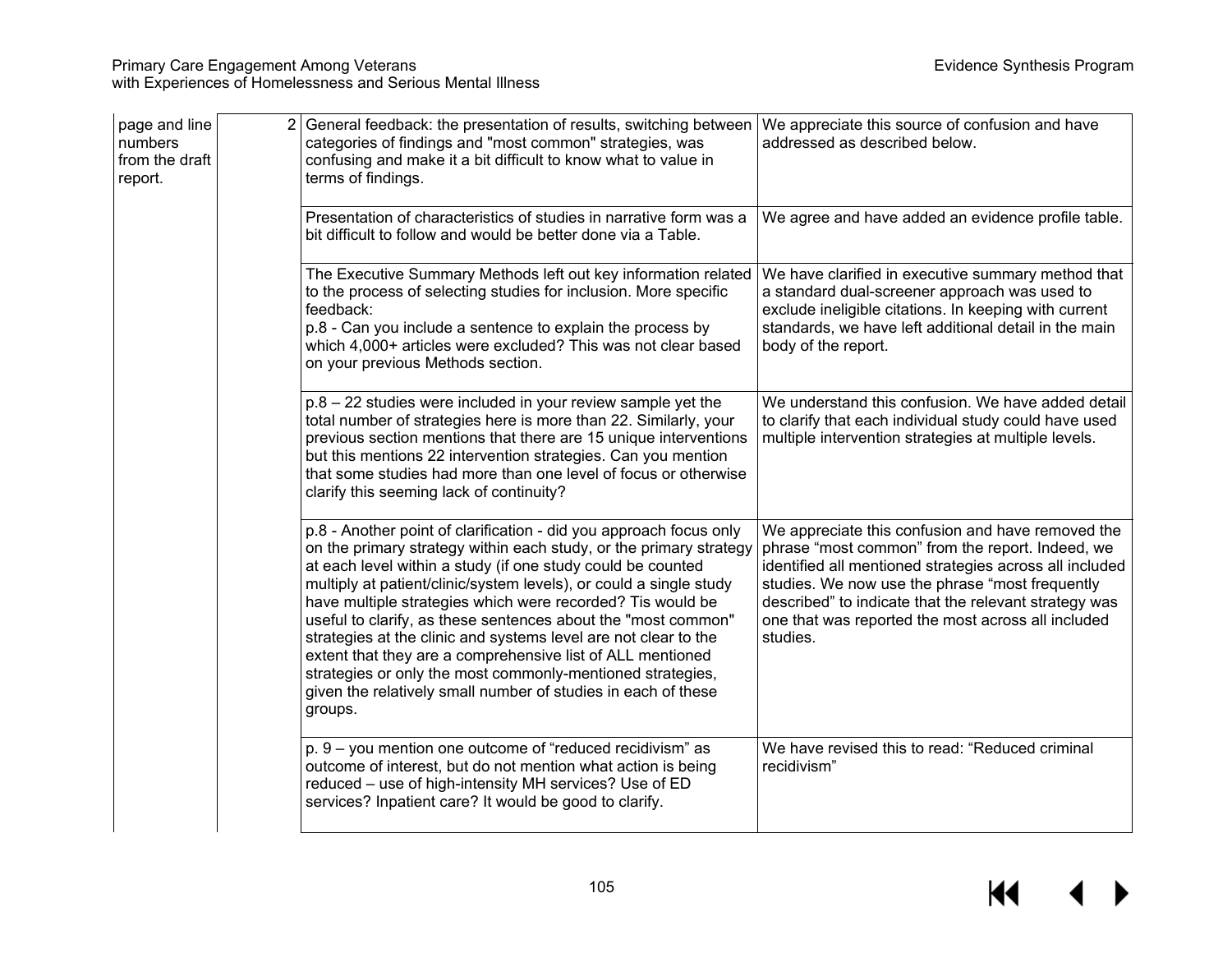| p.21-22: can a table be created to summarize the characteristics<br>of the studies included in this review. The narrative provides a lot<br>of numbers describing different characteristics of included<br>studies which tend to blend together and would be better<br>presented as a table.                                                                                                                                                                                                                                                                                                                                                                                                                                                                                                                                                                                                                                                                                                                                                                                                                                                | We agree. As noted above, we have added an<br>evidence profile table for clarity.                                                                                                                                                                                                                 |
|---------------------------------------------------------------------------------------------------------------------------------------------------------------------------------------------------------------------------------------------------------------------------------------------------------------------------------------------------------------------------------------------------------------------------------------------------------------------------------------------------------------------------------------------------------------------------------------------------------------------------------------------------------------------------------------------------------------------------------------------------------------------------------------------------------------------------------------------------------------------------------------------------------------------------------------------------------------------------------------------------------------------------------------------------------------------------------------------------------------------------------------------|---------------------------------------------------------------------------------------------------------------------------------------------------------------------------------------------------------------------------------------------------------------------------------------------------|
| p.23 - you state that you "identified 22 patient-level strategies<br>across 6 groups; 4 clinic-level intervention strategies across 3<br>groups " etc. The term "group" here is a bit confusing, as I was<br>not clear if you meant this to reflect different studies,<br>subpopulations which might be represented across different<br>studies, or populations within the same study which were<br>compared. Is there a better term to use here instead of "group"?                                                                                                                                                                                                                                                                                                                                                                                                                                                                                                                                                                                                                                                                        | We agree and have relabeled this section. We now<br>refer to intervention strategies as those activities<br>conducted as part of a study to effect a benefit for<br>the target population. Strategies were grouped by<br>domain, and domains were categorized by<br>patient/clinic/system levels. |
| p.23 - you mention the "most common patient-level strategies"<br>this phrasing is a bit imprecise and makes interpretation of this<br>section a bit confusing. Does this mean that less-common<br>strategies are not reported in this analysis? Also, the<br>presentation approach which mentions the 5 categories into<br>which all patient-level strategies will be classified, followed by a<br>presentation of the "most common" strategies which span<br>multiple categories, is further confusing. This section could be<br>improved by clarifying that the 5 "groups" reflect the categories<br>which patient-level intervention strategies were organized into<br>and by dropping any mention of "most common" strategies<br>unless this can be more clearly quantified (by number of<br>studies?). This shift from the categories of interventions to types<br>of interventions in a manner that does not go through the<br>categories of interventions is very confusing. Perhaps some sub-<br>headings would improve this section, by dividing the discussion<br>into categories of strategies rather than jumping between them? | As noted above, we have removed the phrase "most<br>common" to categorize strategies and are using<br>"most frequently described". We have also added the<br># of studies using listed strategies within the text for<br>clarity                                                                  |
| p.27 - similar to the section on patient-level strategies, the<br>section on clinic-level strategies would benefit from more<br>organization/structure. I recommend either creating subheadings<br>which reflect the categories of strategies or moving in a more<br>structured way through a presentation of the categories and the<br>strategies which fall in each category. A presentation of "most<br>common strategies" is confusing given the current lack of clear<br>structure in this narrative section.                                                                                                                                                                                                                                                                                                                                                                                                                                                                                                                                                                                                                          | We have also restructured the clinic and system-<br>level strategy sections as described above for clarity<br>and consistency.                                                                                                                                                                    |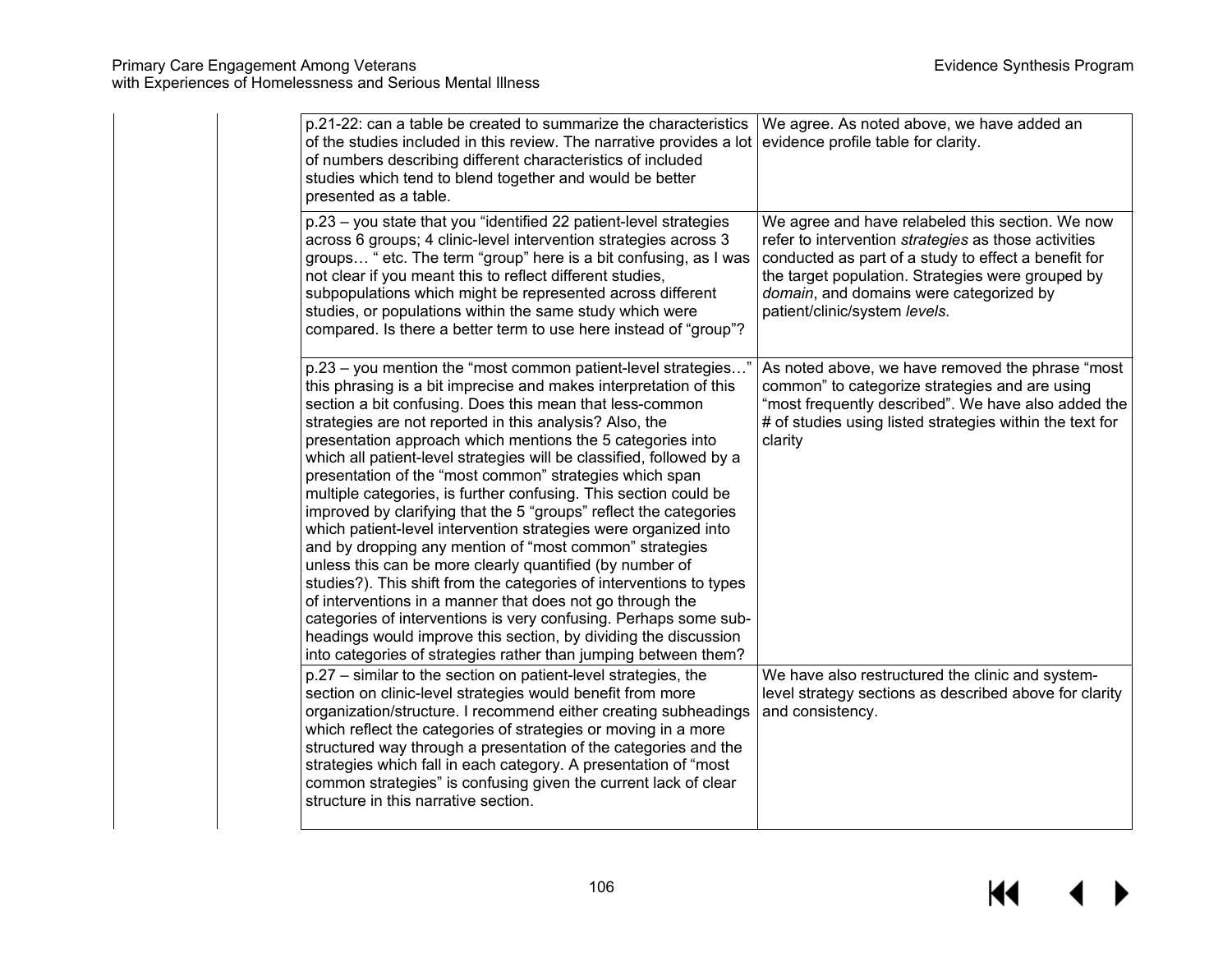|  | p.30 – similar feedback to that related to p. 23 and p. 30 – more<br>clear structure in this narrative section will help avoid confusion<br>related to strategies, categories, and "most common" strategies.                                                                                                                                                                                                                                                      | We have also restructured the clinic and system-<br>level strategy sections as described above for clarity<br>and consistency.                                                                                                                                           |
|--|-------------------------------------------------------------------------------------------------------------------------------------------------------------------------------------------------------------------------------------------------------------------------------------------------------------------------------------------------------------------------------------------------------------------------------------------------------------------|--------------------------------------------------------------------------------------------------------------------------------------------------------------------------------------------------------------------------------------------------------------------------|
|  | p.38 - this presentation of detailed findings was very clear and<br>well-written.                                                                                                                                                                                                                                                                                                                                                                                 | Thank you.                                                                                                                                                                                                                                                               |
|  | P.39 - Figure 7: this provided more clear information on findings,<br>using numbers to reflect measures at different levels.                                                                                                                                                                                                                                                                                                                                      | Thank you.                                                                                                                                                                                                                                                               |
|  | p.41 - the presentation focusing on "most common" strategies<br>without any mention of the categories of strategies from earlier in<br>the report makes me think that it may be more useful to focus on<br>a count of the number of studies that used each strategy as well<br>as a presentation which reflects % of studies that reflected each<br>strategy -this could provide more concrete framing of how wide-<br>spread the "common" studies are within the | We appreciate this suggestion and have added<br>quantitative data to support and clarify these<br>assertions.                                                                                                                                                            |
|  | 3   Page 6 line 20- the adjective "knowledgeable" appears to be<br>applied to "clinical setting", which seems off.<br>"context of a knowledgeable and familiar clinical setting"                                                                                                                                                                                                                                                                                  | We have reworded this sentence to read "in the<br>context of a population-tailored clinical setting".                                                                                                                                                                    |
|  | Page 6 line27<br>"Thoughtful interventions exist which focus on collaborations with<br>either SMI or homelessness"<br>Are words missing? This appears to refer to collaborations<br>between health/ social conditions, when it is assumed to be<br>intended to refer to professionals collaborating.                                                                                                                                                              | We have reworded this sentence to read: "Previously<br>developed interventions have focused on<br>collaborations between primary care and either<br>persons with SMI or persons experiencing<br>homelessness, but few have targeted both<br>populations simultaneously." |
|  | Page 11 line 22 "Disorientation" is not a common symptom<br>among those with most types of SMI. Disorientation would be<br>more common in dementia or delirium. The phrase<br>"disorientation due to SMI symptoms" would itself perpetuate the<br>next issue in the list - "stigma in the health system".                                                                                                                                                         | We appreciate this point and have removed this<br>phrase from the text.                                                                                                                                                                                                  |
|  | Page 12 line 27 The concept of protocol registration is<br>introduced without being defined. It is not entirely clear whether                                                                                                                                                                                                                                                                                                                                     | We have removed the term 'registration' and clarified<br>that the protocol was published the program website.                                                                                                                                                            |

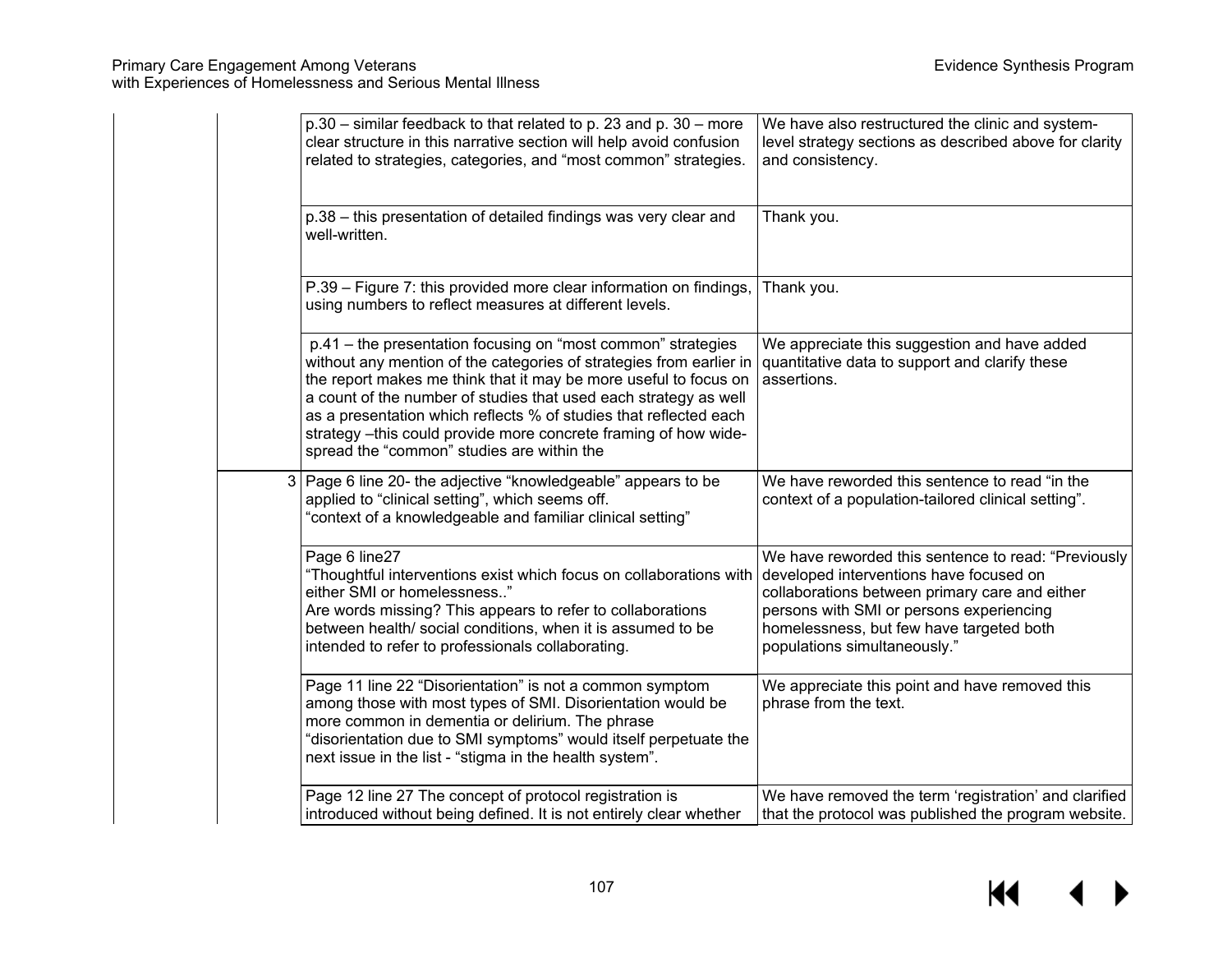| publishing the protocol online is the registration process or<br>something else.<br>Page 13 lines 54-56- Most VA readers will lack a minimal<br>understanding of what is included in the National Psychosis<br>Registry (NPR). Probably zero non-VA readers will know this.<br>The acknowledgement of variation in SMI definitions is noted<br>and appreciated. Clarification is on whether NPR includes some<br>non-psychotic psychiatric diagnoses. I believe that it does, but a<br>leader is likely to assume from the name of the registry that it<br>only includes psychotic disorder. There is no definition of SMI<br>known to me that includes only psychotic disorders. Non-<br>psychotic bipolar disorder would be a good example of an SMI<br>that would be included in nearly every SMI definition. | We have added that The VA National Psychosis<br>Registry defines SMI as the presence of<br>schizophrenia, other psychotic disorders, or bipolar<br>disorder to the Introduction section of the executive<br>summary, the Introduction section of the full report,<br>and the Definitions section of the Methods.                                            |
|------------------------------------------------------------------------------------------------------------------------------------------------------------------------------------------------------------------------------------------------------------------------------------------------------------------------------------------------------------------------------------------------------------------------------------------------------------------------------------------------------------------------------------------------------------------------------------------------------------------------------------------------------------------------------------------------------------------------------------------------------------------------------------------------------------------|-------------------------------------------------------------------------------------------------------------------------------------------------------------------------------------------------------------------------------------------------------------------------------------------------------------------------------------------------------------|
| Page 13 Conceptual model is very clear and well-done<br>generally.                                                                                                                                                                                                                                                                                                                                                                                                                                                                                                                                                                                                                                                                                                                                               | Thank you.                                                                                                                                                                                                                                                                                                                                                  |
| Page 15 The definition of SMI here makes no mention of<br>National Psychosis Registry, so it is unclear if there is a different<br>definition than on page 13.                                                                                                                                                                                                                                                                                                                                                                                                                                                                                                                                                                                                                                                   | We have added language to Table 1 to indicate that<br>we used the same definitions as outlined on page<br>13.                                                                                                                                                                                                                                               |
| Page 16 EPOC is defined in terms of what the letters stand for,<br>but the association with these letters and types of studies has<br>not been explained.                                                                                                                                                                                                                                                                                                                                                                                                                                                                                                                                                                                                                                                        | We have clarified in a foot note for Table 1:<br>"Cochrane EPOC criteria identify study designs<br>optimal for evaluation of health system interventions"<br>and have provided a citation for addition reference.                                                                                                                                           |
| Page 21 line 28-29 "mental health comorbidities" - comorbid to<br>what? It seems SMI is your primary condition, so it is not clear to<br>what comorbidities refers                                                                                                                                                                                                                                                                                                                                                                                                                                                                                                                                                                                                                                               | We agree that this is confusing and have removed<br>this phrase.                                                                                                                                                                                                                                                                                            |
| Page 23 the graphic is very nice. Could it possibly be expanded<br>to include names of strategies and possibly sub strategies?                                                                                                                                                                                                                                                                                                                                                                                                                                                                                                                                                                                                                                                                                   | Thank you. Figure 4 is intended to provide a high-<br>level overview of the way the subsequent section is<br>organized. Additional details about the names of the<br>strategies and domain are listed in subsequent<br>tables. Thus, we have relabeled Figure 4 as a<br>"Framework of Multi-Level Intervention Strategies" to<br>clarify the figure intent. |
| Page 24 Assertive community treatment is also a clinic and<br>possibly system level intervention. I am making a note here in<br>case ACT is not also classified this way later in the paper.                                                                                                                                                                                                                                                                                                                                                                                                                                                                                                                                                                                                                     | We agree that Assertive community treatment could<br>have been classified in multiple ways. Because we<br>were identifying strategy levels based on the<br>targeted effect, we elected to categorize as patient-<br>level. We have added a statement in the limitations<br>that these could have been categorized differently.                              |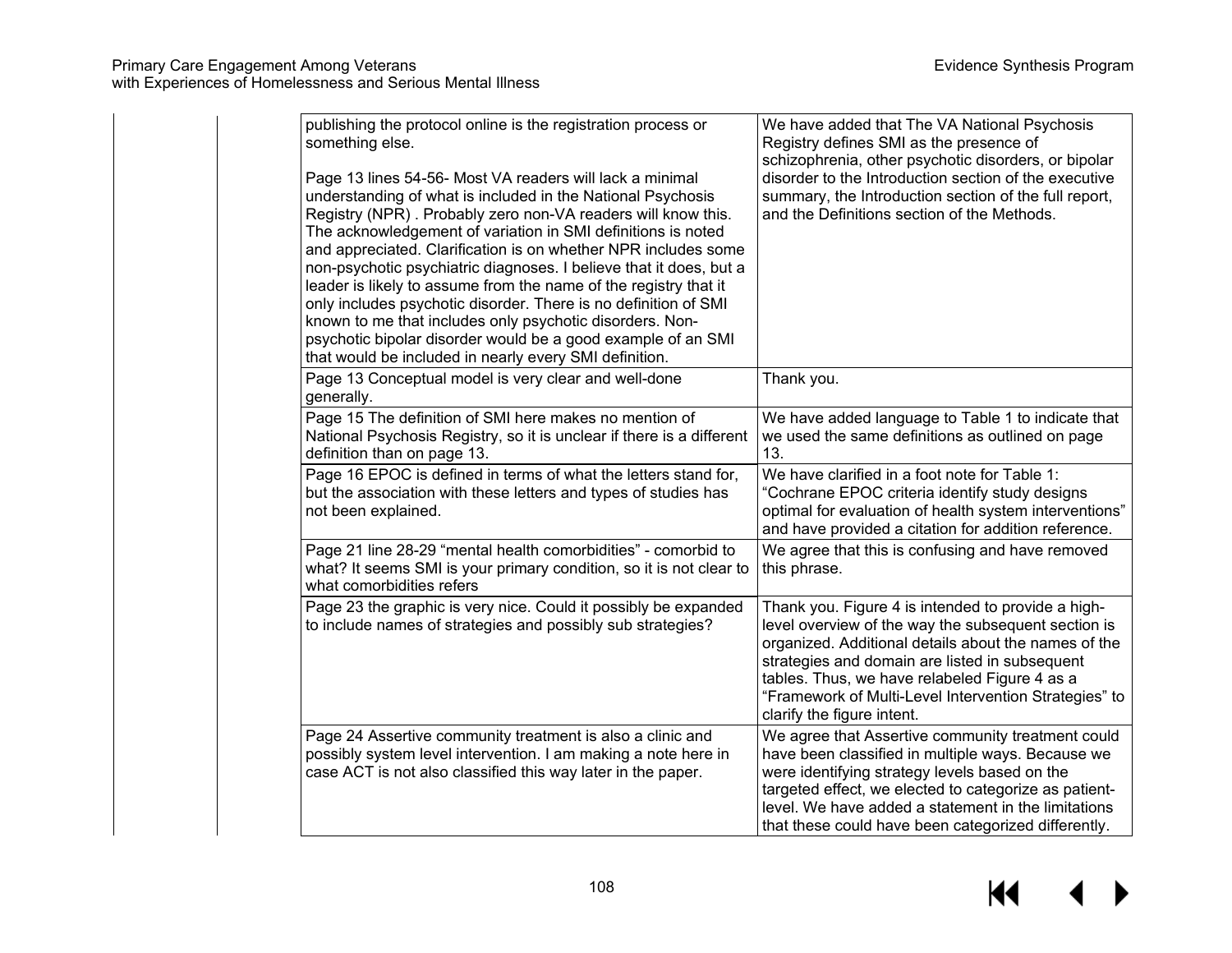| Page 32 I am sorry if I missed it, but have you all talked about<br>the relationship of having housing with engagement with primary<br>care. The relationship was discussed in the intro, and I<br>understand the paper is on homeless people. Still, one would<br>expect homelessness to be dynamic. Getting folks housing<br>surely increases engagement with healthcare, right? Housing<br>First is a big intervention in this field. I wonder if you all might<br>want to look at healthcare engagement in these trials. Apologize<br>if I missed this. | We agree that the experience of homelessness is a<br>dynamic process and has the potential to impact an<br>individual's ability to engage with healthcare. In<br>particular, we explored an individual's ability to<br>engage with primary health care. See Figure 5 for<br>how we considered intervention approaches to<br>engage with primary care. (See also Whisler A,<br>Dosani N, To MJ, O'Brien K, Young S, and Hwang<br>SW. The effect of a Housing First intervention on<br>primary care retention among homeless individuals<br>with mental illness. PLoS One. 2021;16:e0246859.) |
|-------------------------------------------------------------------------------------------------------------------------------------------------------------------------------------------------------------------------------------------------------------------------------------------------------------------------------------------------------------------------------------------------------------------------------------------------------------------------------------------------------------------------------------------------------------|---------------------------------------------------------------------------------------------------------------------------------------------------------------------------------------------------------------------------------------------------------------------------------------------------------------------------------------------------------------------------------------------------------------------------------------------------------------------------------------------------------------------------------------------------------------------------------------------|
| The paper would generally benefit from further review by a<br>medical editor. There are some places where the writing could<br>be made more clear.                                                                                                                                                                                                                                                                                                                                                                                                          | We have worked with our medical editor to improve<br>the clarity of the writing.                                                                                                                                                                                                                                                                                                                                                                                                                                                                                                            |
| 4   I will upload the ESP with comments embedded in the PDF.                                                                                                                                                                                                                                                                                                                                                                                                                                                                                                |                                                                                                                                                                                                                                                                                                                                                                                                                                                                                                                                                                                             |
| Figure 4. Multi-level Intervention Strategies<br>Not sure of point of this figure. Maybe would be easier to<br>interpret if the strategies were listed and the corresponding table<br>number were embedded into the three levels                                                                                                                                                                                                                                                                                                                            | Thank you for this suggestion. As noted above, we<br>have reworked this figure for clarity and to optimize<br>added value.                                                                                                                                                                                                                                                                                                                                                                                                                                                                  |
| <b>Patient-Level Intervention Strategies</b><br>5 groups, but 6 patient-level strategies is there one missing?<br>Might be helpful to use the same language.                                                                                                                                                                                                                                                                                                                                                                                                | We have corrected this typo.                                                                                                                                                                                                                                                                                                                                                                                                                                                                                                                                                                |
| Pg 23 Row 56<br>Are these now describing sub-strategies?                                                                                                                                                                                                                                                                                                                                                                                                                                                                                                    | As noted above, we have relabeled each level for<br>clarity. This line is referring to strategies.                                                                                                                                                                                                                                                                                                                                                                                                                                                                                          |
| Pg 24 row 22 By "strategies" here, does this mean sub-<br>strategies?                                                                                                                                                                                                                                                                                                                                                                                                                                                                                       | As noted above, we have relabeled each level for<br>clarity. This line is referring to strategies.                                                                                                                                                                                                                                                                                                                                                                                                                                                                                          |
| Table 2. Patient-Level Intervention Strategies; Evidence-based<br>patient interactions                                                                                                                                                                                                                                                                                                                                                                                                                                                                      | Thank you, we have renamed this category "Patient-<br>provider communication techniques"                                                                                                                                                                                                                                                                                                                                                                                                                                                                                                    |
| Can call this provider-patient communication techniques?<br>wonder if CBT, ACT, counseling and family therapy should be in<br>the left column preceded by "Other: xxx" with the definition in this<br>column.                                                                                                                                                                                                                                                                                                                                               |                                                                                                                                                                                                                                                                                                                                                                                                                                                                                                                                                                                             |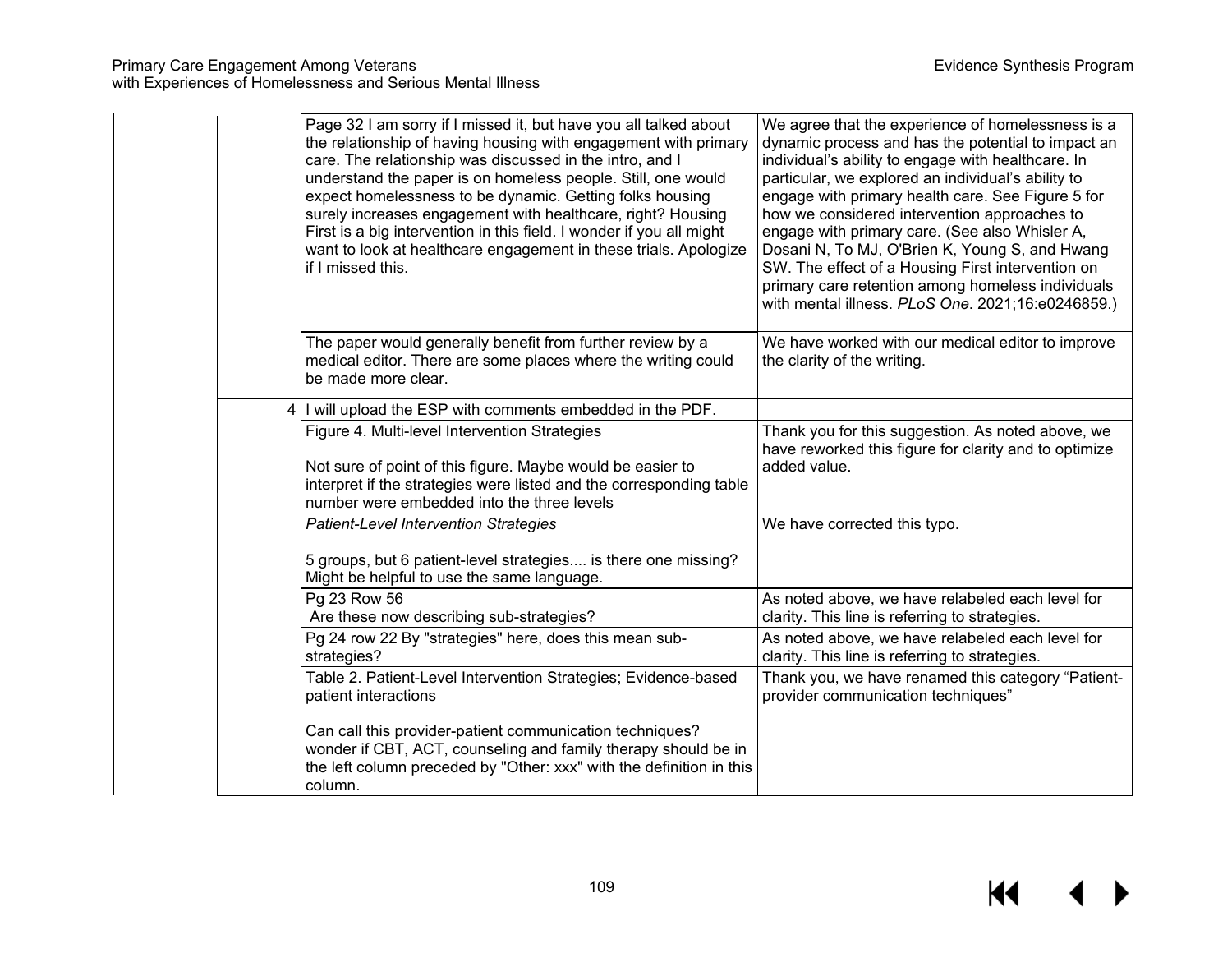| Table 2. Patient-Level Intervention Strategies; Assertive<br>outreach<br>IS this the same as ACT above?                                                                                                                                   | Thank you for this suggestion. We agree that it<br>would generally be assumed that Assertive<br>community treatment (ACT) would include assertive<br>outreach. Although a study could potentially have<br>assertive outreach without including other tenets of<br>ACT so we have left as separate.                                      |
|-------------------------------------------------------------------------------------------------------------------------------------------------------------------------------------------------------------------------------------------|-----------------------------------------------------------------------------------------------------------------------------------------------------------------------------------------------------------------------------------------------------------------------------------------------------------------------------------------|
| Table 2. Patient-Level Intervention Strategies<br>Wonder if middle column can be moved to left preceded by<br>"Other: xxx" so it can be defined in the middle column, as<br>column heading specifies. What is, for example, "reasonable"? | We have shifted those strategies previously in the<br>middle column to the left column and added<br>appropriate definitions as requested.<br>The term "reasonable costs" came directly from the                                                                                                                                         |
|                                                                                                                                                                                                                                           | cited study which used the full phrase "provides<br>services at reasonable costs."                                                                                                                                                                                                                                                      |
| Table 3. Clinic-Level Intervention Strategies; Medical scribes<br>Not sure why this is here? Not mentioned in text as part of logic<br>model and not in any study                                                                         | We identified an initial collection of strategies based<br>on existing systematic reviews of similar types of<br>interventions. Though we did not find each a priori<br>identified strategy in the included studies, we kept<br>them in our report so as to describe the breadth of<br>potential strategies as fitting an evidence map. |
| Table 4. Clinic Level Staffing by Discipline; Pharmacist<br>Does this mean "none"?                                                                                                                                                        | Yes. We have reworded this row to "none" from "not<br>applicable"                                                                                                                                                                                                                                                                       |
| Intervention Complexity (Pg 35)<br>also interesting that organization level expected to be quite low,<br>maybe in terms of shared EHR, data, outcomes, etc?                                                                               | This core dimension refers to the number of<br>organizational categories to which the study<br>intervention was directed (ie, individuals, groups or<br>teams of individuals, systems). So the lack of<br>complexity across studies in this dimension reflects<br>that most interventions targeted individuals vs across<br>all levels. |
| Summary of KQ 2 Findings (pg 39)<br>I could see MH and SUD outcomes obtained at baseline. Was<br>the goal for these studies to improve MH/SUD outcomes as a<br>byproduct of PC engagement?                                                | The primary outcome or objective of included studies<br>varied. Most were not primarily aiming to improve<br>primary care engagement.                                                                                                                                                                                                   |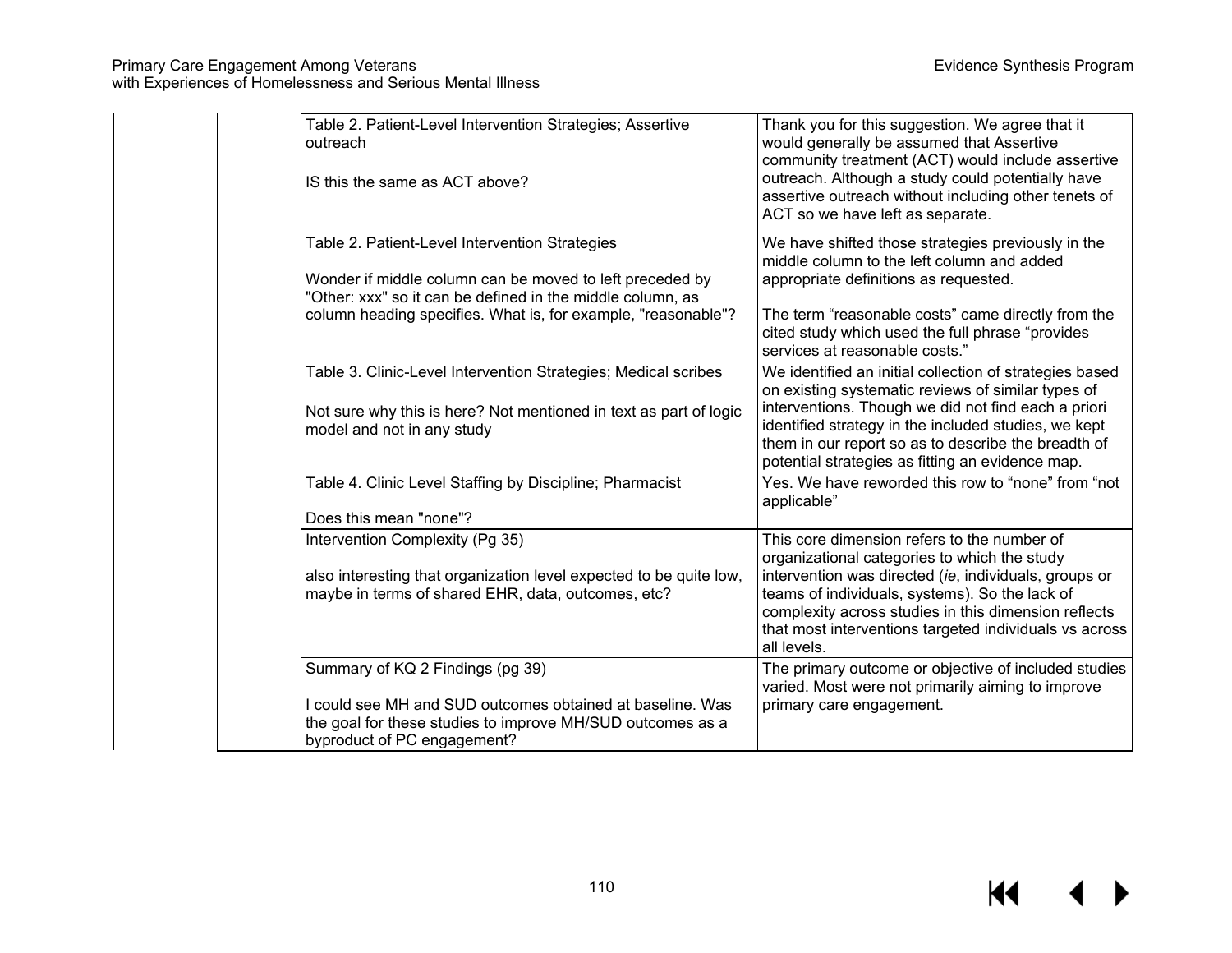|   | Limitations; Study Quality and Design (pg 43)<br>This limitation is important. would include this in the executive<br>summary. I think I only saw that PC engagement was not<br>endpoint for many studies.                                                                                                                                                                                                                                                                                                                                                                                                                                           | We agree and have added this point to the executive<br>summary.                                                                                                                                                                                                                     |
|---|------------------------------------------------------------------------------------------------------------------------------------------------------------------------------------------------------------------------------------------------------------------------------------------------------------------------------------------------------------------------------------------------------------------------------------------------------------------------------------------------------------------------------------------------------------------------------------------------------------------------------------------------------|-------------------------------------------------------------------------------------------------------------------------------------------------------------------------------------------------------------------------------------------------------------------------------------|
| 5 | This evidence synthesis compiles the literature on primary care<br>utilization and engagement among adults with homeless<br>experiences and serious mental illness. The authors are to be<br>commended for the tremendous effort put into this report; they<br>thoroughly synthesized the literature and aimed to use key<br>findings to inform VA's efforts to develop programs to enhance<br>primary care use among Veterans with homeless experiences<br>and serious mental illness. The report is clear and well-written. I<br>have a variety of comments below. Some overarching feedback,<br>buried in these comments, includes the following: | Thank you.                                                                                                                                                                                                                                                                          |
|   | a) The report could benefit from more clarity about the definition<br>of homelessness / housing insecurity. I would recommend using<br>the term adults with homeless experiences, and defining up front<br>that this includes individuals who have experienced<br>homelessness and those with housing insecurity                                                                                                                                                                                                                                                                                                                                     | We have changed the first sentence of the<br>introduction in the executive summary and main<br>report to use this language and stated this definition.<br>In addition, we have changed the patient to be<br>person-first throughout. We have also changed the<br>title accordingly. |
|   | b) It would help to define this population as a population with<br>"two vulnerabilities;" this would clarify some key points made in<br>the report – that perhaps could be highlighted – that systems of<br>care tailored to this population with two vulnerabilities currently<br>focus on homelessness or serious mental illness, and few efforts<br>have been made to address both vulnerabilities and the<br>intersection between them                                                                                                                                                                                                           | Thank you for this point. We appreciate this framing<br>and have added language to the Introduction in<br>Executive Summary and the main Introduction.                                                                                                                              |
|   | c) In thinking about evaluation measures for interventions (KQ2),<br>a key problem in evaluating in the literature is the dearth of<br>measures that are validated for persons with homelessness,<br>much less persons with homeless experiences and SMI.                                                                                                                                                                                                                                                                                                                                                                                            | This is an important point which we have added to<br>the discussion of the limitations of the current<br>literature (see page X).                                                                                                                                                   |
|   | • Acknowledgments<br>The National Center on Homelessness among Veterans<br>$\circ$<br>typically does not capitalize the "A" in among                                                                                                                                                                                                                                                                                                                                                                                                                                                                                                                 | Thank you. We have corrected this typo.                                                                                                                                                                                                                                             |
|   | •Technical Expert Panel<br>Corrections to my name<br>$\circ$                                                                                                                                                                                                                                                                                                                                                                                                                                                                                                                                                                                         | Thank you, we have made these changes.                                                                                                                                                                                                                                              |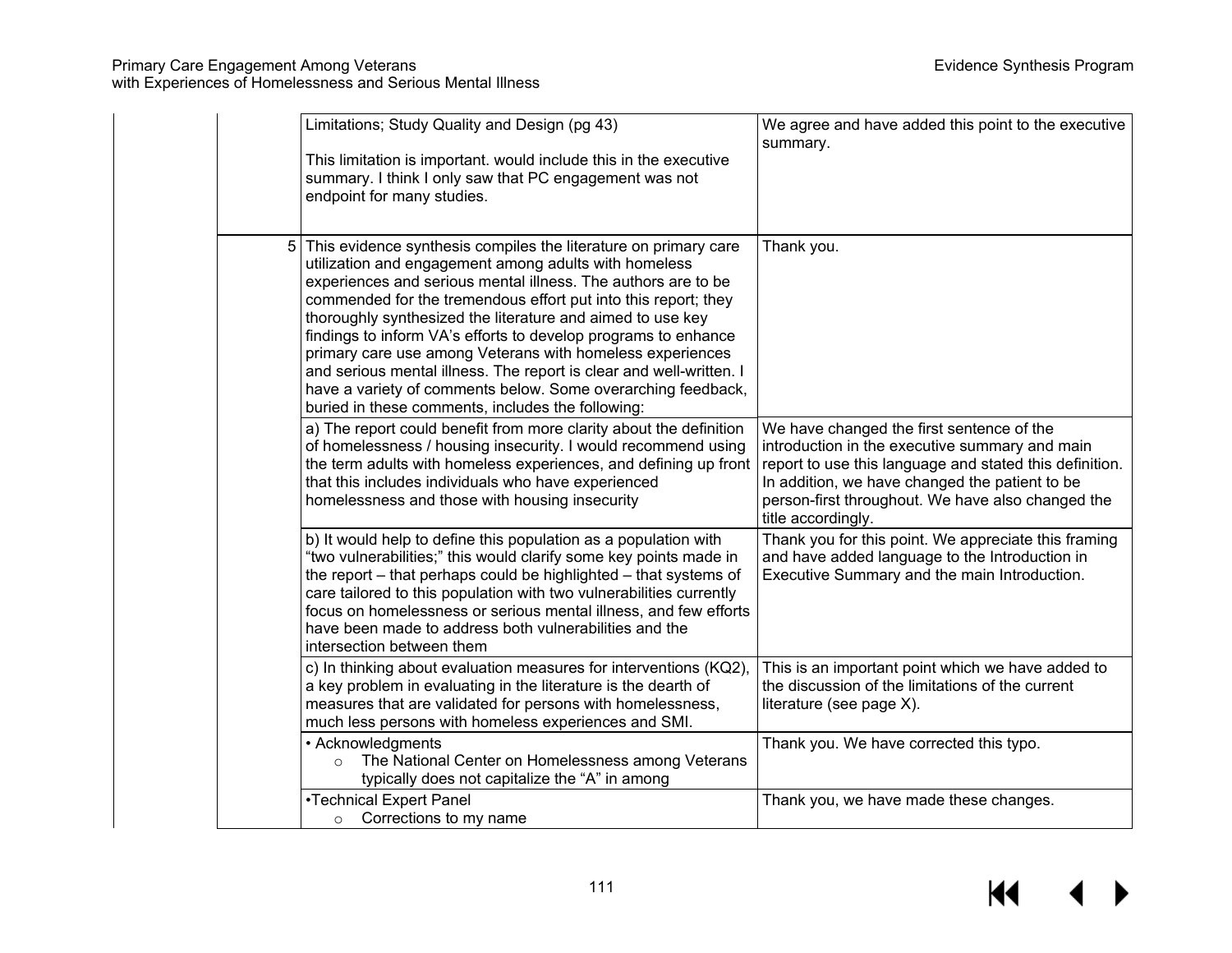| My degrees are MD, MPH (VA was accidentally<br>$\circ$<br>included)<br>My title can be Physician and Health Services<br>$\circ$<br>Researcher                                                                                                                                                                                                                                                                |                                                                                                                                                                                                                                                                                            |
|--------------------------------------------------------------------------------------------------------------------------------------------------------------------------------------------------------------------------------------------------------------------------------------------------------------------------------------------------------------------------------------------------------------|--------------------------------------------------------------------------------------------------------------------------------------------------------------------------------------------------------------------------------------------------------------------------------------------|
| •Executive summary<br>I would define SMI the first time it is mentioned in the<br>$\circ$<br>executive summary. Can be interpreted in many ways as<br>a diagnostic group.<br>Minor typos:<br>$\circ$<br>Page 9, line 38, remove comma between<br>assessed and included<br>Page 9, line 56, there needs to be a space<br>between over and time<br>Page 9, line 56 missing word - Third, there IS a<br>need to | We have added the VPR definition of SMI to the<br>executive summary introduction.<br>The noted typos have been corrected.                                                                                                                                                                  |
| • Introduction<br>I would like to see clear definitions of homelessness and<br>$\Omega$<br>SMI up front - these are presented later (in the<br>methods), but anyway to move them up to the<br>introduction would improve the document                                                                                                                                                                        | We have added greater definition for each these<br>terms at the beginning of the introduction.                                                                                                                                                                                             |
| Page 11, line 22 uses the word "disorientation" due to<br>$\circ$<br>SMI symptoms - I'm not sure what that means. Persons<br>with psychotic disorders are not disoriented. They may<br>be conceptually disorganized.                                                                                                                                                                                         | We have removed this word.                                                                                                                                                                                                                                                                 |
| Another key point for the introduction is that stigma often<br>$\circ$<br>results in patients with SMI's medical complaints being<br>dismissed or thought of as psychiatric in nature                                                                                                                                                                                                                        | We agree with this point and have added a few<br>citations to substantiate the importance of stigma for<br>individuals with SMI and homelessness. If the<br>reviewer has a specific reference regarding the<br>dismissal of medical complaints, we would be happy<br>to review and add it. |
| • Methods<br>The conceptual framework might benefit from more<br>$\circ$<br>population-specific examples of moderators and<br>outcomes. For example, an important patient<br>characteristic might be housing status. Important patient<br>outcomes might be housing outcomes, psychiatric<br>symptoms.                                                                                                       | We agree with this suggestion and have provided<br>more population specific examples of moderators<br>and outcomes. We have modified the wording in the<br>description of the conceptual model and better<br>defined the 3 levels.                                                         |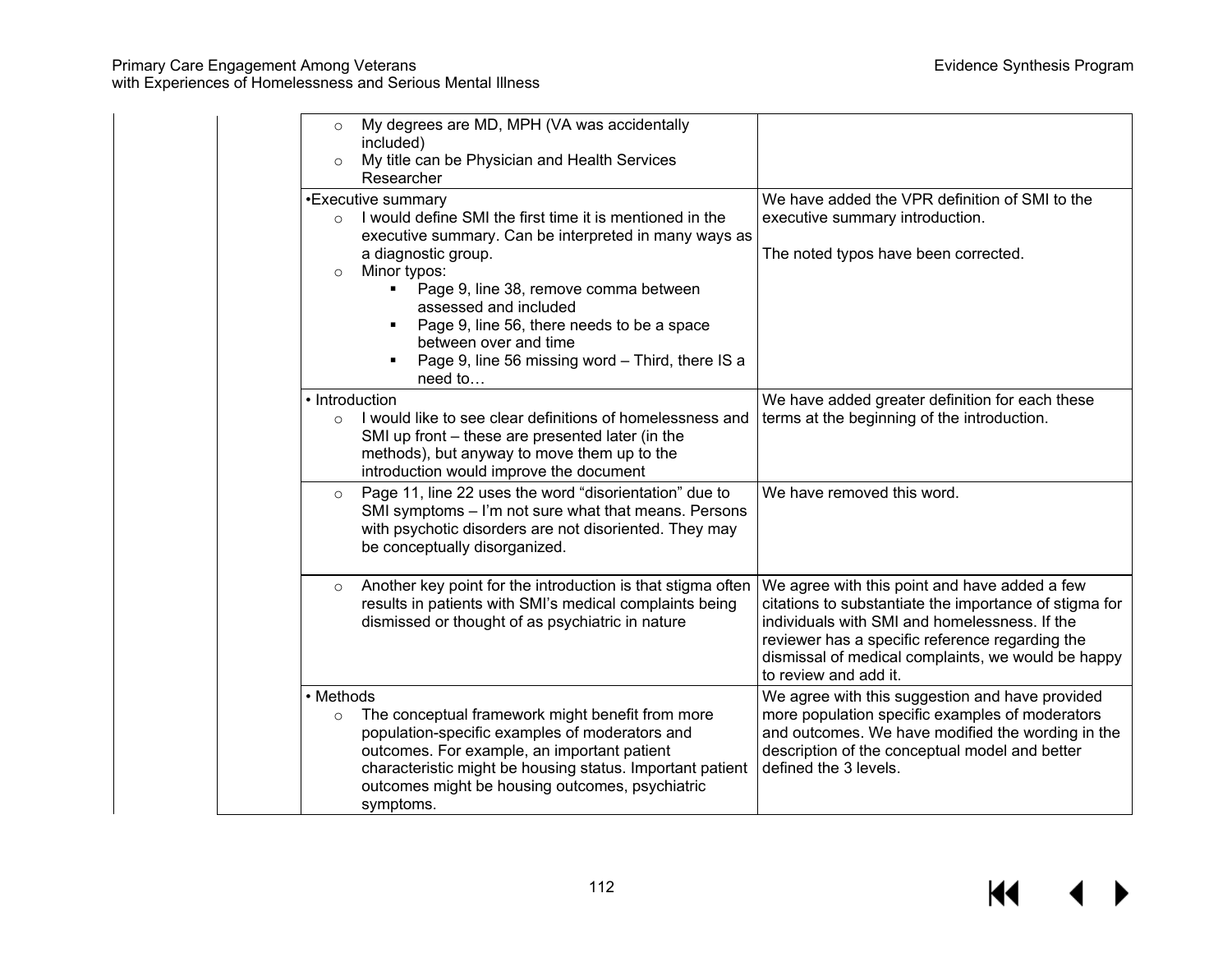| $\circ$     | I am struggling with the inclusion criteria of currently<br>homeless - in the literature this generally includes<br>persons who are engaged in housing services,<br>particularly within VA. Homelessness is a transient state<br>that individuals vacillate in and out of. We generally talk<br>about persons with homeless experiences to use person<br>centered language. | We have reworded this criteria to "Ambulatory adults<br>(≥18 years of age) who have had experiences of<br>homelessness or those with housing insecurity"                                                                                                                                                                                                                                                                                                                                               |
|-------------|-----------------------------------------------------------------------------------------------------------------------------------------------------------------------------------------------------------------------------------------------------------------------------------------------------------------------------------------------------------------------------|--------------------------------------------------------------------------------------------------------------------------------------------------------------------------------------------------------------------------------------------------------------------------------------------------------------------------------------------------------------------------------------------------------------------------------------------------------------------------------------------------------|
| $\cdot$ KQ1 | Housing First is mentioned for the first time on p.24,<br>$\circ$<br>line 8. I would define this as "permanent housing<br>with supportive services, including linkages to non-<br>mandated health services."                                                                                                                                                                | We have reworded this sentence to the following:<br>"This included, but was not limited, to studies that<br>incorporated the "Housing First" program model,<br>which prioritizes permanent, stable housing with<br>supportive services, including linkages to non-<br>mandated health services"                                                                                                                                                                                                        |
|             | It's hard to conceptualize what "crisis intervention"<br>$\circ$<br>looks like in terms of primary care engagement (p.<br>24, lin3 19) $\rightarrow$ this term generally does not describe<br>a response to acute concerns that can be managed<br>in primary care settings                                                                                                  | We appreciate this question. It is important to note<br>that we identified all intervention strategies<br>regardless of whether or not they were specifically<br>relevant to primary care as they were part of an<br>intervention that included primary care engagement.<br>We have added the following sentence to the<br>beginning of the intervention strategies results<br>section:" Intervention strategies identified were not<br>restricted to those pertaining to primary care<br>engagement." |
|             | Table 4:<br>$\circ$<br>The definition of psychiatrist probably should<br>not say "psychiatrist." Perhaps - Physicians<br>trained in psychiatry; psychiatric/menta<br>health nurse practitioners. Note that<br>psychiatrists do fall under behavioral health<br>as well.                                                                                                     | We have reworded as suggested.                                                                                                                                                                                                                                                                                                                                                                                                                                                                         |
|             | Is there a reason not to define nursing? Is<br>this RN level care? NPs?                                                                                                                                                                                                                                                                                                     | We have added the following definition: "Nurses<br>without prescribing privileges of any training level or<br>not otherwise specified"                                                                                                                                                                                                                                                                                                                                                                 |
|             | Primary care provider should parallel the<br>$\blacksquare$<br>psychiatrist definition. Perhaps Physicians<br>trained in primary care, primary care nurse<br>practitioners/physician assistants                                                                                                                                                                             | We have reworded this definition as suggested.                                                                                                                                                                                                                                                                                                                                                                                                                                                         |
|             | I am not sure what social work (non-<br>specified as LCSW) means. Is this referring                                                                                                                                                                                                                                                                                         | LCSW refers to a specific licensure for individuals<br>with a masters of social work who have also                                                                                                                                                                                                                                                                                                                                                                                                     |

 $\blacktriangleleft$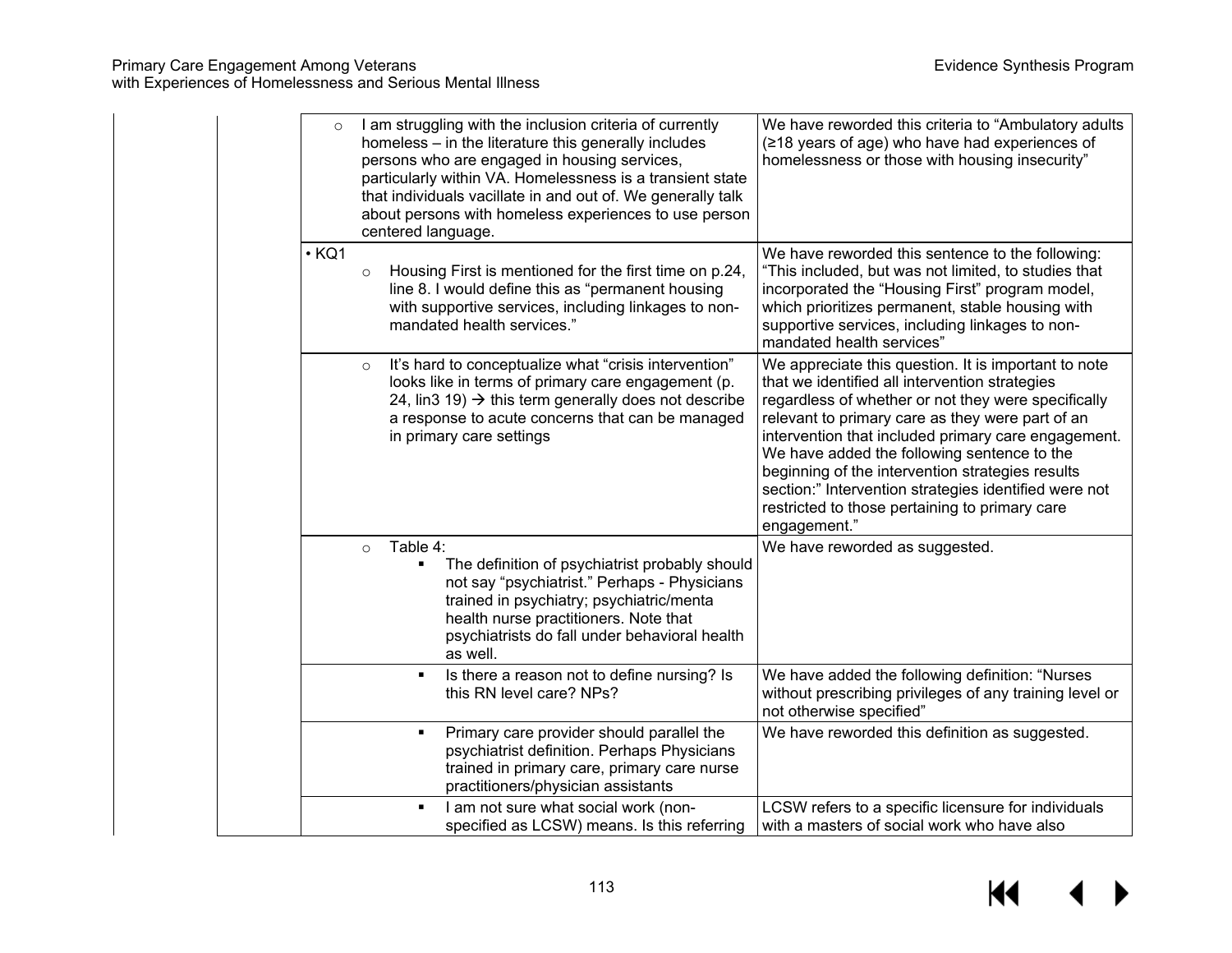with Experiences of Homelessness and Serious Mental Illness

|                                               | to social workers but you don't know<br>whether or not they are licensed?                                                                                                                                                                                                                                                                                                                                                                                                                                                                                                          | undergone extensive training and certification to<br>diagnose and treat mental health disorders using<br>psychotherapy approaches.                                                                                                                                               |
|-----------------------------------------------|------------------------------------------------------------------------------------------------------------------------------------------------------------------------------------------------------------------------------------------------------------------------------------------------------------------------------------------------------------------------------------------------------------------------------------------------------------------------------------------------------------------------------------------------------------------------------------|----------------------------------------------------------------------------------------------------------------------------------------------------------------------------------------------------------------------------------------------------------------------------------|
| • Clinical and policy implications<br>$\circ$ | Page 43 – line 17: rename the Center the National<br>Center on Homelessness among Veterans                                                                                                                                                                                                                                                                                                                                                                                                                                                                                         | We have renamed as recommended.                                                                                                                                                                                                                                                  |
| $\Omega$                                      | The VA has tested PCMH models for Veterans with<br>homelessness (HPACT) and Veterans with SMI<br>(SMI-PACT)                                                                                                                                                                                                                                                                                                                                                                                                                                                                        |                                                                                                                                                                                                                                                                                  |
|                                               | There are two contrasting approaches in<br>thinking about PC engagement for persons<br>with SMI in these two models. The HPACT<br>model tailors care for people with<br>homelessness, many of whom have mental<br>health problems (including SMI), but it is<br>ultimately a primary care setting. SMI PACT<br>actually is distinct model, a PACT for people<br>with SMI, but it is intentionally a model for<br>people with SMI who have relatively stable<br>mental illness that can be managed in<br>primary care settings, with<br>psychiatric/mental health consultation only | Thank you for this point—we have expanded our<br>discussion of these services and added information<br>about supported employment and the MHICM in the<br>clinical implications section.                                                                                         |
|                                               | There is a larger notion in terms of clinical<br>implications that I would love to see<br>mentioned somewhere. For homeless<br>people with SMI, there is the idea that<br>primary care services can be embedded in<br>mental health settings (people with SMI may<br>be most engaged in MH) or there is the<br>distinct idea that PC and MH should be<br>integrated in a PC setting (though at VA and<br>in many other settings, PCMHI is not well-<br>suited for persons with SMI, so this would<br>require further tailoring).                                                   | While we agree with the reviewer's recognition of the<br>important clinical implications here, because this is<br>an evidence map and not a systematic review - we<br>are unable to draw specific conclusions to support<br>specific recommendations for clinical care delivery. |
|                                               | Relevant in the VA context are programs<br>like MHICM, which serve patients with SMI                                                                                                                                                                                                                                                                                                                                                                                                                                                                                               | We mentioned this point in the Clinical Implications<br>section                                                                                                                                                                                                                  |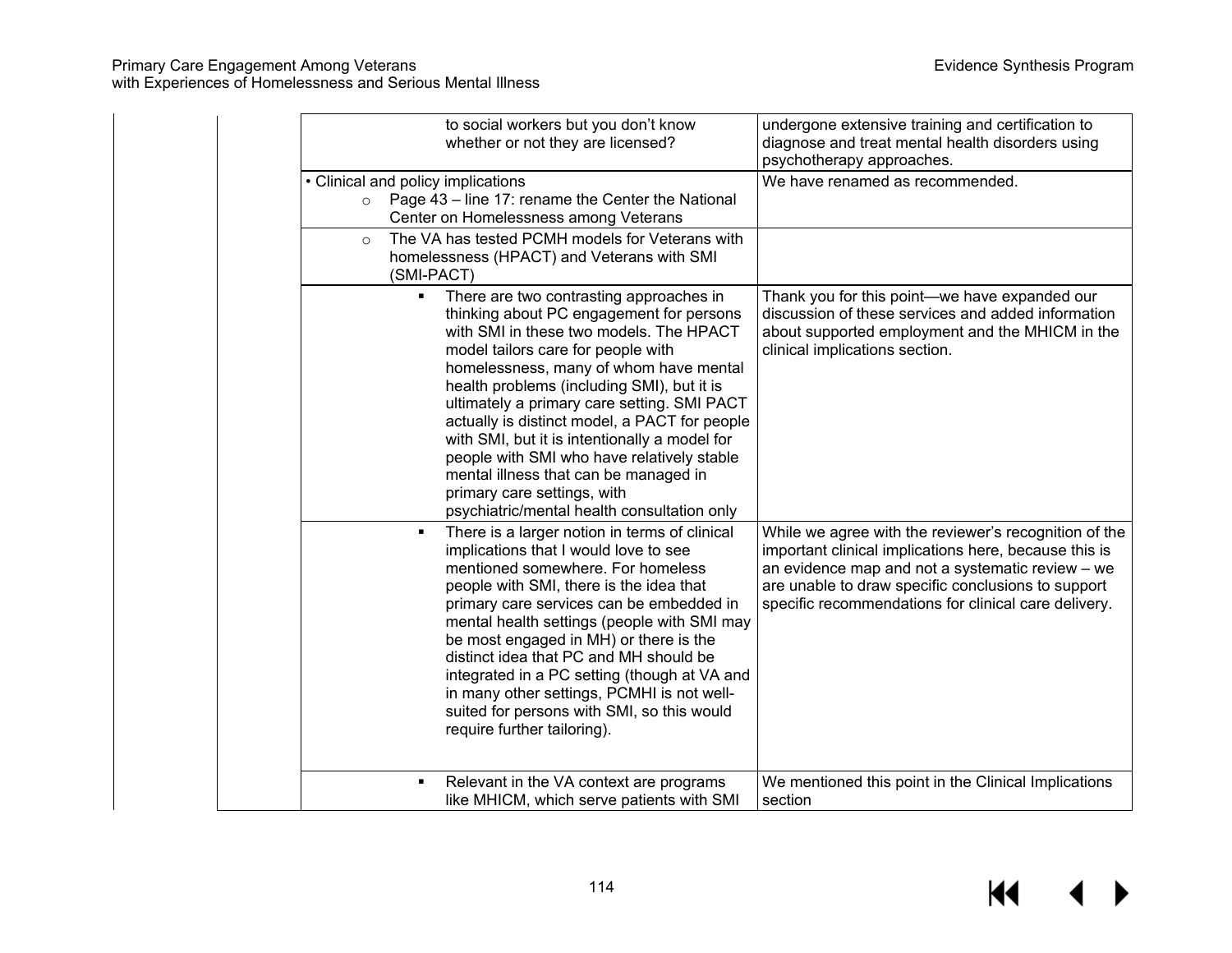# Primary Care Engagement Among Veterans Evidence Synthesis Program

with Experiences of Homelessness and Serious Mental Illness

|                          | exclusively, but often do not have<br>embedded PC services                                                                                                                                                                                                                                                                                                    |                                                                                                                                                                                                                                                 |
|--------------------------|---------------------------------------------------------------------------------------------------------------------------------------------------------------------------------------------------------------------------------------------------------------------------------------------------------------------------------------------------------------|-------------------------------------------------------------------------------------------------------------------------------------------------------------------------------------------------------------------------------------------------|
| • Limitations<br>$\circ$ | Page 43, line 39 – the authors describe "connecting"<br>patients with SMI to primary care" - did they intend to<br>use homelessness somewhere in this sentence also?                                                                                                                                                                                          | Yes, we have added this language.                                                                                                                                                                                                               |
| $\circ$                  | Page 43, line 44 – the word housing insecurity is used,<br>not homelessness. I mentioned this earlier but I think I<br>would use an all-encompassing definition up front of<br>homeless experiences that includes persons at risk for<br>becoming homeless to clean up the nomenclature<br>throughout                                                         | We agree and have changed this language<br>throughout.                                                                                                                                                                                          |
| $\circ$                  | The discussion about outcome measures is interesting -<br>to me, a clear limitation of the body of literature being<br>synthesized is that use of measures that are not<br>validated or even intended to be used by this population<br>with two core vulnerabilities                                                                                          | We agree with this point and have added this to the<br>limitation section as follows: "Finally, no outcome<br>measures were clearly validated or designed for the<br>specific patient population of those with experiences<br>of homelessness." |
| $\circ$                  | Page 44, line 51 – consider changing to  clinical setting<br>(two were in VA)                                                                                                                                                                                                                                                                                 | This has been corrected as recommended.                                                                                                                                                                                                         |
| $\circ$                  | Though the VA is an integrated health and social service<br>system, the challenge would be integrate across its<br>health and social service sectors, which can be<br>challenging                                                                                                                                                                             | We agree with this point and have added language<br>and a citation to support fragmented service delivery<br>across the health and social sectors in VA in the<br>Generalizability to VA section of the report                                  |
| • Table 9<br>$\circ$     | See earlier comments about concerns using the words<br>housing insecurity instead of homelessness                                                                                                                                                                                                                                                             | This language has been corrected throughout.                                                                                                                                                                                                    |
| $\circ$                  | Not sure what is meant by Patients with SMI and<br>housing insecurity with additional co-occurring chronic<br>health conditions - does this refer to strategies to<br>address specific chronic health conditions, e.g.,<br>diabetes? Chronic medical illness is highly prevalent -<br>and the norm - in this population of adults with two<br>vulnerabilities | This sentence has been removed.                                                                                                                                                                                                                 |
| $\circ$<br>$\circ$       | Page 46, line 16 - primary care teamS differ                                                                                                                                                                                                                                                                                                                  | Typo corrected                                                                                                                                                                                                                                  |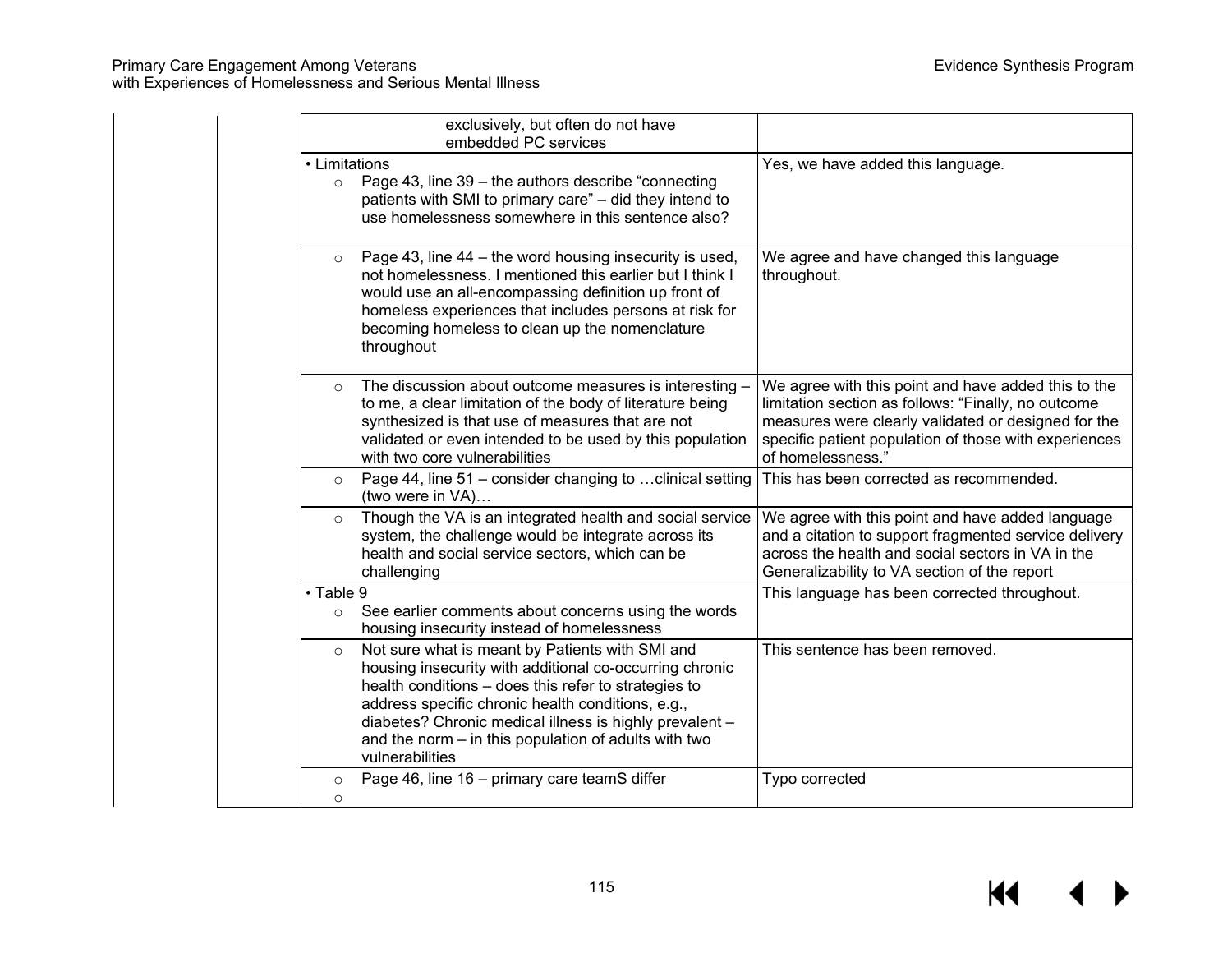| What spectrum is being referred to in line 27 of page<br>46?                                                                                                                                                                                                                                                                                                                                                                                                                                                                                                                                                                                                                                                                                                                                                                                                                | We have clarified this sentence to read: "across<br>the spectrum of engagement from initial visit to<br>longitudinal care"                                                                                                                                                                                                                                                                                                                                                                                                                                                                                                                                                         |
|-----------------------------------------------------------------------------------------------------------------------------------------------------------------------------------------------------------------------------------------------------------------------------------------------------------------------------------------------------------------------------------------------------------------------------------------------------------------------------------------------------------------------------------------------------------------------------------------------------------------------------------------------------------------------------------------------------------------------------------------------------------------------------------------------------------------------------------------------------------------------------|------------------------------------------------------------------------------------------------------------------------------------------------------------------------------------------------------------------------------------------------------------------------------------------------------------------------------------------------------------------------------------------------------------------------------------------------------------------------------------------------------------------------------------------------------------------------------------------------------------------------------------------------------------------------------------|
| • Conclusions<br>See earlier comments about use of housing insecurity<br>$\circ$                                                                                                                                                                                                                                                                                                                                                                                                                                                                                                                                                                                                                                                                                                                                                                                            | This language has been changed throughout.                                                                                                                                                                                                                                                                                                                                                                                                                                                                                                                                                                                                                                         |
| When commenting on the unique position of VA, I would<br>$\circ$<br>also note that the VA is the nation's largest provider of<br><b>SMI</b> services                                                                                                                                                                                                                                                                                                                                                                                                                                                                                                                                                                                                                                                                                                                        | Thank you, we have added "As one of the nation's<br>largest integrated heath care providers" to the<br>Conclusions of the report and cited Zeiss AM and<br>Karlin BE. Integrating Mental Health and Primary<br>Care Services in the Department of Veterans Affairs<br>Health Care System. J. Clin. Psychol. Med. Settings.<br>2008;15:73-78.                                                                                                                                                                                                                                                                                                                                       |
| 6   Overall a very well constructed and helpful summary. There is<br>clearly a need for more research and better<br>identification/measurement of primary care engagement and an<br>understanding of longer term impacts. An additional need is<br>exploration of engagement strategies for individuals with<br>experiences of homelessness. The majority of studies examined<br>did not appear to include individuals with a history of<br>homelessness. VA tracks Veterans in homeless programs after<br>they have been successfully housed recognizing that there are<br>persisting risks and barriers to care and elevated morbidity and<br>mortality. There may be differences in approach needed for<br>"street homeless" vs. those with housing instability vs. those with<br>experiences of homelessness but all likely require targeted<br>enhancement strategies. | Thank you.<br>The recognition of different populations of persons<br>with experiences of homelessness is an important<br>one. We did not identify any studies focused on<br>individuals with a history of homelessness only or<br>studies that examined how experience of<br>homelessness (ie, street homelessness vs. housing<br>instability) moderated the intervention effect. We<br>have cited this as a limitation of the current literature<br>and a need for future research. "For example,<br>experience of homelessness (ie, street homeless vs.<br>housing instability) could moderate intervention<br>effects, but few studies considered patient-level<br>moderators." |
| On page 43, line 17 the sentence reads: "For example, VA offers<br>services through the National Center on Homelessness, has<br>tested a patient-centered medical home model for Veterans with<br>SMI, " This didn't read correctly/make sense to me and I<br>wasn't sure if what was being referenced was SMI-PACTs or H-<br>PACTs. Also, technically,, the NCHAV doesn't offer services<br>directly. Services may be developed/piloted/tested via the<br>NCHAV but core offerings such as Homeless Patient Aligned<br>Care Teams (HPACTs) are not under the NCHAV.                                                                                                                                                                                                                                                                                                        | Thank you for this clarification. We have revised this<br>sentence to read: "For example, the VA Homeless<br>Programs Office has developed and implemented<br>designed primary care teams to provide care<br>specifically for patients with experiences of<br>homelessness(H-PACT), the VA and has also tested<br>a patient-centered medical home model for Veterans<br>with SMI (SMI-PACT),"                                                                                                                                                                                                                                                                                      |